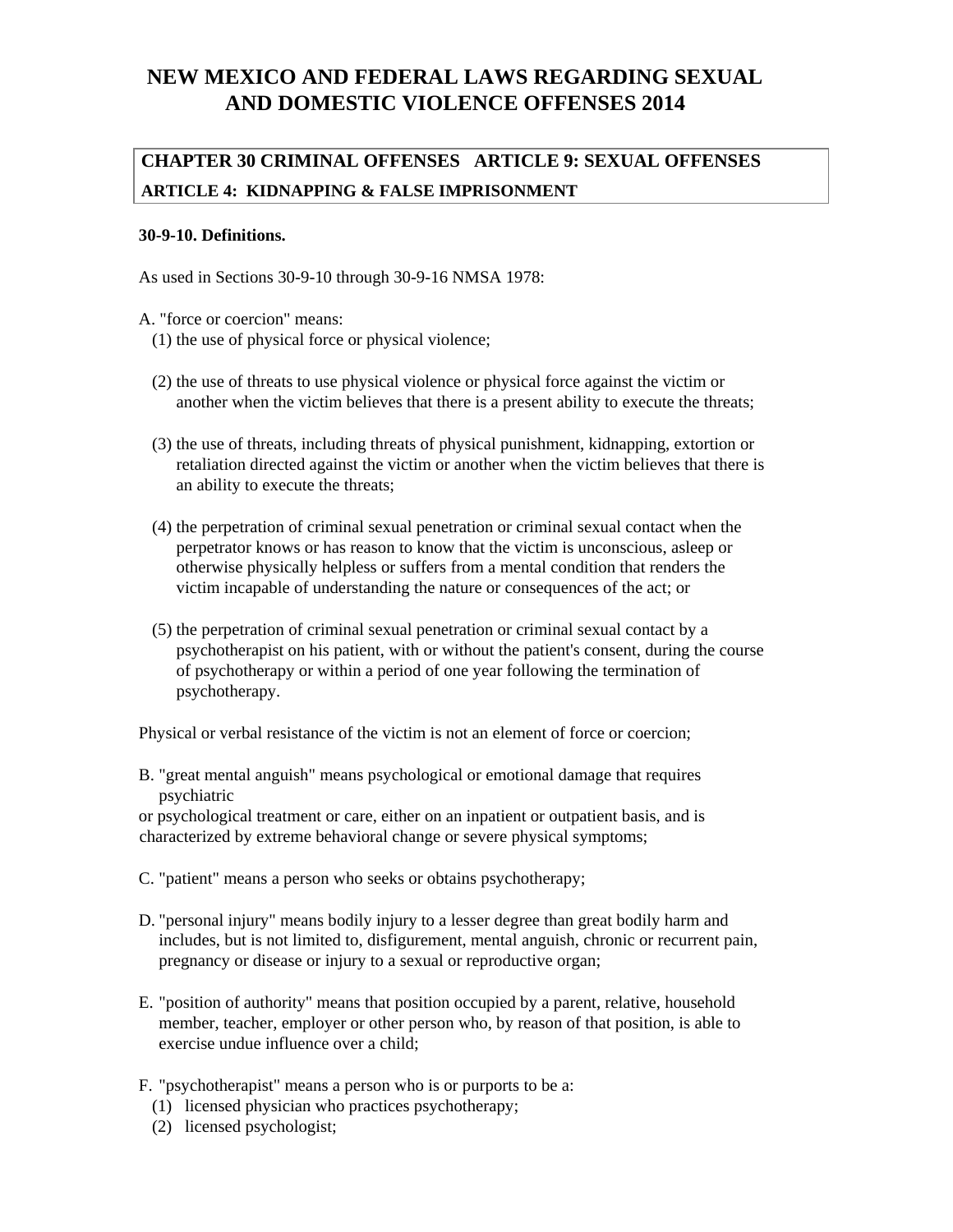- (3) licensed social worker;
- (4) licensed nurse;
- (5) counselor;
- (6) substance abuse counselor;
- (7) psychiatric technician;
- (8) mental health worker;
- (9) marriage and family therapist;
- (10) hypnotherapist; or
- (11) minister, priest, rabbi or other similar functionary of a religious organization acting in his role as a pastoral counselor;

G. "psychotherapy" means professional treatment or assessment of a mental or an emotional illness, symptom or condition;

H. "school" means any public or private school, including the New Mexico military institute, the New Mexico school for the blind and visually impaired, the New Mexico school for the deaf, the New Mexico boys' school, the New Mexico youth diagnostic and development center, the Los Lunas medical center, the Fort Stanton hospital, the New Mexico behavioral health institute at Las Vegas and the Carrie Tingley crippled children's hospital, that offers a program of instruction designed to educate a person in a particular place, manner and subject area. "School" does not include a college or university; and

I. "spouse" means a legal husband or wife, unless the couple is living apart or either husband or wife has filed for separate maintenance or divorce.

# **30-9-11. Criminal sexual penetration.**

- A. Criminal sexual penetration is the unlawful and intentional causing of a person to engage in sexual intercourse, cunnilingus, fellatio or anal intercourse or the causing of penetration, to any extent and with any object, of the genital or anal openings of another, whether or not there is any emission.
- B. Criminal sexual penetration does not include medically indicated procedures.
- C. Aggravated criminal sexual penetration consists of all criminal sexual penetration perpetrated on a child under thirteen years of age with an intent to kill or with a depraved mind regardless of human life. Whoever commits aggravated criminal sexual penetration is guilty of a first degree felony for aggravated criminal sexual penetration.
- D. Criminal sexual penetration in the first degree consists of all sexual penetration perpetrated:
	- (1) on a child under thirteen years of age; or
	- (2) by the use of force or coercion that results in great bodily harm or great mental anguish to the victim.

Whoever commits criminal sexual penetration in the first degree is guilty of a first degree felony.

E. Criminal sexual penetration in the second degree consists of all criminal sexual penetration perpetrated:

(1) by the use of force or coercion on a child thirteen to eighteen years of age;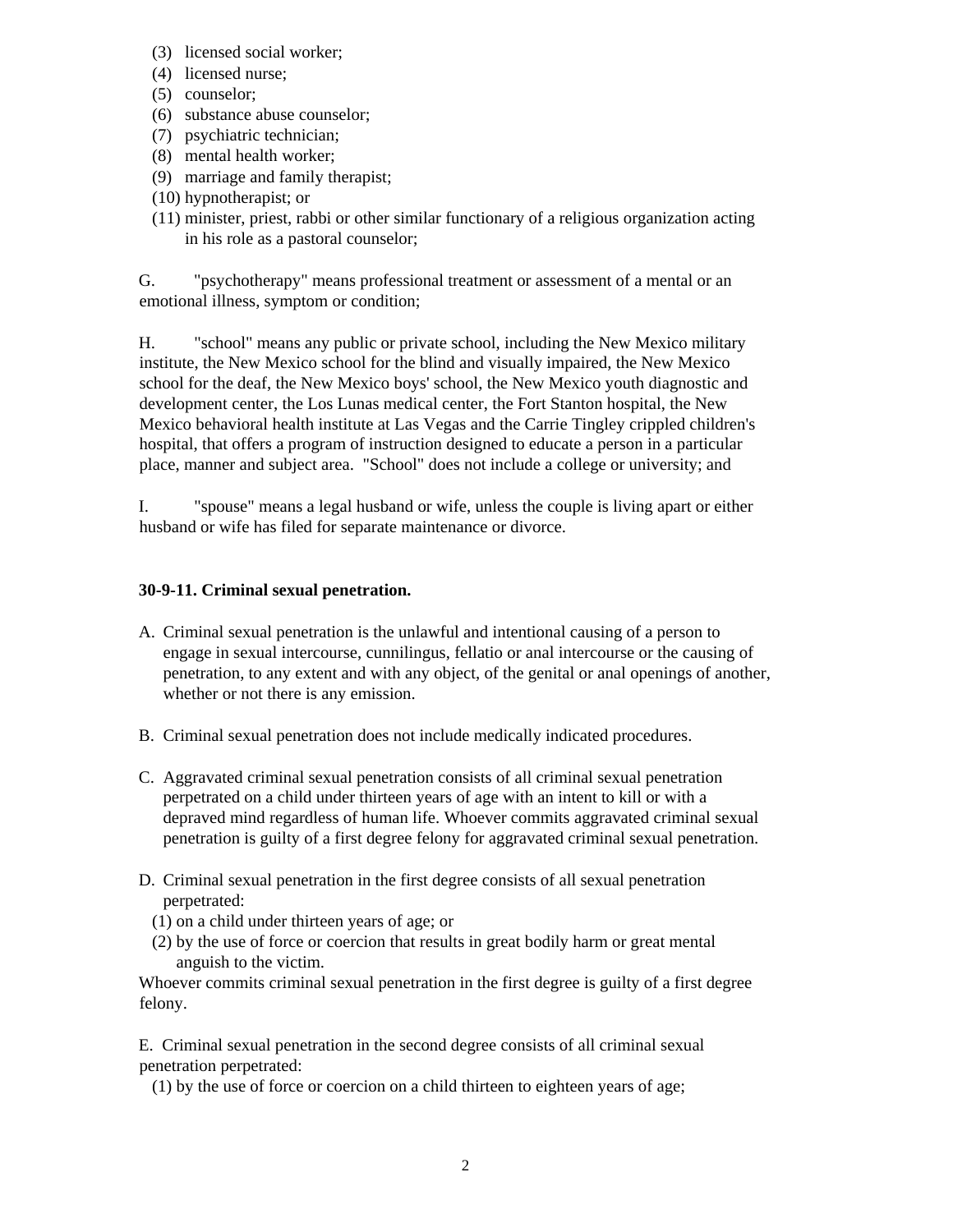- (2) on an inmate confined in a correctional facility or jail when the perpetrator is in a position of authority over the inmate;
- (3) by the use of force or coercion that results in personal injury to the victim;
- (4) by the use of force or coercion when the perpetrator is aided or abetted by one or more persons;
- (5) in the commission of any other felony; or
- (6) when the perpetrator is armed with a deadly weapon.

Whoever commits criminal sexual penetration in the second degree is guilty of a second degree felony. Whoever commits criminal sexual penetration in the second degree when the victim is a child who is thirteen to eighteen years of age is guilty of a second degree felony for a sexual offense against a child and, notwithstanding the provisions of Section 31-18-15 NMSA 1978, shall be sentenced to a minimum term of imprisonment of three years, which shall not be suspended or deferred. The imposition of a minimum, mandatory term of imprisonment pursuant to the provisions of this subsection shall not be interpreted to preclude the imposition of sentencing enhancements pursuant to the provisions of the Criminal Sentencing Act [31-18-12 NMSA 1978].

- F. Criminal sexual penetration in the third degree consists of all criminal sexual penetration perpetrated through the use of force or coercion not otherwise specified in this section. Whoever commits criminal sexual penetration in the third degree is guilty of a third degree felony.
- G. Criminal sexual penetration in the fourth degree consists of all criminal sexual penetration:

(1) not defined in Subsections D through F of this section perpetrated on a child thirteen to sixteen years of age when the perpetrator is at least eighteen years of age and is at least four years older than the child and not the spouse of that child: or

(2) perpetrated on a child thirteen to eighteen years of age when the perpetrator, who is a licensed school employee, an unlicensed school employee, a school contract employee, a school health service provider or a school volunteer, and who is at least eighteen years of age and is at least four years older than the child and not the spouse of that child, learns while performing services in or for a school that the child is a student in a school.

Whoever commits criminal sexual penetration in the fourth degree is guilty of a fourth degree felony.

# **30-9-12. Criminal sexual contact.**

A. Criminal sexual contact is the unlawful and intentional touching of or application of force, without consent, to the unclothed intimate parts of another who has reached his eighteenth birthday, or intentionally causing another who has reached his eighteenth birthday to touch one's intimate parts.

B. Criminal sexual contact does not include touching by a psychotherapist on his patient that is: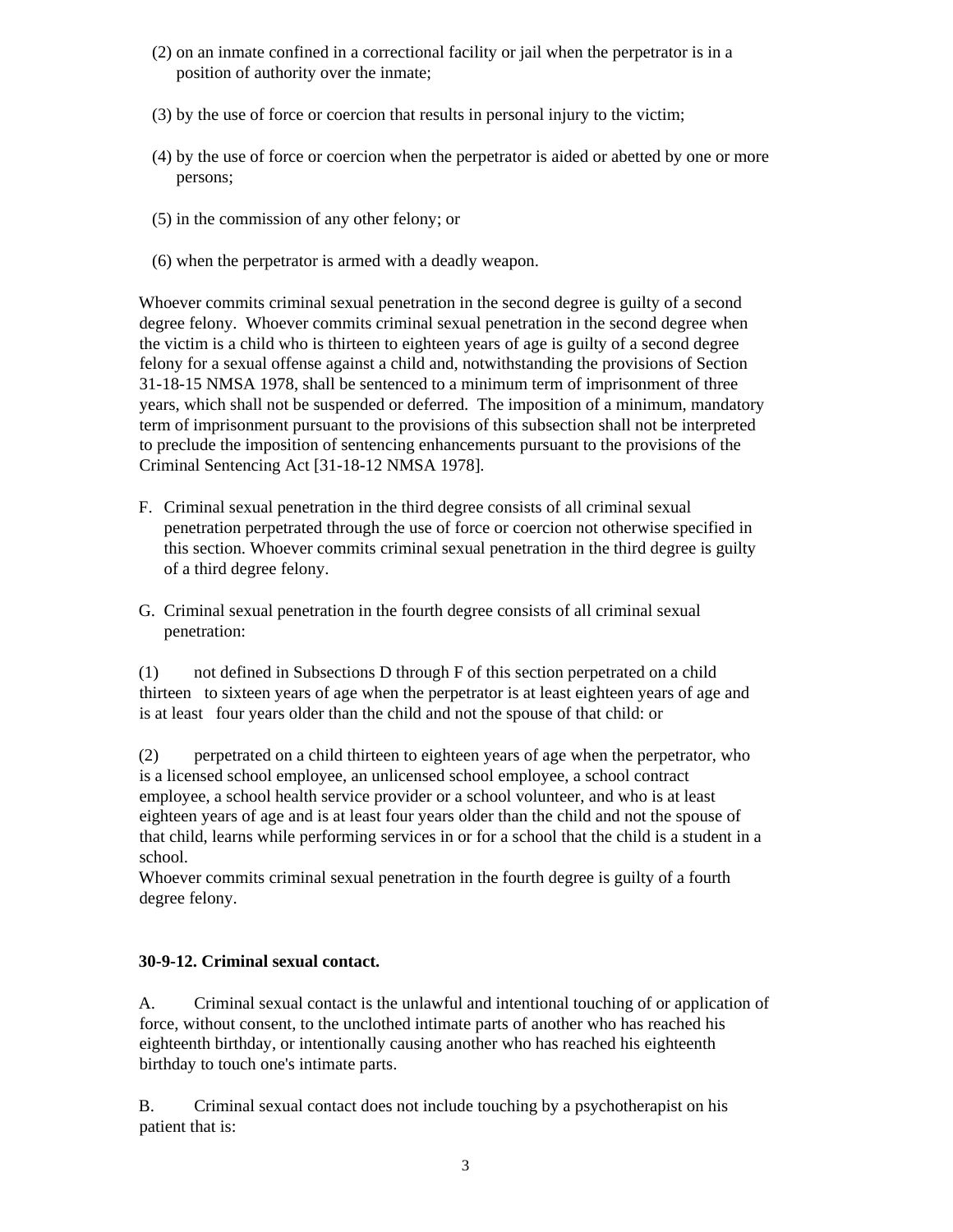- (1) inadvertent;
- (2) casual social contact not intended to be sexual in nature; or
- (3) generally recognized by mental health professionals as being a legitimate element of psychotherapy.

C. Criminal sexual contact in the fourth degree consists of all criminal sexual contact perpetrated:

- (1) by the use of force or coercion that results in personal injury to the victim;
- (2) by the use of force or coercion when the perpetrator is aided or abetted by one or more persons; or
- (3) when the perpetrator is armed with a deadly weapon.

Whoever commits criminal sexual contact in the fourth degree is guilty of a fourth degree felony.

D. Criminal sexual contact is a misdemeanor when perpetrated with the use of force or coercion.

E. For the purposes of this section, "intimate parts" means the primary genital area, groin, buttocks, anus or breast.

#### **30-9-13. Criminal sexual contact of a minor.**

A. Criminal sexual contact of a minor is the unlawful and intentional touching of or applying force to the intimate parts of a minor or the unlawful and intentional causing of a minor to touch one's intimate parts. For the purposes of this section, "intimate parts" means the primary genital area, groin, buttocks, anus or breast.

B. Criminal sexual contact of a minor in the second degree consists of all criminal sexual contact of the unclothed intimate parts of a minor perpetrated:

(1) on a child under thirteen years of age; or

(2) on a child thirteen to eighteen years of age when:

- (a) the perpetrator is in a position of authority over the child and uses that authority to coerce the child to submit;
- (b) the perpetrator uses force or coercion that results in personal injury to the child;
- (c) the perpetrator uses force or coercion and is aided or abetted by one or more persons; or
- (d) the perpetrator is armed with a deadly weapon.

Whoever commits criminal sexual contact of a minor in the second degree is guilty of a second degree felony for a sexual offense against a child and, notwithstanding the provisions of Section 31-18-15 NMSA 1978, shall be sentenced to a minimum term of imprisonment of three years, which shall not be suspended or deferred. The imposition of a minimum, mandatory term of imprisonment pursuant to the provisions of this subsection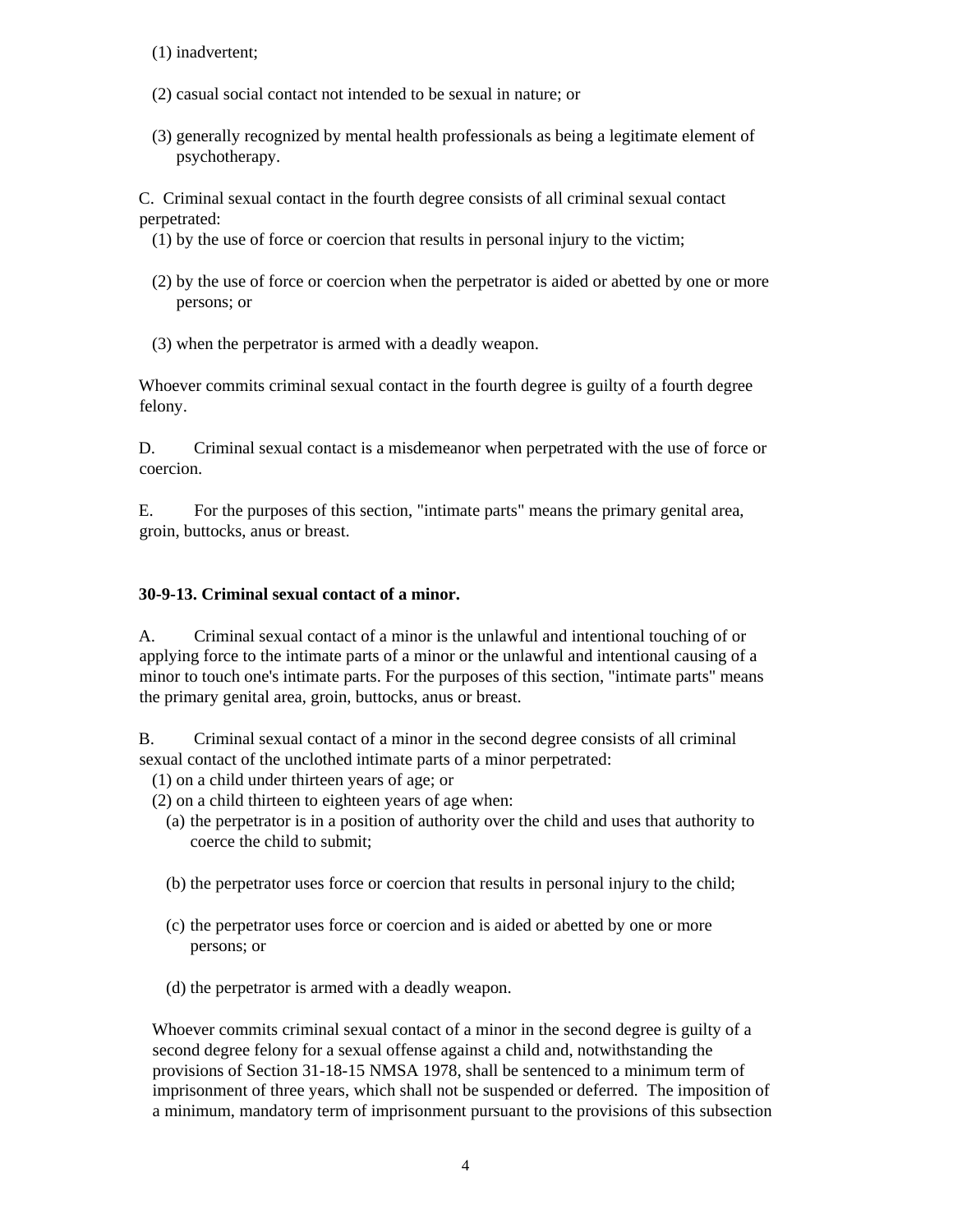shall not be interpreted to preclude the imposition of sentencing enhancements pursuant to the provisions of Sections 31-18-17, 31-18-25 and 31-18-26 NMSA 1978.

C. Criminal sexual contact of a minor in the third degree consists of all criminal sexual contact of a minor perpetrated:

(1) on a child under thirteen years of age; or

(2) on a child thirteen to eighteen years of age when:

- (a) the perpetrator is in a position of authority over the child and uses this authority to coerce the child to submit;
- (b) the perpetrator uses force or coercion which results in personal injury to the child;

(c) the perpetrator uses force or coercion and is aided or abetted by one or more persons; or

(d) the perpetrator is armed with a deadly weapon.

Whoever commits criminal sexual contact of a minor in the third degree is guilty of a third degree felony for a sexual offense against a child.

D. Criminal sexual contact of a minor in the fourth degree consists of all criminal sexual contact:

(1) not defined in Subsection C of this section, of a child thirteen to eighteen years of age perpetrated with force or coercion; or

(2) of a minor perpetrated on a child thirteen to eighteen years of age when the perpetrator, who is a licensed school employee, an unlicensed school employee, a school contract employee, a school health service provider or a school volunteer, and who is at least eighteen years of age and is at least four years older than the child and not the spouse of that child, learns while performing services in or for a school that the child is a student in a school.

Whoever commits criminal sexual contact in the fourth degree is guilty of a fourth degree felony.

#### **30-6-3. Contributing to delinquency of minor.**

Contributing to the delinquency of a minor consists of any person committing any act or omitting the performance of any duty, which act or omission causes or tends to cause or encourage the delinquency of any person under the age of eighteen years.

Whoever commits contributing to the delinquency of a minor is guilty of a fourth degree felony.

#### **30-9-14. Indecent exposure.**

- A. Indecent exposure consists of a person knowingly and intentionally exposing his primary genital area to public view.
- B. As used in this section, "primary genital area" means the mons pubis, penis, testicles, mons veneris, vulva or vagina.
- C. Whoever commits indecent exposure is guilty of a misdemeanor.
- D. In addition to any punishment provided pursuant to the provisions of this section, the court shall order a person convicted for committing indecent exposure to participate in and complete a program of professional counseling at his own expense.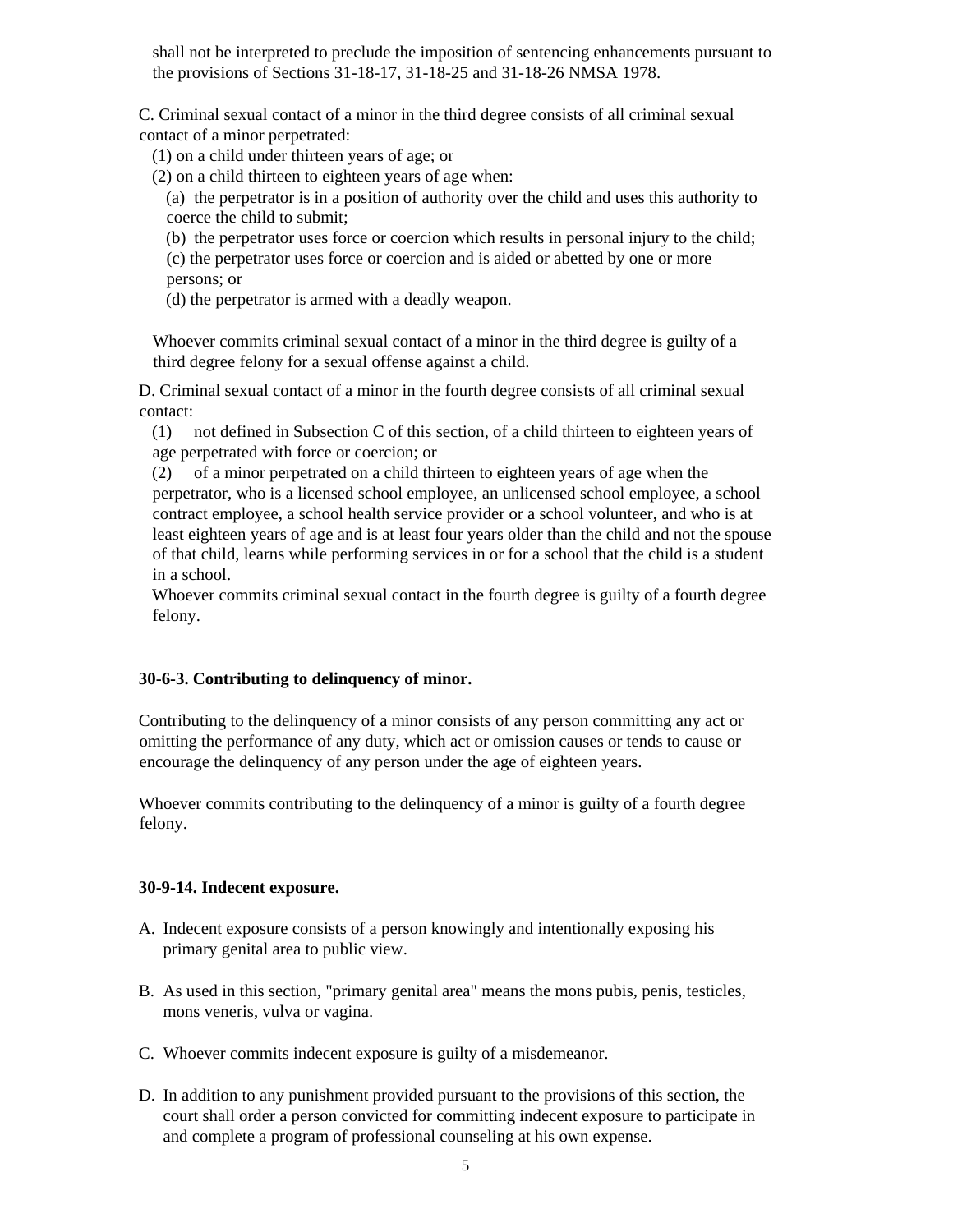#### **30-9-14.1. Indecent dancing.**

Indecent dancing consists of a person knowingly and intentionally exposing his intimate parts to public view while dancing or performing in a licensed liquor establishment. "Intimate parts" means the mons pubis, penis, testicles, mons veneris, vulva, female breast or vagina. As used in this section, "female breast" means the areola, and "exposing" does not include any act in which the intimate part is covered by any nontransparent material.

Whoever commits indecent dancing is guilty of a petty misdemeanor.

A liquor licensee, his transferee or their lessee or agent who allows indecent dancing on the licensed premises is guilty of a petty misdemeanor and his license may be suspended or revoked pursuant to the provisions of the Liquor Control Act [60-3A-1 NMSA 1978].

#### **30-9-14.2. Indecent waitering.**

Indecent waitering consists of a person knowingly and intentionally exposing his intimate parts to public view while serving beverage or food in a licensed liquor establishment. "Intimate parts" means the mons pubis, penis, testicles, mons veneris, vulva, female breast or vagina. As used in this section, "female breast" means the areola and "exposing" does not include any act in which the intimate part is covered by any nontransparent material.

Whoever commits indecent waitering is guilty of a petty misdemeanor.

A liquor licensee or his lessee or agent who allows indecent waitering on the licensed premises is guilty of a petty misdemeanor and his license may be suspended or revoked pursuant to the provisions of the Liquor Control Act [60-3A-1 NMSA 1978].

#### **30-9-14.3. Aggravated indecent exposure.**

A. Aggravated indecent exposure consists of a person knowingly and intentionally exposing his primary genital area to public view in a lewd and lascivious manner, with the intent to threaten or intimidate another person, while committing one or more of the following acts or criminal offenses:

- (1) exposure to a child less than eighteen years of age;
- (2) assault, as provided in Section 30-3-1 NMSA 1978;
- (3) aggravated assault, as provided in Section 30-3-2 NMSA 1978;
- (4) assault with intent to commit a violent felony, as provided in Section 30-3-3 NMSA 1978;
- (5) battery, as provided in Section 30-3-4 NMSA 1978;
- (6) aggravated battery, as provided in Section 30-3-5 NMSA 1978;
- (7) criminal sexual penetration, as provided in Section 30-9-11 NMSA 1978; or
- (8) abuse of a child, as provided in Section 30-6-1 NMSA 1978.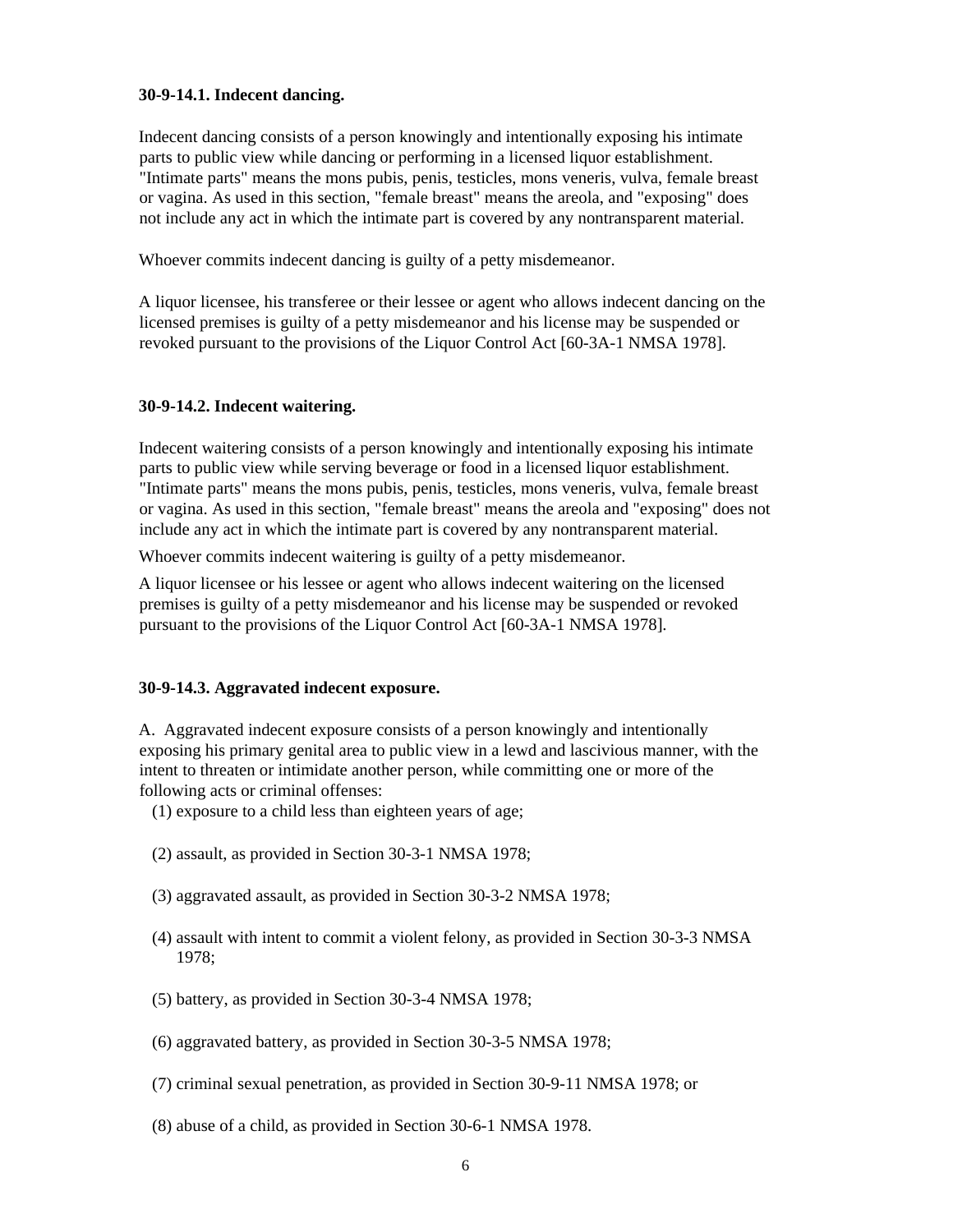- B. As used in this section, "primary genital area" means the mons pubis, penis, testicles, mons veneris, vulva or vagina.
- C. Whoever commits aggravated indecent exposure is guilty of a fourth degree felony.
- D. In addition to any punishment provided pursuant to the provisions of this section, the court shall order a person convicted for committing aggravated indecent exposure to participate in and complete a program of professional counseling at his own expense.

#### **30-9-16. Testimony; limitations; in camera hearing.**

A. As a matter of substantive right, in prosecutions pursuant to the provisions of Sections 30-9-11 through 30-9-15 NMSA 1978, evidence of the victim's past sexual conduct, opinion evidence of the victim's past sexual conduct or of reputation for past sexual conduct, shall not be admitted unless, and only to the extent that the court finds that, the evidence is material to the case and that its inflammatory or prejudicial nature does not outweigh its probative value.

B. As a matter of substantive right, in prosecutions pursuant to the provisions of Sections 30-9-11 through 30-9-15 NMSA 1978, evidence of a patient's psychological history, emotional condition or diagnosis obtained by an accused psychotherapist during the course of psychotherapy shall not be admitted unless, and only to the extent that, the court finds that the evidence is material and relevant to the case and that its inflammatory or prejudicial nature does not outweigh its probative value.

C. If the evidence referred to in Subsection A or B of this section is proposed to be offered, the defendant shall file a written motion prior to trial. The court shall hear the pretrial motion prior to trial at an in camera hearing to determine whether the evidence is admissible pursuant to the provisions of Subsection A or B of this section. If new information, which the defendant proposes to offer pursuant to the provisions of Subsection A or B of this section, is discovered prior to or during the trial, the judge shall order an in camera hearing to determine whether the proposed evidence is admissible. If the proposed evidence is deemed admissible, the court shall issue a written order stating what evidence may be introduced by the defendant and stating the specific questions to be permitted.

### **30-9-17. Videotaped depositions of alleged victims who are under sixteen years of age; procedure; use in lieu of direct testimony.**

- A. In any prosecution for criminal sexual penetration or criminal sexual contact of a minor, upon motion of the district attorney and after notice to the opposing counsel, the district court may, for a good cause shown, order the taking of a videotaped deposition of any alleged victim under the age of sixteen years. The videotaped deposition shall be taken before the judge in chambers in the presence of the district attorney, the defendant and his attorneys. Examination and cross-examination of the alleged victim shall proceed at the taking of the videotaped deposition in the same manner as permitted at trial under the provisions of Rule 611 of the New Mexico Rules of Evidence [Rule 11-611 NMRA]. Any videotaped deposition taken under the provisions of this act [this section] shall be viewed and heard at the trial and entered into the record in lieu of the direct testimony of the alleged victim.
- B. For the purposes of this section, "videotaped deposition" means the visual recording on a magnetic tape, together with the associated sound, of a witness testifying under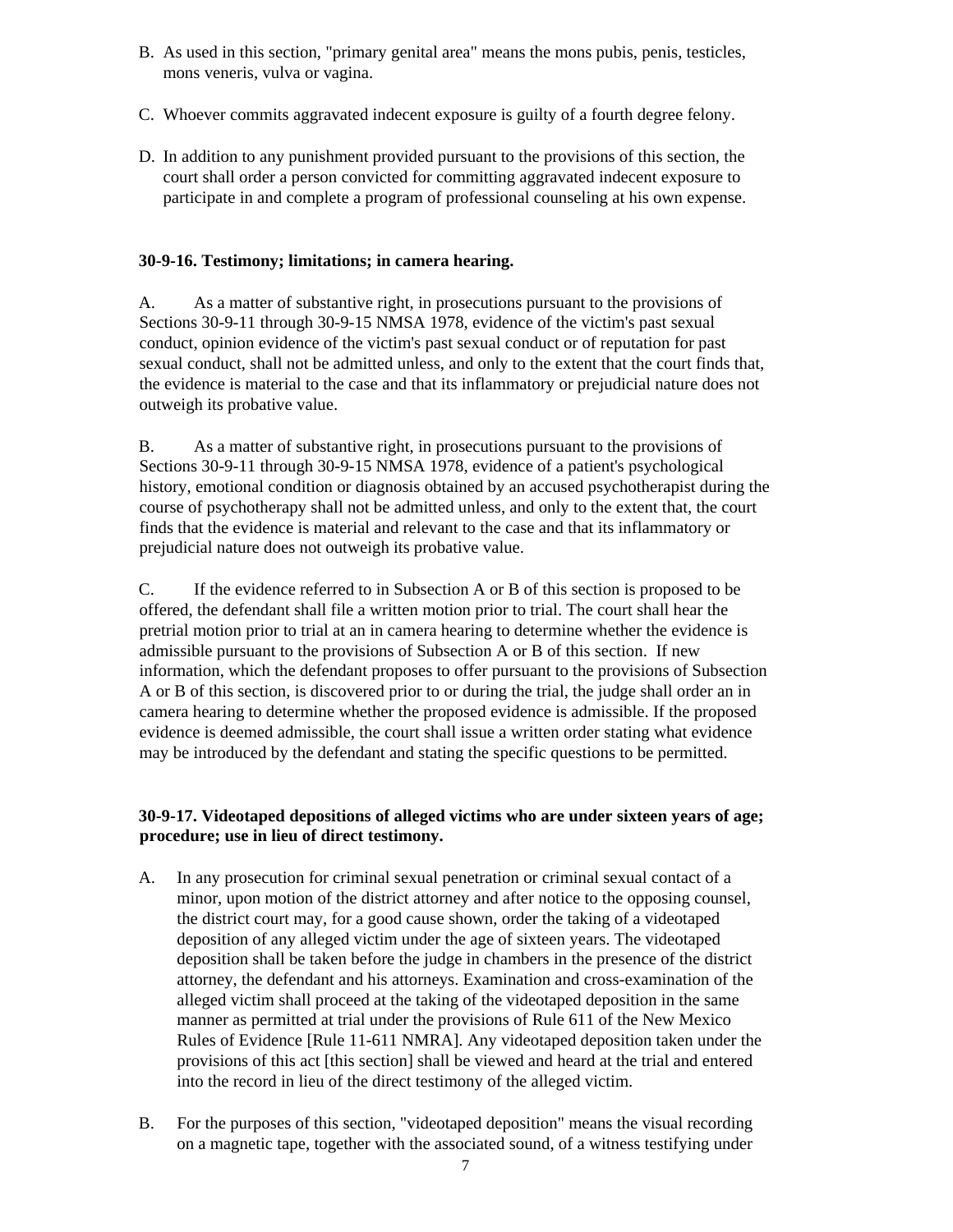oath in the course of a judicial proceeding, upon oral examination and where an opportunity is given for cross-examination in the presence of the defendant and intended to be played back upon the trial of the action in court.

- C. The supreme court may adopt rules of procedure and evidence to govern and implement the provisions of this act.
- D. The cost of such videotaping shall be paid by the state.
- E. Videotapes which are a part of the court record are subject to a protective order of the court for the purpose of protecting the privacy of the victim.

#### **30-9-17.1. Victims; polygraph examinations; prohibited actions.**

A law enforcement officer, prosecuting attorney or other government official shall not ask or require an adult, youth or child victim of a sexual offense provided in Sections 30-9-11 through 30-9-13 NMSA 1978 to submit to a polygraph examination or other truth-telling device as a condition for proceeding with the investigation, charging or prosecution of the offense. The victim's refusal to submit to a polygraph examination or other truth-telling device shall not prevent the investigation, charging or prosecution of the offense.

#### **30-9-18. Alleged victims who are under thirteen years of age; psychological evaluation.**

In any prosecution for criminal sexual penetration or criminal sexual contact of a minor, if the alleged victim is under thirteen years of age, the court may hold an evidentiary hearing to determine whether to order a psychological evaluation of the alleged victim on the issue of competency as a witness. If the court determines that the issue of competency is in sufficient doubt that the court requires expert assistance, then the court may order a psychological evaluation of the alleged victim, provided however, that if a psychological evaluation is ordered it shall be conducted by only one psychologist or psychiatrist selected by the court who may be utilized by either or both parties; further provided that if the alleged victim has been evaluated on the issue of competency during the course of investigation by a psychologist or psychiatrist selected in whole or in part by law enforcement officials, the psychological evaluation, if any, shall be conducted by a psychologist or psychiatrist selected by the court upon the recommendation of the defense.

#### **30-9-19. Sexual assault; submission of DNA samples by law enforcement and laboratories.**

- A. Samples from biological material collected pursuant to a medical examination of a sexual assault victim shall be submitted by the investigating law enforcement agency to that agency's servicing laboratory for DNA testing. Records derived from DNA testing that qualify for insertion into CODIS shall be submitted by the servicing laboratory to the administrative center.
- B. As used in this section:
- (1) "administrative center" means the law enforcement agency or unit that administers and operates the DNA identification system pursuant to the provisions of the DNA Identification Act [29-16-1 NMSA 1978];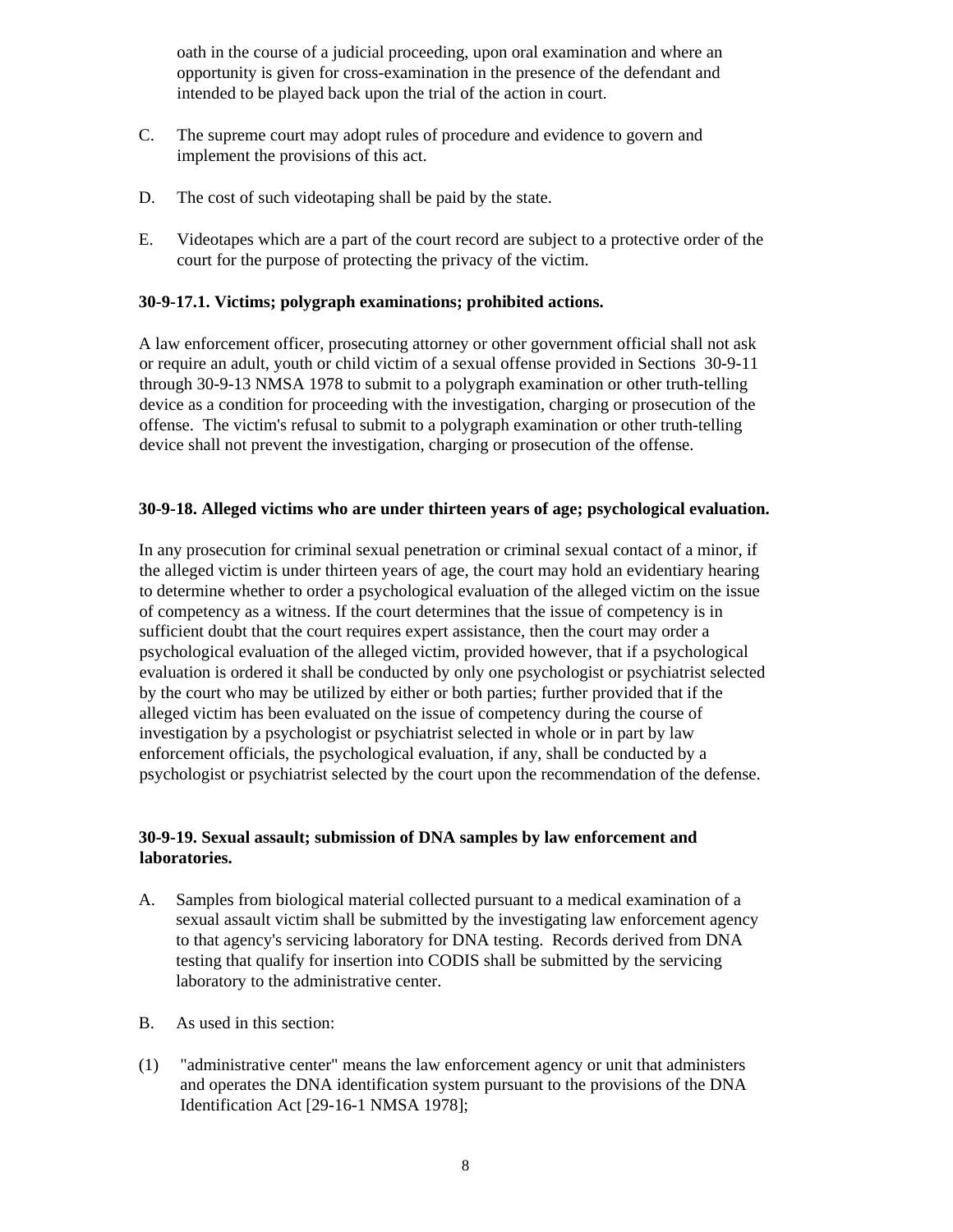- (2) "biological material" means material that is derived from a human body and includes bodily fluids, hair and skin cells;
- (3) "CODIS" means the federal bureau of investigation's national DNA index system for storage and exchange of DNA records submitted by forensic DNA laboratories;
- (4) "DNA" means deoxyribonucleic acid
- (5) "DNA testing" means a forensic DNA analysis that includes restriction fragment length polymorphism, polymerase chain reaction or other valid methods of DNA typing performed to obtain identification characteristics of samples; and
- (6) "sample" means a sample of biological material sufficient for DNA testing.

# **30-9-20. Voyeurism prohibited; penalties.**

A. Voyeurism consists of intentionally using the unaided eye to view or intentionally using an instrumentality to view, photograph, videotape, film, webcast or record the intimate areas of another person without the knowledge and consent of that person:

(1) while the person is in the interior of a bedroom, bathroom, changing room, fitting room, dressing room or tanning booth or the interior of any other area in which the person has a reasonable expectation of privacy; or

(2) under circumstances where the person has a reasonable expectation of privacy, whether in a public or private place.

- B. Whoever commits voyeurism is guilty of a misdemeanor, except if the victim is less than eighteen years of age, the offender is guilty of a fourth degree felony
- C. As used in this section:

(1) "intimate areas" means the primary genital area, groin, buttocks, anus or breasts or the undergarments that cover those areas; and

(2) "instrumentality" means a periscope, telescope, binoculars, camcorder, computer, motion picture camera, digital camera, telephone camera, photographic camera or electronic device of any type.

#### **30-4-1. Kidnapping.**

A. Kidnapping is the unlawful taking, restraining, transporting or confining of a person, by force, intimidation or deception, with intent:

- (1) that the victim be held for ransom;
- (2) that the victim be held as a hostage or shield and confined against his will;
- (3) that the victim be held to service against the victim's will; or
- (4) to inflict death, physical injury or a sexual offense on the victim.

B. Whoever commits kidnapping is guilty of a first degree felony, except that he is guilty of a second degree felony when he voluntarily frees the victim in a safe place and does not inflict physical injury or a sexual offense upon the victim.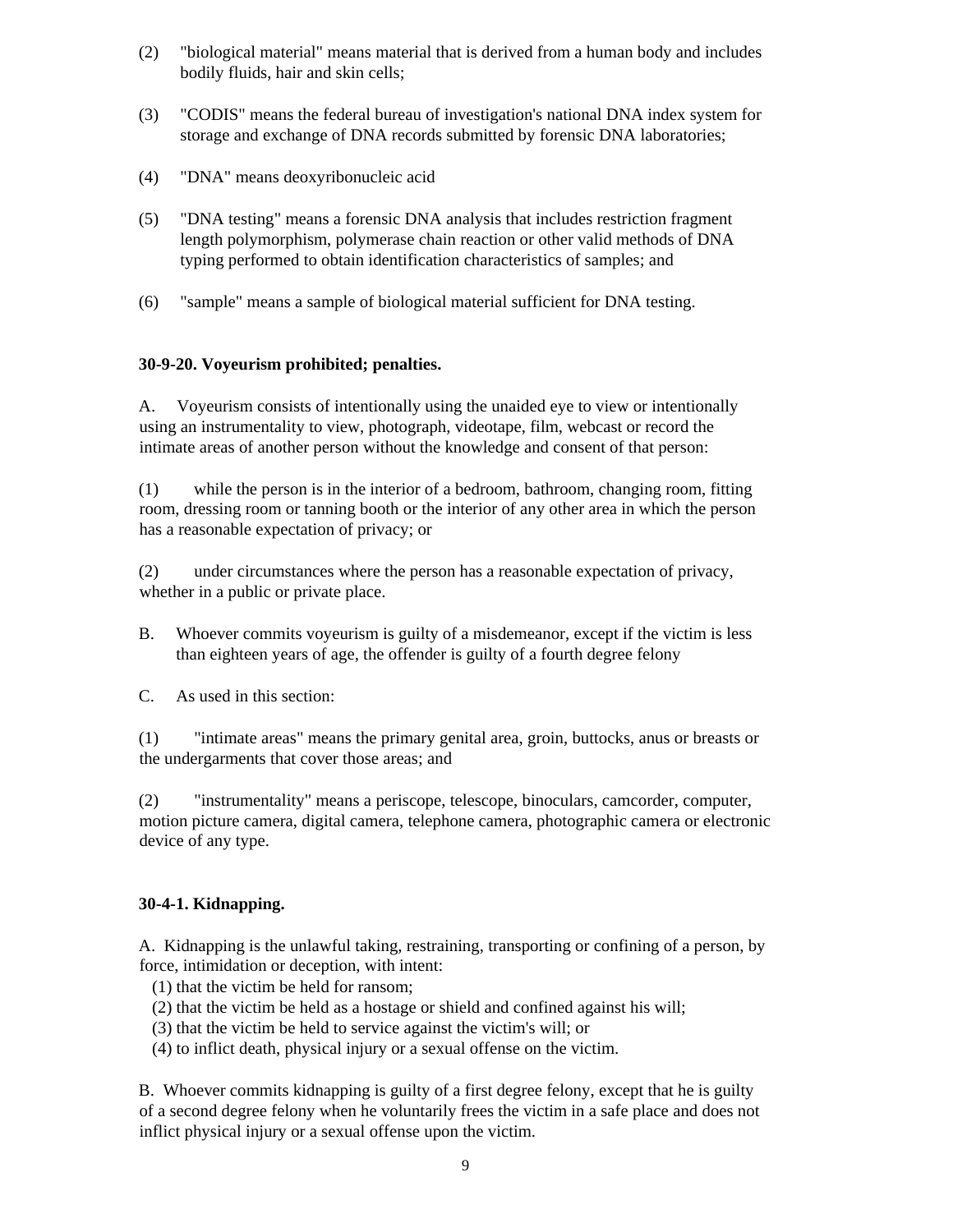#### **30-4-3. False imprisonment.**

False imprisonment consists of intentionally confining or restraining another person without his consent and with knowledge that he has no lawful authority to do so. Whoever commits false imprisonment is guilty of a fourth degree felony.

#### **30-10-3. Incest.**

Incest consists of knowingly intermarrying or having sexual intercourse with persons within the following degrees of consanguinity: parents and children including grandparents and grandchildren of every degree, brothers and sisters of the half as well as of the whole blood, uncles and nieces, aunts and nephews.

Whoever commits incest is guilty of a third degree felony.

# **FORCED PROSTITION, PROSTITUTION, AND HUMAN TRAFFICKING**

### **30-9-2. Prostitution.**

Prostitution consists of knowingly engaging in or offering to engage in a sexual act for hire. As used in this section "sexual act" means sexual intercourse, cunnilingus, fellatio, masturbation of another, anal intercourse or the causing of penetration to any extent and with any object of the genital or anal opening of another, whether or not there is any emission. Whoever commits prostitution is guilty of a petty misdemeanor, unless such crime is a second or subsequent conviction, in which case such person is guilty of a misdemeanor.

# **30-9-3. Patronizing prostitutes.**

Patronizing prostitutes consists of:

A. entering or remaining in a house of prostitution or any other place where prostitution is practiced, encouraged or allowed with intent to engage in a sexual act with a prostitute; or

B. knowingly hiring or offering to hire a prostitute, or one believed by the offer or to be a prostitute, to engage in a sexual act with the actor or another.

As used in this section, "a sexual act" means sexual intercourse, cunnilingus, fellatio, masturbation of another, anal intercourse or the causing of penetration to any extent and with any object of the genital or an anal opening of another whether or not there is any emission.

Whoever commits patronizing prostitutes is guilty of a petty misdemeanor, unless such crime is a second or subsequent conviction, in which case such person is guilty of a misdemeanor.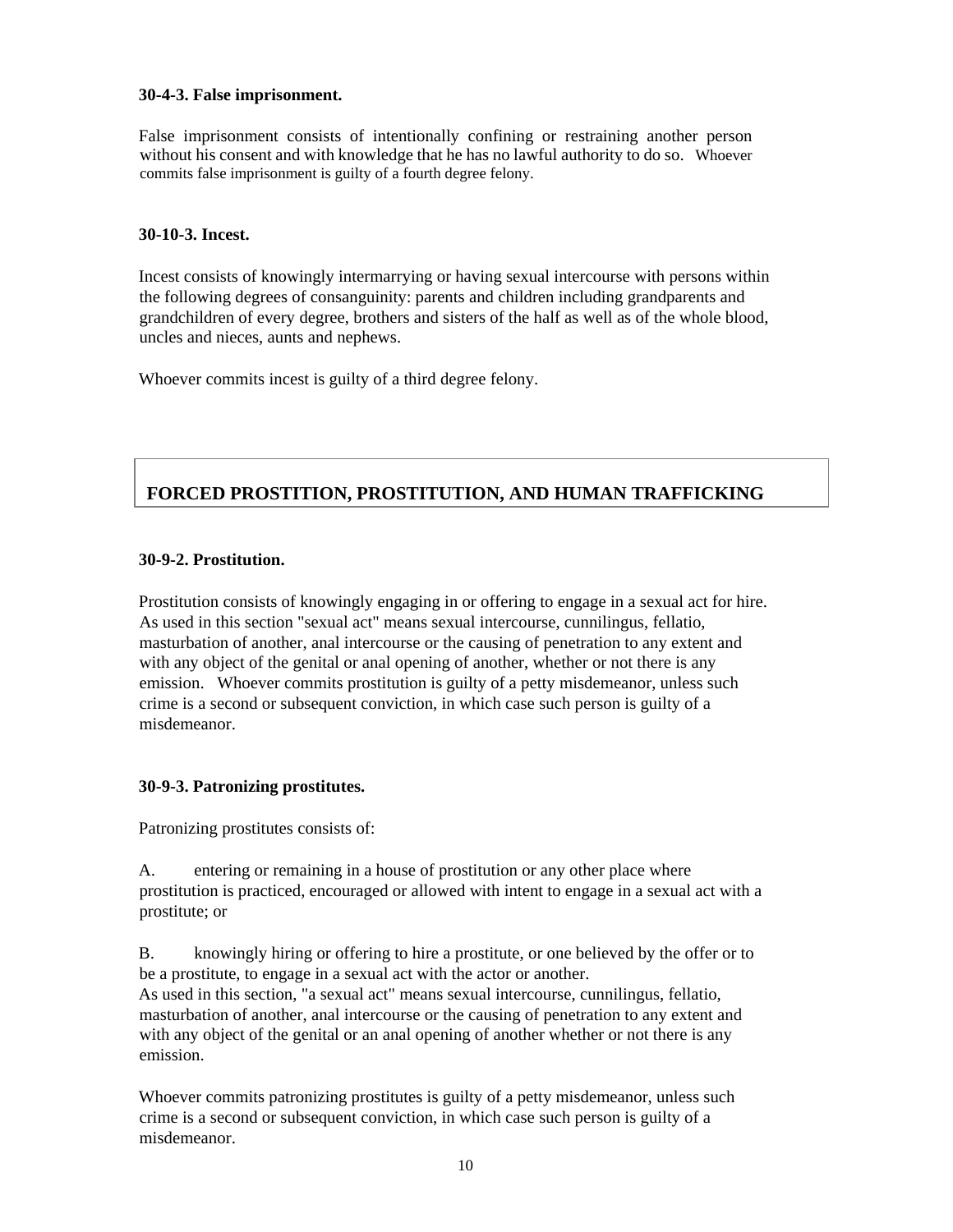### **30-9-4. Promoting prostitution.**

Promoting prostitution consists of any person, acting other than as a prostitute or patron of a prostitute:

- A. knowingly establishing, owning, maintaining or managing a house of prostitution or a place where prostitution is practiced, encouraged or allowed, or participating in the establishment, ownership, maintenance or management thereof;
- B. knowingly entering into any lease or rental agreement for any premises which a person partially or wholly owns or controls, knowing that such premises are intended for use as a house of prostitution or as a place where prostitution is practiced, encouraged or allowed;
- C. knowingly procuring a prostitute for a house of prostitution or for a place where prostitution is practiced encouraged or allowed;
- D. knowingly inducing another to become a prostitute;
- E. knowingly soliciting a patron for a prostitute or for a house of prostitution or for any place where prostitution is practiced, encouraged or allowed;
- F. knowingly procuring a prostitute for a patron and receiving compensation therefore,
- G. knowingly procuring transportation for, paying for the transportation of or transporting a person within the state with the intention of promoting that person's engaging in prostitution;
- H. knowingly procuring through promises, threats, duress or fraud any person to come into the state or causing a person to leave the state for the purpose of prostitution; or
- I. under pretense of marriage, knowingly detaining a person or taking a person into the state or causing a person to leave the state for the purpose of prostitution.

Whoever commits promoting prostitution is guilty of a fourth degree felony.

# **30-9-4.1. Accepting earnings of a prostitute.**

Accepting the earnings of a prostitute consists of accepting, receiving, levying or appropriating money or anything of value, without consideration, from the proceeds of the earnings of a person engaged in prostitution with the knowledge that the person is engaged in prostitution and that the earnings are derived from engaging in prostitution, or knowingly owning or knowingly managing a house or other place where prostitution is practiced or allowed and living or deriving support or maintenance, in whole or in part, from the earnings or proceeds of a person engaged in prostitution at that house or place.

Whoever commits accepting the earnings of a prostitute is guilty of a fourth degree felony.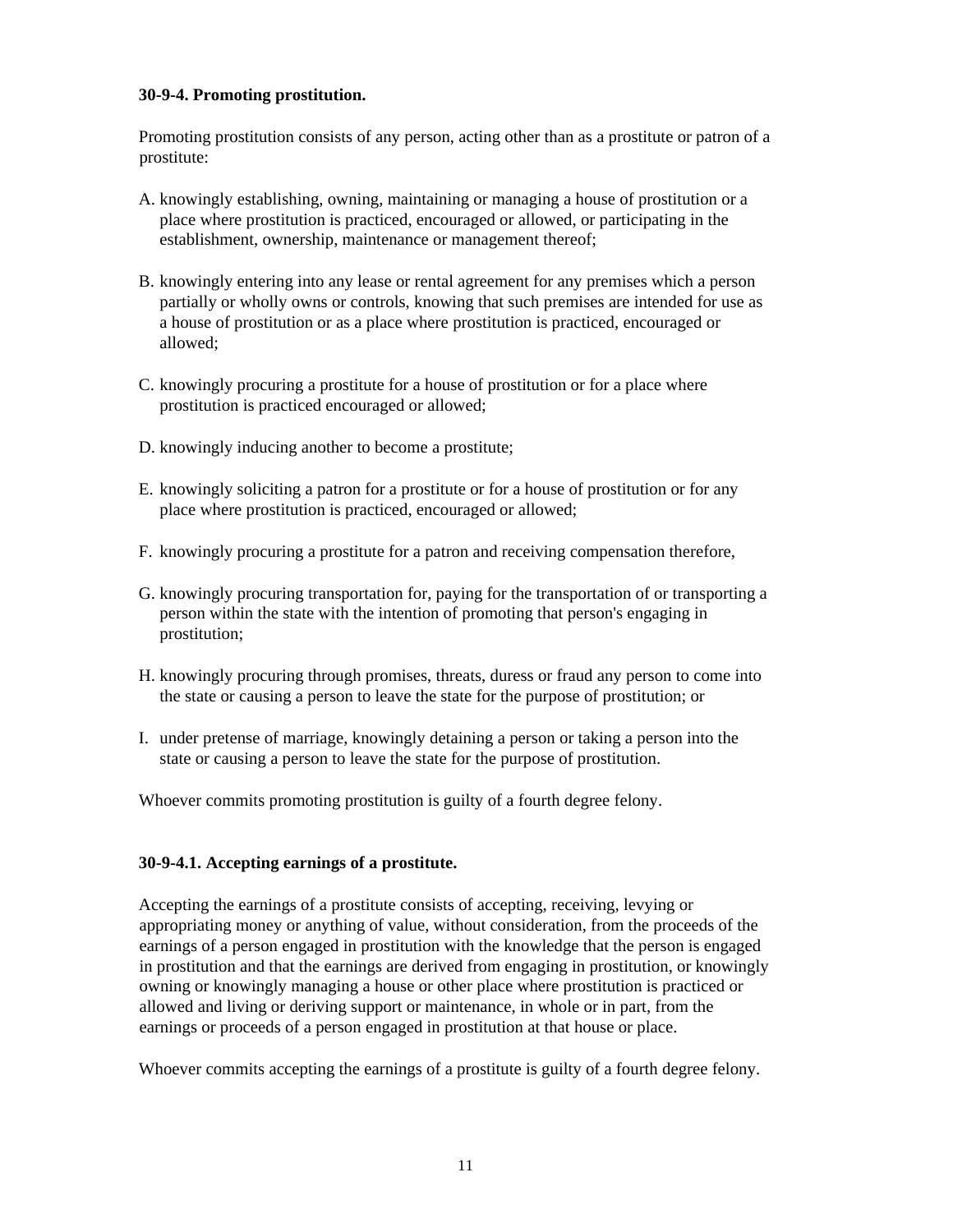#### **30-52-1. Human trafficking.**

- A. Human trafficking consists of a person knowingly:
	- (1) recruiting, soliciting, enticing, transporting or obtaining by any means another person with the intent or knowledge that force, fraud or coercion will be used to subject the person to labor, services or commercial sexual activity;
	- (2) recruiting, soliciting, enticing, transporting or obtaining by any means a person under the age of eighteen years with the intent or knowledge that the person will be caused to engage in commercial sexual activity; or
	- (3) benefiting, financially or by receiving anything of value, from the labor, services or commercial sexual activity of another person with the knowledge that force, fraud or coercion was used to obtain the labor, services or commercial sexual activity.
- B. The attorney general and the district attorney in the county of jurisdiction have concurrent jurisdiction to enforce the provisions of this section.
- C. Whoever commits human trafficking is guilty of a third degree felony; except if the victim is under the age of:
	- (1) sixteen, the person is guilty of a second degree felony; or
	- (2) thirteen, the person is guilty of a first degree felony.
- D. Prosecution pursuant to this section shall not prevent prosecution pursuant to any other provision of the law when the conduct also constitutes a violation of that other provision.
- E. In a prosecution pursuant to this section, a human trafficking victim shall not be charged with accessory to the crime of human trafficking.
- F. A person convicted of human trafficking shall, in addition to any other punishment, be ordered to make restitution to the victim for the gross income or value of the victim's labor or services and any other actual damages in accordance with Section 31-17-1 NMSA 1978.
- G. As used in this section:
	- (1) "coercion" means:
		- (a) causing or threatening to cause harm to any person;
		- (b) using or threatening to use physical force against any person;
		- (c) abusing or threatening to abuse the law or legal process;
		- (d) threatening to report the immigration status of any person to governmental authorities; or
		- (e) knowingly destroying, concealing, removing, confiscating or retaining any actual or purported government document of any person; and
	- (2) "commercial sexual activity" means any sexual act or sexually explicit exhibition for which anything of value is given, promised to or received by any person.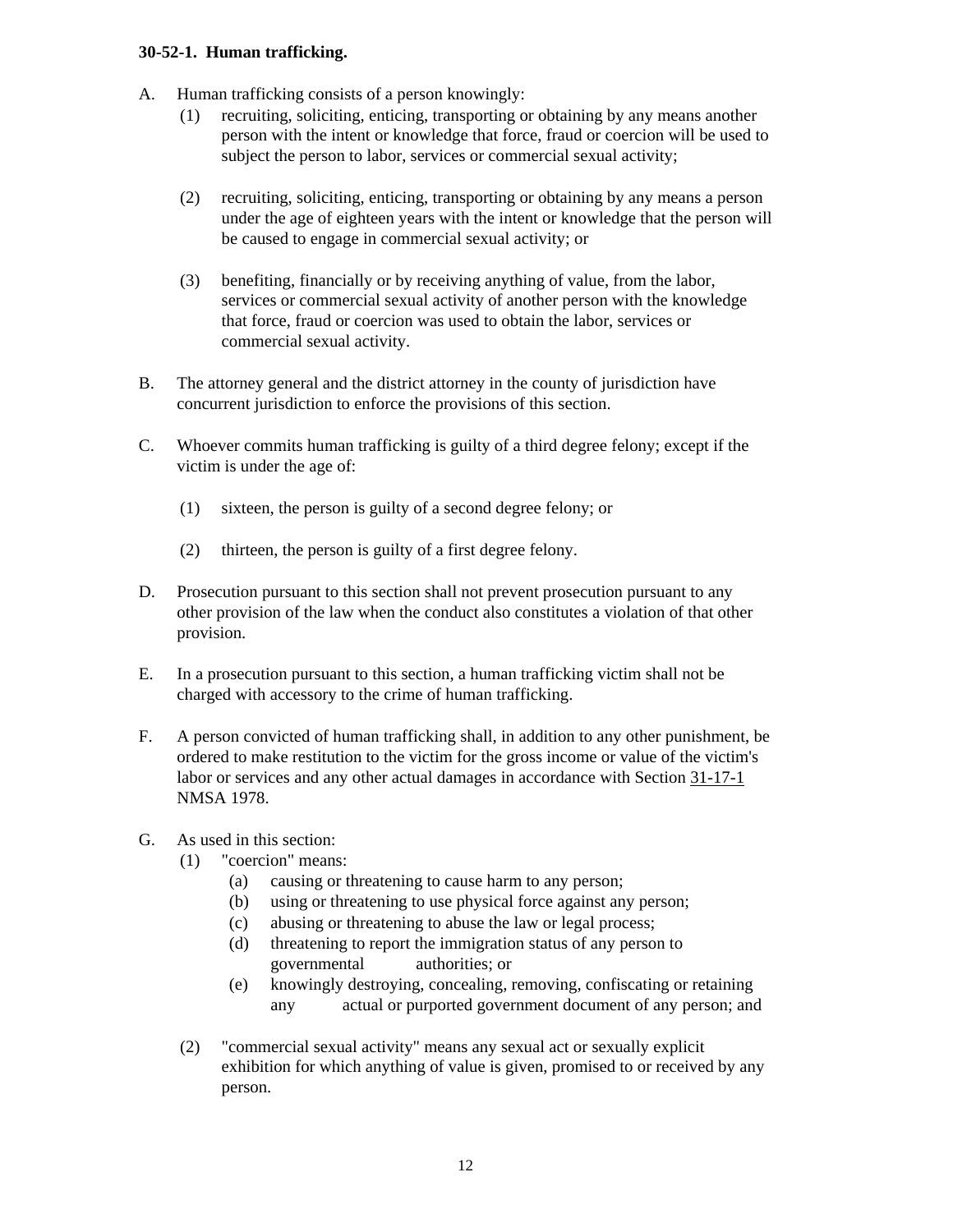# **30-52-2. Human trafficking; benefits and services for human trafficking victims. (2013)**

A. Human trafficking victims found in the state shall be eligible for benefits and services from the state until the victim qualifies for benefits and services authorized by the federal Victims of Trafficking and Violence Protection Act of 2000; provided that the victim cooperates in the investigation or prosecution of the person charged with the crime of human trafficking. Benefits and services shall be provided to eligible human trafficking victims as quickly as can reasonably be arranged regardless of immigration status and shall include, when appropriate to a particular case:

- (1) case management;
- (2) emergency temporary housing;
- (3) health care;
- (4) mental health counseling;
- (5) drug addiction screening and treatment;
- (6) language interpretation, translation services and English language instruction;

(7) job training, job placement assistance and post-employment services for job retention;

- (8) child care;
- (9) advocacy services;
- (10) state-funded cash assistance;
- (11) food assistance;

(12) services to assist the victim and the victim's family members; and

(13) other general assistance services and benefits as determined by the children, youth and families department or the human services department.

B. A human trafficking victim advocate shall be provided immediately upon identification by law enforcement of a human trafficking victim.

C. Before providing benefits and services pursuant to Subsection A of this section, law enforcement shall certify to the human services department and the children, youth and families department that a person is:

(1) a victim of human trafficking; and

(2) cooperating in the investigation or prosecution of the person charged with the crime of human trafficking.

D. A victim's ability to cooperate shall be determined by the court, if that issue is raised by a human trafficking victim advocate. The victim is not required to cooperate if the court determines that the victim is unable to cooperate due to physical or psychological trauma. Benefits and services shall continue unless the court rejects the victim's claim regarding inability to cooperate. A victim who is younger than eighteen years of age is eligible for benefits and services without a finding by the court. Any court proceeding regarding the victim's ability to cooperate shall be held in camera. The human trafficking victim advocate shall be allowed to attend the proceeding. The record of any such proceeding shall be sealed.

E. The attorney general shall coordinate plans developed by state and local law enforcement agencies to provide a human trafficking victim or the victim's family members protection from retaliatory action immediately upon identifying the presence in the state of a victim who offers state or local law enforcement agencies information regarding a perpetrator of human trafficking.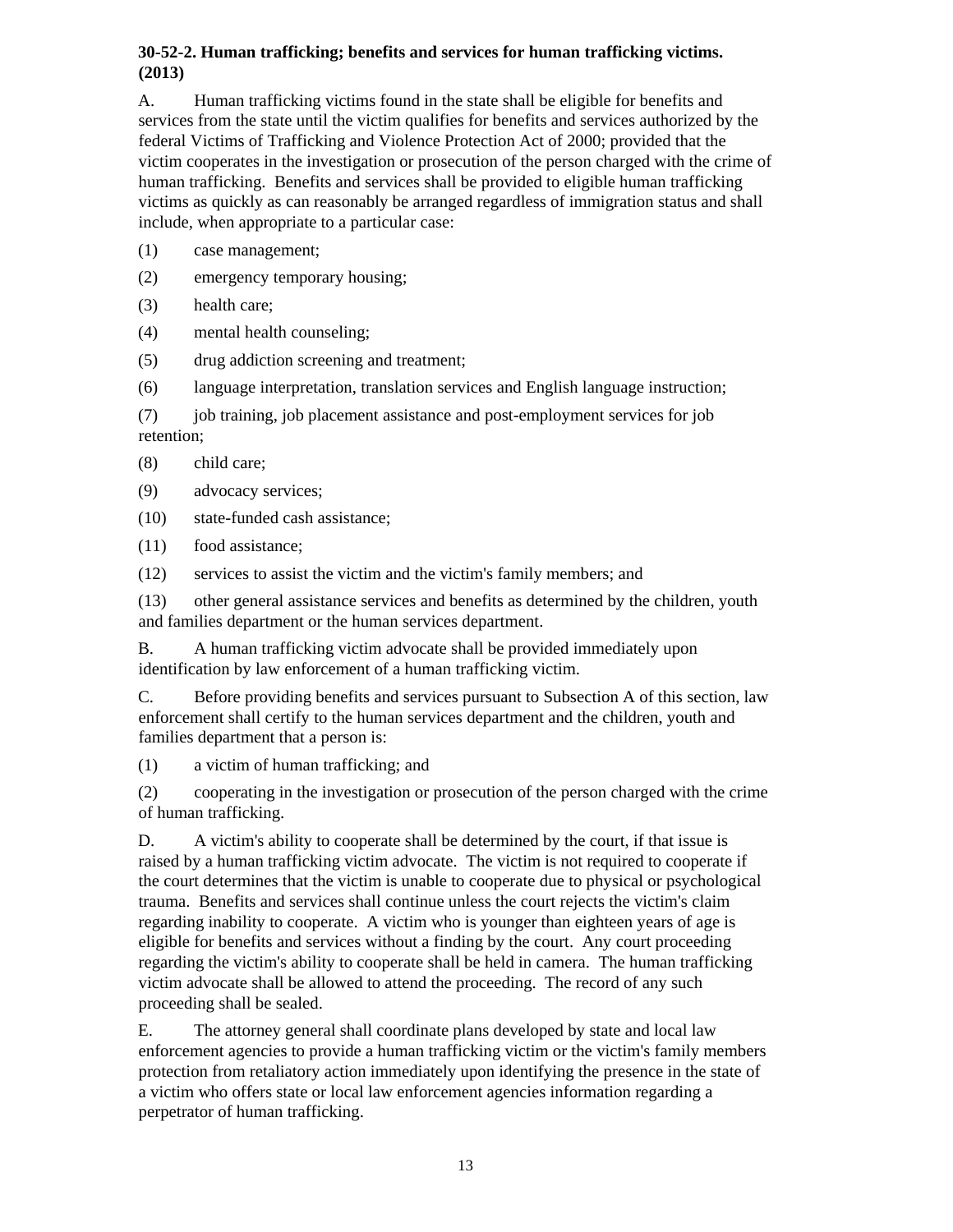F. The prosecuting authority shall take all reasonable steps within its authority to provide a human trafficking victim with:

(1) all necessary documentation required pursuant to federal law for an adjustment of immigration status that applies to that victim; and

(2) assistance in accessing civil legal services providers who are able to petition for adjustment of immigration status on behalf of the victim.

G. As used in this section:

(1) "human trafficking victim" means a person subjected to human trafficking; and

(2) "human trafficking victim advocate" means a person provided by a state or nonprofit agency with experience in providing services for victims of crime.

# **CRIMINAL OFFENSES CHAPTER 30, ARTICLE 6: CHILD ABUSE & ARTICLE 6A: SEXUAL EXPLOITATION OF CHILDREN**

# **30-6-1. Abandonment or abuse of a child.**

A. As used in this section:

(1) "child" means a person who is less than eighteen years of age;

(2) "neglect" means that a child is without proper parental care and control of subsistence, education, medical or other care or control necessary for the child's well-being because of the faults or habits of the child's parents, guardian or custodian or their neglect or refusal, when able to do so, to provide them; and

(3) "negligently" refers to criminal negligence and means that a person knew or should have known of the danger involved and acted with a reckless disregard for the safety or health of the child.

B. Abandonment of a child consists of the parent, guardian or custodian of a child intentionally leaving or abandoning the child under circumstances whereby the child may or does suffer neglect. A person who commits abandonment of a child is guilty of a misdemeanor, unless the abandonment results in the child's death or great bodily harm, in which case the person is guilty of a second degree felony.

C. A parent, guardian or custodian who leaves an infant less than ninety days old in compliance with the Safe Haven for Infants Act [24-22-1 NMSA 1978] shall not be prosecuted for abandonment of a child.

D. Abuse of a child consists of a person knowingly, intentionally or negligently, and without justifiable cause, causing or permitting a child to be: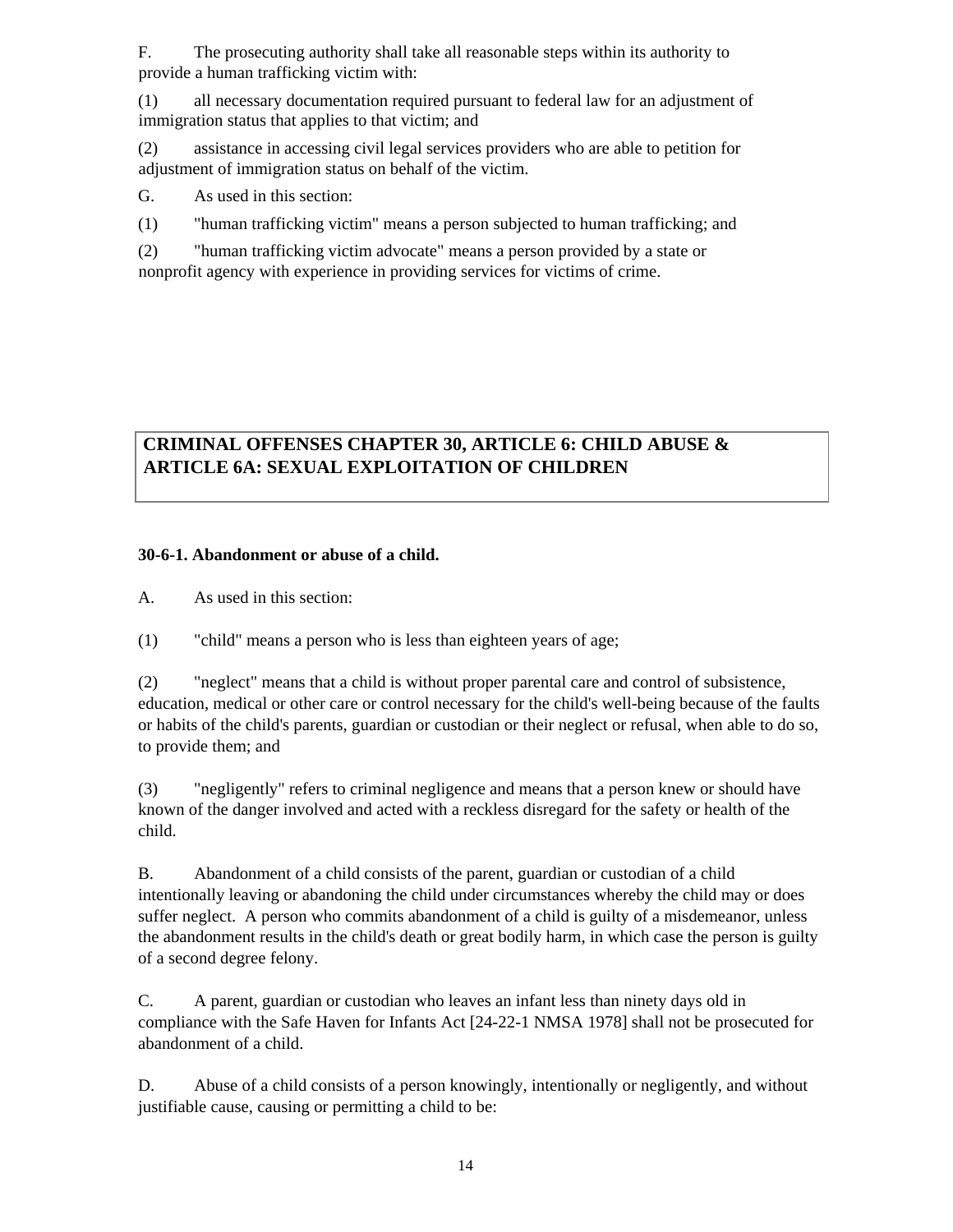(1) placed in a situation that may endanger the child's life or health;

(2) tortured, cruelly confined or cruelly punished; or

(3) exposed to the inclemency of the weather.

E. A person who commits abuse of a child that does not result in the child's death or great bodily harm is, for a first offense, guilty of a third degree felony and for second and subsequent offenses is guilty of a second degree felony. If the abuse results in great bodily harm to the child, the person is guilty of a first degree felony.

F. A person who commits negligent abuse of a child that results in the death of the child is guilty of a first degree felony.

G. A person who commits intentional abuse of a child twelve to eighteen years of age that results in the death of the child is guilty of a first degree felony.

H. A person who commits intentional abuse of a child less than twelve years of age that results in the death of the child is guilty of a first degree felony resulting in the death of a child.

I. Evidence that demonstrates that a child has been knowingly, intentionally or negligently allowed to enter or remain in a motor vehicle, building or any other premises that contains chemicals and equipment used or intended for use in the manufacture of a controlled substance shall be deemed prima facie evidence of abuse of the child.

J. Evidence that demonstrates that a child has been knowingly and intentionally exposed to the use of methamphetamine shall be deemed prima facie evidence of abuse of the child.

K. A person who leaves an infant less than ninety days old at a hospital may be prosecuted for abuse of the infant for actions of the person occurring before the infant was left at the hospital.

# **30-6-4. Obstruction of reporting or investigation of child abuse or neglect.**

Obstruction of reporting or investigation of child abuse or neglect consists of:

A. knowingly inhibiting, preventing, obstructing or intimidating another from reporting, pursuant to Section 32-1-15 NMSA 1978 [repealed], child abuse or neglect, including child sexual abuse; or

B. knowingly obstructing, delaying, interfering with or denying access to a law enforcement officer or child protective services social worker in the investigation of a report of child abuse or sexual abuse.

Whoever commits obstruction of reporting or investigation of child abuse or neglect is guilty of a misdemeanor.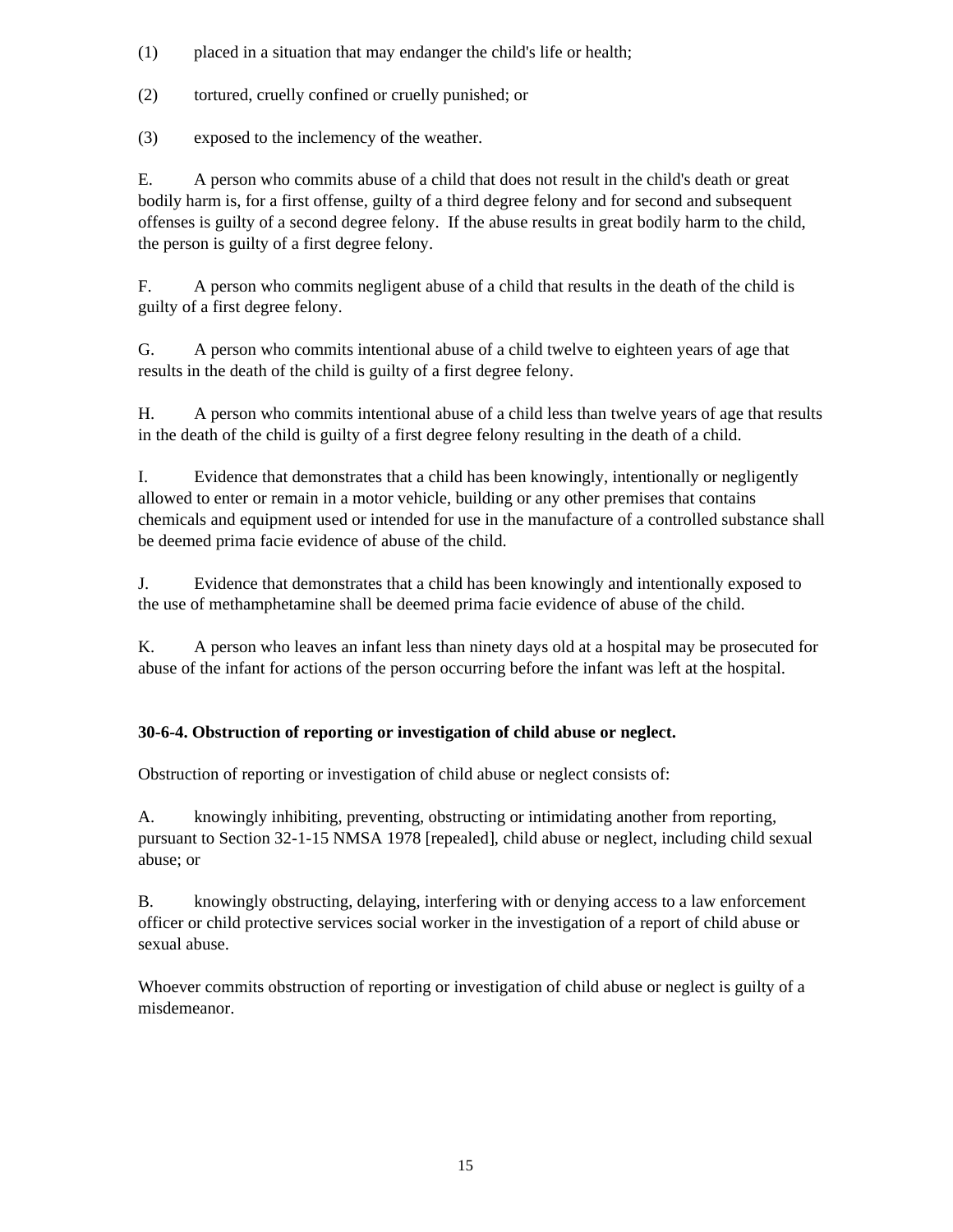#### **30-6A-1. Short title.**

Sections 1 through 4 [30-6A-1 to 30-6A-4 NMSA 1978] of this act may be cited as the "Sexual Exploitation of Children Act".

#### **30-6A-2. Definitions.**

As used in the Sexual Exploitation of Children Act [30-6A-1 NMSA 1978]:

A. "prohibited sexual act" means:

- (1) sexual intercourse, including genital-genital, oral-genital, anal-genital or oral-anal, whether between persons of the same or opposite sex;
- (2) bestiality;
- (3) masturbation;
- (4) sadomasochistic abuse for the purpose of sexual stimulation; or
- (5) lewd and sexually explicit exhibition with a focus on the genitals or pubic area of any person for the purpose of sexual stimulation;

B. "visual or print medium" means:

(1) any film, photograph, negative, slide, computer diskette, videotape, videodisc or any computer or electronically generated imagery; or

(2) any book, magazine or other form of publication or photographic reproduction containing or incorporating any film, photograph, negative, slide, computer diskette, videotape, videodisc or any computer generated or electronically generated imagery;

- C. "performed publicly" means performed in a place that is open to or used by the public;
- D. "manufacture" means the production, processing, copying by any means, printing, packaging or repackaging of any visual or print medium depicting any prohibited sexual act or simulation of such an act if one or more of the participants in that act is a child under eighteen years of age; and
- E. "obscene" means any material, when the content if taken as a whole:
	- (1) appeals to a prurient interest in sex, as determined by the average person applying contemporary community standards;
	- (2) portrays a prohibited sexual act in a patently offensive way; and
	- (3) lacks serious literary, artistic, political or scientific value.

#### **30-6A-3. Sexual exploitation of children.**

A. It is unlawful for a person to intentionally possess any obscene visual or print medium depicting any prohibited sexual act or simulation of such an act if that person knows or has reason to know that the obscene medium depicts any prohibited sexual act or simulation of such act and if that person knows or has reason to know that one or more of the participants in that act is a child under eighteen years of age. A person who violates the provisions of this subsection is guilty of a fourth degree felony.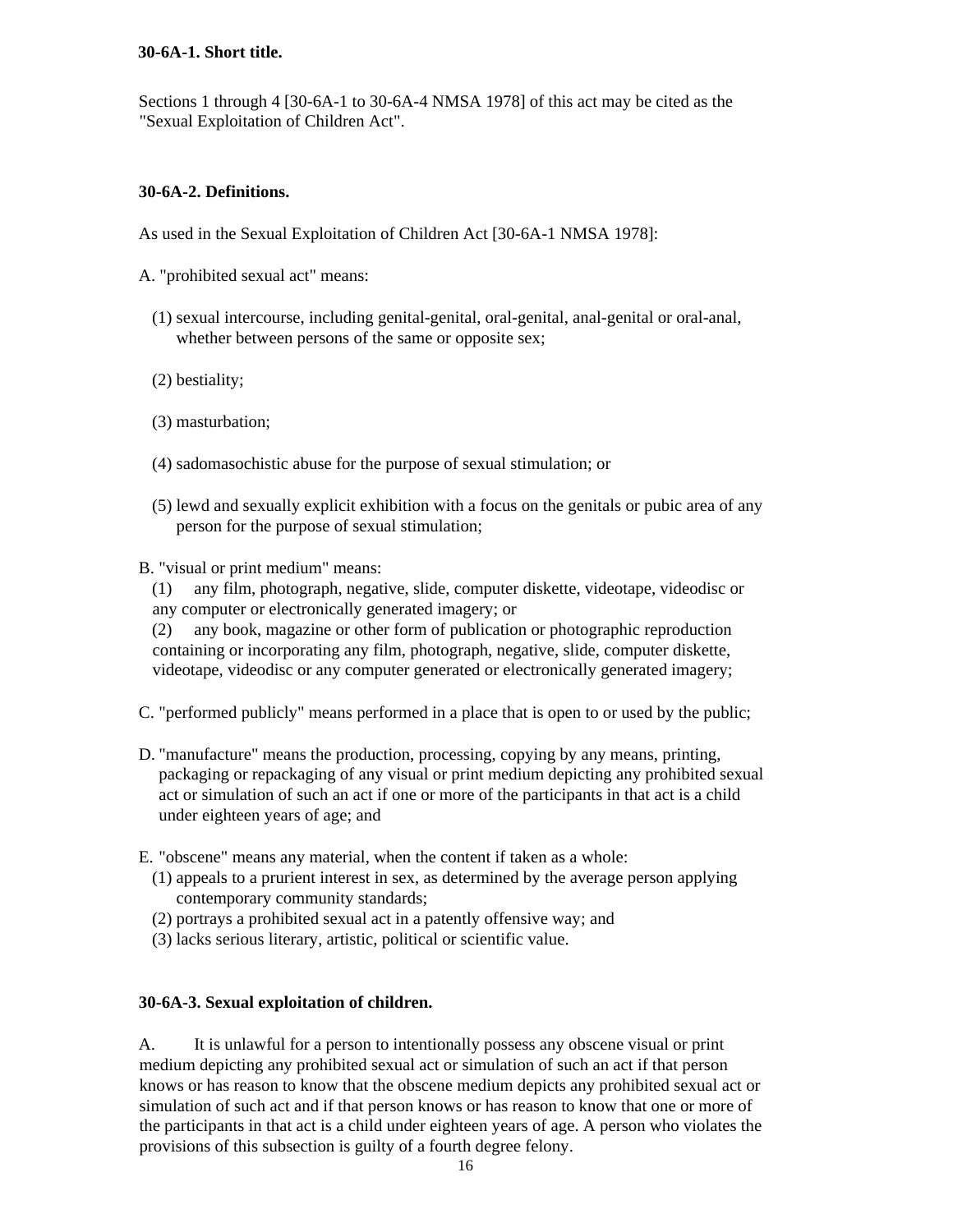B. It is unlawful for a person to intentionally distribute any obscene visual or print medium depicting any prohibited sexual act or simulation of such an act if that person knows or has reason to know that the obscene medium depicts any prohibited sexual act or simulation of such act and if that person knows or has reason to know that one or more of the participants in that act is a child under eighteen years of age. A person who violates the provisions of this subsection is guilty of a third degree felony.

C. It is unlawful for a person to intentionally cause or permit a child under eighteen years of age to engage in any prohibited sexual act or simulation of such an act if that person knows, has reason to know or intends that the act may be recorded in any obscene visual or print medium or performed publicly. A person who violates the provisions of this subsection is guilty of a third degree felony, unless the child is under the age of thirteen, in which event the person is guilty of a second degree felony.

D. It is unlawful for a person to intentionally manufacture any obscene visual or print medium depicting any prohibited sexual act or simulation of such an act if one or more of the participants in that act is a child under eighteen years of age. A person who violates the provisions of this subsection is guilty of a second degree felony.

E. It is unlawful for a person to intentionally manufacture any obscene visual or print medium depicting any prohibited sexual act or simulation of such an act if that person knows or has reason to know that the obscene medium depicts a prohibited sexual act or simulation of such an act and if that person knows or has reason to know that a real child under eighteen years of age, who is not a participant, is depicted as a participant in that act. A person who violates the provisions of this subsection is guilty of a fourth degree felony.

F. It is unlawful for a person to intentionally distribute any obscene visual or print medium depicting any prohibited sexual act or simulation of such an act if that person knows or has reason to know that the obscene medium depicts a prohibited sexual act or simulation of such an act and if that person knows or has reason to know that a real child under eighteen years of age, who is not a participant, is depicted as a participant in that act. A person who violates the provisions of this subsection is guilty of a third degree felony.

G. The penalties provided for in this section shall be in addition to those set out in Section 309-11 NMSA 1978.

# **30-6A-4. Sexual exploitation of children by prostitution.**

A. Any person knowingly receiving any pecuniary profit as a result of a child under the age of sixteen engaging in a prohibited sexual act with another is guilty of a second degree felony, unless the child is under the age of thirteen, in which event the person is guilty of a first degree felony.

B. Any person hiring or offering to hire a child over the age of thirteen and under the age of sixteen to engage in any prohibited sexual act is guilty of a second degree felony.

C. Any parent, legal guardian or person having custody or control of a child under sixteen years of age who knowingly permits that child to engage in or to assist any other person to engage in any prohibited sexual act or simulation of such an act for the purpose of producing any visual or print medium depicting such an act is guilty of a third degree felony.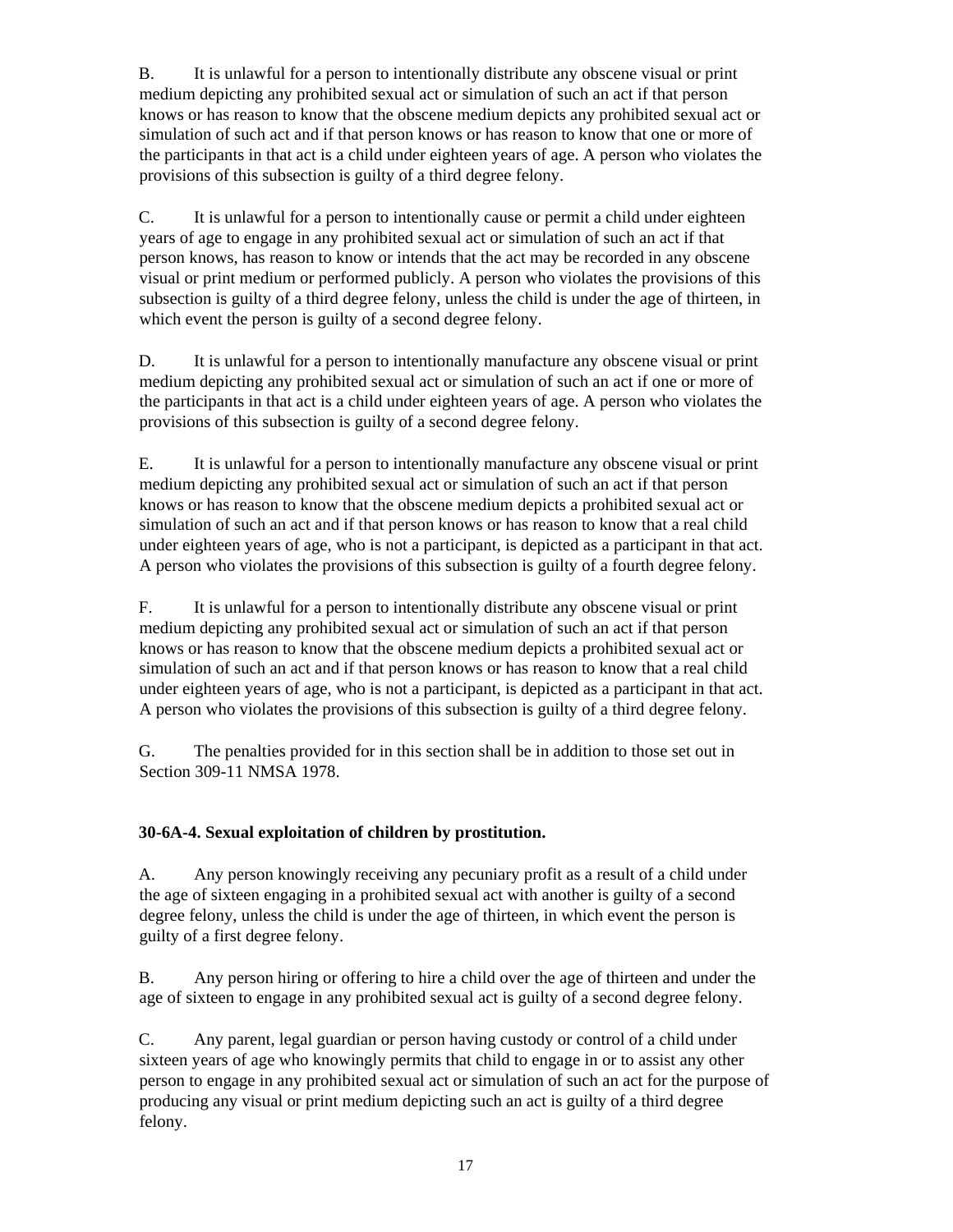### **30-9-1. Enticement of child.**

Enticement of child consists of:

A. enticing, persuading or attempting to persuade a child under the age of sixteen years to enter any vehicle, building, room or secluded place with intent to commit an act which would constitute a crime under Article 9 [30-9-1 to 30-9-9 NMSA 1978] of the Criminal Code; or

B. having possession of a child under the age of sixteen years in any vehicle, building, room or secluded place with intent to commit an act which would constitute a crime under Article 9 of the Criminal Code.

Whoever commits enticement of child is guilty of a misdemeanor.

# **CHAPTER 30, ARTICLE 37: SEXUALLY ORIENTED MATERIALS HARMFUL TO MINORS**

### **30-37-1. Definitions.**

As used in this act:

- A. "minor" means any unmarried person who has not reached his eighteenth birthday;
- B. "nudity" means the showing of the male or female genitals, pubic area or buttocks with less than a full opaque covering, or the depiction of covered male genitals in a discernibly turgid state;
- C. "sexual conduct" means act of masturbation, homosexuality, sodomy, sexual intercourse or physical contact with a person's clothed or unclothed genitals, pubic area, buttocks or, if such person be female, breast;
- D. "sexual excitement" means the condition of human male or female genitals when in a state of sexual stimulation or arousal;
- E. "sado-masochistic abuse" means flagellation or torture by or upon a person clad in undergarments, a mask or bizarre costume, or the condition of being fettered, bound or otherwise physically restrained;
- F. "harmful to minors" means that quality of any description of representation, in whatever form, of nudity, sexual conduct, sexual excitement or sado-masochistic abuse, when it: (1) predominantly appeals to the prurient, shameful or morbid interest of minors; and (2) is patently offensive to prevailing standards in the adult community as a whole with respect to what is suitable material for minors; and

(3) is utterly without redeeming social importance for minors; and

G. "knowingly" means having general knowledge of, or reason to know, or a belief or reasonable ground for belief which warrants further inspection or inquiry or both, of: (1) the character and content of any material described herein, which is reasonably susceptible of examination by the defendant; (2) the age of the minor.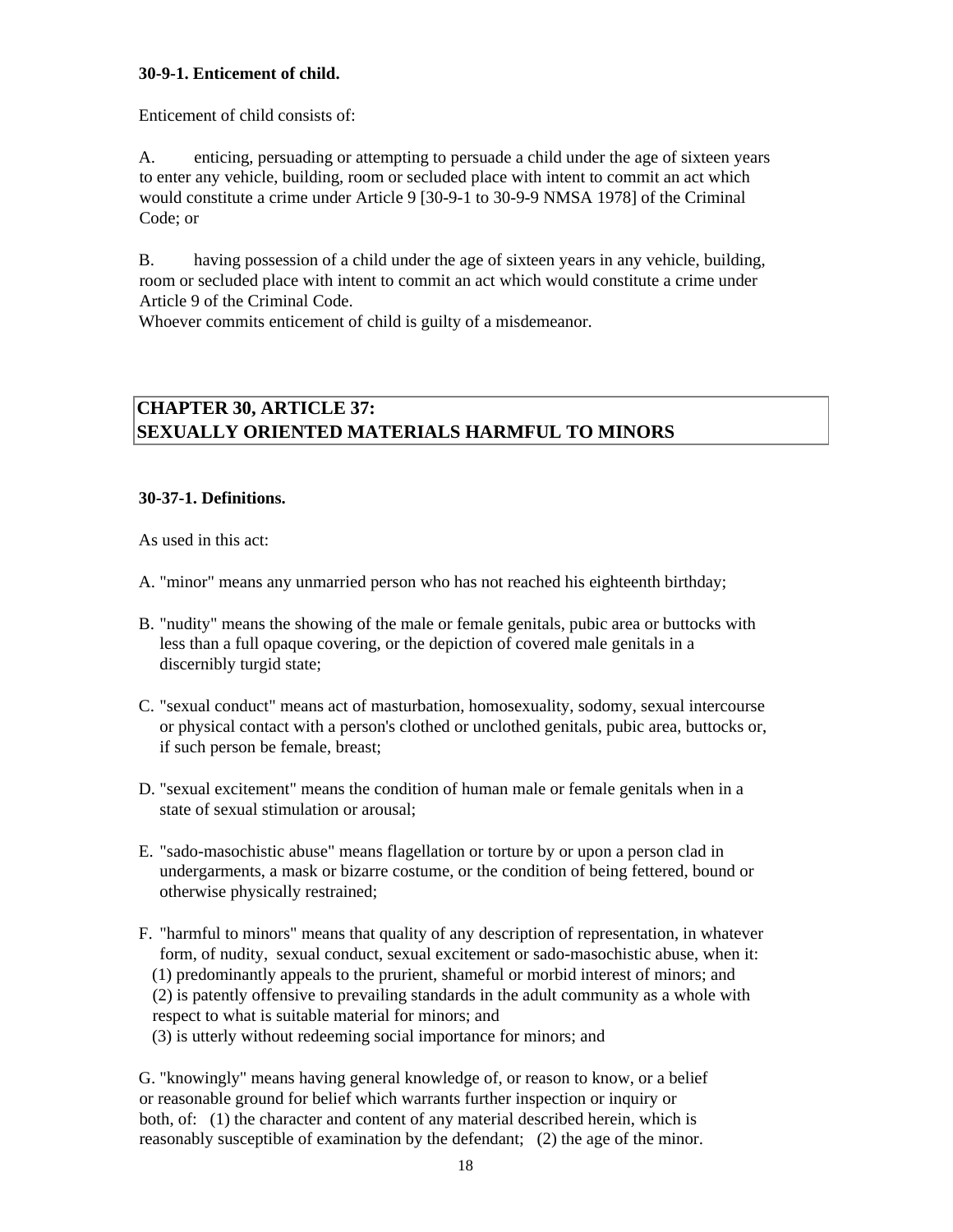#### **30-37-2. Offenses; books; pictures.**

It is unlawful for a person to knowingly sell, deliver, distribute, display for sale or provide to a minor, or knowingly to possess with intent to sell, deliver, distribute, display for sale or provide to a minor:

A. any picture, photograph, drawing, sculpture, motion picture film or similar visual representation or image of a person or portion of the human body, or any replica, article or device having the appearance of either male or female genitals which depicts nudity, sexual conduct, sexual excitement or sado-masochistic abuse and which is harmful to minors; or

B. any book, pamphlet, magazine, printed matter however produced or sound recording which contains any matter enumerated in Subsection A of this section or explicit and detailed verbal descriptions or narrative accounts of sexual excitement, sexual conduct or sado-masochistic abuse and which, taken as a whole, is harmful to minors.

# **30-37-2.1. Offenses; retail display.**

A. It is unlawful for any person, offering for sale in a retail establishment open to the general public any book, magazine or other printed material the cover of which depicts nudity, sadomasochistic abuse, sexual conduct or sexual excitement and which is harmful to minors, to knowingly exhibit that book, magazine or material in that establishment in such a way that it is on open display to, or within the convenient reach of, minors who may frequent the retail establishment. Such books, magazines or printed materials may be displayed behind an opaque covering which conceals the depiction of nudity, sadomasochistic abuse, sexual conduct or sexual excitement, provided that those books, magazines or printed materials are not within the convenient reach of minors who may frequent the retail establishment.

B. It is unlawful for any person, offering for sale in a retail establishment open to the general public any book, magazine or other printed material the content of which exploits, is devoted to or is principally made up of descriptions or depictions of nudity, sadomasochistic abuse, sexual conduct or sexual excitement and which are harmful to minors, to knowingly exhibit that book, magazine or material in that establishment in such a way that it is within the convenient reach of minors who may frequent the retail establishment.

#### **30-37-3. Offenses; motion pictures; plays.**

It is unlawful for any person knowingly to exhibit to a minor or knowingly to provide to a minor an admission ticket or pass or knowingly to admit a minor to premises whereon there is exhibited a motion picture, show or other presentation which, in whole or in part, depicts nudity, sexual conduct or sado-masochistic abuse and which is harmful to minors.

#### **30-37-3.1. Outdoor theaters; offenses.**

A. It is unlawful for the owner or operator of an outdoor motion picture theater to show or exhibit any motion picture which in whole or in part depicts unclothed sexual conduct in an outdoor theater unless the exhibitor can prove that the outdoor screen on which the picture is to be shown cannot be seen by any minor who has not taken extraordinary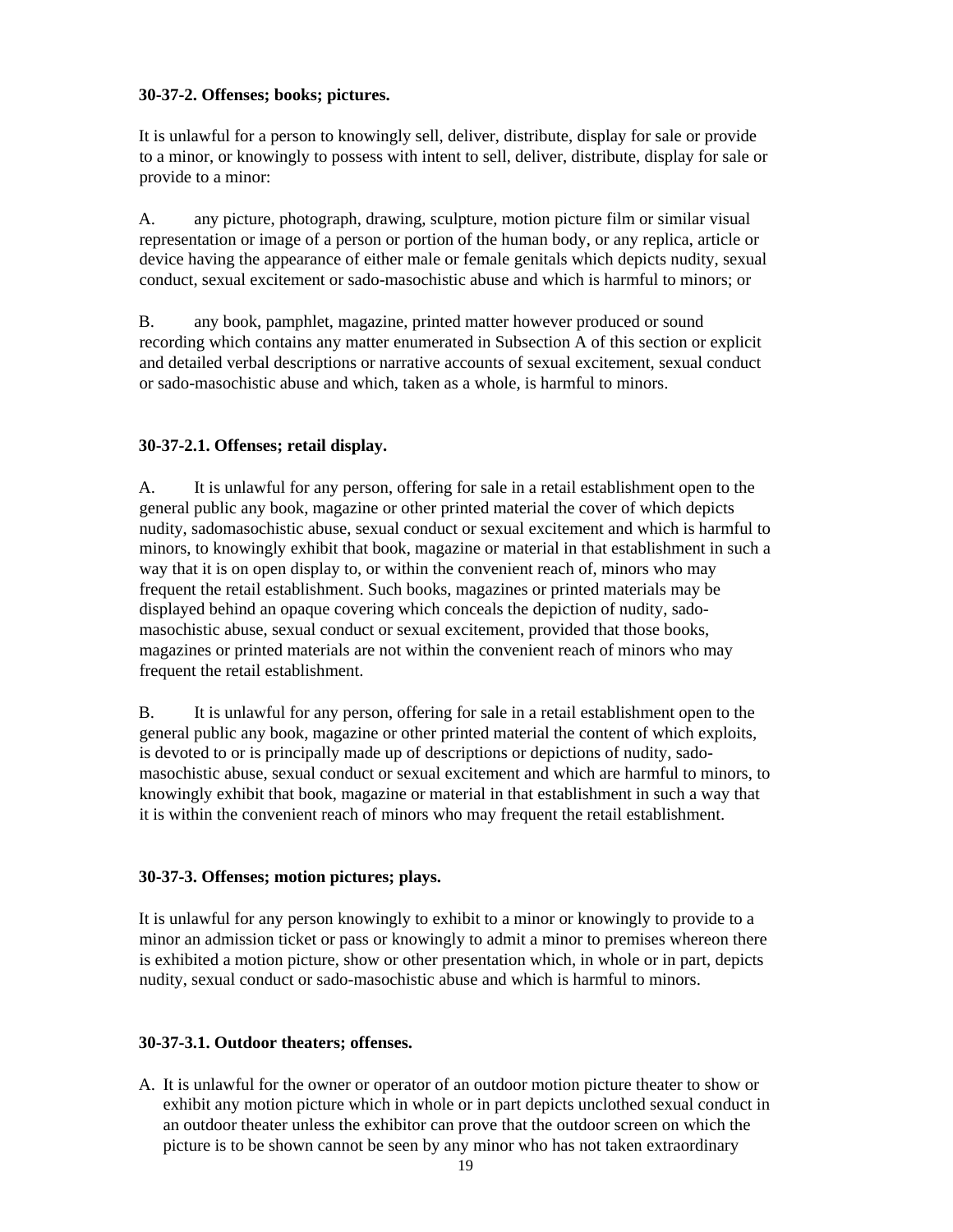measures to view the screen or who is not within the area provided for those persons who have been admitted by a ticket or pass.

- B. As used in this section, "unclothed sexual conduct" means an act of masturbation, homosexuality, sodomy, sexual intercourse or physical contact with a person's unclothed genitals, pubic area or buttocks.
- C. The notice provisions of Section 30-37-4 NMSA 1978 shall not apply to this section.

### **30-37-3.2. Child solicitation by electronic communication device.**

- A. Child solicitation by electronic communication device consists of a person knowingly and intentionally soliciting a child under sixteen years of age, by means of an electronic communication device, to engage in sexual intercourse, sexual contact or in a sexual or obscene performance, or to engage in any other sexual conduct when the perpetrator is at least four years older than the child. Whoever commits child solicitation by computer is guilty of a fourth degree felony.
- B. Whoever commits child solicitation by electronic communication device is guilty of a:
- (1) fourth degree felony if the child is at least thirteen but under sixteen years of age; or
- (2) third degree felony if the child is under thirteen years of age

C. Whoever commits child solicitation by electronic communication device and also appears for, attends or is present at a meeting that the person arranged pursuant to the solicitation is guilty of a:

(1) third degree felony if the child is at least thirteen but under sixteen years of age; or

(2) second degree felony if the child is under thirteen years of age.

D. In a prosecution for child solicitation by electronic communication device, it is not a defense that the intended victim of the defendant was a peace officer posing as a child under sixteen years of age.

E. For purposes of determining jurisdiction, child solicitation by electronic communication device is committed in this state if an electronic communication device transmission either originates or is received in this state.

F. As used in this section, "electronic communication device" means a computer, video recorder, digital camera, fax machine, telephone, cellular telephone, pager, audio equipment or any other device that can produce an electronically generated image, message or signal.

# **30-37-3.3. Criminal sexual communication with a child; penalty.**

A. Criminal sexual communication with a child consists of a person knowingly and intentionally communicating directly with a specific child under sixteen years of age by sending the child obscene images of the person's intimate parts by means of an electronic communication device when the perpetrator is at least four years older than the child.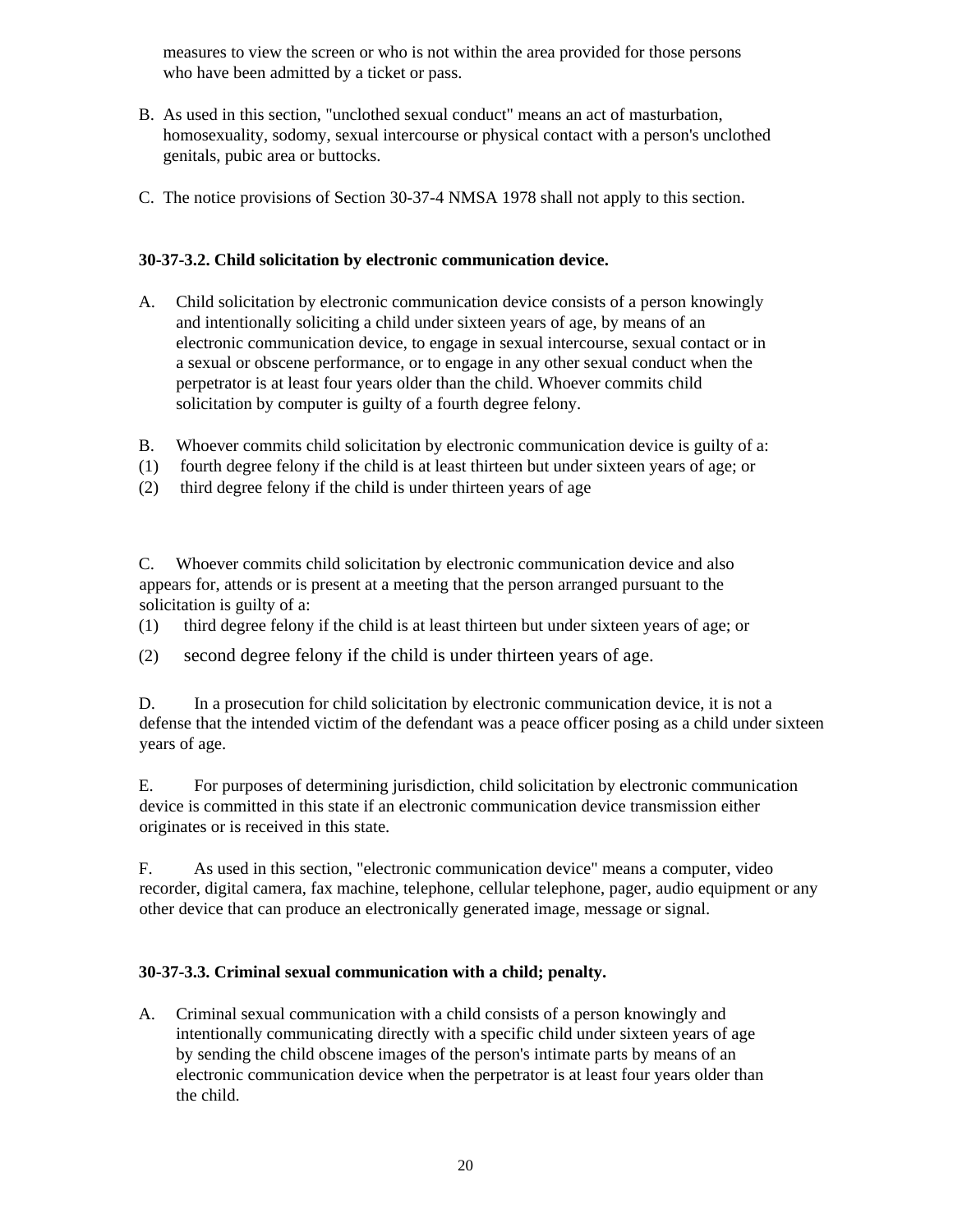- B. Whoever commits sexual communication with a child is guilty of a fourth degree felony.
- C. As used in this section:
- (1) "electronic communication device" means a computer, video recorder, digital camera, fax machine, telephone, pager or any other device that can produce an electronically generated image; and
- (2) "intimate parts" means the primary genital area, groin, buttocks, anus or breast.

# **30-37-4. Notice; prosecution.**

A. No prosecution based under this act shall be commenced unless the district attorney of the county in which the offense occurs shall have previously determined that the matter or performance is harmful to minors and the defendant shall have received actual or constructive notice of such determination. Persons shall be presumed to have constructive notice of such determination on the fifth business day following publication of a notice of such determination in a newspaper of general circulation in the county in which the prosecution takes place.

B. Any person adversely affected by such determination may, at any time within thirty days after such notice is given, seek a judicial determination of its correctness. The court shall, unless otherwise agreed by the parties, render judgment not later than two court days following trial. Filing of an action under this section shall stay prosecution until a judicial determination is rendered, but no appeal shall have such effect unless so ordered by the trial court.

C. No criminal action shall be commenced in any other judicial district within this state during the pendency of the civil action authorized by Subsection B of Section 4 [this section] regarding the same matter, exhibition or performance.

# **30-37-5. Exclusions; defenses.**

No person shall be guilty of violating the provisions of this act:

A. where such person had reasonable cause to believe that the minor involved had reached his eighteenth birthday, and such minor exhibited to such person a draft card, driver's license, birth certificate or other official or apparently official document purporting to establish that such minor had reached his eighteenth birthday; or

B. if the minor was accompanied by his parent or guardian, or the parent or guardian has in writing waived the application of this act either generally or with reference to the particular transaction; or

C. where such person had reasonable cause to believe that the person was the parent or guardian of the minor; or

D. where such person is a bona fide school, museum or public library, or is acting in his capacity as an employee of such organization, or as a retail outlet affiliated with and serving the educational purposes of such organization.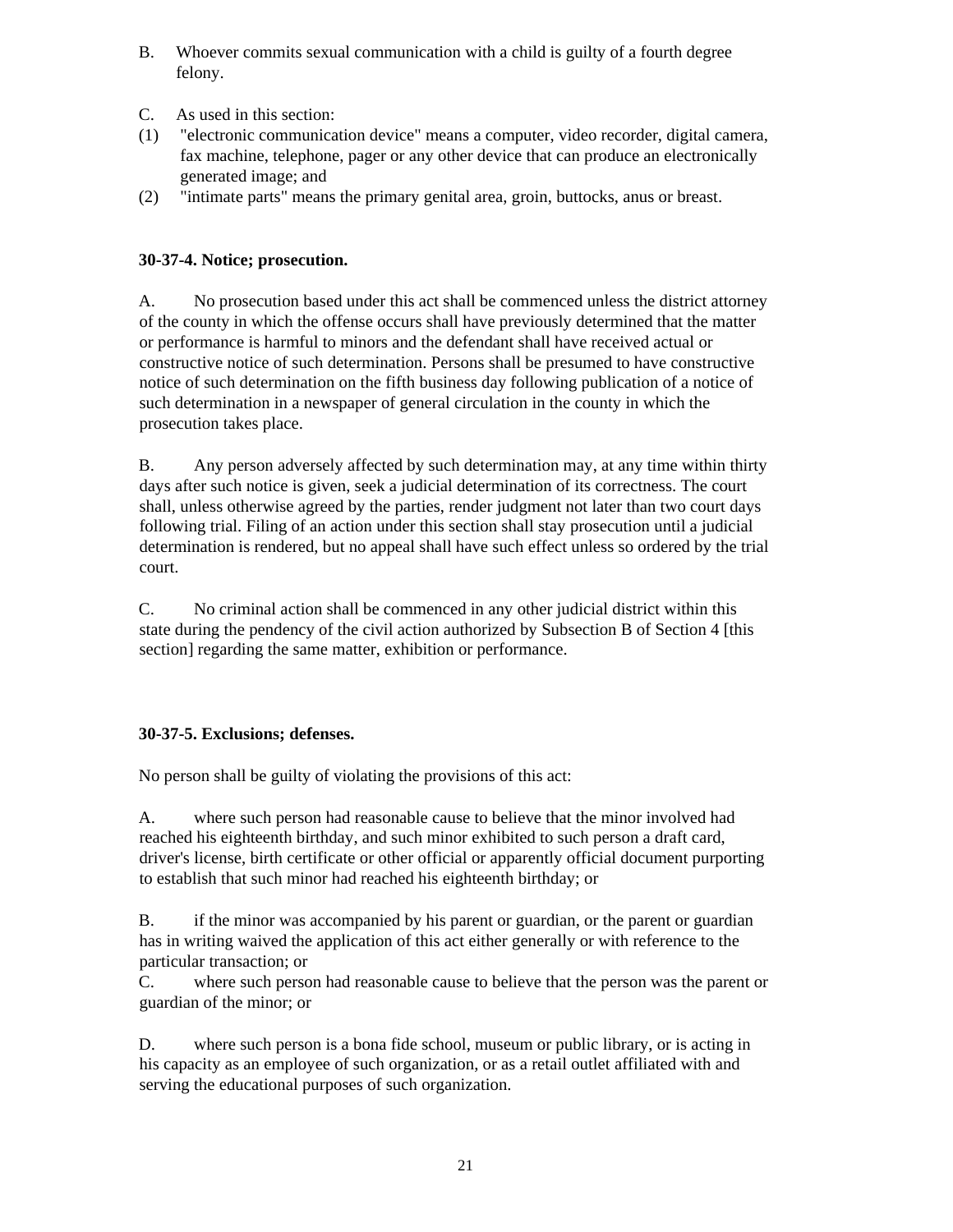#### **30-37-6. Offenses by minor.**

A. It is unlawful for any minor to falsely represent to any person mentioned in Section 2 or Section 3 [30-37-2 or 30-37-3 NMSA 1978] of this act, or to his agent, that such minor has reached his eighteenth birthday, with the intent to procure any material set forth in Section 2 [30-37-2 NMSA 1978] of this act, or with the intent to procure such minor's admission to any motion picture, show or other presentation, as set forth in Section 3 [30- 37-3 NMSA 1978] of this act.

B. It is unlawful for any person to knowingly make a false representation to any person mentioned in Section 2 or Section 3 [30-37-2 or 30-37-3 NMSA 1978] of this act, or to his agent, that he is the parent or guardian of any minor, or that any minor has reached his eighteenth birthday, with the intent to procure any material set forth in Section 2 [30-37-2 NMSA 1978] of this act, or with the intent to procure such minor's admission to any motion picture, show or other presentation, as set forth in Section 3 [30-37-3 NMSA 1978] of this act.

# **30-37-7. Penalties.**

A. A person violating Section 30-37-2, 30-37-2.1, 30-37-3 or 30-37-3.1 NMSA 1978 is guilty of a misdemeanor

B. Any person violating the provisions of Section 30-37-6 NMSA 1978 shall be guilty of a petty misdemeanor.

# **30-37-8. Uniform application.**

In order to provide for the uniform application of this act to all minors within this state, it is intended that the sole and only regulation of the sale, distribution or provision of any matter described in Section 2 [30-37-2 NMSA 1978], or admission to, or exhibition of, any performance described in Section 3 [30-37-3 NMSA 1978], shall be under this act, and no municipality, county or other governmental unit within this state shall make any law, ordinance or regulation relating to the sale, distribution or provision of any matter described in Section 2 [30-37-2 NMSA 1978], or admission to any performance described in Section 3 [3037-3 NMSA 1978], including but not limited to criminal offenses, classification of suitable matter or performances for minors, or licenses or taxes respecting the sale, distribution, exhibition or provision of matter regulated under this act. All such laws, ordinances, regulations, taxes or licenses, whether enacted before or after this act, shall be or become void, unenforceable and of no effect upon the effective date of this act.

# **30-37-9. Legislative findings and purpose.**

The legislature finds that children do not have the judgment necessary to protect themselves from harm and that the legislature has the inherent power to control commercial conduct within this state for the protection of minors in a manner that reaches beyond the scope of its authority to protect adults. The legislature also finds that regulation of content at outdoor theaters does not deprive adults from viewing that content at indoor theaters.

# **30-37-10. Offenses; certain tie-in arrangements unlawful.**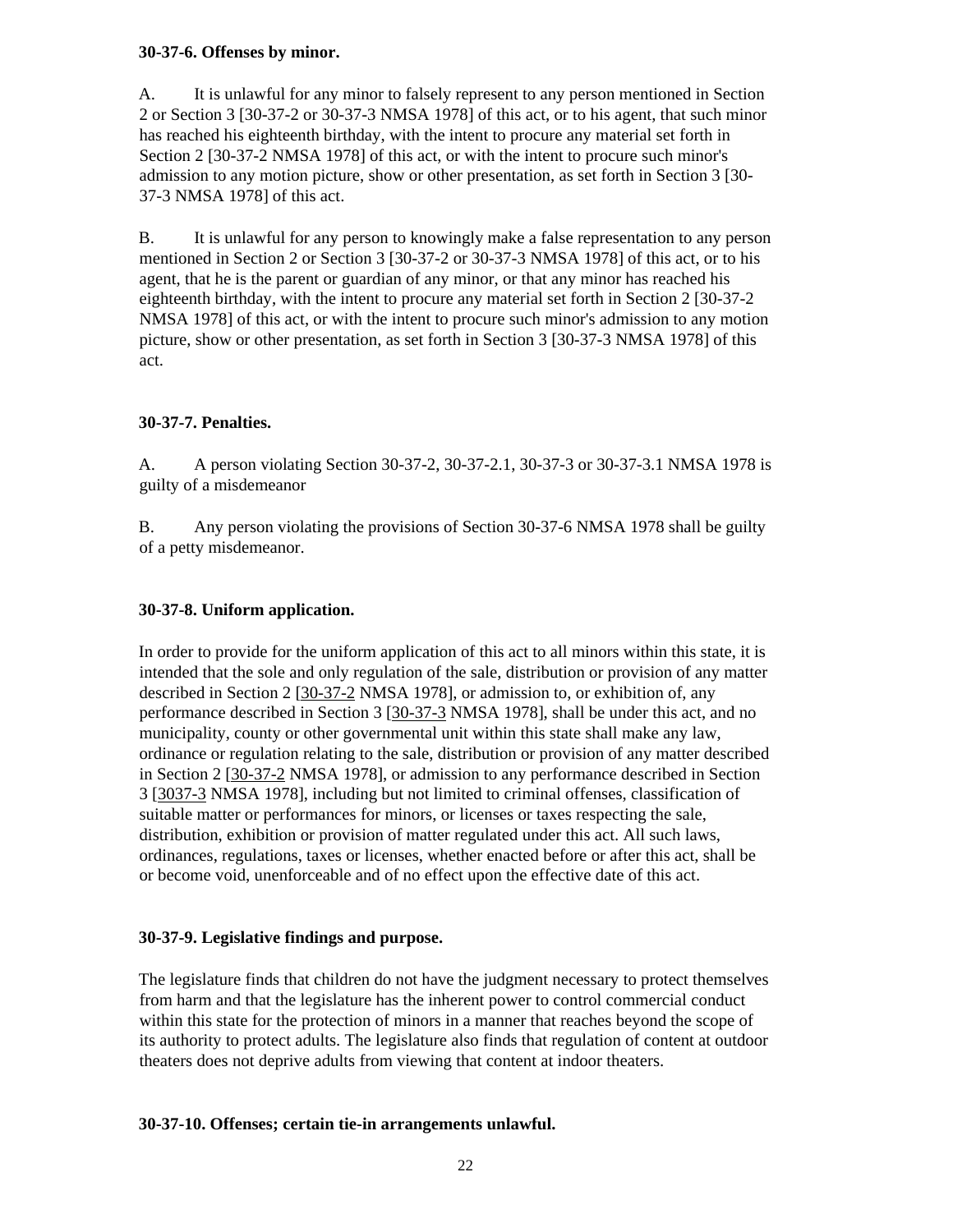A. It is unlawful for any person offering for sale, selling or distributing books, magazines or other printed material to require, as a condition for any such sale or delivery, that the purchaser or receiver of the delivery purchase or accept the delivery of any other book, magazine or other printed matter which contains sexually oriented material harmful to minors as defined in Subsection F of Section 30-37-1 NMSA 1978. Nothing in this subsection prohibits the sale or purchase on a voluntary basis of books, magazines or other printed material containing sexually oriented material.

B. Any person violating the provisions of Subsection A of this section shall be guilty of a misdemeanor.

# **CHAPTER 32A CHILDREN'S CODE, ART. 4: ABUSE & NEGLECT ACT**

# **32A-4-2. Definitions.**

As used in the Abuse and Neglect Act:

A. "abandonment" includes instances when the parent, without justifiable cause:

(1) left the child without provision for the child's identification for a period of fourteen days; or

(2) left the child with others, including the other parent or an agency, without provision for support and without communication for a period of:

(a) three months if the child was under six years of age at the commencement of the threemonth period; or

(b) six months if the child was over six years of age at the commencement of the six-month period;

B. "abused child" means a child:

(1) who has suffered or who is at risk of suffering serious harm because of the action or inaction of the child's parent, guardian or custodian;

(2) who has suffered physical abuse, emotional abuse or psychological abuse inflicted or caused by the child's parent, guardian or custodian;

(3) who has suffered sexual abuse or sexual exploitation inflicted by the child's parent, guardian or custodian;

(4) whose parent, guardian or custodian has knowingly, intentionally or negligently placed the child in a situation that may endanger the child's life or health; or

(5) whose parent, guardian or custodian has knowingly or intentionally tortured, cruelly confined or cruelly punished the child;

C. "aggravated circumstances" includes those circumstances in which the parent, guardian or custodian has:

(1) attempted, conspired to cause or caused great bodily harm to the child or great bodily harm or death to the child's sibling;

(2) attempted, conspired to cause or caused great bodily harm or death to another parent, guardian or custodian of the child;

(3) attempted, conspired to subject or has subjected the child to torture, chronic abuse or sexual abuse; or

(4) had parental rights over a sibling of the child terminated involuntarily;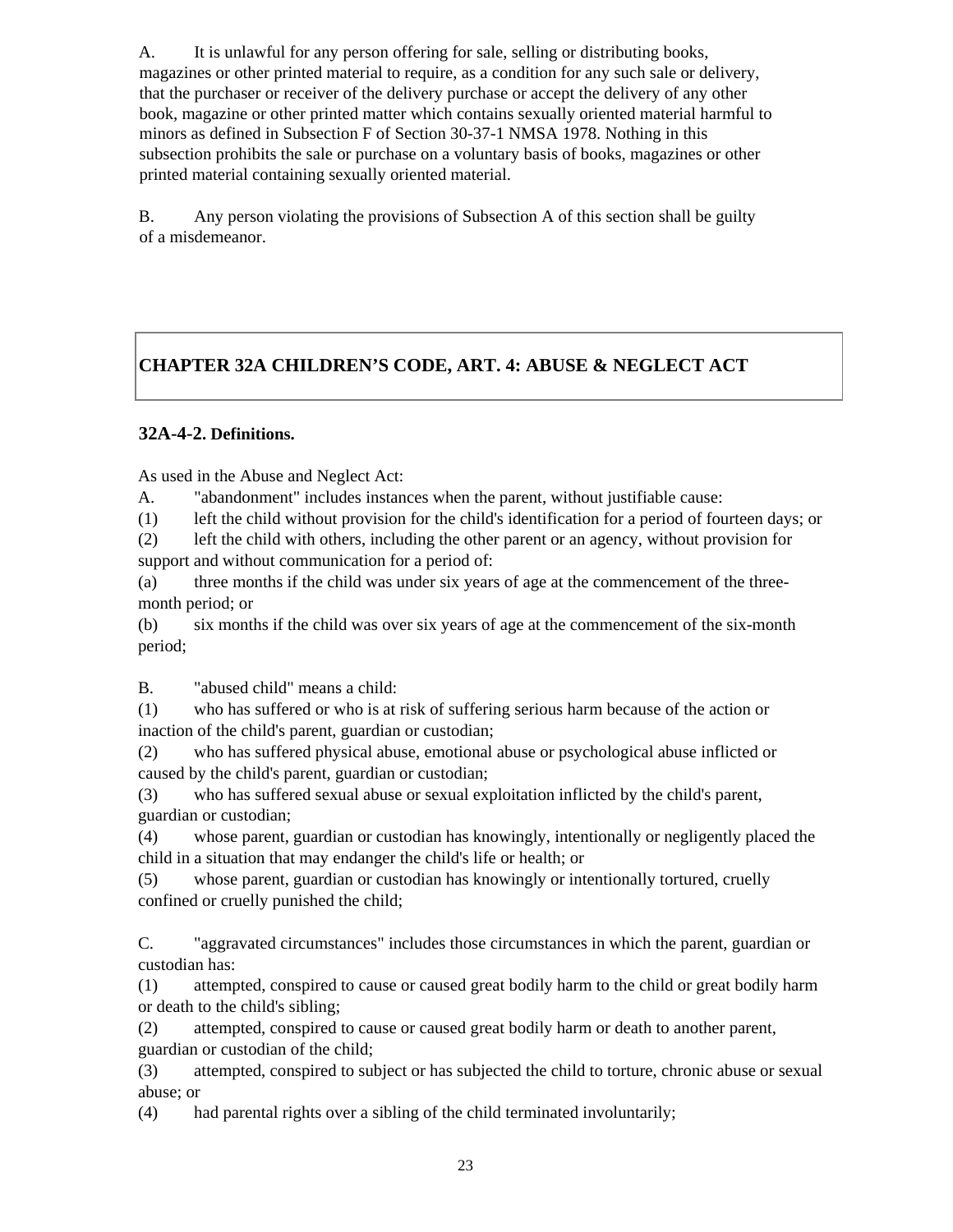D. "great bodily harm" means an injury to a person that creates a high probability of death, that causes serious disfigurement or that results in permanent or protracted loss or impairment of the function of a member or organ of the body;

E. "neglected child" means a child:

(1) who has been abandoned by the child's parent, guardian or custodian;

(2) who is without proper parental care and control or subsistence, education, medical or other care or control necessary for the child's well-being because of the faults or habits of the child's parent, guardian or custodian or the failure or refusal of the parent, guardian or custodian, when able to do so, to provide them;

(3) who has been physically or sexually abused, when the child's parent, guardian or custodian knew or should have known of the abuse and failed to take reasonable steps to protect the child from further harm;

(4) whose parent, guardian or custodian is unable to discharge that person's responsibilities to and for the child because of incarceration, hospitalization or physical or mental disorder or incapacity; or

(5) who has been placed for care or adoption in violation of the law; provided that nothing in the Children's Code [32A-1-1 NMSA 1978] shall be construed to imply that a child who is being provided with treatment by spiritual means alone through prayer, in accordance with the tenets and practices of a recognized church or religious denomination, by a duly accredited practitioner thereof is for that reason alone a neglected child within the meaning of the Children's Code; and further provided that no child shall be denied the protection afforded to all children under the Children's Code;

F. "physical abuse" includes but is not limited to any case in which the child exhibits evidence of skin bruising, bleeding, malnutrition, failure to thrive, burns, fracture of any bone, subdural hematoma, soft tissue swelling or death and:

(1) there is not a justifiable explanation for the condition or death;

(2) the explanation given for the condition is at variance with the degree or nature of the condition;

(3) the explanation given for the death is at variance with the nature of the death; or

(4) circumstances indicate that the condition or death may not be the product of an accidental occurrence;

G. "sexual abuse" includes but is not limited to criminal sexual contact, incest or criminal sexual penetration, as those acts are defined by state law;

H. "sexual exploitation" includes but is not limited to:

(1) allowing, permitting or encouraging a child to engage in prostitution;

(2) allowing, permitting, encouraging or engaging a child in obscene or pornographic photographing; or

(3) filming or depicting a child for obscene or pornographic commercial purposes, as those acts are defined by state law; and

I. "transition plan" means an individualized written plan for a child, based on the unique needs of the child, that outlines all appropriate services to be provided to the child to increase independent living skills. The plan shall also include responsibilities of the child, and any other party as appropriate, to enable the child to be self-sufficient upon emancipation.

# **32A-4-3. Duty to report child abuse and child neglect; responsibility to investigate child abuse or neglect; penalty.**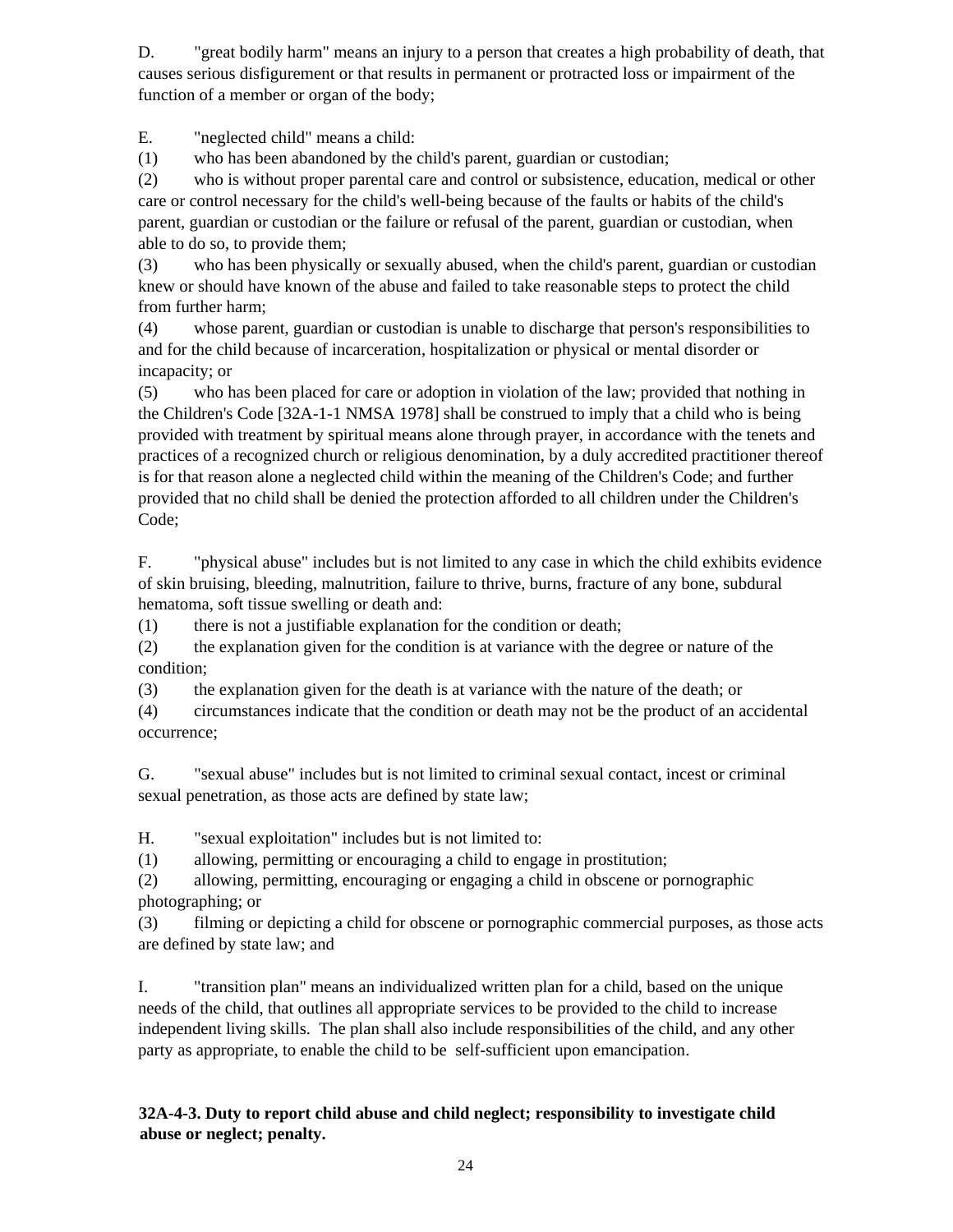- A. Every person, including a licensed physician; a resident or an intern examining, attending or treating a child; a law enforcement officer; a judge presiding during a proceeding; a registered nurse; a visiting nurse; a schoolteacher; a school official; a social worker acting in an official capacity; or a member of the clergy who has information that is not privileged as a matter of law, who knows or has a reasonable suspicion that a child is an abused or a neglected child shall report the matter immediately to:
	- (1) a local law enforcement agency;
	- (2) the department; or
	- (3) a tribal law enforcement or social services agency for any Indian child residing in Indian country.
- B. A law enforcement agency receiving the report shall immediately transmit the facts of the report and the name, address and phone number of the reporter by telephone to the department and shall transmit the same information in writing within forty-eight hours. The department shall immediately transmit the facts of the report and the name, address and phone number of the reporter by telephone to a local law enforcement agency and shall transmit the same information in writing within forty-eight hours. The written report shall contain the names and addresses of the child and the child's parents, guardian or custodian, the child's age, the nature and extent of the child's injuries, including any evidence of previous injuries, and other information that the maker of the report believes might be helpful in establishing the cause of the injuries and the identity of the person responsible for the injuries. The written report shall be submitted upon a standardized form agreed to by the law enforcement agency and the department.
- C. The recipient of the report under Subsection A of this section shall take immediate steps to ensure prompt investigation of the report. The investigation shall ensure that immediate steps are taken to protect the health or welfare of the alleged abused or neglected child, as well as that of any other child under the same care who may be in danger of abuse or neglect. A local law enforcement officer trained in the investigation of child abuse and neglect is responsible for investigating reports of alleged child abuse or neglect at schools, daycare facilities or child-care facilities.
- D. If the child alleged to be abused or neglected is in the care or control of or in a facility administratively connected to the department, the report shall be investigated by a local law enforcement officer trained in the investigation of child abuse and neglect. The investigation shall ensure that immediate steps are taken to protect the health or welfare of the alleged abused or neglected child, as well as that of any other child under the same care who may be in danger of abuse or neglect.
- E. A law enforcement agency or the department shall have access to any of the records pertaining to a child abuse or neglect case maintained by any of the persons enumerated in Subsection A of this section, except as otherwise provided in the Abuse and Neglect Act [32A-4-1 NMSA 1978].
- F. A person who violates the provisions of Subsection A of this section is guilty of a misdemeanor and shall be sentenced pursuant to the provisions of Section 31-19-1 NMSA 1978.

### **32A-4-4. Complaints; referral; preliminary inquiry.**

A. Reports alleging neglect or abuse shall be referred to the department, which shall conduct an investigation to determine the best interests of the child with regard to any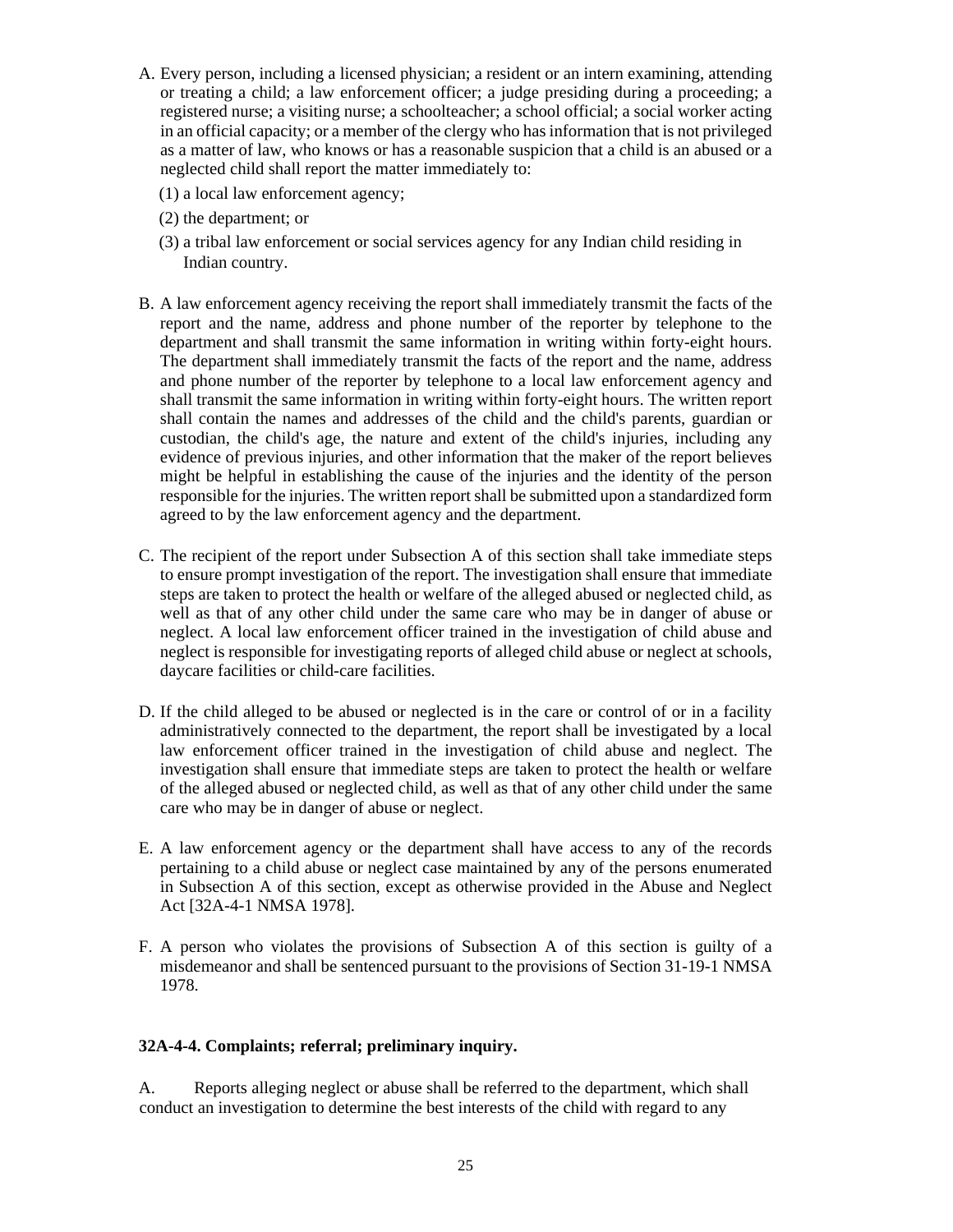action to be taken. The name and information regarding the person making the report shall not be disclosed absent the consent of the informant or a court order.

B. During the investigation of a complaint alleging neglect or abuse, the matter may be referred to another appropriate agency and conferences may be conducted for the purpose of effecting adjustments or agreements that will obviate the necessity for filing a petition. A representative of the department shall at the initial time of contact with the party subject to the investigation, advise the party of the reports or allegations made, in a manner that is consistent with laws protecting the rights of the informant. The parties shall be advised of their basic rights and no party may be compelled to appear at any conference, to produce any papers or to visit any place. The investigation shall be completed within a reasonable period of time from the date the report was made.

C. After completion of the investigation on a neglect or abuse report, the department shall either recommend or refuse to recommend the filing of a petition.

D. When a child is taken into custody, the department shall file a petition within two days. If a petition is not filed in a timely manner, the child shall be released to the child's parent, guardian or custodian.

# **32A-4-5. Admissibility of report in evidence; immunity of reporting person; investigation of report.**

A. In any proceeding alleging neglect or abuse under the Children's Code [32A-1-1 NMSA 1978] resulting from a report required by Section 32-4-3 NMSA 1978 or in any proceeding in which that report or any of its contents are sought to be introduced in evidence, the report or its contents or any other facts related thereto or to the condition of the child who is the subject of the report shall not be excluded on the ground that the matter is or may be the subject of a physician-patient privilege or similar privilege or rule against disclosure.

B. Anyone reporting an instance of alleged child neglect or abuse or participating in a judicial proceeding brought as a result of a report required by Section 32-4-3 NMSA 1978 is presumed to be acting in good faith and shall be immune from liability, civil or criminal, that might otherwise be incurred or imposed by the law, unless the person acted in bad faith or with malicious purpose.

C. After properly verifying the identity of the public official, any school personnel or other person who has the duty to report child abuse pursuant to Section 32-4-3 NMSA 1978 shall permit a member of a law enforcement agency, including tribal police officers, an employee of

the district attorney's office, an investigative interviewer for a program described in Subsection E of this section or an employee of the department, to interview a child with respect to a report without the permission of the child's parent or guardian. Any person permitting an interview pursuant to this subsection is presumed to be acting in ,good faith and shall be immune from liability, civil or criminal, that might otherwise be incurred or imposed by law, unless the person acted in bad faith or with malicious purpose.

D. An investigation may be conducted by law enforcement, the district attorney's office, a program described in Subsection E of this section and the department. Interviews shall be conducted in a manner and place that protects the child and family from unnecessary trauma and embarrassment. The investigating entity shall conduct the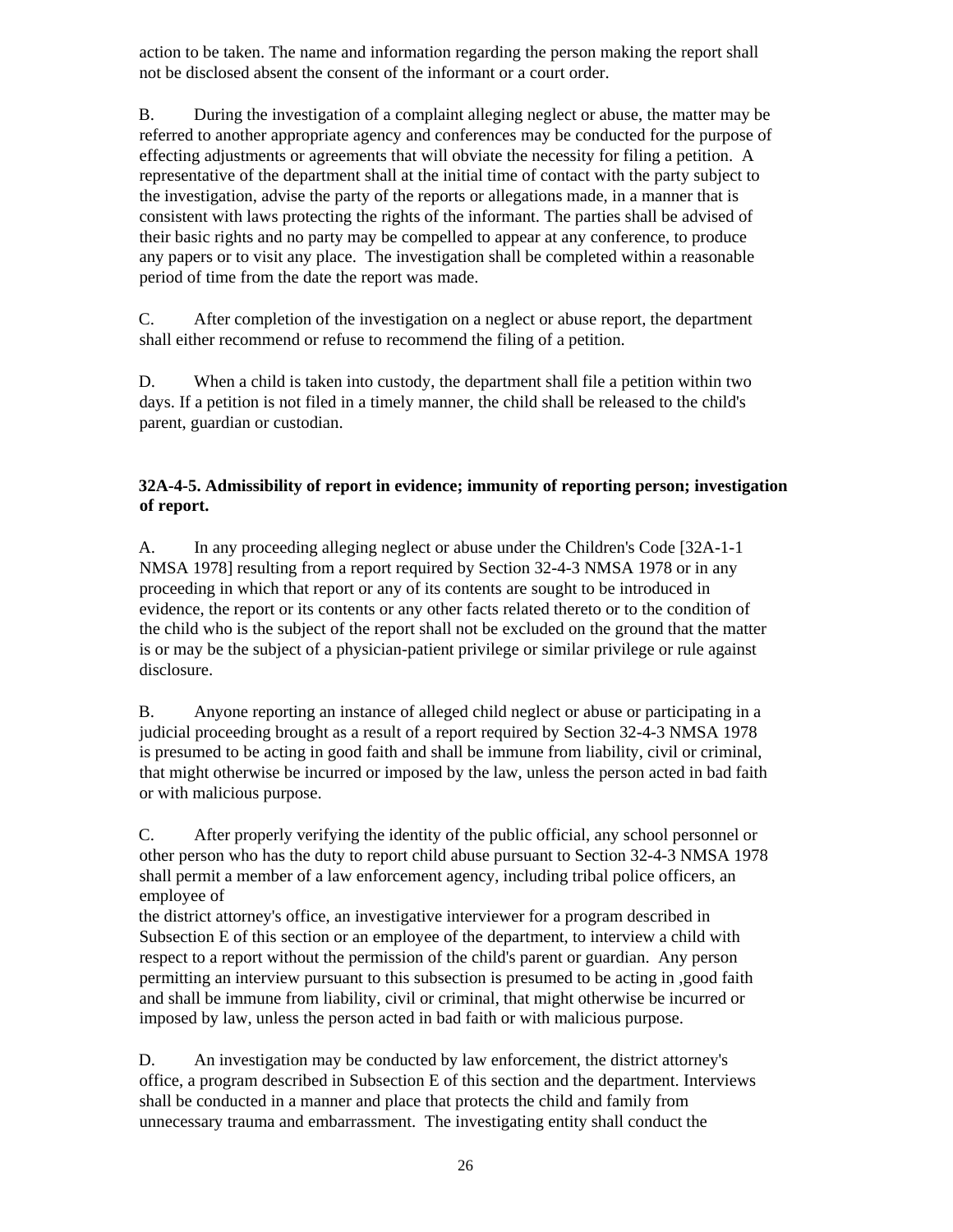investigation in a manner that will protect the privacy of the child and the family, with the paramount consideration being the safety of the child.

E. If a community has a program for child abuse investigation that includes an investigation interview of the alleged victim, the investigation may be conducted at a site designated by the community program.

F. Prior to interviewing a child, the department shall notify the parent or guardian of the child who is being interviewed, unless the department determines that notification would adversely affect safety of the child about whom the report has been made or compromise the investigation.

# **30-6-4. Obstruction of reporting or investigation of child abuse or neglect.**

Obstruction of reporting or investigation of' child abuse or neglect consists of:

A. knowingly inhibiting, preventing, obstructing or intimidating another from reporting, pursuant to Section 32-1-15 NMSA 1978, child abuse or neglect, including child sexual abuse; or

B. knowingly obstructing, delaying, interfering with or denying access to a law enforcement officer or child protective services social worker in the investigation of a report of child abuse or sexual abuse.

Whoever commits obstruction of reporting or investigation of child abuse or neglect is guilty of a misdemeanor.

# **VICTIMS RIGHTS ACT (NM CONSTITUTION & STATUTES), JUDICIAL RULES OF EVIDENCE & PROCEDURE FOR VICTIMS RIGHTS, LEGAL PRIVILEGES, VICTIM TESTIMONY, REMEDIES IN TRAFFICKING CASES, WARRANT/ENTRY INTO SAFEHOUSES, VICTIM RAPE SHIELD RULE**

# **NM CONSTITUTION, Article II, Sec. 24. [Victim's rights.]**

A. A victim of arson resulting in bodily injury, aggravated arson, aggravated assault, aggravated battery, dangerous use of explosives, negligent use of a deadly weapon, murder, voluntary manslaughter, involuntary manslaughter, kidnapping, criminal sexual penetration, criminal sexual contact of a minor, homicide by vehicle, great bodily injury by vehicle or abandonment or abuse of a child or that victim's representative shall have the following rights as provided by law:

(1) the right to be treated with fairness and respect for the victim's dignity and privacy throughout the criminal justice process;

(2) the right to timely disposition of the case;

(3) the right to be reasonably protected from the accused throughout the criminal justice process;

(4) the right to notification of court proceedings;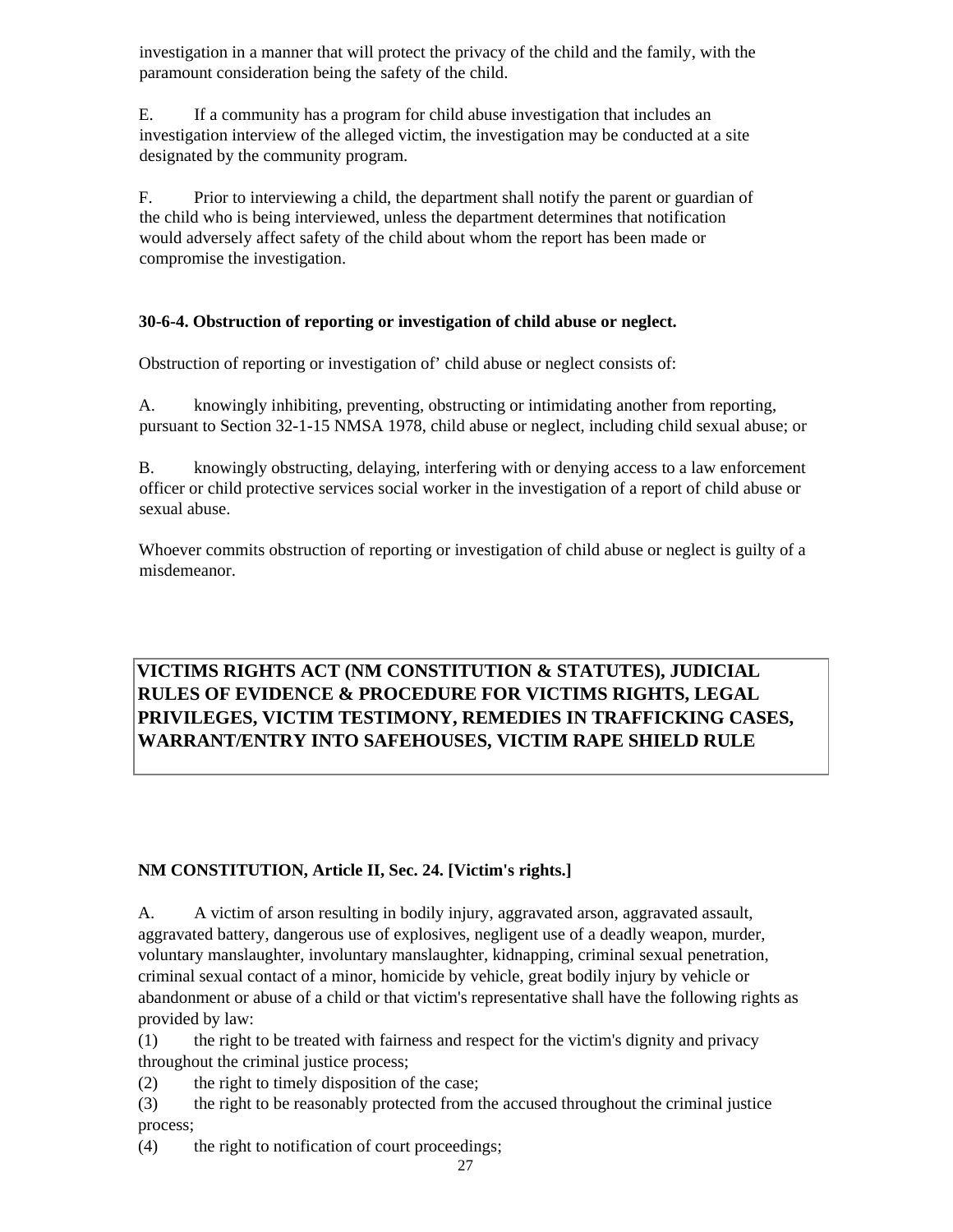(5) the right to attend all public court proceedings the accused has the right to attend;

(6) the right to confer with the prosecution;

(7) the right to make a statement to the court at sentencing and at any post-sentencing hearings for the accused;

(8) the right to restitution from the person convicted of the criminal conduct that caused the victim's loss or injury;

(9) the right to information about the conviction, sentencing, imprisonment, escape or release of the accused;

(10) the right to have the prosecuting attorney notify the victim's employer, if requested by the victim, of the necessity of the victim's cooperation and testimony in a court proceeding that may necessitate the absence of the victim from work for good cause; and

(11) the right to promptly receive any property belonging to the victim that is being held for evidentiary purposes by a law enforcement agency or the prosecuting attorney, unless there are compelling evidentiary reasons for retention of the victim's property.

B. A person accused or convicted of a crime against a victim shall have no standing to object to any failure by any person to comply with the provisions of Subsection A of Section 24 of Article 2 of the constitution of New Mexico.

C. The provisions of this amendment shall not take effect until the legislature enacts laws to implement this amendment. (As added November 3, 1992.)

Cross references. — For victim restitution, see 31-17-1 NMSA 1978.

For the Crime Victims Reparation Act, see 31-22-1 NMSA 1978 et seq.

For crime victim immunity, see 31-23-1 NMSA 1978.

For Victim Counselor Confidentiality Act, see 31-25-1 NMSA 1978 et seq. For the Victims of Crime Act, see 31-26-1 NMSA 1978 et seq.

# **31-26-1. Short title.**

Chapter 31, Article 26 NMSA 1978 may be cited as the "Victims of Crime Act".

# **31-26-2. Purpose of act.**

Recognizing the state's concern for victims of crime, it is the purpose of the Victims of Crime Act [31-26-1 NMSA 1978] to assure that:

A. the full impact of a crime is brought to the attention of a court;

- B. victims of violent crimes are treated with dignity, respect and sensitivity at all stages of the criminal justice process;
- C. victims' rights are protected by law enforcement agencies, prosecutors and judges as vigorously as are the rights of criminal defendants; and
- D. the provisions of Article 2, Section 24 of the constitution of New Mexico are implemented in statute.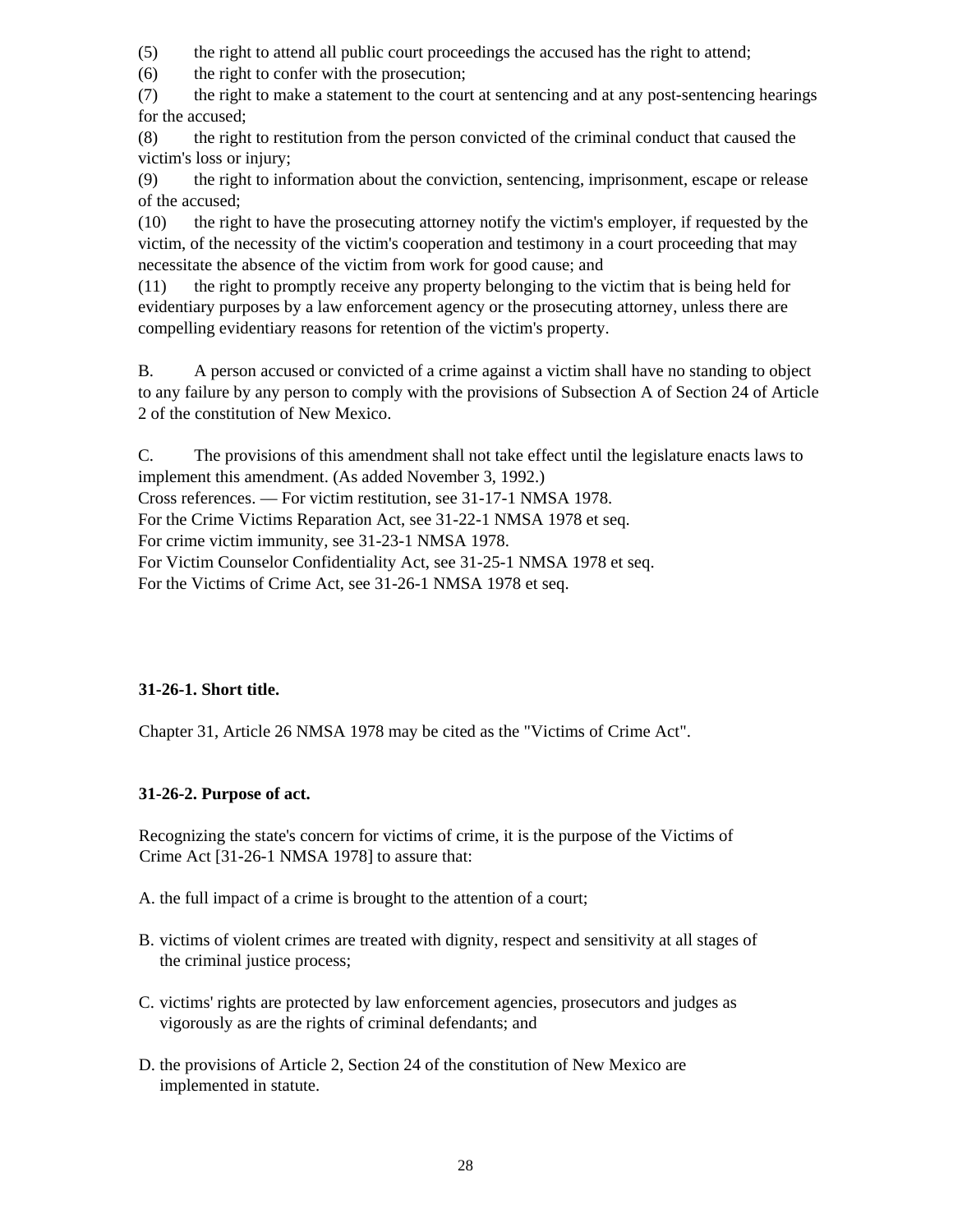#### **31-26-3. Definitions**.

As used in the Victims of Crime Act [31-26-1 NMSA 1978]:

A. "court" means magistrate court, metropolitan court, children's court, district court, the court of appeals or the supreme court;

B. "criminal offense" means:

(1) negligent arson resulting in death or bodily injury, as provided in Subsection B of Section 30-17-5 NMSA 1978;

- (2) aggravated arson, as provided in Section 30-17-6 NMSA 1978;
- (3) aggravated assault, as provided in Section 30-3-2 NMSA 1978;
- (4) aggravated battery, as provided in Section 30-3-5 NMSA 1978;
- (5) dangerous use of explosives, as provided in Section 30-7-5 NMSA 1978;
- (6) negligent use of a deadly weapon, as provided in Section 30-7-4 NMSA 1978;
- (7) murder, as provided in Section 30-2-1 NMSA 1978;
- (8) voluntary manslaughter, as provided in Section 30-2-3 NMSA 1978;
- (9) involuntary manslaughter, as provided in Section 30-2-3 NMSA 1978;
- (10) kidnapping, as provided in Section 30-4-1 NMSA 1978;
- (11) criminal sexual penetration, as provided in Section 30-9-11 NMSA 1978;
- (12) criminal sexual contact of a minor, as provided in Section 30-9-13 NMSA 1978;
- (13) armed robbery, as provided in Section 30-16-2 NMSA 1978;
- (14) homicide by vehicle, as provided in Section 66-8-101 NMSA 1978;
- (15) great bodily injury by vehicle, as provided in Section 66-8-101 NMSA 1978;
- (16) abandonment or abuse of a child, as provided in Section 30-6-1 NMSA 1978;
- (17) stalking or aggravated stalking, as provided in the Harassment and Stalking Act [303A-1 NMSA 1978];
- (18) aggravated assault against a household member, as provided in Section 30-3-13 NMSA 1978;
- (19) assault against a household member with intent to commit a violent felony, as provided in Section 30-3-14 NMSA 1978;
- (20) battery against a household member, as provided in Section 30-3-15 NMSA 1978; or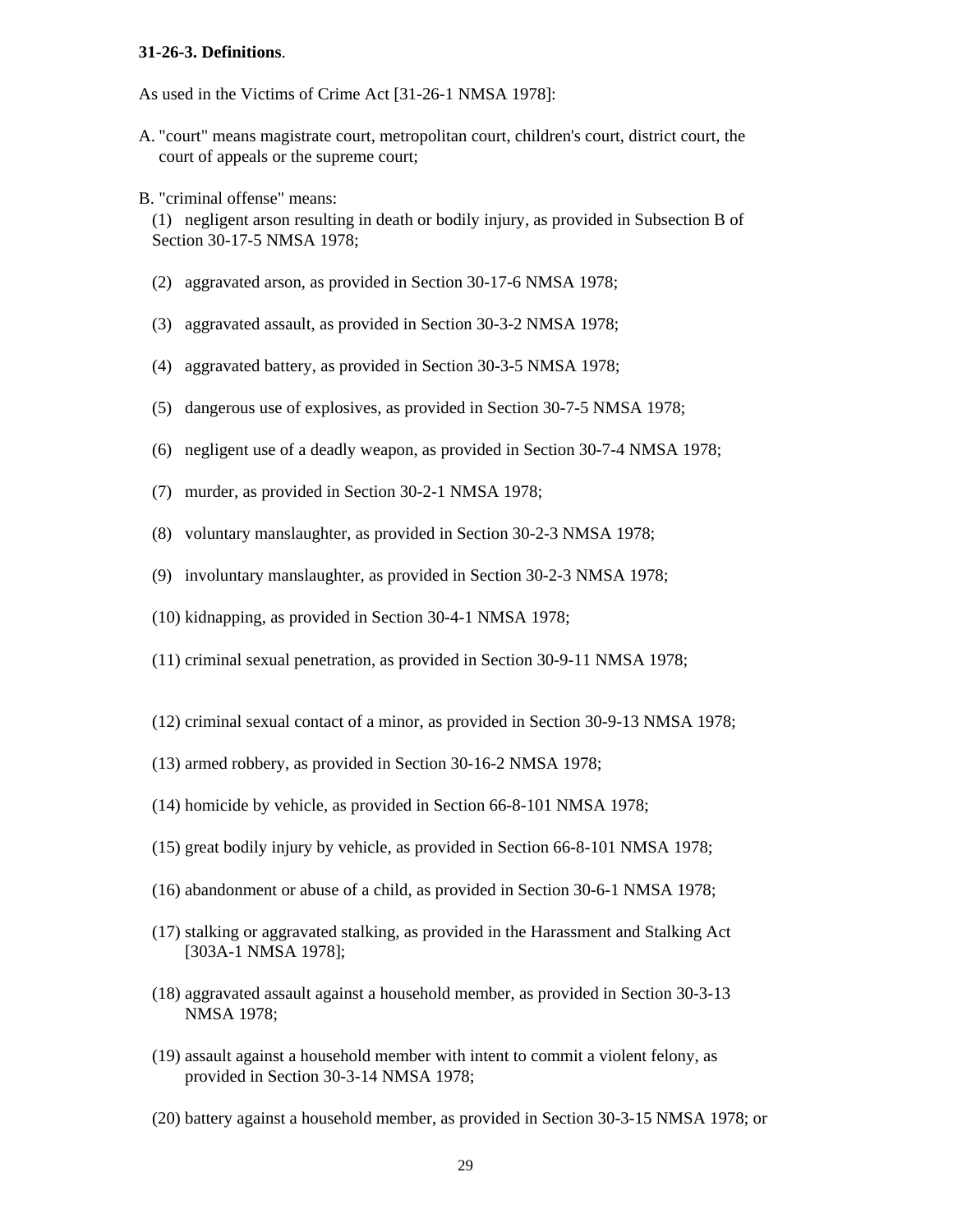- (21) aggravated battery against a household member, as provided in Section 30-3-16 NMSA 1978;
- C. "court proceeding" means a hearing, argument or other action scheduled by and held before a court;
- D. "family member" means a spouse, child, sibling, parent or grandparent;
- E. "formally charged" means the filing of an indictment, the filing of a criminal information pursuant to a bind-over order, the filing of a petition or the setting of a preliminary hearing;
- F. "victim" means an individual against whom a criminal offense is committed. "Victim" also means a family member or a victim's representative when the individual against whom a criminal offense was committed is a minor, is incompetent or is a homicide victim; and
- G. "victim's representative" means an individual designated by a victim or appointed by the court to act in the best interests of the victim.

# **31-26-4. Victim's rights.**

A victim shall have the right to:

- A. be treated with fairness and respect for the victim's dignity and privacy throughout the criminal justice process;
- B. timely disposition of the case;
- C. be reasonably protected from the accused throughout the criminal justice process;
- D. notification of court proceedings;
- E. attend all public court proceedings the accused has the right to attend;
- F. confer with the prosecution;
- G. make a statement to the court at sentencing and at any post-sentencing hearings for the accused;
- H. restitution from the person convicted of the criminal offense that caused the victim's loss or injury;
- I. information about the conviction, sentencing, imprisonment, escape or release of the accused;
- J. have the prosecuting attorney notify the victim's employer, if requested by the victim, of the necessity of the victim's cooperation and testimony in a court proceeding that may necessitate the absence of the victim from work for good cause;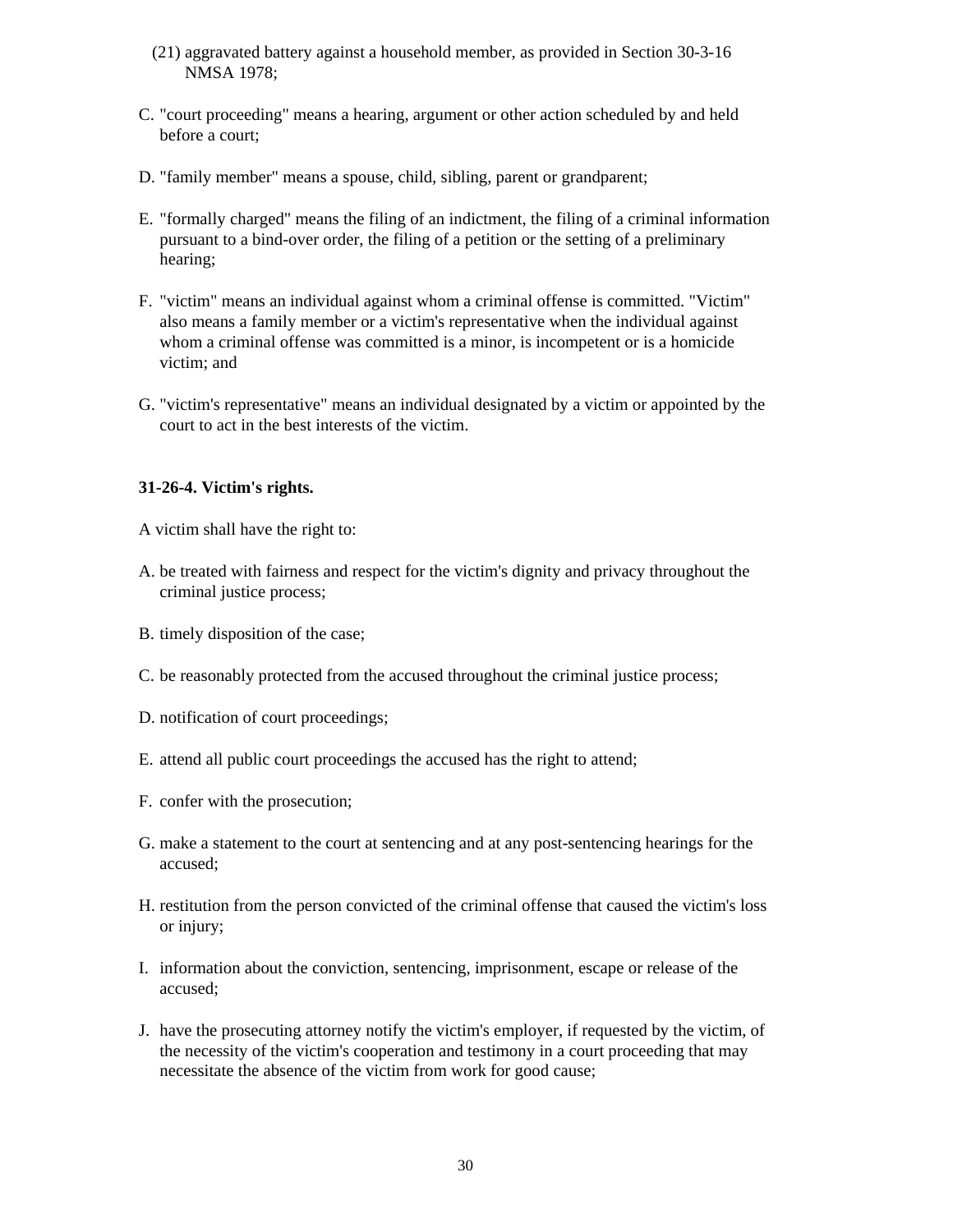- K. promptly receive any property belonging to the victim that is being held for evidentiary purposes by a law enforcement agency or the prosecuting attorney, unless there are compelling evidentiary reasons for retention of the victim's property; and
- L. be informed by the court at a sentencing proceeding that the offender is eligible to earn meritorious deductions from the offender's sentence and the amount of meritorious deductions that may be earned by the offender.

### **31-26-5. Exercise of rights; requirements for victim.**

A victim may exercise his rights pursuant to the provisions of the Victims of Crime Act [3126-1 NMSA 1978] only if he:

A. reports the criminal offense within five days of the occurrence or discovery of the criminal offense, unless the district attorney determines that the victim had a reasonable excuse for failing to do so;

B. provides the district attorney with current and updated information regarding the victim's name, address and telephone number; and

C. fully cooperates with and fully responds to reasonable requests made by law enforcement agencies and district attorneys.

#### **31-26-6. When rights and duties take effect; termination of rights and duties.**

The rights and duties established pursuant to the provisions of the Victims of Crime Act [3126-1 NMSA 1978] take effect when an individual is formally charged by a district attorney for allegedly committing a criminal offense against a victim. Those rights and duties remain in effect until final disposition of the court proceedings attendant to the charged criminal offense.

#### **31-26-7. Designation or appointment of victim's representative.**

A. A victim may designate a victim's representative to exercise all rights provided to the victim pursuant to the provisions of the Victims of Crime Act [31-26-1 NMSA 1978]. A victim may revoke his designation of a victim's representative at any time.

B. When a victim is deceased, incompetent or unable to designate a victim's representative, the court may appoint a victim's representative for the victim. If a victim regains his competency, he may revoke the court's appointment of a victim's representative.

C. When the victim is a minor, the victim's parent or grandparent may exercise the victim's rights; provided, that when the person accused of committing the criminal offense against the victim is the parent or grandparent of the victim, the court may appoint a victim's representative for the victim.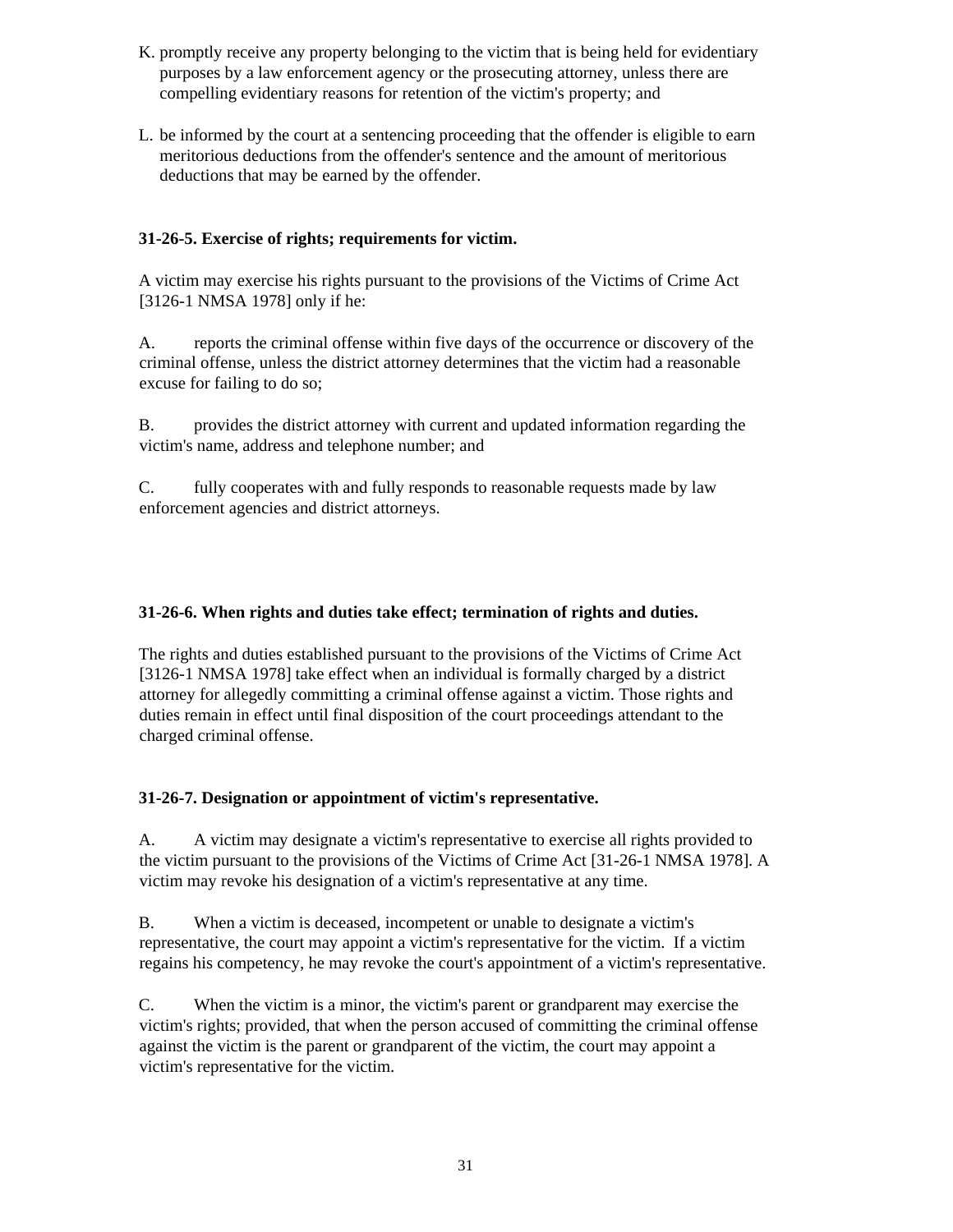### **31-26-8. Procedures for providing victims with preliminary information; law enforcement agencies.**

The law enforcement agency that investigates a criminal offense shall:

- A. inform the victim of medical services and crisis intervention services available to victims;
- B. provide the victim with the police report number for the criminal offense and a copy of the following statement: "If within thirty days you are not notified of an arrest in your case, you may call (telephone number for the law enforcement agency) to obtain information on the status of your case."; and
- C. provide the victim with the name of the district attorney for the judicial district in which the criminal offense was committed and the address and telephone number for that district attorney's office.

# **31-26-9. Procedures for providing victims with notice of rights and information regarding prosecution of a criminal offense; district attorneys.**

A. Within seven working days after a district attorney files a formal charge against the accused for a criminal offense, the district attorney shall provide the victim of the criminal offense with:

- (1) a copy of Article 2, Section 24 of the constitution of New Mexico, regarding victims' rights;
- (2) a copy of the Victims of Crime Act [31-26-1 NMSA 1978]
- (3) a copy of the charge filed against the accused for the criminal offense;
- (4) a clear and concise statement of the procedural steps generally involved in prosecuting a criminal offense; and
- (5) the name of a person within the district attorney's office whom the victim may contact for additional information regarding prosecution of the criminal offense.

B. The district attorney's office shall provide the victim with oral or written notice, in a timely fashion, of a scheduled court proceeding attendant to the criminal offense.

### **31-26-10. Procedures for providing victims with notice of a court proceeding; courts; district attorneys.**

A court shall provide a district attorney's office with oral or written notice no later than seven working days prior to a scheduled court proceeding attendant to a criminal offense, unless a shorter notice period is reasonable under the circumstances. The district attorney's office shall convey the information concerning the scheduled court proceeding to the victim, as provided in Subsection B of Section 9 [31-26-9 NMSA 1978] of the Victims of Crime Act.

# **31-26-10.1. Crime victim presence at court proceedings; plea agreement notification**

A. At any scheduled court proceeding, the court shall inquire on the record whether a victim is present for the purpose of making an oral statement or submitting a written statement respecting the victim's rights enumerated in § 31-26-4 NMSA 1978. If the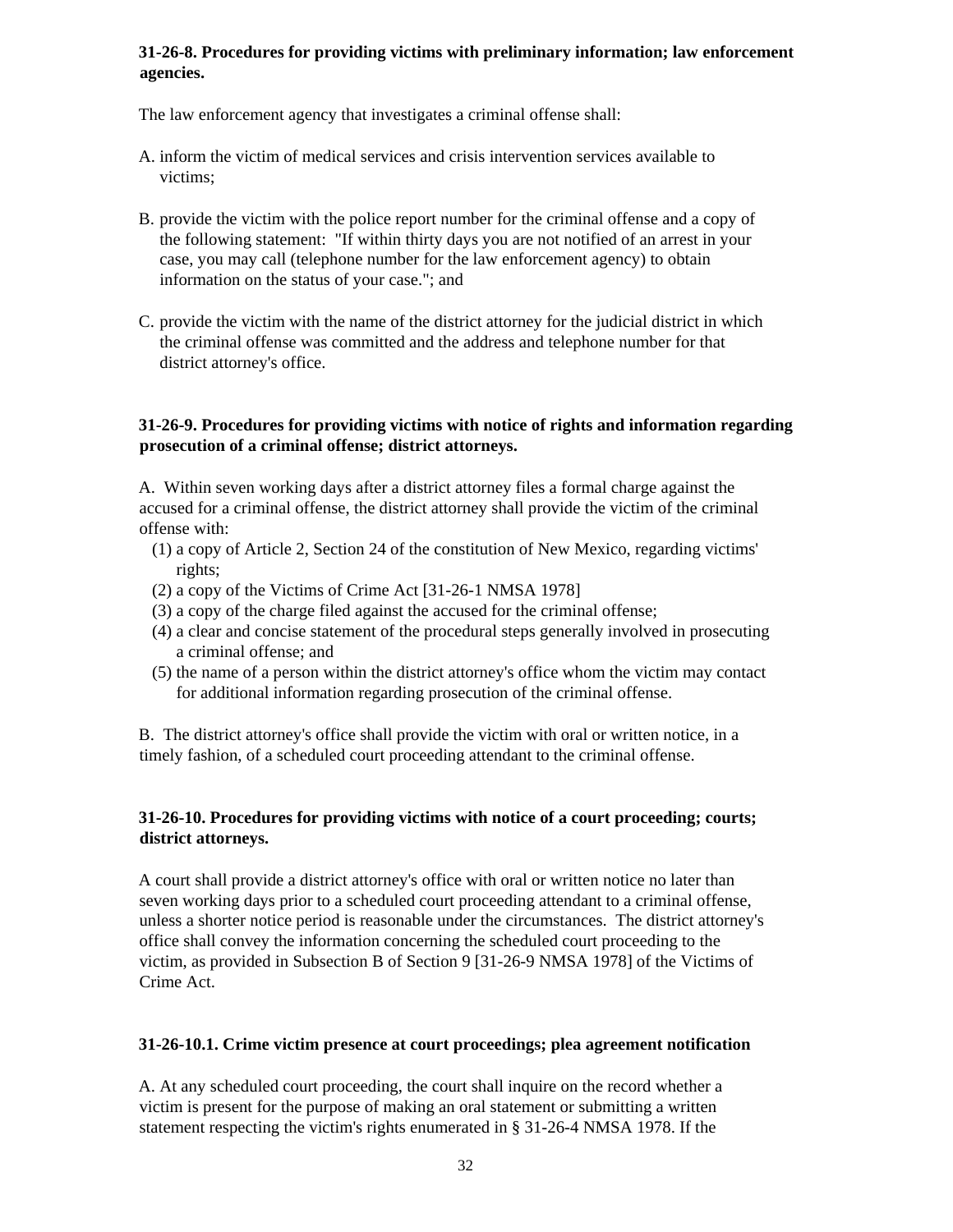victim is not present, the court shall inquire on the record whether an attempt has been made to notify the victim of the proceeding. If the district attorney cannot verify that an attempt has been made, the court shall:

- (1) reschedule the hearing; or
- (2) continue with the hearing but reserve ruling until the victim has been notified and given an opportunity to make a statement; and
- (3) order the district attorney to notify the victim of the rescheduled hearing.

B. The provisions of this section shall not limit the district attorney's ability to exercise prosecutorial discretion on behalf of the state in a criminal case.

C. The provisions of this section shall not require the court to continue or reschedule any proceedings if it would result in a violation of a jurisdictional rule.

### **31-26-11. Procedures when an inmate or delinquent child escapes; corrections department; children, youth and families department**.

A. The corrections department or the children, youth and families department shall immediately notify the sentencing judge or the children's court judge, the district attorney of the judicial district from which the inmate or delinquent child was committed and the probation officer who authored the presentence report when an inmate or delinquent child: (1) escapes from a correctional facility or juvenile justice facility under the jurisdiction of the corrections department or the children, youth and families department; or (2) convicted in New Mexico of a capital, first degree or second degree felony and transferred to a facility under the jurisdiction of another state escapes from that facility.

B. The district attorney shall immediately notify any person known to reside in his district who was a victim of the criminal or delinquent offense for which the inmate or delinquent child was committed.

# **31-26-12. Procedures when an inmate is released from incarceration; adult parole board; corrections department; procedures when a delinquent child is released from custody; juvenile parole board; children, youth and families department; district attorneys.**

A. The adult parole board and the children, youth and families department shall provide a copy of their respective regular release dockets to each district attorney in the state at least ten working days before the docket is considered. The district attorney shall notify any person known to reside in the district who was a victim of the criminal offense for which the inmate was incarcerated or the delinquent child was committed.

B. The adult parole board or the children, youth and families department shall provide a copy of a supplemental, addendum or special docket to each district attorney at least five working days before the release docket is considered.

C. Following consideration of a release docket by the adult parole board or the children, youth and families department, the board and department shall promptly notify each district attorney of recommendations for release of an inmate from incarceration or a delinquent child from custody. The district attorney shall notify any person known to reside in the district attorney's district who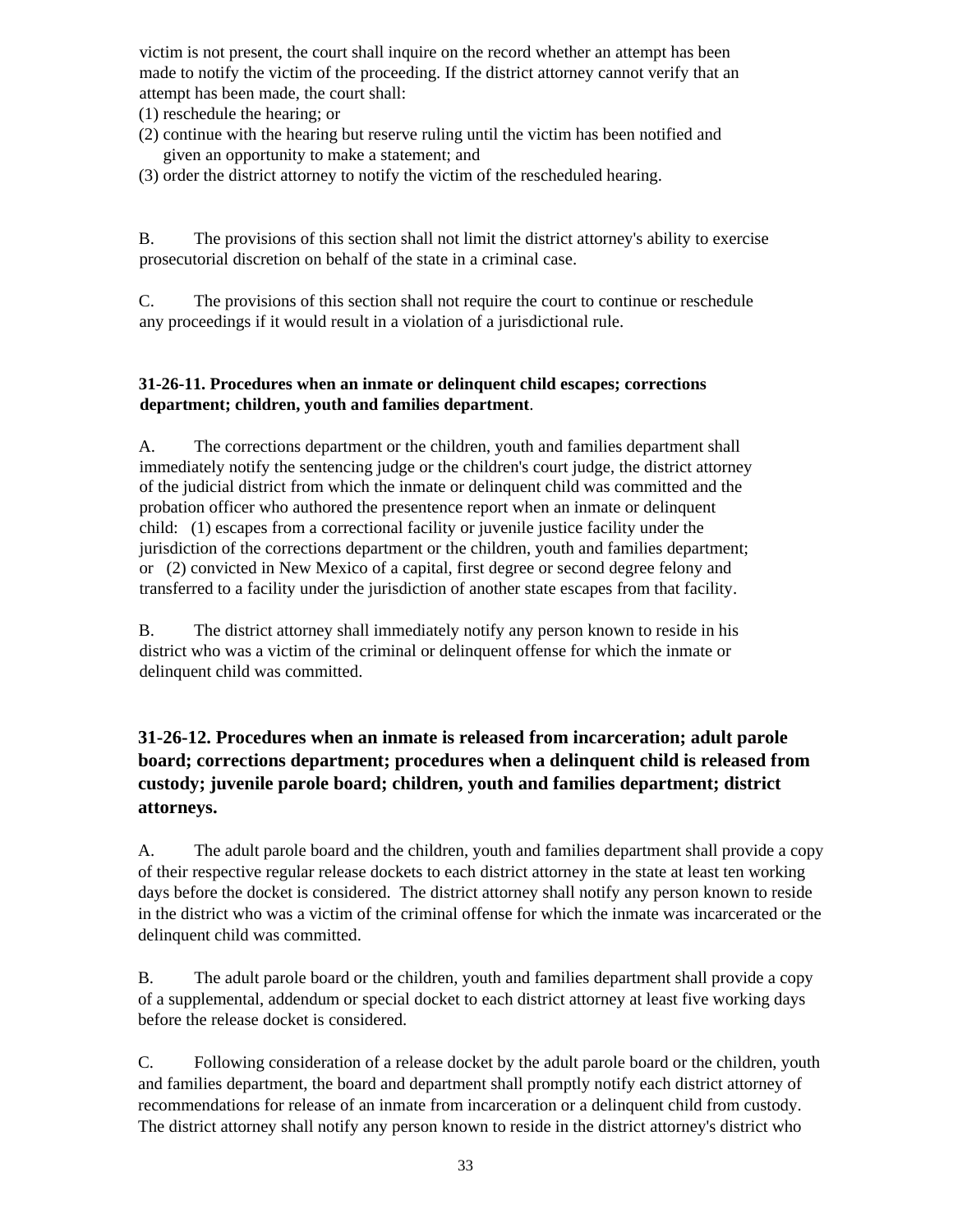was a victim of the criminal offense for which the inmate was incarcerated or the delinquent child was committed.

D. In the case of an inmate scheduled to be released from incarceration without parole or prior to parole for any reason, or a delinquent child scheduled to be released from custody, the corrections department or the children, youth and families department shall notify each district attorney at least fifteen working days before the inmate's or delinquent child's release. The district attorney shall notify any person known to reside in the district who was a victim of the criminal offense for which the inmate was incarcerated or the delinquent child was committed.

# **31-26-13. Disclaimer.**

Nothing in the Victims of Crime Act [31-26-1 NMSA 1978] creates a cause of action on behalf of a person against a public employer, public employee, public agency, the state or any agency responsible for the enforcement of rights or provision of services set forth in that act.

# **31-26-14. Effect of noncompliance.**

A person accused or convicted of a crime against a victim shall have no standing to object to any failure by any person to comply with the provisions of the Victims of Crime Act [31- 26-1 NMSA 1978].

# **Rule 6-113 (Magistrate Courts). Victim's rights.**

A. The court shall respect all rights of victims of crimes enumerated and filed as specified in the Victims of Crime Act, Sections 31-26-1 to 31-26-14 NMSA 1978.

B. At any scheduled court proceeding, the court shall inquire whether any victim entitled to notice of the proceeding, under Article II, Section 24, is present. If the victim is present, the court shall ascertain that the victim has been informed of the right to

(1) be treated with fairness and respect for the victim's dignity and privacy throughout the criminal justice process;

(2) timely disposition of the case;

- (3) be reasonably protected from the accused throughout the criminal justice process;
- (4) notification of court proceedings;
- (5) attend all public court proceedings the accused has the right to attend;
- (6) confer with the prosecution;

(7) make a statement to the court at sentencing and at any post-sentencing hearings for the accused;

(8) restitution from the person convicted of the criminal offense that caused the victim's loss or injury;

(9) information about the conviction, sentencing, imprisonment, escape or release of the accused;

(10) have the prosecuting attorney notify the victim's employer, if requested by the victim, of the necessity of the victim's cooperation and testimony in a court proceeding that may necessitate the absence of the victim from work with good cause;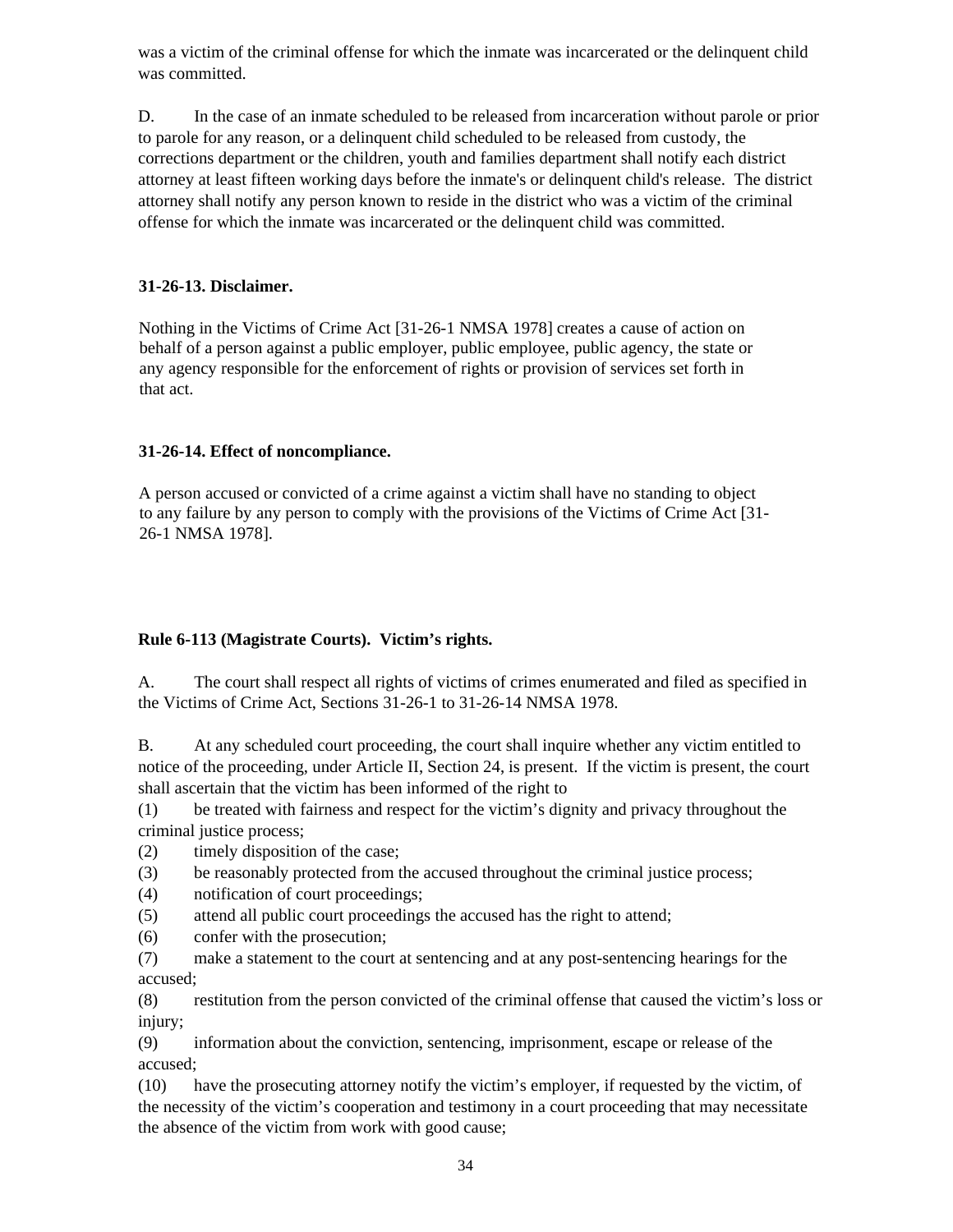(11) promptly receive any property belonging to the victim that is being held for evidentiary purposes by a law enforcement agency or the prosecuting attorney, unless there are compelling evidentiary reasons for retention of the victim's property; and

(12) be informed by the court at a sentencing proceeding that the offender is eligible to earn meritorious deductions from the offender's sentence and the amount of meritorious deductions that may be earned by the offender.

C. If the victim is not present, the court shall inquire of the district attorney whether an attempt has been made to notify the victim of the proceeding. If the district attorney cannot verify that an attempt has been made, unless doing so would result in a violation of a jurisdictional rule, the court shall

(1) reschedule the hearing; or

(2) continue with the hearing but reserve ruling until the victim has been notified and given an opportunity to make a statement; and

(3) order the district attorney to notify the victim of the rescheduled hearing.

# **Rule 5-401. Bail.**

A. Right to bail; recognizance or unsecured appearance bond. Pending trial, any person bailable under Article 2, Section 13 of the New Mexico Constitution, shall be ordered released pending trial on the person's personal recognizance or upon the execution of an unsecured appearance bond in an amount set by the court, subject to any release conditions imposed pursuant to Paragraph C of this rule, unless the court makes a written finding that such release will not reasonably assure the appearance of the person as required.

B. Secured bonds. If the court makes a written finding that release on personal recognizance or upon execution of an unsecured appearance bond will not reasonably assure the appearance of the person as required or will endanger the safety of any other person or the community, in addition to any release conditions imposed pursuant to Paragraph D of this rule, the court shall order the pretrial release of such person subject to the first of the following types of secured bonds which will reasonably assure the appearance of the person as required and the safety of any person and the community:

(1) the execution of a bail bond in a specified amount executed by the person and secured by a deposit of cash of ten percent (10%) of the amount set for bail or secured by such greater or lesser amount as is reasonably necessary to assure the appearance of the person as required. The cash deposit may be made by or assigned to a paid surety licensed under the Bail Bondsmen Licensing Law provided such paid surety also executes a bail bond for the full amount of the bail set;

(2) the execution of a bail bond by the defendant or by unpaid sureties in the full amount of the bond and the pledging of real property as required by Rule 5-401A NMRA; or

(3) the execution of a bail bond with licensed sureties as provided in Rule 5-401B NMRA or execution by the person of an appearance bond and deposit with the clerk of the court, in cash, of one-hundred percent (100%) of the amount of the bail set, such deposit to be returned as provided in this rule.

Any bail, property or appearance bond shall be substantially in the form approved by the Supreme Court.

C. Factors to be considered in determining conditions of release. The court shall, in determining the type of bail and which conditions of release will reasonably assure appearance of the person as required and the safety of any other person and the community, take into account the available information concerning: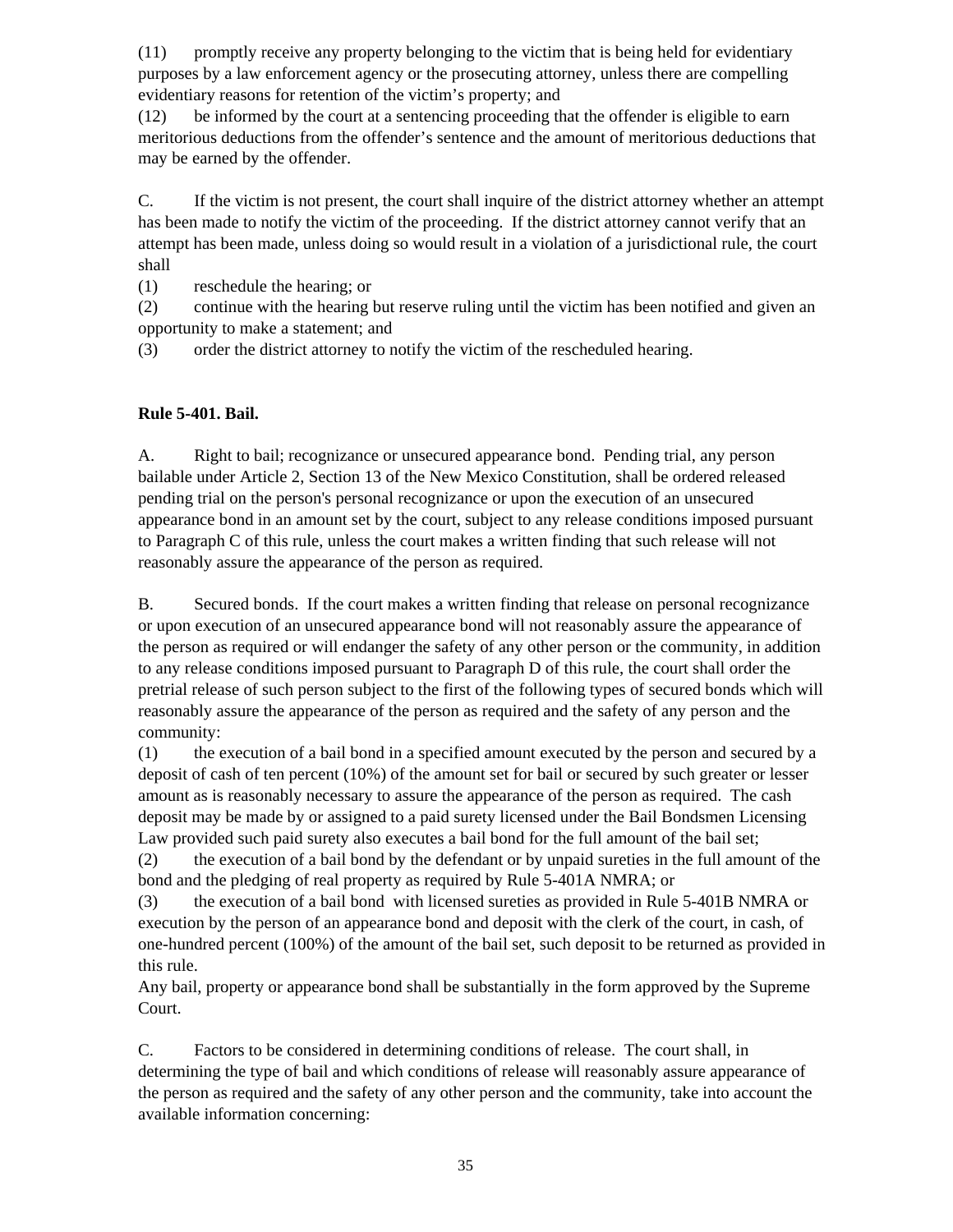(1) the nature and circumstances of the offense charged, including whether the offense is a crime of violence or involves a narcotic drug;

(2) the weight of the evidence against the person;

(3) the history and characteristics of the person, including:

(a) the person's character and physical and mental condition;

(b) the person's family ties;

(c) the person's employment status, employment history and financial resources;

(d) the person's past and present residences;

(e) the length of residence in the community;

(f) any facts tending to indicate that the person has strong ties to the community;

(g) any facts indicating the possibility that the person will commit new crimes if released;

(h) the person's past conduct, history relating to drug or alcohol abuse, criminal history and record concerning appearance at court proceedings; and

(i) whether, at the time of the current offense or arrest, the person was on probation, on parole, or on other release pending trial, sentencing, appeal or completion of an offense under federal, state or local law;

(4) the nature and seriousness of the danger to any person or the community that would be posed by the person's release; and

(5) any other facts tending to indicate the person is likely to appear.

D. Additional conditions; conditions to assure orderly administration of justice. The court, upon release of the defendant or any time thereafter, may enter an order, that such person's release be subject to:

(1) the condition that the person not commit a federal, state or local crime during the period of release; and

(2) the least restrictive of, or combination of, the following conditions the court finds will reasonably assure the appearance of the person as required, the safety of any other person and the community and the orderly administration of justice:

(a) a condition that the person remain in the custody of a designated person who agrees to assume supervision and to report any violation of a release condition to the court, if the designated person is able reasonably to assure the court that the person will appear as required and will not pose a danger to the safety of any other person or the community;

(b) a condition that the person maintain employment, or, if unemployed, actively seek employment;

(c) a condition that the person maintain or commence an educational program;

(d) a condition that the person abide by specified restrictions on personal associations, place of abode or travel;

(e) a condition that the person avoid all contact with an alleged **victim** of the crime and with a potential witness who may testify concerning the offense;

(f) a condition that the person report on a regular basis to a designated pretrial services agency or other agency agreeing to supervise the defendant;

(g) a condition that the person comply with a specified curfew;

(h) a condition that the person refrain from possessing a firearm, destructive device or other dangerous weapon;

(i) a condition that the person refrain from excessive or any use of alcohol and any use of a narcotic drug or other controlled substance without a prescription by a licensed medical practitioner;

(j) a condition that the person undergo available medical, psychological or psychiatric treatment, including treatment for drug or alcohol dependency, and remain in a specified institution if required for that purpose;

(k) a condition that the person submit to a urine analysis or alcohol test upon request of a person designated by the court;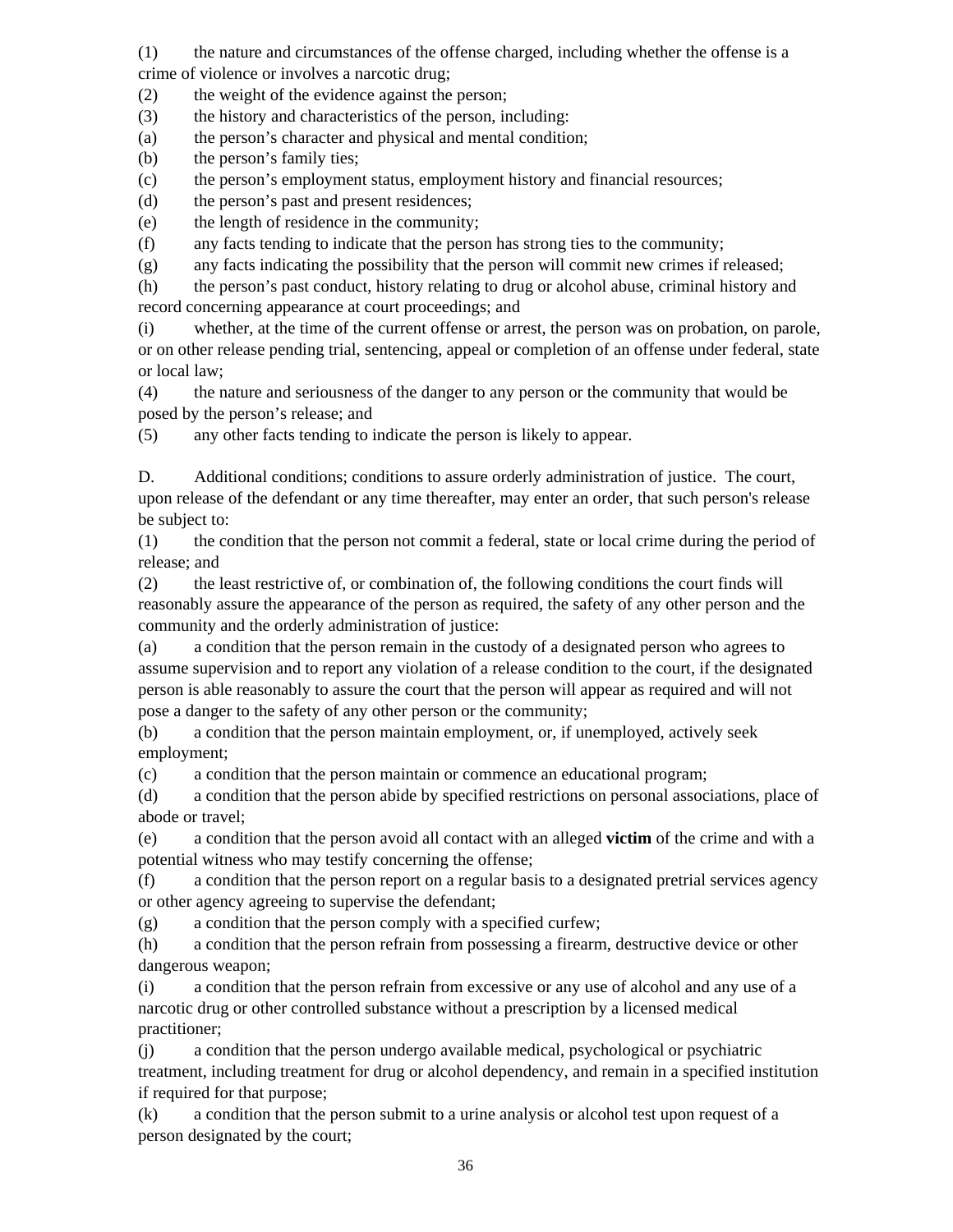(l) a condition that the person return to custody for specified hours following release for employment, schooling, or other limited purposes;

(m) a condition that the person satisfy any other condition that is reasonably necessary to assure the appearance of the person as required and to assure the safety of any other person and the community.

E. Explanation of conditions by court. The release order of the court shall:

(1) include a written statement that sets forth all the conditions to which the release is subject, in a manner sufficiently clear and specific to serve as a guide for the person's conduct;

(2) advise the person of:

(a) the penalties for violating a condition of release, including the penalties for committing an offense while on pretrial release;

(b) the consequences for violating a condition of release, including the immediate issuance of a warrant for the person's arrest; and

(c) the consequences of intimidating a witness, **victim** or informant or otherwise obstructing justice; and

(3) unless the defendant is released on personal recognizance, set forth the circumstances which require that conditions of release be imposed.

F. Detention. Upon motion by the state to detain a person without bail pending trial, the court shall hold a hearing to determine whether bail may be denied pursuant to Article 2, § 1 of the New Mexico Constitution.

G. Review of conditions of release. A person for whom bail is set by the district court and who after twenty-four (24) hours from the time of transfer to a detention facility continues to be detained as a result of the person's inability to meet the bail set, shall, upon motion, be entitled to have a hearing to review the amount of bail set. Unless the release order is amended and the person is thereupon released, the court shall state in the record the reasons for continuing the amount of bail set. A person who is ordered released on a condition which requires that the person return to custody after specified hours, upon application, shall be entitled to have a hearing to review the conditions imposed. Unless the requirement is removed and the person is thereupon released on another condition, the court shall state in the record the reason for the continuation of the requirement. A hearing to review conditions of release pursuant to this paragraph shall be held by the district court.

H. Amendment of conditions. The court ordering the release of a person on any condition specified in this rule may amend its order at any time to increase the amount of bail set or impose additional or different conditions of release. If such amendment of the release order results in the detention of the person as a result of the person's inability to meet such conditions or in the release of the person on a condition requiring the person to return to custody after specified hours, the provisions of Paragraph G of this rule shall apply.

I. Record of hearing. A record shall be made of any hearing held by the district court pursuant to this rule.

J. Return of cash deposit. If a person has been released by executing an appearance bond and depositing a cash deposit set pursuant to Subparagraph (1) or (3) of Paragraph B of this rule, when the conditions of the appearance bond have been performed and the defendant's guilt for whom bail was required has been adjudicated by the Court, the clerk shall return the sum which has been deposited to the person who deposited the sum, or that person's personal representatives or assigns.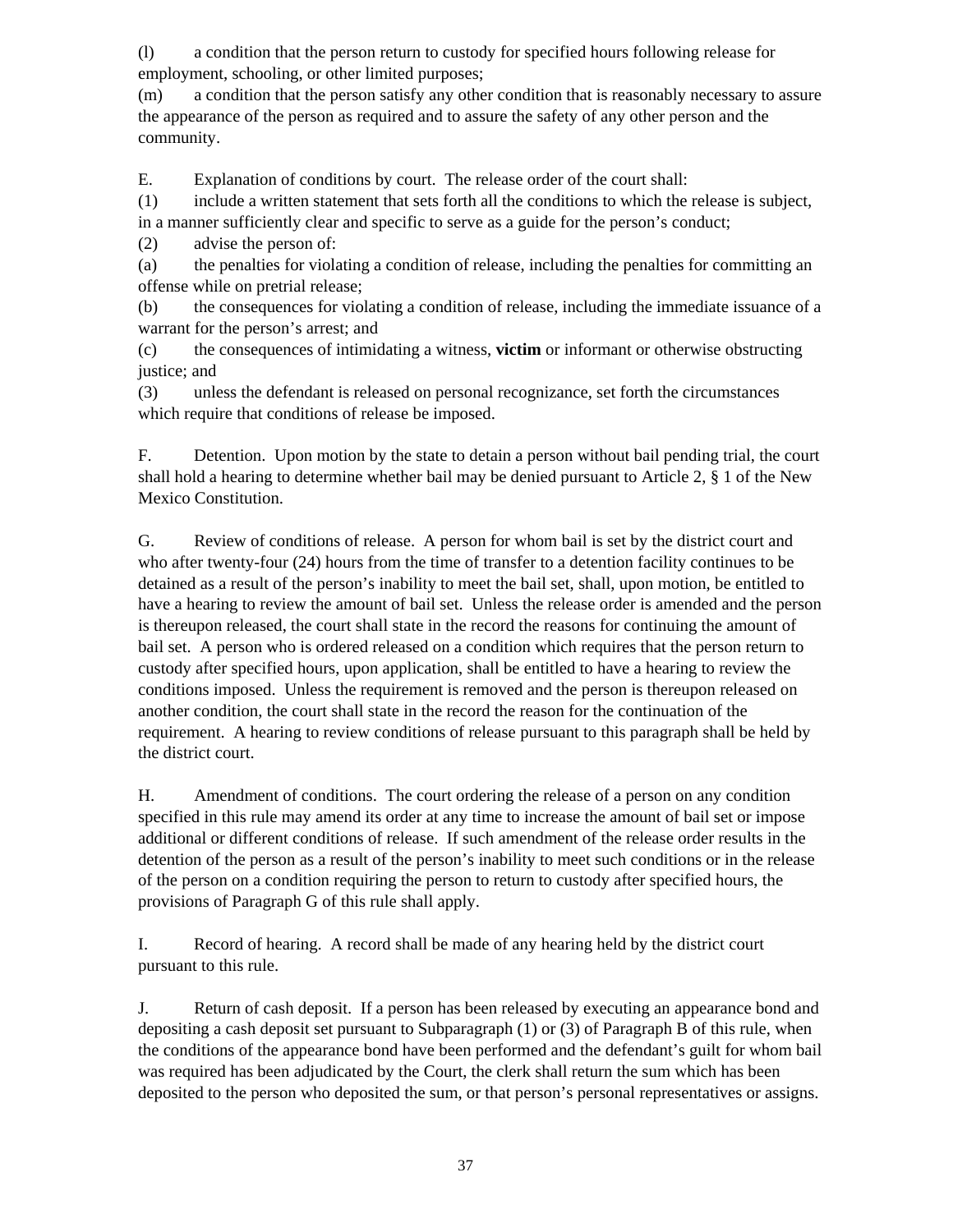K. Cases pending in magistrate or metropolitan court. A person charged with an offense which is not within magistrate or metropolitan court trial jurisdiction and who has not been bound over to the district court may file a petition any time after the person's arrest with the clerk of the district court for release pursuant to this rule. Jurisdiction of the magistrate or metropolitan court to release the accused shall be terminated upon the filing of a petition for release in the district court. Upon the filing of the petition, the district court may:

(1) continue the bail set and any condition of release imposed by the magistrate or metropolitan court;

(2) impose any bail or condition of release authorized by Paragraphs A, B or D of this rule;

(3) continue any revocation of release imposed pursuant to Rule 5-403 NMRA; or

(4) after a hearing, revoke the release of a defendant pursuant to Subparagraph (2) of Paragraph A of Rule 5-403 NMRA.

L. Release from custody by designee. Any or all of the provisions of this rule, except the provisions of Paragraphs F, G and K of this rule, may be carried out by responsible persons designated in writing by the chief judge of the district court. No person shall be qualified to serve as a designee if such person or such person's spouse is:

(1) related within the second degree of blood or marriage to a paid surety who is licensed to sell property or corporate bonds within this state; or

(2) employed by a jail or detention facility unless designated in writing by the chief judge of the judicial district in which the jail or detention facility is located.

M. Bind over in district court. The bond shall remain in the magistrate or metropolitan court, except that it shall be transferred to the district court upon indictment or bind over to that court.

N. Evidence. Information stated in, or offered in connection with, any order entered pursuant to this rule need not conform to the Rules of Evidence.

O. Forms. Instruments required by this rule shall be substantially in the form approved by the Supreme Court.

P. Judicial discretion. Action by any court on any matter relating to bail shall not preclude the statutory or constitutional disqualification of a judge.

#### **Rule 11-404. Character evidence; crimes or other acts.**

A. Character evidence.

(1) Prohibited uses. Evidence of a person's character or character trait is not admissible to prove that on a particular occasion the person acted in accordance with the character or trait.

(2) Exceptions for a defendant or victim in a criminal case. The following exceptions apply in a criminal case:

(a) a defendant may offer evidence of the defendant's pertinent trait, and if the evidence is admitted, the prosecutor may offer evidence to rebut it;

(b) subject to the limitations in Rule 11-413 NMRA, a defendant may offer evidence of a victim's pertinent trait, and if the evidence is admitted, the prosecutor may

(i) offer evidence to rebut it, and

(ii) offer evidence of the defendant's same character trait, and

(c) in a homicide case, the prosecutor may offer evidence of the victim's trait of peacefulness to rebut evidence that the victim was the first aggressor.

(3) Exceptions for a witness. Evidence of a witness's character may be admitted under Rules 11-607, 11-608, and 11-609 NMRA.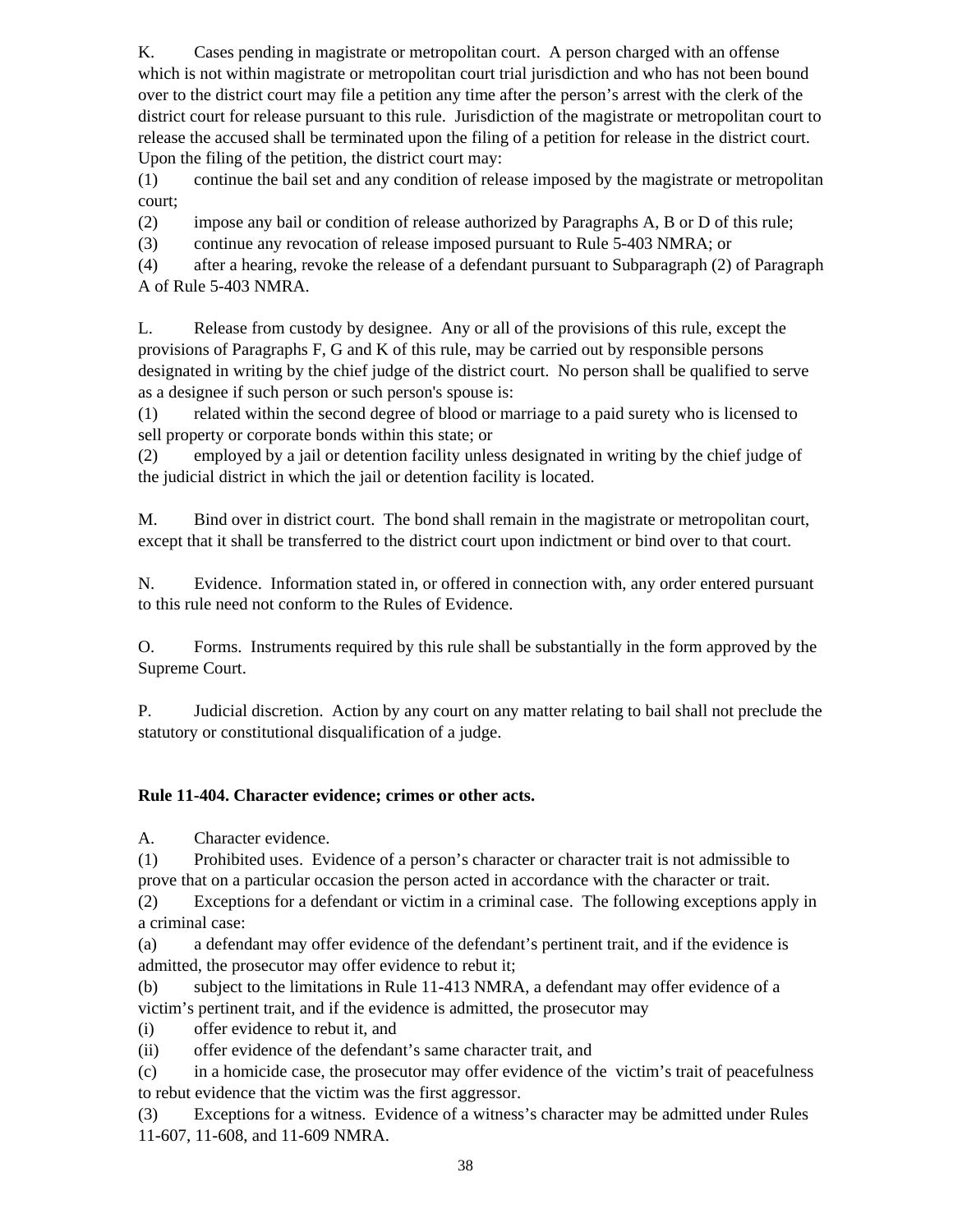B. Crimes, wrongs, or other acts.

(1) Prohibited uses. Evidence of a crime, wrong, or other act is not admissible to prove a person's character in order to show that on a particular occasion the person acted in accordance with the character.

(2) Permitted uses; notice in a criminal case. This evidence may be admissible for another purpose, such as proving motive, opportunity, intent, preparation, plan, knowledge, identity, absence of mistake, or lack of accident. In a criminal case, the prosecution must

(a) provide reasonable notice of the general nature of any such evidence that the prosecutor intends to offer at trial, and

(b) do so before trial – or during trial if the court, for good cause, excuses lack of pretrial notice.

#### **11-412. Sex crimes; testimony; limitations; in camera hearing.**

A. Prohibited uses. The following evidence is not admissible in a civil or criminal proceeding involving alleged sexual misconduct:

(1) evidence offered to prove that a victim engaged in other sexual behavior, or

(2) evidence offered to prove a victim's sexual predisposition.

B. Exceptions. The court may admit evidence of the victim's past sexual conduct that is material and relevant to the case when the inflammatory or prejudicial nature does not outweigh its probative value.

C. Procedure to determine admissibility.

(1) Motion. If the defendant intends to offer evidence under Rule 11-412(B) NMRA, the defendant must file a written motion before trial. If the defendant discovers new information during trial, the defendant shall immediately bring the information to the attention of the court outside the presence of the jury.

(2) Hearing. Before admitting evidence under this rule, the court shall conduct an in camera hearing to determine whether such evidence is admissible.

(3) Order. If the court determines that the proposed evidence is admissible, the court shall issue a written order stating what evidence may be introduced by the defendant and stating the specific questions to be permitted. Unless the court orders otherwise, the motion, order, related materials, and the record of the hearing must remain sealed.

## **Rule 11-506. Communications to clergy.**

A. Definitions. As used in this rule:

(1) a "member of the clergy" is a minister, priest, rabbi or other similar functionary of a religious organization, or an individual reasonably believed so to be by the person consulting that person;

(2) a communication is "confidential" if made privately and not intended for further disclosure except to other persons present in furtherance of the purpose of the communication.

B. General rule of privilege. A person has a privilege to refuse to disclose and to prevent another from disclosing a confidential communication by the person to a member of the clergy as a spiritual adviser.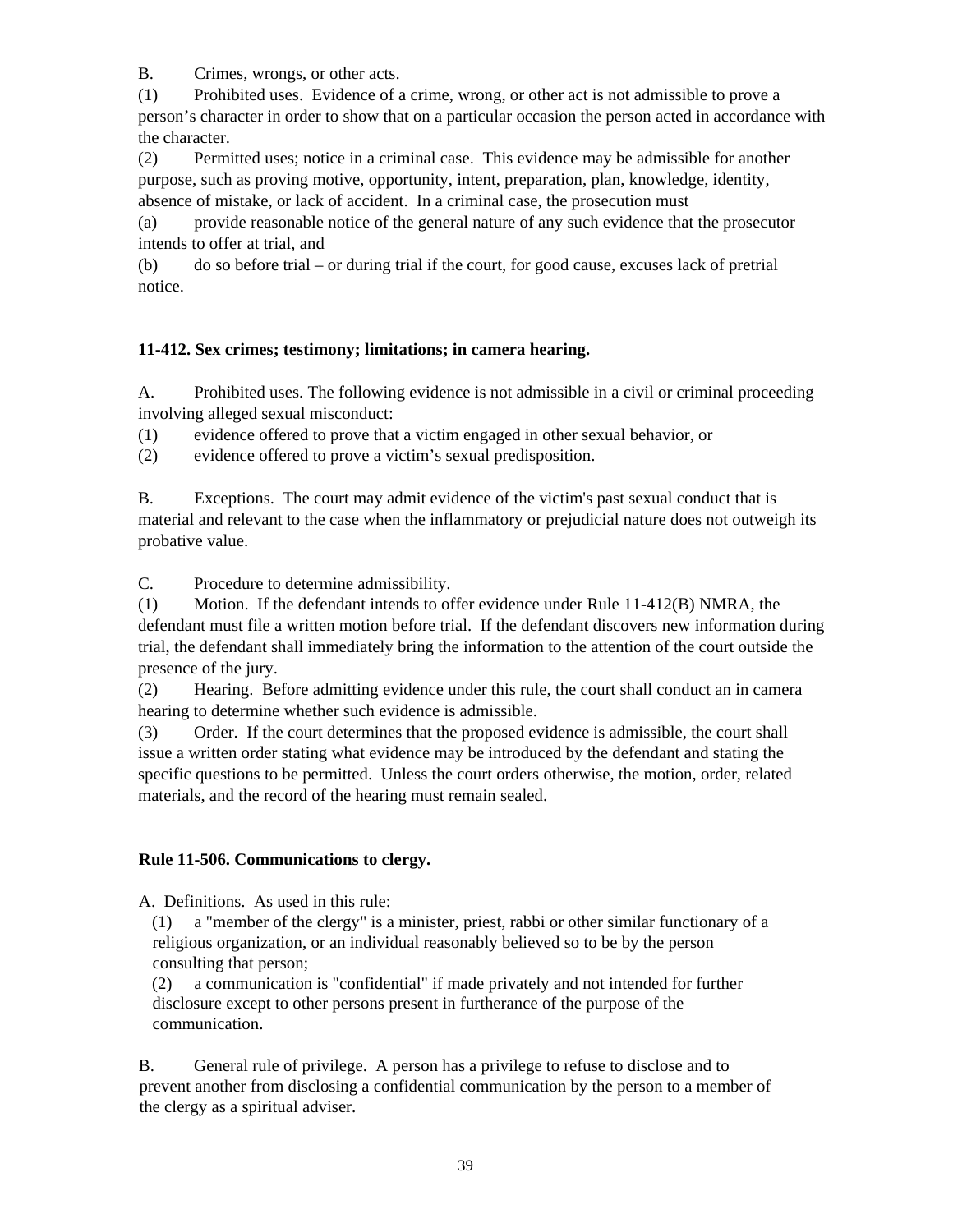C. Who may claim the privilege. The privilege may be claimed by the person or by the person's guardian, conservator or, upon death, personal representative. The member of the clergy may claim the privilege on behalf of the person. The authority to claim the privilege is presumed in the absence of evidence to the contrary.

### **30-52-1.1. Human trafficking; civil remedy for human trafficking victims. (2013)**

A. A human trafficking victim may bring a civil action in any court of competent jurisdiction against an alleged human trafficker for actual damages, compensatory damages, punitive damages, injunctive relief or any other appropriate relief. Where the court finds that a defendant's actions were willful and malicious, the court may award treble damages to the plaintiff. A prevailing plaintiff is also entitled to recover reasonable attorney fees and costs.

B. A civil action pursuant to this section shall be forever barred unless the action is filed within ten years from the date on which:

(1) the defendant's human trafficking actions occurred; or

(2) the victim attains eighteen years of age if the victim was a minor when the defendant's actions occurred.

# **30-52-1.2. Sealing of records of human trafficking victims. (2013)**

A. On petition to the district court, a person who is a victim of human trafficking who has been charged with crimes arising out of the actions of someone charged with human trafficking may have all legal and law enforcement records of the charges and convictions in the person's case sealed. The court may issue an order sealing records and files if the court finds:

(1) the petitioner is a victim of human trafficking;

(2) the charge or conviction is for a non-homicide crime; and

(3) the petitioner's involvement in the offense was due to duress, coercion, use of force, threat to or fraud committed against the petitioner by a person who has committed human trafficking involving the petitioner.

B. Reasonable notice of the petition shall be given to the district attorney or prosecutor who filed the original case and to the law enforcement agency that has custody of the law enforcement files and records for the case.

C. Upon the entry of the sealing order, the proceedings in the case shall be treated as if they never occurred and all index references shall be deleted. The court, law enforcement agencies and the petitioner shall respond to an inquiry that no record exists with respect to the petitioner for the referenced case. Copies of the sealed order shall be sent by the court to the district attorney or prosecutor who filed the original case, and each law enforcement agency shall be named in the order.

D. Inspection of files and records or release of information in the records included in the sealing order may be permitted by the court only upon subsequent order of the court on a showing of good cause after notice to all parties to the original petition.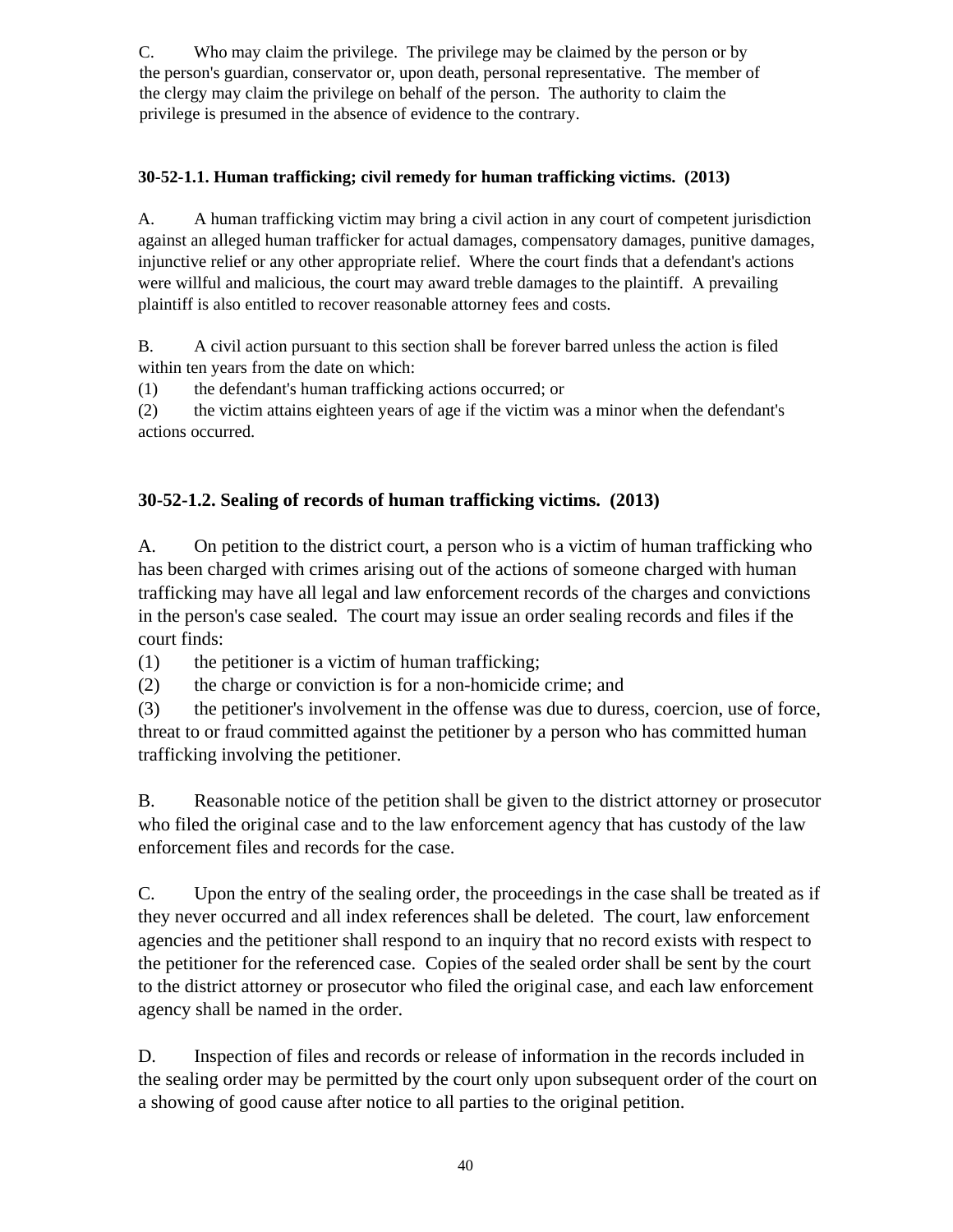## **30-22-2.1. Entry into domestic violence safe house or shelter; search warrant.**

A. It is not a violation of Section 30-22-1 or Section 30-22-4 NMSA 1978 for a person who is a member, resident, employee or volunteer of or is otherwise associated with a domestic violence safe house or shelter to request that a law enforcement officer show a valid search warrant before allowing the officer to enter the domestic violence safe house or shelter. Nothing in this section shall prevent a law enforcement officer from executing a valid search warrant.

B. Prior to attempting to serve an arrest warrant within a domestic violence safe house or shelter, a law enforcement officer shall obtain a valid search warrant, unless exigent circumstances exist necessitating immediate entry.

# **5-504. Videotaped depositions; testimony of certain minors who are victims of sexual offenses.**

A. When allowed. Upon motion, and after notice to opposing counsel, at any time after the filing of the indictment, information or complaint in district court charging a criminal sexual penetration or criminal sexual contact on a child under sixteen (16) years of age, the district court may order the taking of a videotaped deposition of the victim, upon a showing that the child may be unable to testify without suffering unreasonable and unnecessary mental or emotional harm. The district judge must attend any deposition taken pursuant to this paragraph and shall provide such protection of the child as the judge deems necessary.

B. Use at trial. At the trial of a defendant charged with criminal sexual penetration or criminal sexual contact on a child under sixteen (16) years of age, any part or all of the videotaped deposition of a child under sixteen (16) years of age taken pursuant to Paragraph A of this rule, may be shown to the trial judge or the jury and admitted as evidence as an additional exception to the hearsay rule of the Rules of Evidence if:

(1) the child is unable to testify before the court without suffering unreasonable and unnecessary mental or emotional harm;

(2) the deposition was presided over by a district judge and the defendant was present and was represented by counsel or waived counsel; and

(3) the defendant was given an adequate opportunity to cross-examine the child, subject to such protection of the child as the judge deems necessary.

C. Additional use at trial. In addition to the use of a videotaped deposition as permitted by Paragraph B of this rule, a videotaped deposition may be used for any of the reasons set forth in Paragraph N of Rule 5-503.

# **40-13-11. Substitute address.**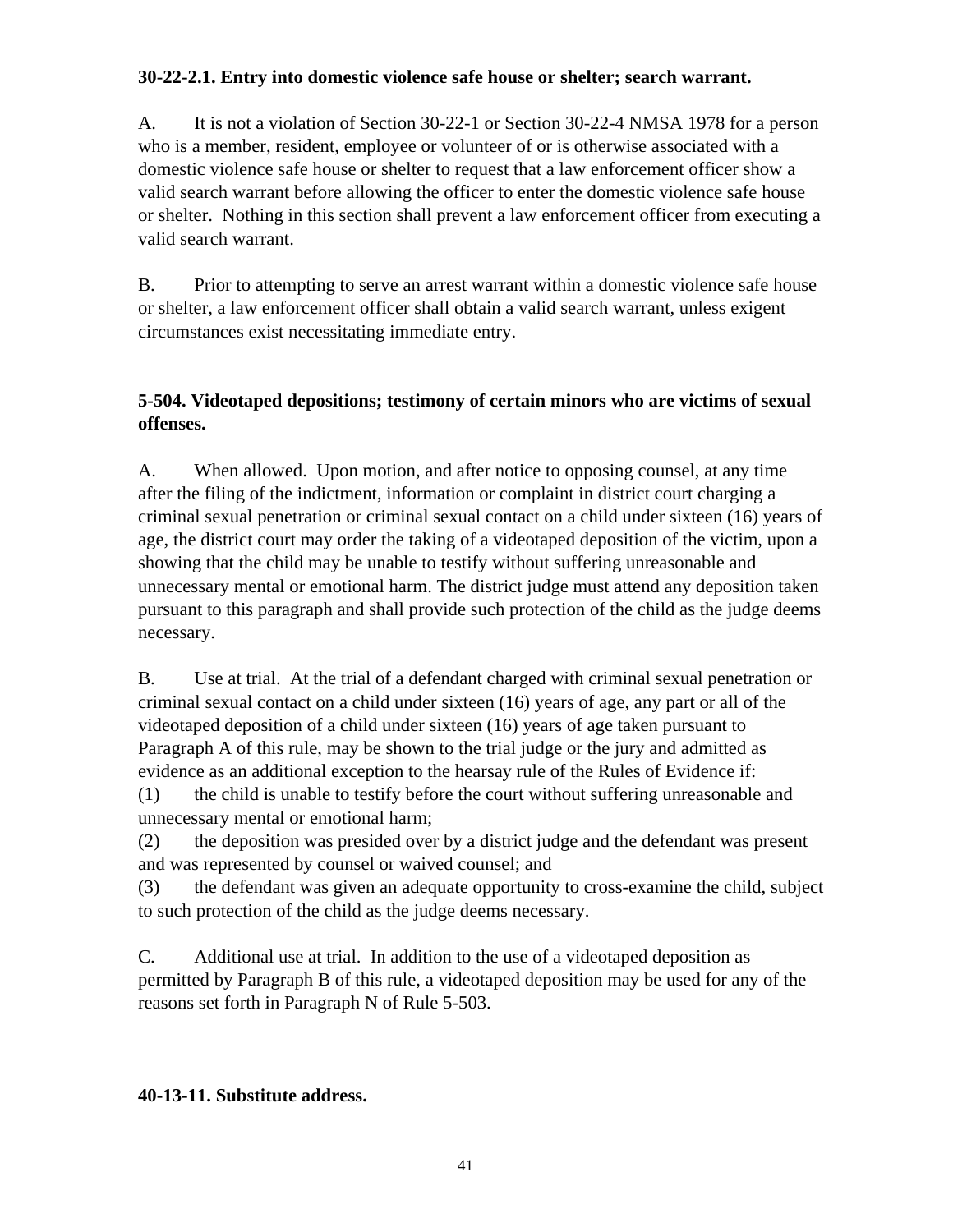A. A victim of domestic abuse, or the victim's representative pursuant to Section 31- 26-3 NMSA 1978, who has good reason to believe that the victim's safety is at risk may apply to the secretary of state for the use of the secretary of state as a substitute address. The application shall be on a form provided by the secretary of state and shall include:

(1) a statement that the secretary of state is acting as an agent of the victim for purposes of the forwarding of mail;

(2) a mailing address for forwarding received mail and a telephone number where the victim can be contacted by the secretary of state;

(3) payment of a seventy-five-dollar (\$75.00) application fee, which may be waived if the applicant is indigent; and

(4) the signature of the victim or the victim's representative.

B. The secretary of state shall maintain a confidential record of applications for a substitute address and forward any mail received on behalf of a victim of domestic abuse to the new mailing address provided on the application.

# **40-13-12. Limits on internet publication.**

A state agency, court or political subdivision of the state, including a magistrate or municipal court, judicial district, law enforcement agency, county, municipality or homerule municipality, shall not make available publicly on the internet any information that would likely reveal the identity or location of the party protected under an order of protection. A state agency, court or political subdivision may share court-generated and law enforcement-generated information contained in secure, government registries for protection order enforcement purposes.

#### **30-9-15. Corroboration.**

The testimony of a victim need not be corroborated in prosecutions under Sections 2 through 5 [30- 9-11 to 30-9-14 NMSA 1978] of this act and such testimony shall be entitled to the same weight as the testimony of victims of other crimes under the Criminal Code.

#### **30-1-15. Alleged victims of domestic abuse, stalking or sexual assault; forbearance of costs.**

A. An alleged victim of an offense specified in Subsection B of this section is not required to bear the cost of:

- (1) the prosecution of a misdemeanor or felony domestic violence offense, including costs associated with filing a criminal charge against an alleged perpetrator of the offense;
- (2) the filing, issuance or service of a warrant;
- (3) the filing, issuance or service of a witness subpoena; or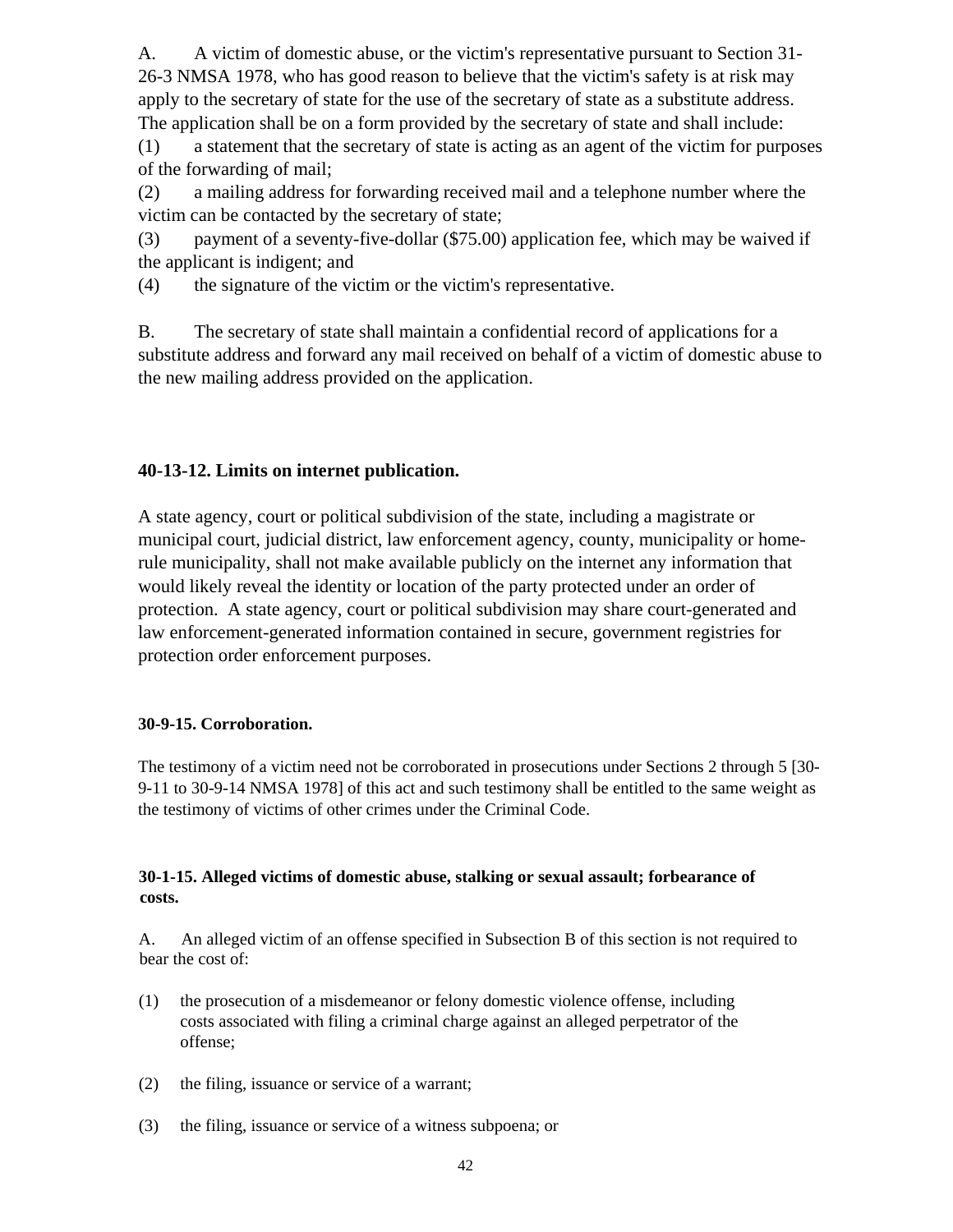- (4) the filing, issuance, registration or service of a protection order.
- B. The provisions of Subsection A of this section apply to:
- (1) alleged victims of domestic abuse as defined in Section 40-13-2 NMSA 1978;

(2) sexual offenses described in Sections 30-9-11 through 30-9-14 and 30-9-14.3 NMSA 1978;

- (3) crimes against household members described in Sections 30-3-12 through 30-3-16 NMSA 1978;
- (4) harassment, stalking and aggravated stalking described in Sections 30-3A-2 through 30-3A-3.1 NMSA 1978; and
- (5) the violation of an order of protection that is issued pursuant to the Family Violence Protection Act [40-13-1 NMSA 1978] or entitled to full faith and credit.

#### **47-8-33. – J. Breach of agreement by resident and relief by owner. (domestic violence subsection)**

J. In any action for possession under Subsection I of this section, it shall be a defense that the resident is a victim of domestic violence. If the resident has filed for or secured a temporary domestic violence restraining order as a result of the incident that is the basis for the termination notice or as a result of a prior incident, the writ of restitution shall not issue. In all other cases where domestic violence is raised as a defense, the court shall have the discretion to evict the resident accused of the violation, while allowing the tenancy of the remainder of the residents to continue undisturbed.

#### **59A-23E-11. Group health plan; group health insurance; prohibiting discrimination based on health status against individual participants and beneficiaries in eligibility to enroll.**

- A. Except as provided in Subsection B of this section, a group health plan and a health insurance issuer offering group health insurance coverage in connection with a group health plan shall not establish rules for eligibility or continued eligibility of any individual to enroll or continue to participate in a health plan based on any of the following health status related factors in relation to the individual or a dependent of the individual:
	- (1) health status;
	- (2) medical condition, including both physical and mental illnesses;
	- (3) claims experience;
	- (4) receipt of health care;
	- (5) medical history;
	- (6) genetic information;
	- (7) evidence of insurability, including conditions arising out of acts of domestic violence; or
	- (8) disability.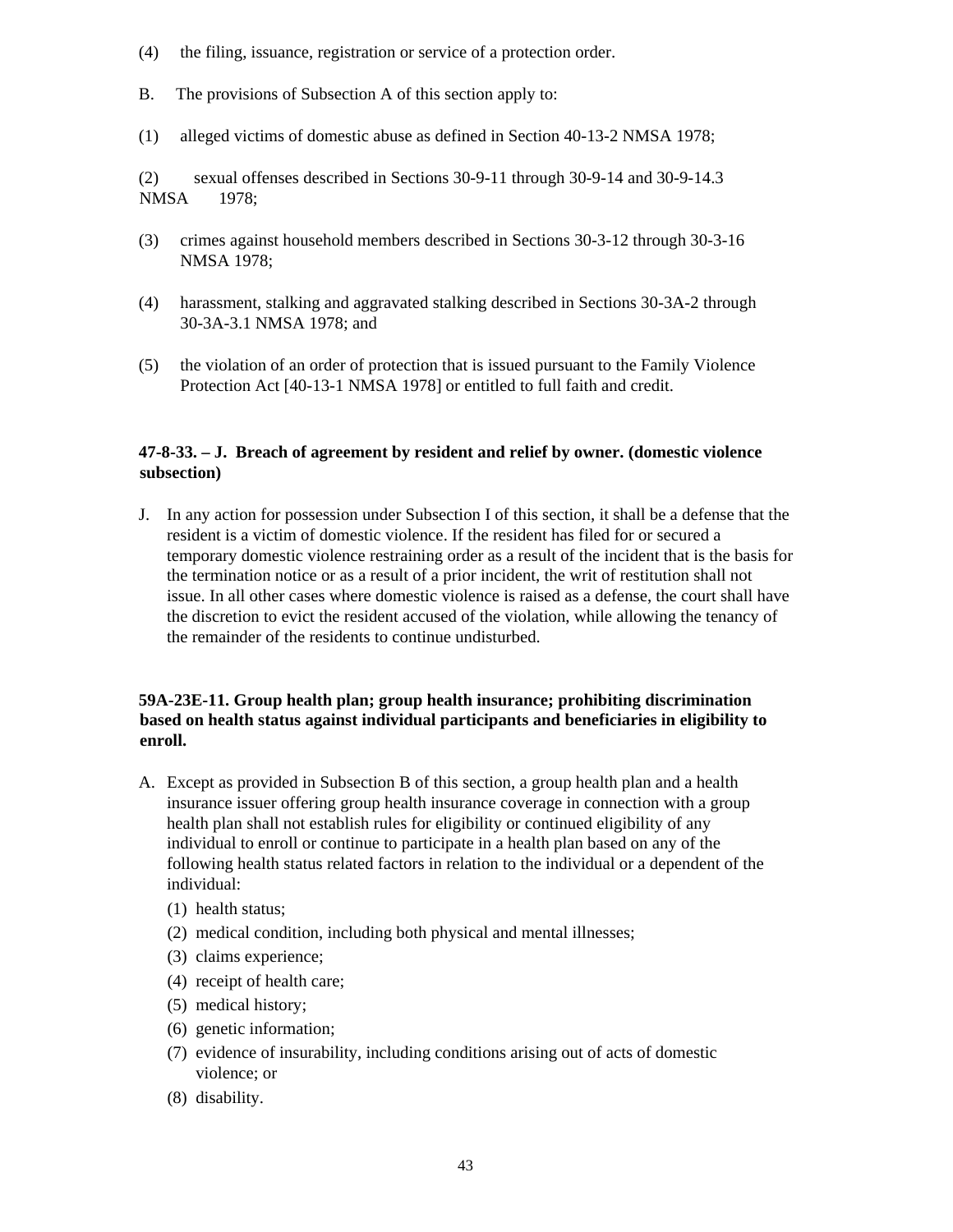B. To the extent consistent with the provisions of Section 59A-23E-3 NMSA 1978, the provisions of Subsection A of this section do not require a group health plan or group health insurance coverage to provide particular benefits other than those provided under the terms of the plan or coverage or to prevent the plan or coverage from establishing limitations or restrictions on the amount, level, extent or nature of the benefits or coverage for similarly situated individuals enrolled in the plan or coverage.

### **CHAPTER 34: VICTIM COSTS, DUAL ARREST POLICIES, POLICE TRAINING**

Be It Enacted By The Legislature Of The State Of New Mexico:

**Section 1.** A new section of the Criminal Code is enacted to read:

#### **"Alleged victims of domestic abuse, stalking or sexual assault--forbearance of costs.--**

- A. An alleged victim of an offense specified in Subsection B of this section is not required to bear the cost of:
	- (1) filing a criminal charge against an alleged perpetrator of the offense;
	- (2) the issuance or service of a warrant;
	- (3) the issuance or service of a witness subpoena; or
	- (4) the issuance or service of a protection order.
- B. The provisions of Subsection A of this section apply to alleged victims of domestic abuse as defined in Section 40-13-2 NMSA 1978 and:
	- (1) sexual offenses described in Sections 30-9-11 through 30-9-14 and 30-9-14.3 NMSA 1978;
	- (2) crimes against household members described in Sections 30-3-12 through 30-3-16 NMSA 1978;
	- (3) harassment, stalking and aggravated stalking described in Sections 30-3A-2 through 30-3A-3.1 NMSA 1978; and
	- (4) the violation of an order of protection described in Subsection E of Section 40-13-6 NMSA 1978."

**Section 2.** A new section of the Family Violence Protection Act is enacted to read: **"Legislative findings--state policy--dual arrests.--**The legislature finds that domestic abuse incidents are complex and require special training on the part of law enforcement officers to respond appropriately to domestic abuse incidents. The state of New Mexico discourages dual arrests of persons involved in incidents of domestic abuse. A law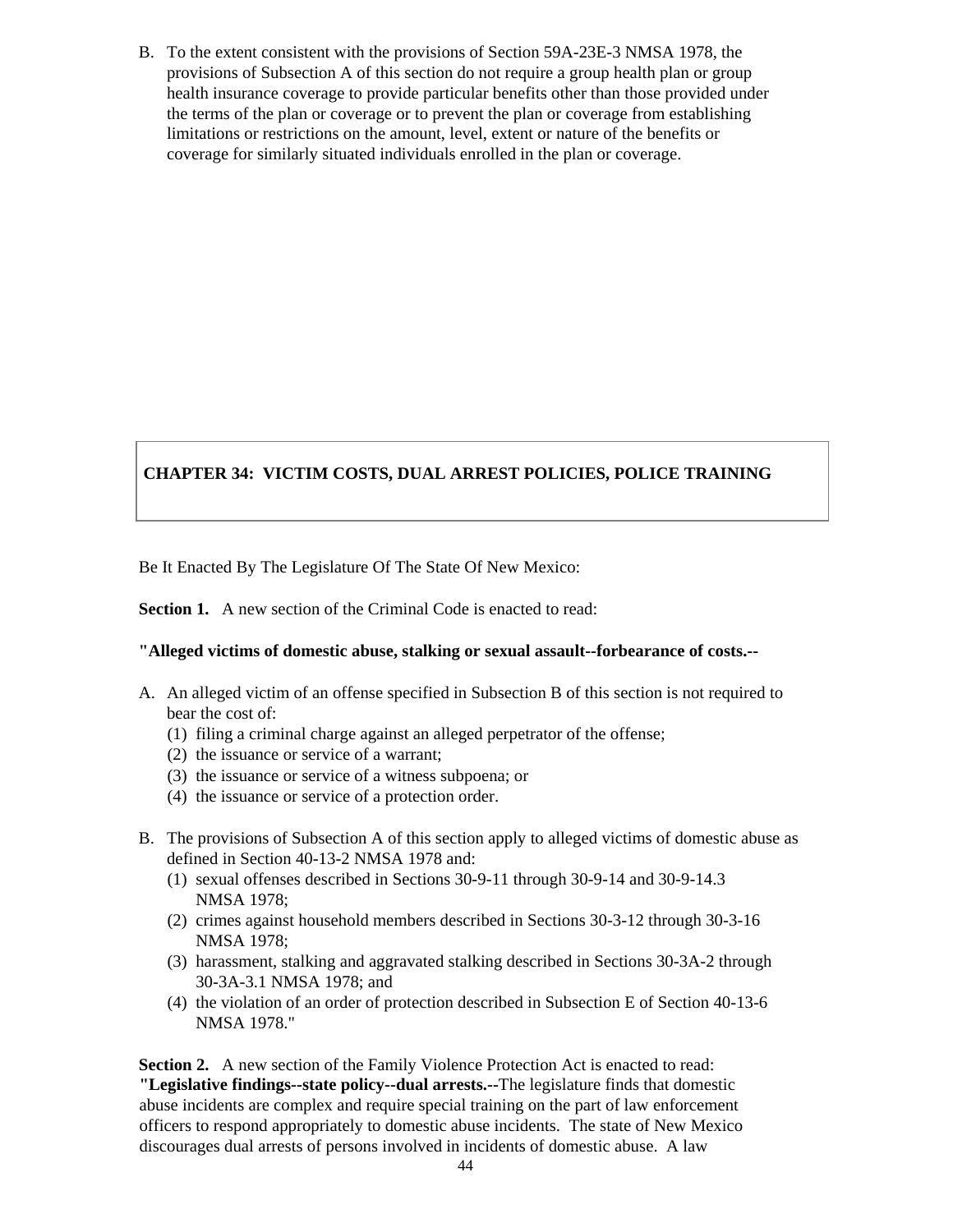enforcement officer, in making arrests for domestic abuse, shall seek to identify and shall consider whether one of the parties acted in self defense."

**Section 3.** A new section of the Law Enforcement Training Act is enacted to read:

**"Domestic abuse incident training.--**Domestic abuse incident training shall be included in the curriculum of each basic law enforcement training class. Domestic abuse incident training shall be included as a component of in-service training each year for certified police officers."

**Section 4. Emergency**.--It is necessary for the public peace, health and safety that this act take effect immediately.

Senate Bill 294, and House Judiciary Committee Substitute For House Bill 242As Amended With Emergency Clause Signed/Effective March 4, 2002

# **VICTIM COUNSELOR CONFIDENTIALITY ACT**

## **31-25-1. Short title.**

This act [31-25-1 to 31-25-6 NMSA 1978] may be cited as the "Victim Counselor Confidentiality Act".

# **31-25-2. Definitions.**

As used in the Victim Counselor Confidentiality Act:

A. "confidential communication" means any information exchanged between a victim and a victim counselor in private or in the presence of a third party who is necessary to facilitate communication or further the counseling process and which is disclosed in the course of the counselor's treatment of the victim for any emotional or psychological condition resulting from a sexual assault or family violence;

B. "victim" means a person who consults a victim counselor for assistance in overcoming adverse emotional or psychological effects of a sexual assault or family violence;

C. "victim counseling" means assessment, diagnosis and treatment to alleviate the adverse emotional or psychological impact of a sexual assault or family violence on the victim. Victim counseling includes crisis intervention;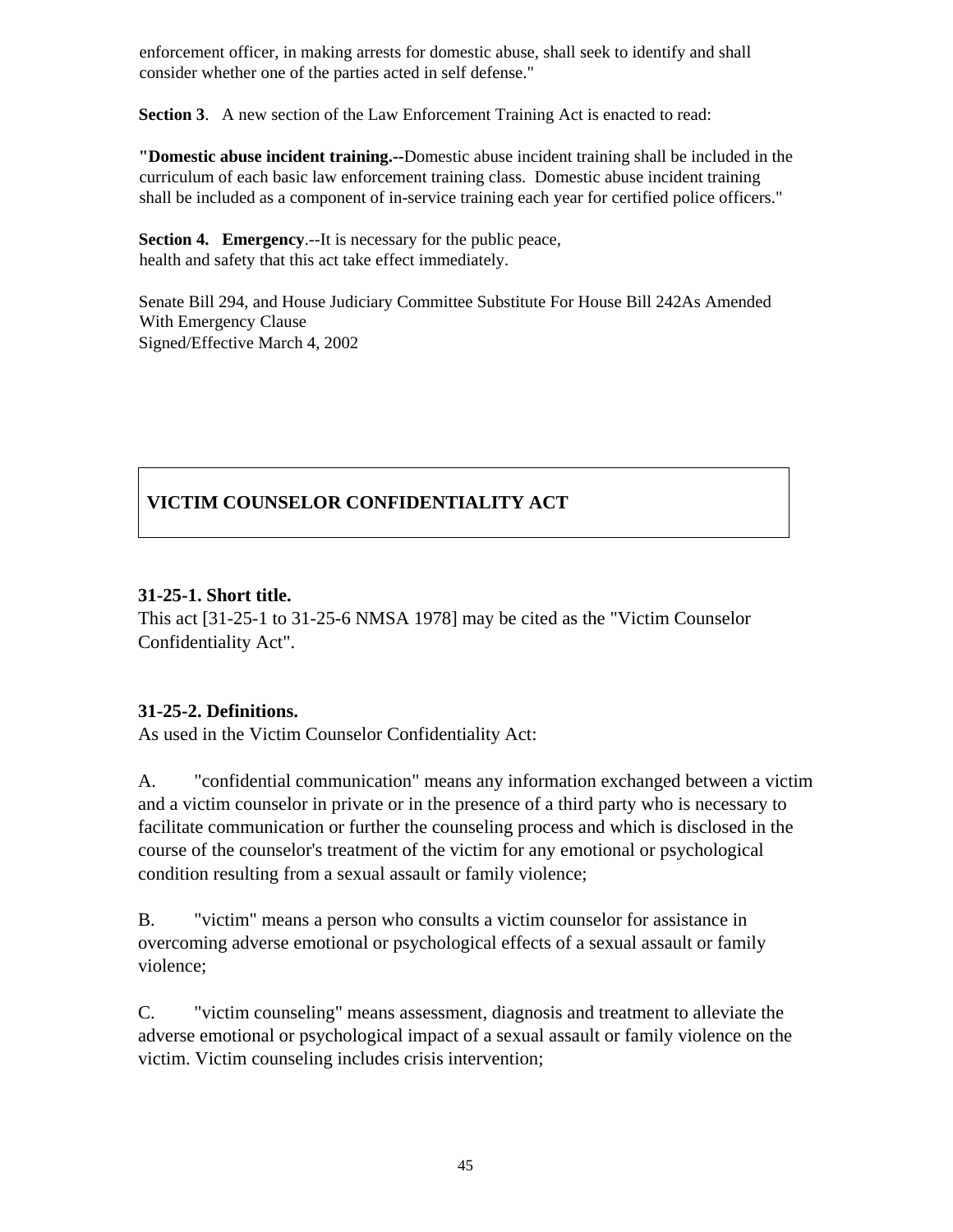D. "victim counseling center" means a private organization or unit of a government agency which has as one of its primary purposes the treatment of victims for any emotional or psychological condition resulting from a sexual assault or family violence; and

E. "victim counselor" means any employee or supervised volunteer of a victim counseling center or other agency, business or organization that provides counseling to victims who is not affiliated with a law enforcement agency or the office of a district attorney, has successfully completed forty hours of academic or other formal victim counseling training or has had a minimum of one year of experience in providing victim counseling and whose duties include victim counseling.

# **31-25-3. Confidential communications; information; privileged.**

A. A victim, a victim counselor without the consent of the victim or a minor or incapacitated victim without the consent of a custodial guardian or a guardian ad litem appointed upon application of either party shall not be compelled to provide testimony or to produce records concerning confidential communications for any purpose in any criminal action or other judicial, legislative or administrative proceeding.

B. A victim counselor or a victim shall not be compelled to provide testimony in any civil or criminal proceeding that would identify the name, address, location or telephone number of a safe house, abuse shelter or other facility that provided temporary emergency shelter to the victim of the offense or occurrence that is the subject of a judicial, legislative or administrative proceeding unless the facility is a party to the proceeding.

# **31-25-4. Waiver.**

A. A victim does not waive the protections afforded by the Victim Counselor Confidentiality Act by testifying in court about the crime; provided that if the victim partially discloses the contents of a confidential communication in the course of his testimony, then either party to the action may request the court to rule that justice requires the protections of that act be waived to the extent they apply to that portion of the communication. Waiver shall apply only to the extent necessary to require any witness to respond to questions concerning the confidential communication that are relevant to the facts and circumstances of the case.

B. A victim counselor shall not have authority to waive the protections afforded to a victim under the Victim Counselor Confidentiality Act; provided that if a victim brings suit against a victim counselor or the agency, business or organization in which the victim counselor was employed or served as a volunteer at the time of the counseling relationship and the suit alleges malpractice during the counseling relationship, the victim counselor may testify or produce records regarding confidential communications with the victim without liability for those actions.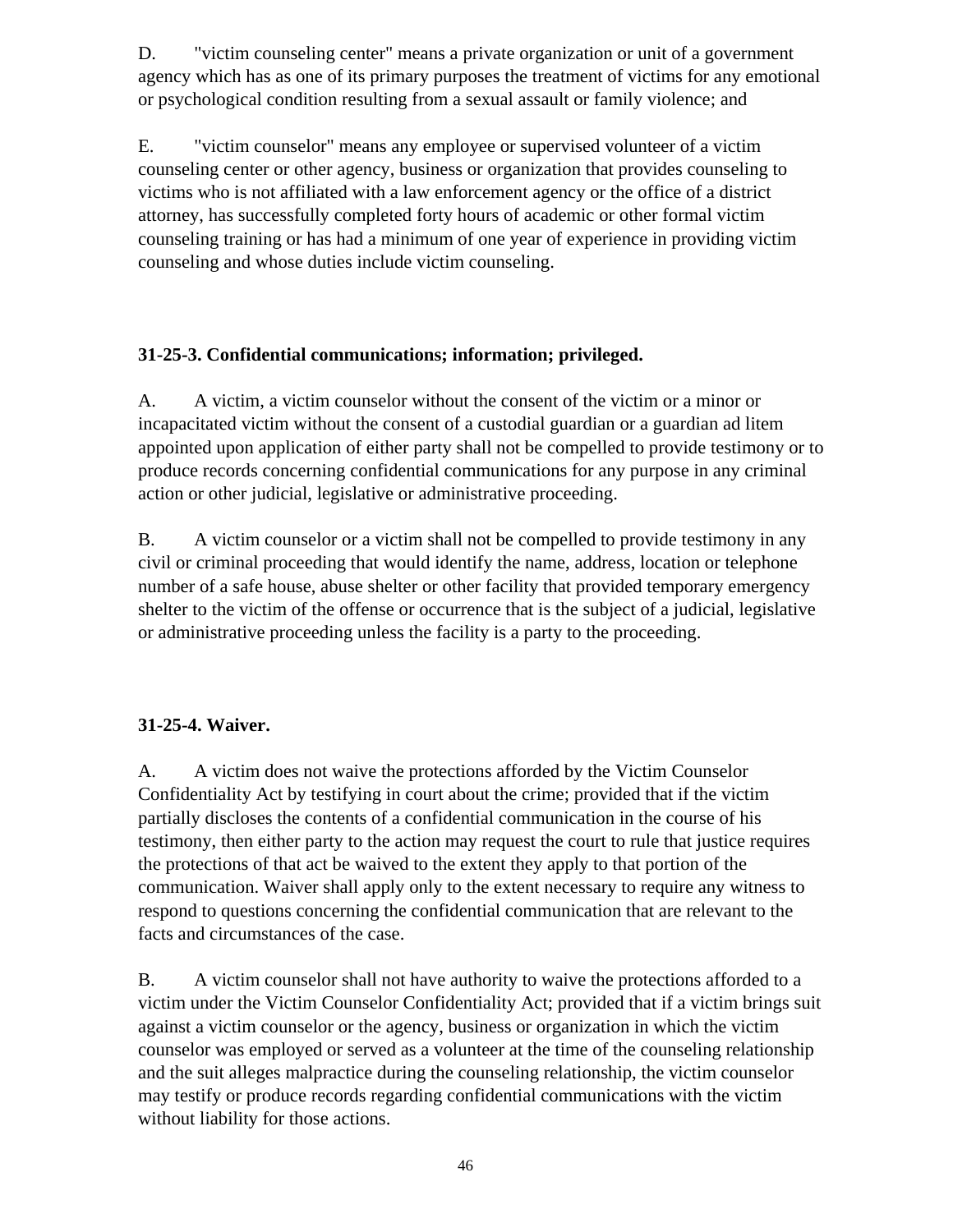### **31-25-5. Interpretation.**

The Victim Counselor Confidentiality Act shall not be construed to relieve a victim counselor of a duty to report suspected child abuse or neglect pursuant to Section 32-1-15 NMSA 1978 [repealed], to report any evidence that the victim is about to commit a crime or to limit any testimonial privileges available to any person pursuant to other provisions of law.

### **31-25-6. Rules.**

The supreme court may adopt rules of procedure and evidence to govern and implement the provisions of the Victim Counselor Confidentiality Act.

# **ADULT PROTECTIVE SERVICES ACT: CHAPTER 27 PUBLIC ASSISTANCE, ARTICLE 7 ADULT PROTECTIVE SERVICES**

#### **27-7-16. Definitions.**

As used in the Adult Protective Services Act [27-7-14 NMSA 1978]:

A. "ability to consent" means an adult's ability to understand and appreciate the nature and consequences of proposed protective services or protective placement, including benefits, risks and alternatives to the proposed services or placement and to make or communicate an informed decision;

#### B. "abuse" means:

- (1) knowingly, intentionally or negligently and without justifiable cause inflicting physical pain, injury or mental anguish;
- (2) the intentional deprivation by a caretaker or other person of services necessary to maintain the mental and physical health of an adult; or
- (3) sexual abuse, including criminal sexual contact, incest and criminal sexual penetration;
- C. "adult" means a person eighteen years of age or older;
- D. "caretaker" means a facility, provider or individual that has assumed the responsibility for the care of an adult;
- E. "conservator" means a person who is appointed by a court to manage the property or financial affairs or both of an incapacitated adult;
- F. "court" means the district court having jurisdiction;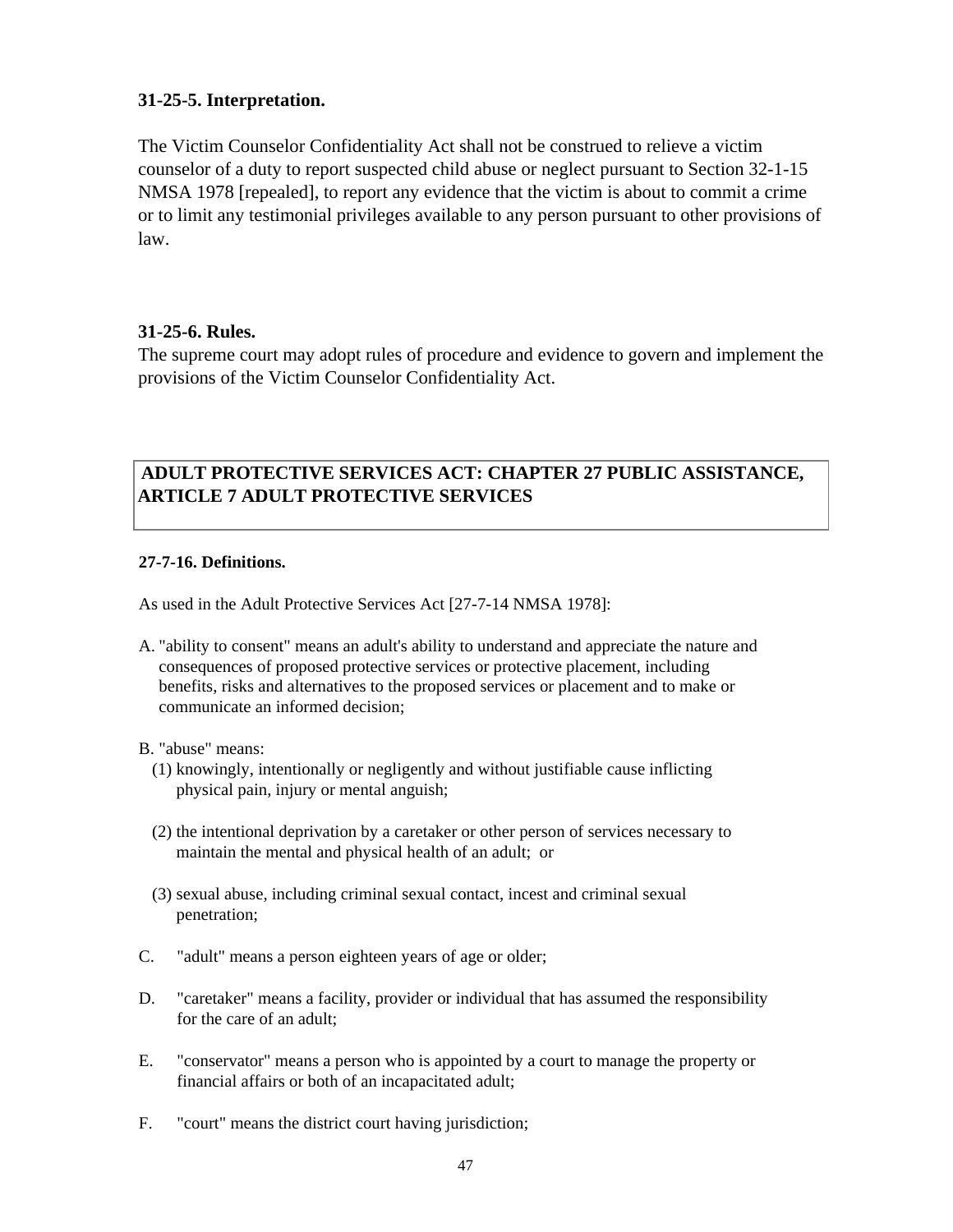- G. "department" means the aging and long-term services department;
- H. "emergency" means that an adult is living in conditions that present a substantial risk of death or immediate and serious physical harm to the adult or others;
- I. "exploitation" means an unjust or improper use of an adult's money or property for another person's profit or advantage, pecuniary or otherwise;
- J. "facility" means a hospital, nursing home, residential care facility, group home, foster care home, assisted living facility or other facility licensed by the state, but does not include a jail, prison or detention facility;
- K. "guardian" means a person who has qualified to provide for the care, custody or control of an incapacitated adult pursuant to testamentary or court appointment, but excludes one who is a guardian ad litem;
- L. "incapacitated adult" means any adult with a mental, physical or developmental condition that substantially impairs the adult's ability to provide adequately for the adult's own care or protection;;
- M. "multidisciplinary team" means a team composed of diverse professionals who meet periodically to consult on or enhance appropriate community responses to abuse, neglect or exploitation of adults;;
- N. "neglect" means the failure of the caretaker of an adult to provide for the basic needs of the adult, such as clothing, food, shelter, supervision and care for the physical and mental health of that adult; "neglect" includes self-neglect;
- O. "protected adult" means an adult for whom a guardian or conservator has been appointed or other protective order has been made or an abused, neglected or exploited adult who has consented to protective services or protective placement;
- P. "protective placement" means the placement of an adult with a provider or in a facility or the transfer of an adult from one provider or facility to another;
- Q. "protective services" means the services furnished by the department or its delegate, as described in Section 27-7-21 NMSA 1978;
- R. "provider" means a private-residence or health care worker or an unlicensed residential or nonresidential entity that provides personal, custodial or health care;
- S. "self-neglect" means an act or omission by an incapacitated adult that results in the deprivation of essential services or supports necessary to maintain the incapacitated adult's minimal mental, emotional or physical health and safety;
- T. "substantiated" means a determination, based on a preponderance of collected and assessed credible information, that abuse, neglect or exploitation of an incapacitated or protected adult has occurred; and.
- U. "surrogate" means a person legally authorized to act on an adult's behalf.

#### **27-7-30. Duty to report.**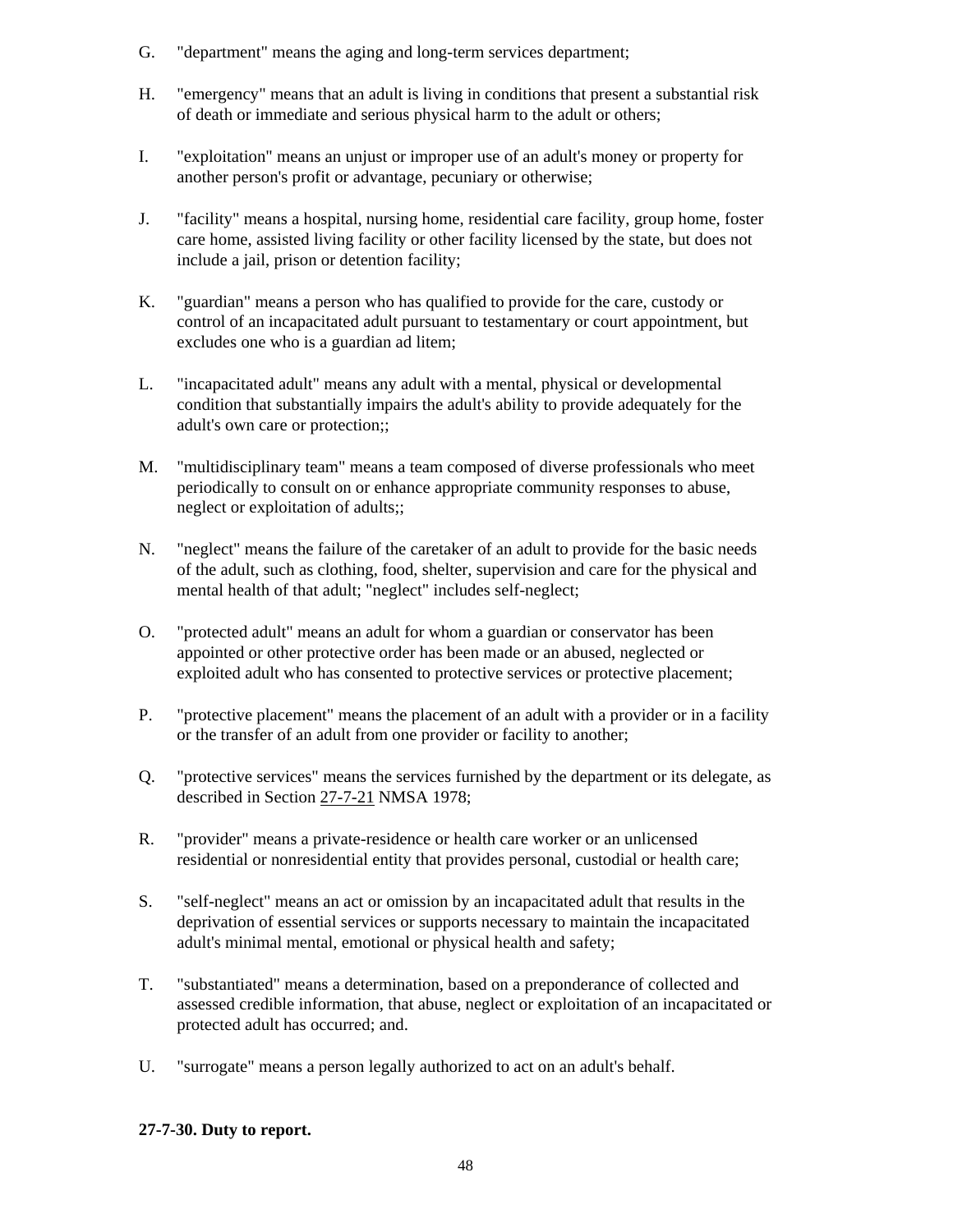A. Any person, including financial institutions, having reasonable cause to believe that an incapacitated adult is being abused, neglected or exploited shall immediately report that information to the department.

B. The report required in Subsection A of this section may be made orally or in writing. The report shall include the name, age and address of the adult, the name and address of any other person responsible for the adult's care, the nature and extent of the adult's condition, the basis of the reporter's knowledge and other relevant information.

C. Any person failing or refusing to report, or obstructing or impeding any investigation, as required by Subsection A of this section is guilty of a misdemeanor.

D. The department may assess a civil penalty not to exceed ten thousand dollars (\$10,000) per violation against a person that violates the provisions of Subsection A of this section or obstructs or impedes any investigation as required pursuant to Subsection A of this section. The department may assess and collect the penalty, after notice and an opportunity for hearing before a hearing officer designated by the department to hear the matter, upon a determination that a person violated the provisions of Subsection A of this section or obstructed or impeded any investigation as required pursuant to this section. The hearing officer has the power to administer oaths on request of any party and issue subpoenas and subpoenas duces tecum. Additionally, if the violation is against a person covered by the Personnel Act [10-9-1 NMSA 1978], the department shall refer the matter to the agency employing the person for disciplinary action. Any party may appeal a final decision by the department to the court pursuant to the provisions of Section 39-3-1.1 NMSA 1978.

#### **27-7-31. Immunity.**

Any person making a report pursuant to Section 27-7-30 NMSA 1978, testifying in any judicial proceeding arising from the report or participating in a required evaluation pursuant to the Adult Protective Services Act [27-7-14 NMSA 1978] or any law enforcement officer carrying out his responsibilities under that act or any person providing records or information as required under that act shall be immune from civil or criminal liability on account of that report, testimony or participation, unless the person acted in bad faith or with a malicious purpose.

# **CHAPTER 30, ARTICLE 47: RESIDENT ABUSE AND NEGLECT**

#### **30-47-2. Purpose.**

The purpose of the Resident Abuse and Neglect Act [30-47-1 NMSA 1978] is to provide meaningful deterrents and remedies for the abuse, neglect or exploitation of care facility residents and to provide an effective system for reporting instances of abuse, neglect or exploitation.

#### **30-47-3. Definitions.**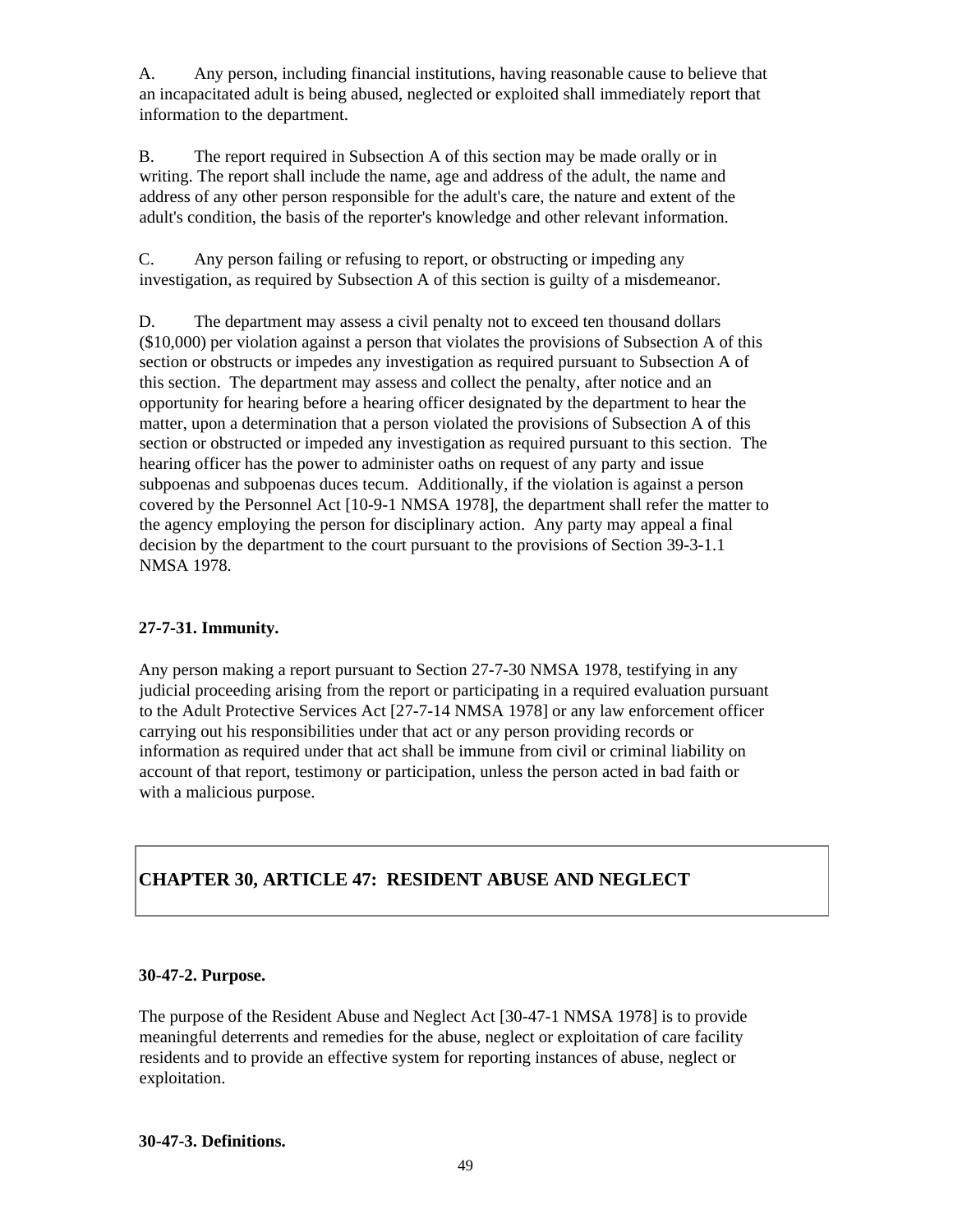As used in the Resident Abuse and Neglect Act [30-47-1 NMSA 1978]:

A. "abuse" means any act or failure to act performed intentionally, knowingly or recklessly that causes or is likely to cause harm to a resident, including:

- (1) physical contact that harms or is likely to harm a resident of a care facility;
- (2) inappropriate use of a physical restraint, isolation or medication that harms or is likely to harm a resident;
- (3) inappropriate use of a physical or chemical restraint, medication or isolation as punishment or in conflict with a physician's order;
- (4) medically inappropriate conduct that causes or is likely to cause physical harm to a resident;
- (5) medically inappropriate conduct that causes or is likely to cause great psychological harm to a resident;
- (6) an unlawful act, a threat or menacing conduct directed toward a resident that results and might reasonably be expected to result in fear or emotional or mental distress to a resident;

B. "care facility" means a hospital; skilled nursing facility; intermediate care facility; care facility for the mentally retarded; psychiatric facility; rehabilitation facility; kidney disease treatment center; home health agency; ambulatory surgical or out-patient facility; home for the aged or disabled; group home; adult foster care home; private residence that provides personal care, sheltered care or nursing care for one or more persons; adult day care center; boarding home; adult residential shelter care home; and any other health or resident care related facility or home but does not include a care facility located at or performing services for any correctional facility;

C. "department" means the human services department or its successor, contractor, employee or designee;

D. "great psychological harm" means psychological harm that causes mental or emotional incapacitation for a prolonged period of time or that causes extreme behavioral change or severe physical symptoms that require psychological or psychiatric care;

E. "great physical harm" means physical harm of a type that causes physical loss of a bodily member or organ or functional loss of a bodily member or organ for a prolonged period of time;

F. "neglect" means, subject to the resident's right to refuse treatment and subject to the caregiver's right to exercise sound medical discretion, the grossly negligent:

(1) failure to provide any treatment, service, care, medication or item that is necessary to maintain the health or safety of a resident;

(2) failure to take any reasonable precaution that is necessary to prevent damage to the health or safety of a resident; or

(3) failure to carry out a duty to supervise properly or control the provision of any treatment, care, good, service or medication necessary to maintain the health or safety of a resident;

G. "person" means any individual, corporation, partnership, unincorporated association or other governmental or business entity;

H. "physical harm" means an injury to the body that causes substantial pain or incapacitation; and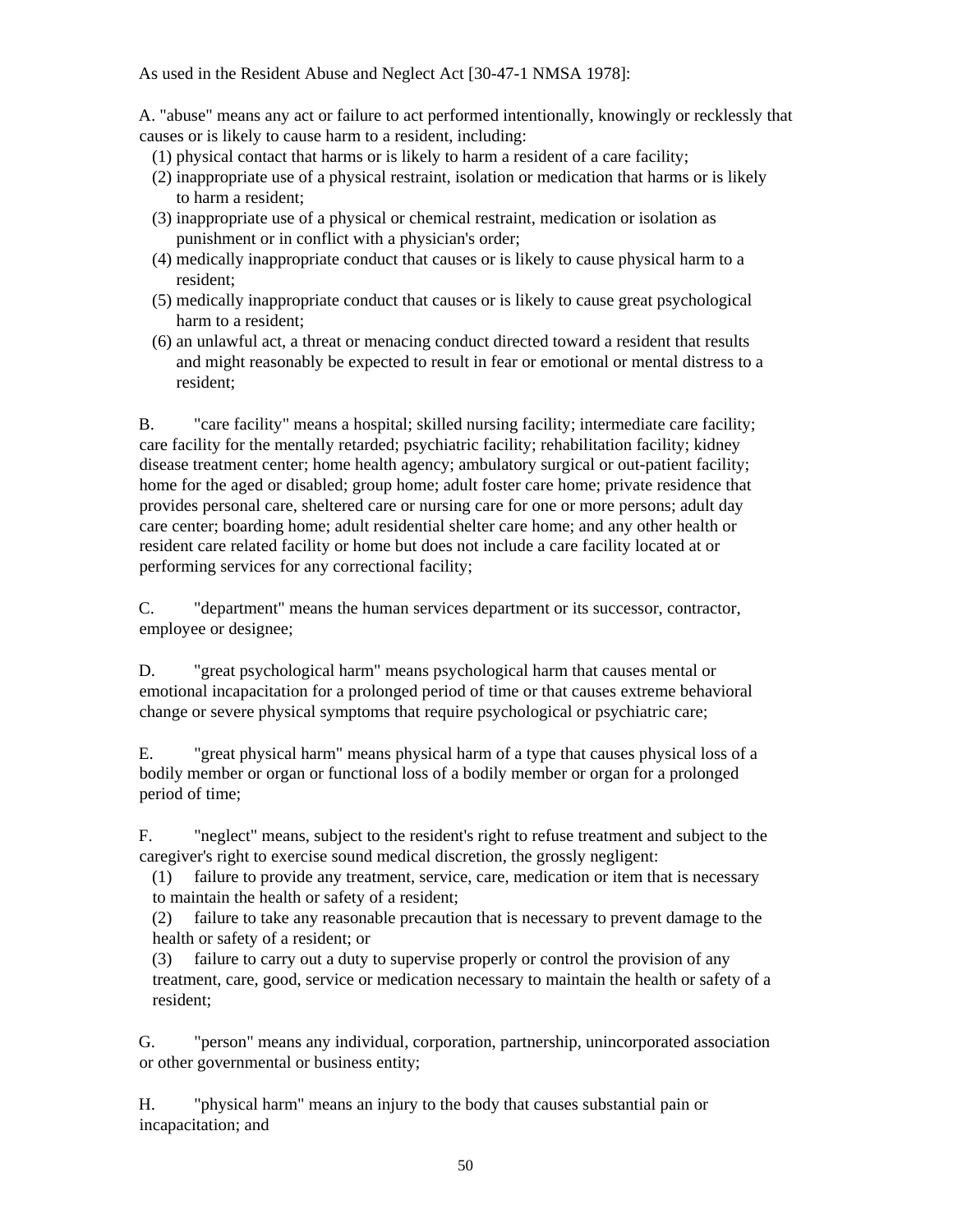I. "resident" means any person who resides in a care facility or who receives treatment from a care facility.

#### **30-47-4. Abuse of a resident; criminal penalties.**

A. Whoever commits abuse of a care facility resident that results in no harm to the resident is guilty of a petty misdemeanor and upon conviction shall be sentenced pursuant to the provisions of Subsection B of Section 31-19-1 NMSA 1978.

B. Whoever commits abuse of a resident that results in physical harm or great psychological harm to the resident is guilty of a fourth degree felony and upon conviction shall be sentenced pursuant to the provisions of Section 31-18-15 NMSA 1978.

C. Whoever commits abuse of a resident that results in great physical harm to the resident is guilty of a third degree felony and upon conviction shall be sentenced pursuant to the provisions of Section 31-18-15 NMSA 1978.

D. Whoever commits abuse of a resident that results in the death of the resident is guilty of a second degree felony and upon conviction shall be sentenced pursuant to the provisions of Section 31-18-15 NMSA 1978.

#### **30-47-5. Neglect of a resident; criminal penalties.**

A. Whoever commits neglect of a resident that results in no harm to the resident is guilty of a petty misdemeanor and upon conviction shall be sentenced pursuant to the provisions of Subsection B of Section 31-19-1 NMSA 1978.

B. Whoever commits neglect of a resident that results in physical harm or great psychological harm to the resident is guilty of a fourth degree felony and upon conviction shall be sentenced pursuant to the provisions of Section 31-18-15 NMSA 1978.

C. Whoever commits neglect of a resident that results in great physical harm to the resident is guilty of a third degree felony and upon conviction shall be sentenced pursuant to the provisions of Section 31-18-15 NMSA 1978.

D. Whoever commits neglect of a resident that results in the death of the resident is guilty of a second degree felony and upon conviction shall be sentenced pursuant to the provisions of Section 31-18-15 NMSA 1978.

#### **30-47-6. Exploitation; criminal penalties.**

A. Exploitation of a resident's property consists of the act or process, performed intentionally, knowingly or recklessly, of using a resident's property for another person's profit, advantage or benefit without legal entitlement to do so.

B. Whoever commits exploitation of a resident's property when the value of the property exploited is two hundred fifty dollars (\$250) or less is guilty of a petty misdemeanor.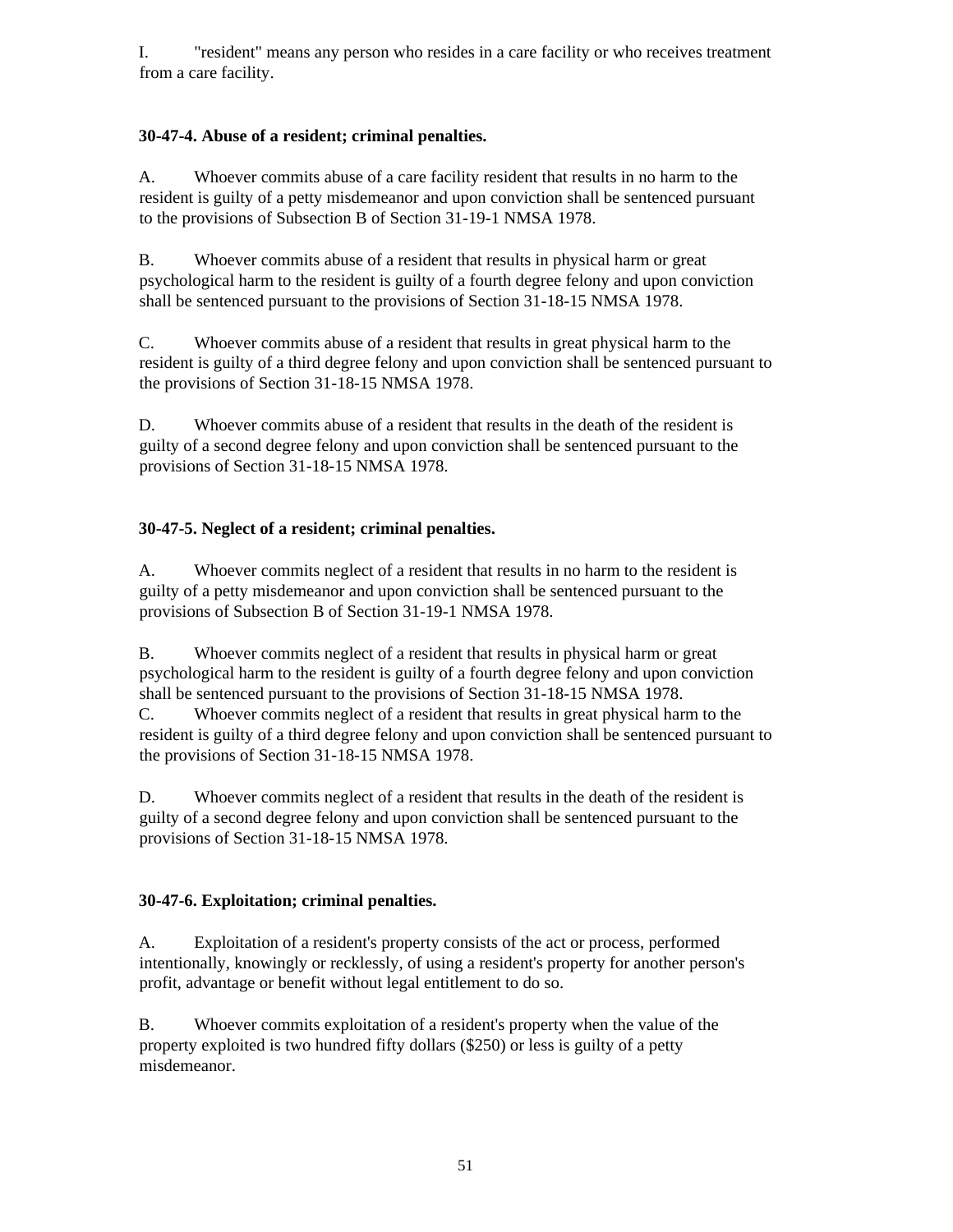C. Whoever commits exploitation of a resident's property when the value of the property exploited is over two hundred fifty dollars (\$250) but not more than five hundred dollars (\$500) is guilty of a misdemeanor.

D. Whoever commits exploitation of a resident's property when the value of the property exploited is over five hundred dollars (\$500) but not more than two thousand five hundred dollars (\$2,500) is guilty of a fourth degree felony.

E. Whoever commits exploitation of a resident's property when the value of the property exploited is over two thousand five hundred dollars (\$2,500) but not more than twenty thousand dollars (\$20,000) is guilty of a third degree felony.

F. Whoever commits exploitation of a resident's property when the value of the property exploited is over twenty thousand dollars (\$20,000) is guilty of a second degree felony.

### **30-47-9. Reporting requirements; failure to report; crime created; criminal penalty; discrimination or retaliation for filing a report prohibited**.

A. Any person paid in whole or part for providing to a resident any treatment, care, good, service or medication who has reasonable cause to believe that the resident has been abused, neglected or exploited shall report the abuse, neglect or exploitation in accordance with the provisions of Section 27-7-30 NMSA 1978.

B. Any person required to make a report pursuant to Subsection A of this section who fails to do so is guilty of a misdemeanor and upon conviction shall be sentenced pursuant to the provisions of Subsection A of Section 31-19-1 NMSA 1978.

C. In addition to those persons required to report pursuant to Subsection A of this section, any other person shall make a report if the person has reasonable cause to believe that a patient or resident of a facility has been abused, neglected or exploited.

D. Any person making a report pursuant to Subsection C of this section shall not be liable in any civil or criminal action based on the report if it was made in good faith.

E. No facility shall, without just cause, discharge or in any manner discriminate or retaliate against any person who in good faith makes a report required or permitted by the Resident Abuse and Neglect Act [30-47-1 NMSA 1978], or testifies, or is about to testify, in any proceeding about the abuse, neglect or exploitation of a resident in that facility. For the purposes of this section, "retaliate" includes transferring to another facility, without just cause, over the objection of the resident or the resident's guardian, any resident who has reported an incident pursuant to this section.

# **CHAPTER 24 HEALTH AND SAFETY, ARTICLE 10D SEXUAL ASSAULT SURVIVORS EMERGENCY CARE**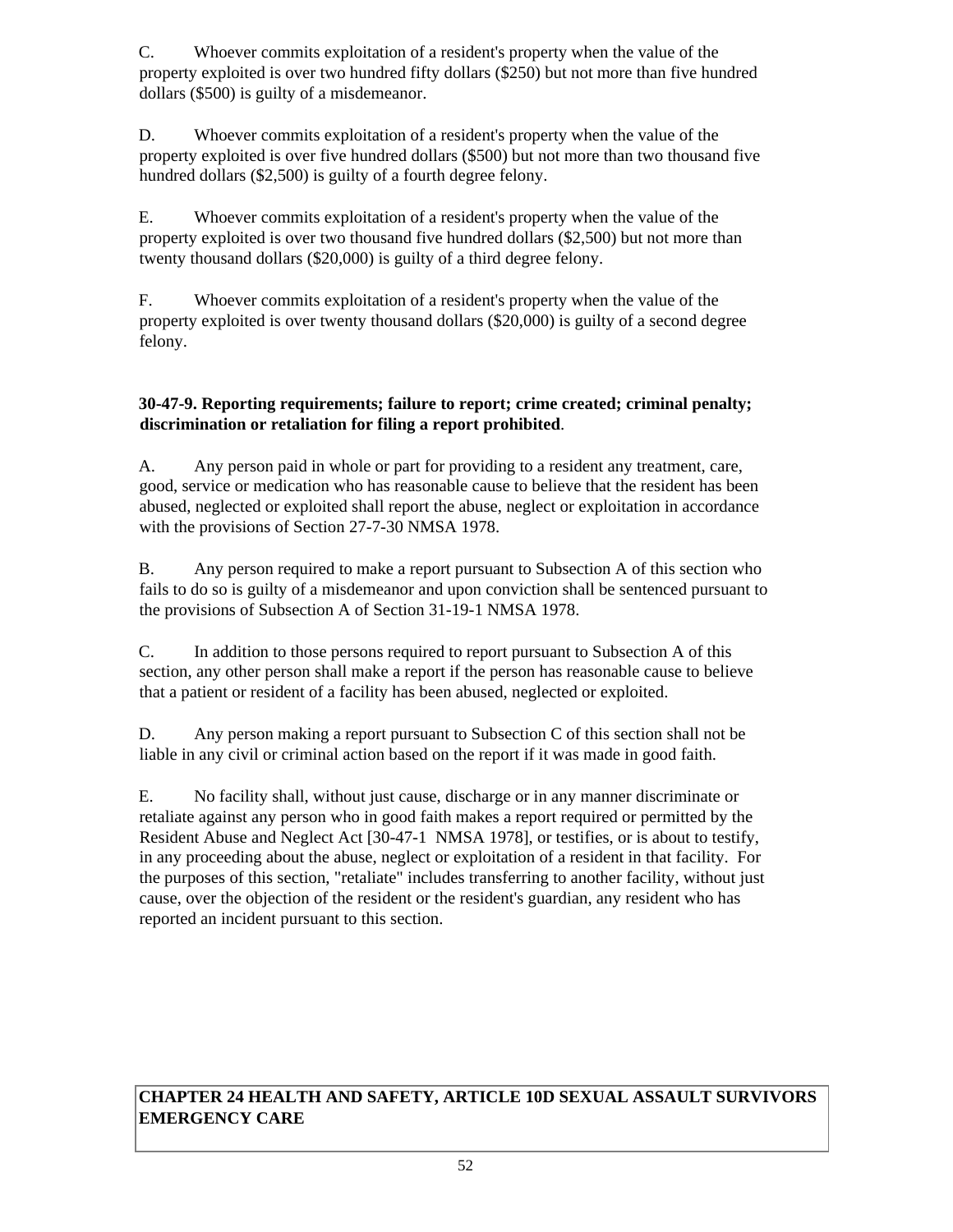#### **24-10D-1. Short title.**

This act [24-10D-1 to 24-10D-5 NMSA 1978] may be cited as the "Sexual Assault Survivors Emergency Care Act".

#### **24-10D-2. Definitions**.

As used in the Sexual Assault Survivors Emergency Care Act [24-10D-1 NMSA 1978]:

- A. "department" means the department of health;
- B. "emergency care for sexual assault survivors" means medical examinations, procedures and services provided by a hospital to a sexual assault survivor following an alleged sexual assault;
- C. "emergency contraception" means a drug approved by the federal food and drug administration that prevents pregnancy after sexual intercourse;
- D. "hospital" means a facility providing emergency or urgent health care;
- E. "medically and factually accurate and objective" means verified or supported by the weight of research conducted in compliance with accepted scientific methods and standards; published in peer-reviewed journals; and recognized as accurate and objective by leading professional organizations and agencies with relevant expertise in the field of obstetrics and gynecology, such as the American college of obstetricians and gynecologists;
- F. "sexual assault" means the crime of criminal sexual penetration; and
- G. "sexual assault survivor" means a female who alleges or is alleged to have been sexually assaulted and who presents as a patient to a hospital.

#### **24-10D-3. Emergency care for sexual assault survivors; standard of care**

A. A hospital that provides emergency care for sexual assault survivors shall:

(1) provide each sexual assault survivor with medically and factually accurate and objective written and oral information about emergency contraception;

(2) orally and in writing inform each sexual assault survivor of her option to be provided emergency contraception at the hospital; and

(3) provide emergency contraception at the hospital to each sexual assault survivor who requests it.

B. The provision of emergency contraception pills shall include the initial dose that the sexual assault survivor can take at the hospital as well as the subsequent dose that the sexual assault survivor may self-administer twelve hours following the initial dose.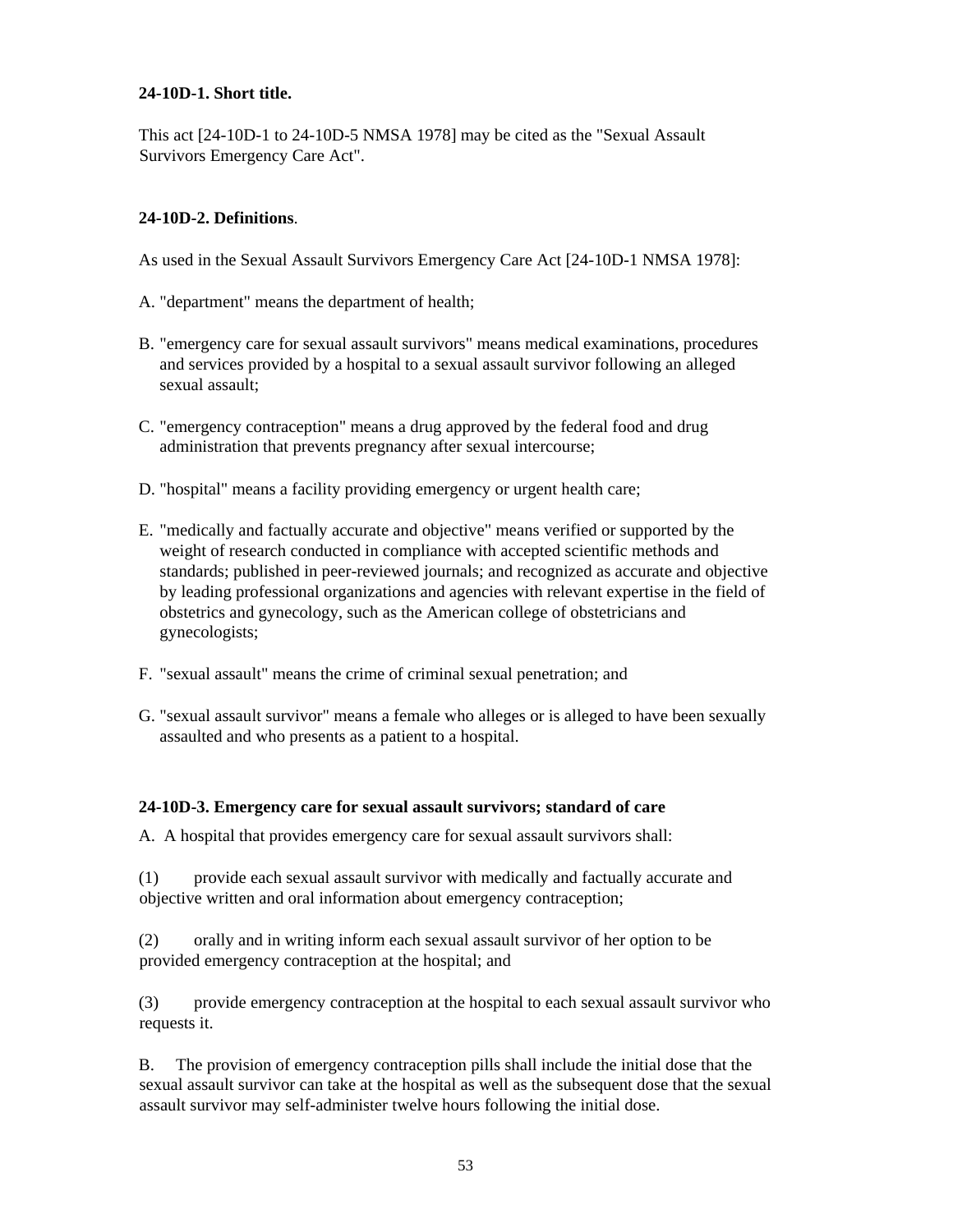# **CHAPTER 31 CRIMINAL PROCEDURE, ARTICLE 18: SENTENCING**

#### **31-18-15. Sentencing authority; noncapital felonies; basic sentences and fines; parole authority; meritorious deductions**

- A. If a person is convicted of a noncapital felony, the basic sentence of imprisonment is as follows:
- (1) for a first degree felony resulting in the death of a child, life imprisonment;
- (2) for a first degree felony for aggravated criminal sexual penetration, life imprisonment;
- (3) for a first degree felony, eighteen years imprisonment;
- (4) for a second degree felony resulting in the death of a human being, fifteen years imprisonment;
- (5) for a second degree felony for a sexual offense against a child, fifteen years imprisonment;
- (6) for a second degree felony, nine years imprisonment;
- (7) for a third degree felony resulting in the death of a human being, six years imprisonment;
- (8) for a third degree felony for a sexual offense against a child, six years imprisonment;
- (9) for a third degree felony, three years imprisonment; or
- (10) for a fourth degree felony, eighteen months imprisonment.

B. The appropriate basic sentence of imprisonment shall be imposed upon a person convicted and sentenced pursuant to Subsection A of this section, unless the court alters the sentence pursuant to the provisions of the Criminal Sentencing Act [ 31-18-12 NMSA 1978].

C. The court shall include in the judgment and sentence of each person convicted and sentenced to imprisonment in a corrections facility designated by the corrections department authority for a period of parole to be served in accordance with the provisions of Section 3121-10 NMSA 1978 after the completion of any actual time of imprisonment and authority to require, as a condition of parole, the payment of the costs of parole services and reimbursement to a law enforcement agency or local crime stopper program in accordance with the provisions of that section. The period of parole shall be deemed to be part of the sentence of the convicted person in addition to the basic sentence imposed pursuant to Subsection A of this section together with alterations, if any, pursuant to the provisions of the Criminal Sentencing Act.

D. When a court imposes a sentence of imprisonment pursuant to the provisions of Section 31-18-15.1, 31-18-16, 31-18-16.1 or 31-18-17 NMSA 1978 and suspends or defers the basic sentence of imprisonment provided pursuant to the provisions of Subsection A of this section, the period of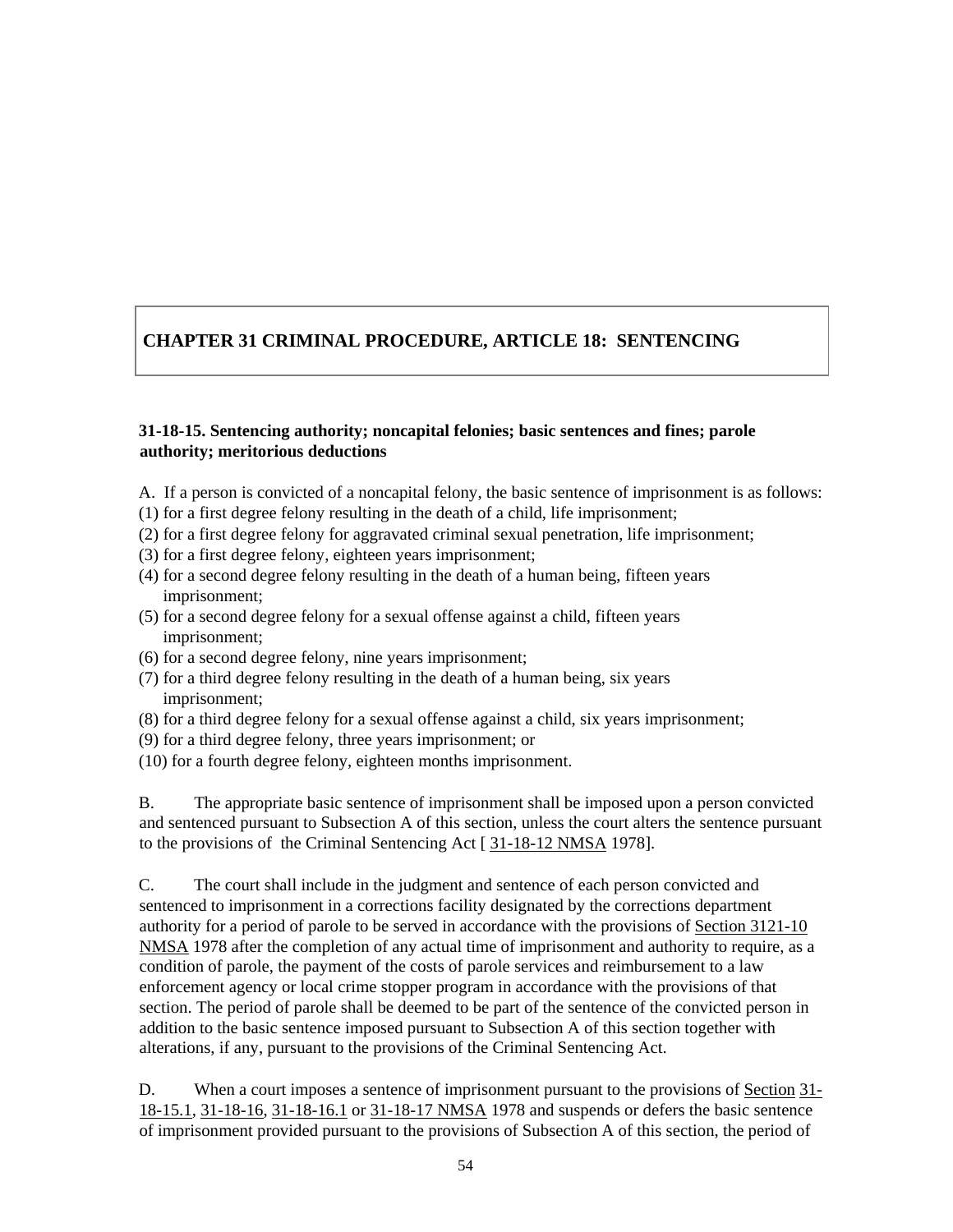parole shall be served in accordance with the provisions of Section 31-21-10 NMSA 1978 for the degree of felony for the basic sentence for which the inmate was convicted. For the purpose of designating a period of parole, a court shall not consider that the basic sentence of imprisonment was suspended or deferred and that the inmate served a period of imprisonment pursuant to the provisions of the Criminal Sentencing Act.

E. The court may, in addition to the imposition of a basic sentence of imprisonment, impose a fine not to exceed:

- (1) for a first degree felony resulting in the death of a child, seventeen thousand five hundred dollars (\$17,500);
- (2) for a first degree felony for aggravated criminal sexual penetration, seventeen thousand five hundred dollars (\$17,500);
- (3) for a first degree felony, fifteen thousand dollars (\$ 15,000);
- (4) for a second degree felony resulting in the death of a human being, twelve thousand five hundred dollars (\$12,500);
- (5) for a second degree felony for a sexual offense against a child, twelve thousand five hundred dollars (\$ 12,500);
- (6) for a second degree felony, ten thousand dollars (\$ 10,000);
- (7) for a third degree felony resulting in the death of a human being, five thousand dollars (\$ 5,000);
- (8) for a third degree felony for a sexual offense against a child, five thousand dollars (\$ 5,000); or
- (9) for a third or fourth degree felony, five thousand dollars (\$ 5,000).

F. When the court imposes a sentence of imprisonment for a felony offense, the court shall indicate whether or not the offense is a serious violent offense, as defined in Section 33-2-34 NMSA 1978. The court shall inform an offender that the offender's sentence of imprisonment is subject to the provisions of Sections 33-2-34, 33-2-36, 33-2-37 and 33-2-38 NMSA 1978. If the court fails to inform an offender that the offender's sentence is subject to those provisions or if the court provides the offender with erroneous information regarding those provisions, the failure to inform or the error shall not provide a basis for a writ of habeas corpus.

G. No later than October 31 of each year, the New Mexico sentencing commission shall provide a written report to the secretary of corrections, all New Mexico criminal court judges, the administrative office of the district attorneys and the chief public defender. The report shall specify the average reduction in the sentence of imprisonment for serious violent offenses and nonviolent offenses, as defined in Section 33-2-34 NMSA 1978, due to meritorious deductions earned by prisoners during the previous fiscal year pursuant to the provisions of Sections 33-234, 33-2-36, 33- 2-37 and 33-2-38 NMSA 1978. The corrections department shall allow the commission access to documents used by the department to determine earned meritorious deductions for prisoners.

## **31-18-15.2. Definitions.**

As used in the Criminal Sentencing Act:

A. "serious youthful offender" means an individual fifteen to eighteen years of age who is charged with and indicted or bound over for trial for first degree murder; and

B. "youthful offender" means a delinquent child subject to adult or juvenile sanctions who is:

(1) fourteen to eighteen years of age at the time of the offense and who is adjudicated for at least one of the following offenses:

(a) second degree murder, as provided in Section 30-2-1 NMSA 1978;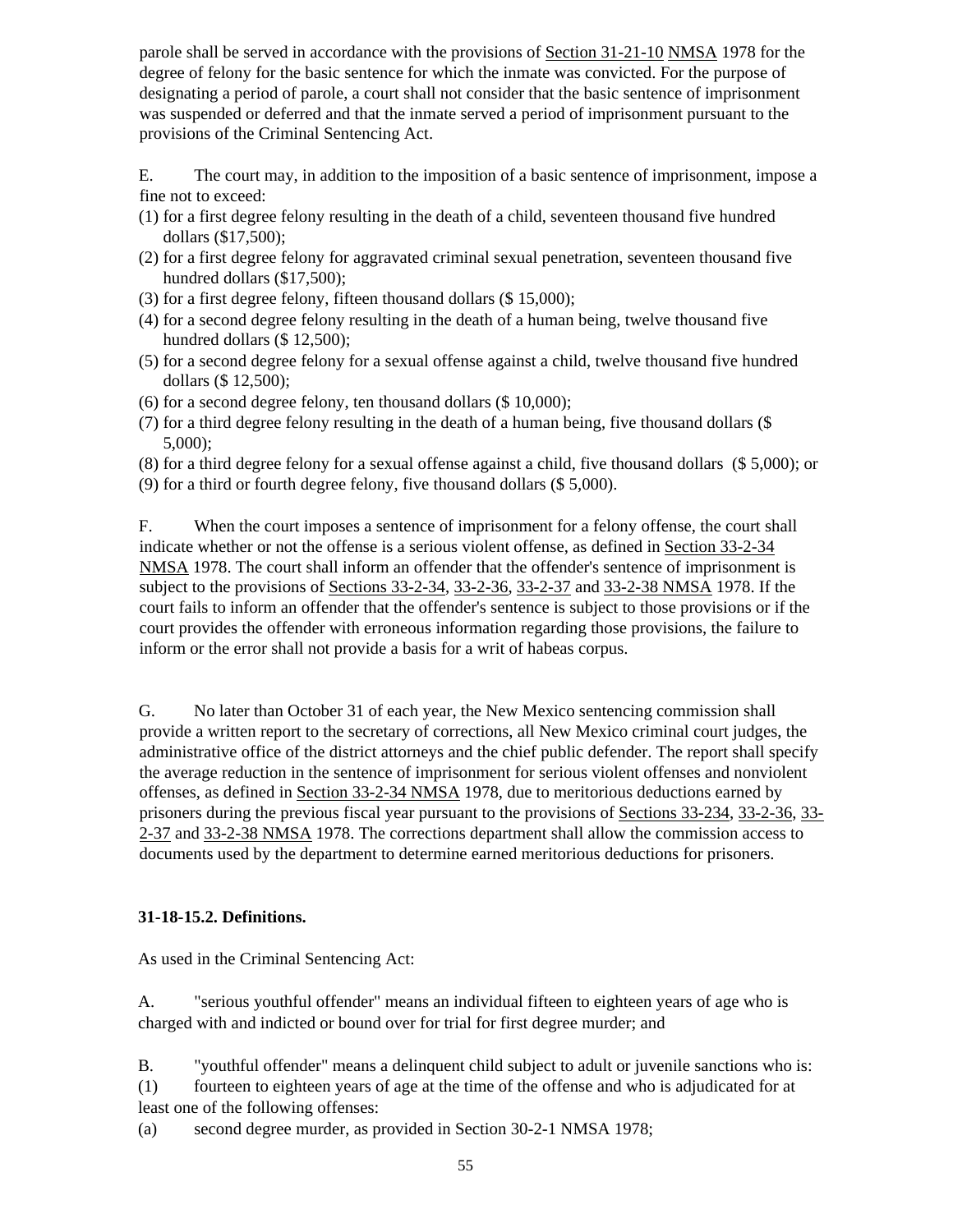(b) assault with intent to commit a violent felony, as provided in Section 30-3-3 NMSA 1978;

(c) kidnapping, as provided in Section 30-4-1 NMSA 1978;

(d) aggravated battery, as provided in Subsection C of Section 30-3-5 NMSA 1978;

(e) aggravated battery upon a peace officer, as provided in Subsection C of Section 30-22-25 NMSA 1978;

(f) shooting at a dwelling or occupied building or shooting at or from a motor vehicle, as provided in Section 30-3-8 NMSA 1978;

(g) dangerous use of explosives, as provided in Section 30-7-5 NMSA 1978;

(h) criminal sexual penetration, as provided in Section 30-9-11 NMSA 1978;

(i) robbery, as provided in Section 30-16-2 NMSA 1978;

(j) aggravated burglary, as provided in Section 30-16-4 NMSA 1978;

(k) aggravated arson, as provided in Section 30-17-6 NMSA 1978; or

(l) abuse of a child that results in great bodily harm or death to the child, as provided in Section 30-6-1 NMSA 1978;

(2) fourteen to eighteen years of age at the time of the offense and adjudicated for any felony offense and who has had three prior, separate felony adjudications within a three-year time period immediately preceding the instant offense. The felony adjudications relied upon as prior adjudications shall not have arisen out of the same transaction or occurrence or series of events related in time and location. Successful completion of consent decrees is not considered a prior adjudication for the purposes of this paragraph; or

(3) fourteen years of age and adjudicated for first degree murder, as provided in Section 30-2-1 NMSA 1978.

### **31-18-16. Use of firearm; alteration of basic sentence; suspension and deferral limited.**

A. When a separate finding of fact by the court or jury shows that a firearm was used in the commission of a noncapital felony, the basic sentence of imprisonment prescribed for the offense in Section 31-18-15 NMSA 1978 shall be increased by one year, and the sentence imposed by this subsection shall be the first year served and shall not be suspended or deferred; provided, that when the offender is a serious youthful offender or a youthful offender, the sentence imposed by this subsection may be increased by one year.

B. For a second or subsequent noncapital felony in which a firearm is used, the basic sentence of imprisonment prescribed in Section 31-18-15 NMSA 1978 shall be increased by three years, and the sentence imposed by this subsection shall be the first three years served and shall not be suspended or deferred; provided, that when the offender is a serious youthful offender or a youthful offender, the sentence imposed by this subsection may be increased by three years.

C. If the case is tried before a jury and if a prima facie case has been established showing that a firearm was used in the commission of the offense, the court shall submit the issue to the jury by special interrogatory. If the case is tried by the court and if a prima facie case has been established showing that a firearm was used in the commission of the offense, the court shall decide the issue and shall make a separate finding of fact thereon.

#### **31-18-17. Habitual offenders; alteration of basic sentence.**

A. A person convicted of a noncapital felony in this state whether within the Criminal Code [30-1-1 NMSA 1978] or the Controlled Substances Act [30-31-1 NMSA 1978] or not who has incurred one prior felony conviction that was part of a separate transaction or occurrence or conditional discharge under Section 31-20-13 NMSA 1978 is a habitual offender and his basic sentence shall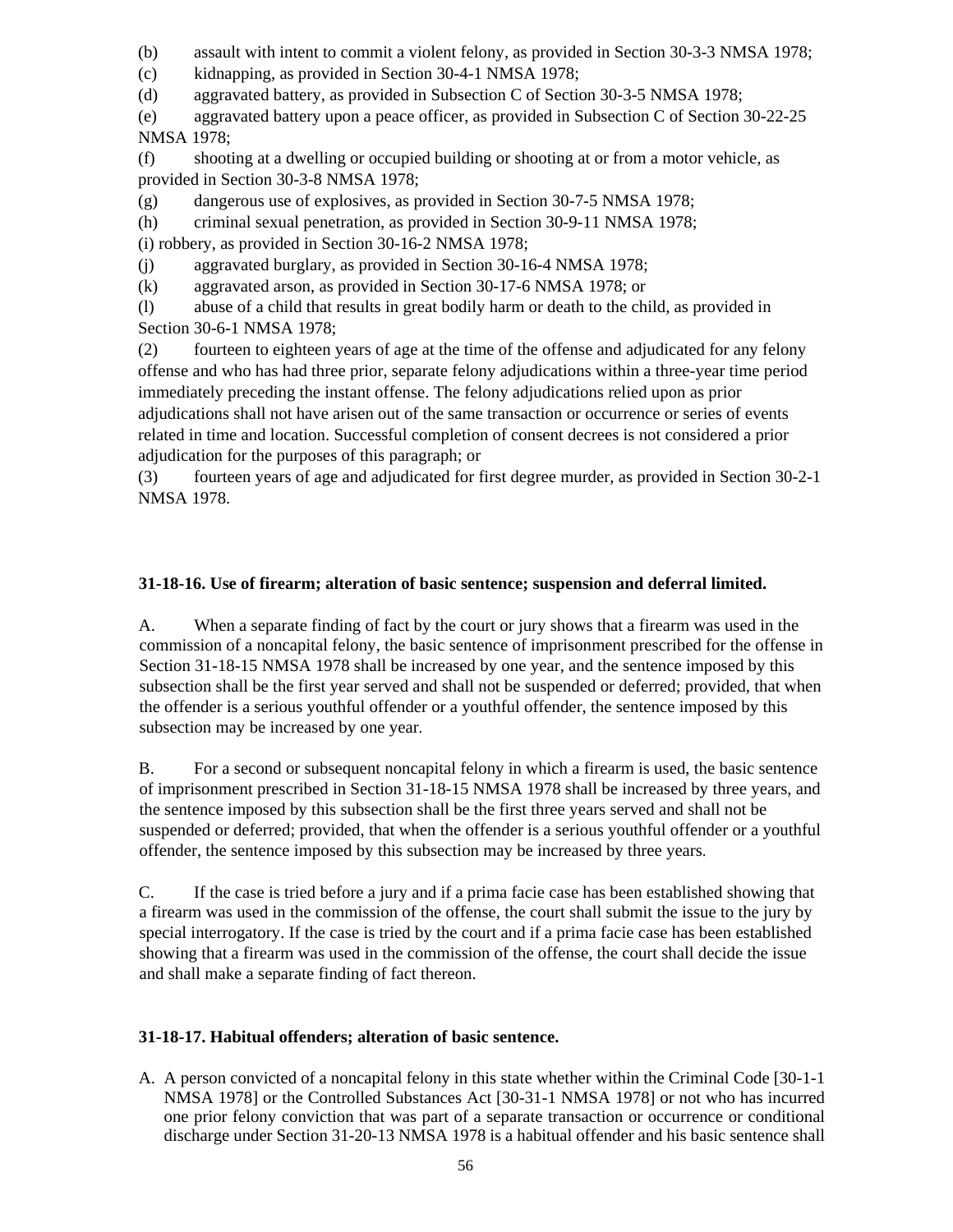be increased by one year. The sentence imposed pursuant to this subsection shall not be suspended or deferred, unless the court makes a specific finding that the prior felony conviction and the instant felony conviction are both for nonviolent felony offenses and that justice will not be served by imposing a mandatory sentence of imprisonment and that there are substantial and compelling reasons, stated on the record, for departing from the sentence imposed pursuant to this subsection.

- B. A person convicted of a noncapital felony in this state whether within the Criminal Code or Controlled Substance Act or not who has incurred two prior felony convictions that were parts of separate transactions or occurrences or conditional discharge under Section 31-20-13 NMSA 1978 is a habitual offender and his basic sentence shall be increased by four years. The sentence imposed by this subsection shall not be suspended or deferred.
- C. A person convicted of a noncapital felony in this state whether within the Criminal Code or the Controlled Substances Act or not who has incurred three or more prior felony convictions that were parts of separate transactions or occurrences or conditional discharge under Section 31-20- 13 NMSA 1978 is a habitual offender and his basic sentence shall be increased by eight years. The sentence imposed by this subsection shall not be suspended or deferred.
- D. As used in this section, "prior felony conviction" means:

(1) a conviction, when less than ten years have passed prior to the instant felony conviction since the person completed serving his sentence or period of probation or parole for the prior felony, whichever is later, for a prior felony committed within New Mexico whether within the Criminal Code or not, but not including a conviction for a felony pursuant to the provisions of Section 66-8- 102 NMSA 1978; or

(2) a prior felony, when less than ten years have passed prior to the instant felony conviction since the person completed serving his sentence or period of probation or parole for the prior felony, whichever is later, for which the person was convicted other than an offense triable by court martial if:

(a) the conviction was rendered by a court of another state, the United States, a territory of the United States or the commonwealth of Puerto Rico;

(b) the offense was punishable, at the time of conviction, by death or a maximum term of imprisonment of more than one year; or

(c) the offense would have been classified as a felony in this state at the time of conviction.

E. As used in this section, "nonviolent felony offense" means application of force, threatened use of force or a deadly weapon was not used by the offender in the commission of the offense.

#### **31-18-23. Three violent felony convictions; mandatory life imprisonment; exception.**

A. When a defendant is convicted of a third violent felony, and each violent felony conviction is part of a separate transaction or occurrence, and at least the third violent felony conviction is in New Mexico, the defendant shall, in addition to the sentence imposed for the third violent conviction, be punished by a sentence of life imprisonment. The life imprisonment sentence shall be subject to parole pursuant to the provisions of Section 31-21-10 NMSA 1978.

B. The sentence of life imprisonment shall be imposed after a sentencing hearing, separate from the trial or guilty plea proceeding resulting in the third violent felony conviction, pursuant to the provisions of Section 31-18-24 NMSA 1978.

C. For the purpose of this section, a violent felony conviction incurred by a defendant before the defendant reaches the age of eighteen shall not count as a violent felony conviction.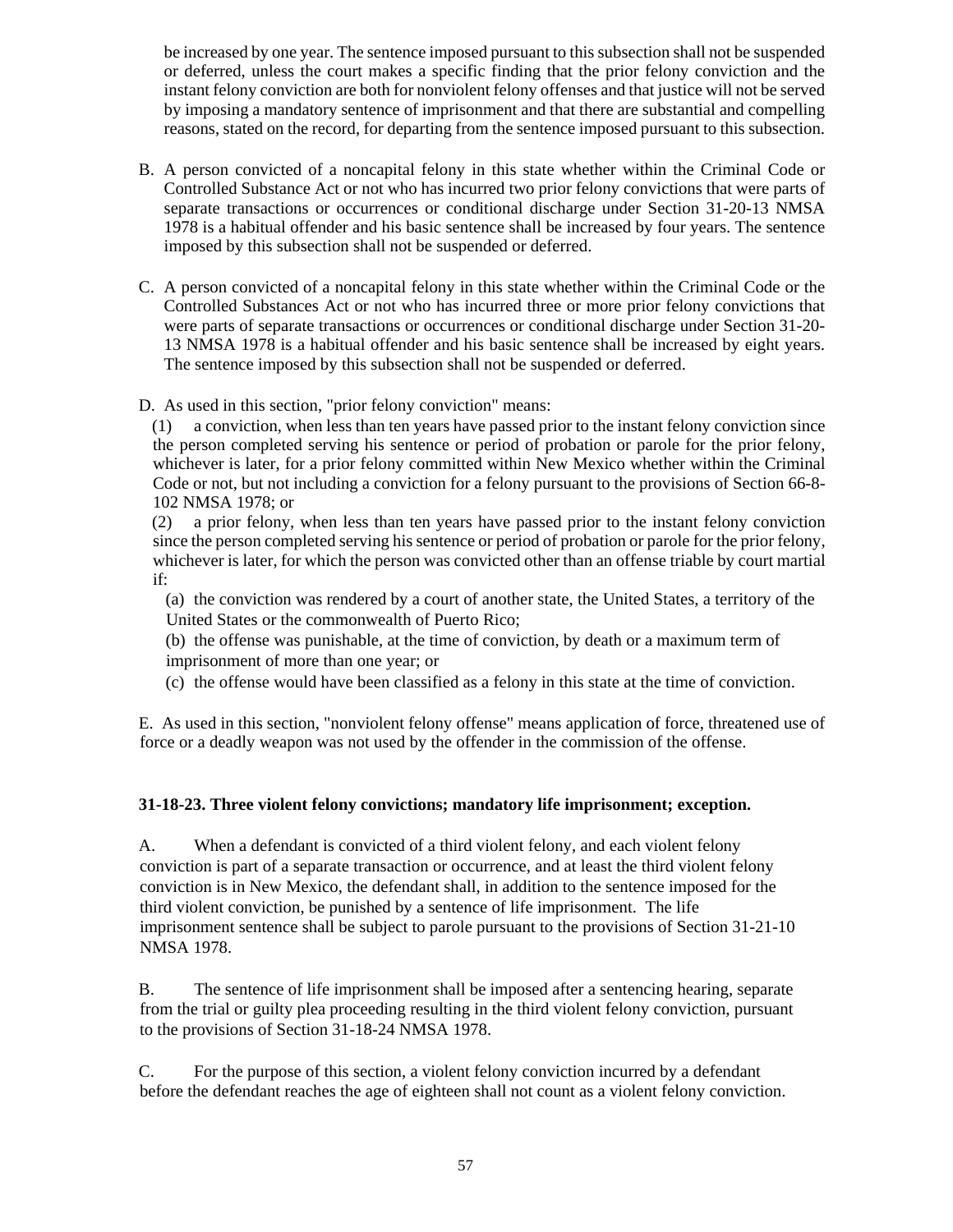D. When a defendant has a felony conviction from another state, the felony conviction shall be considered a violent felony for the purposes of the Criminal Sentencing Act if that crime would be considered a violent felony in New Mexico.

E. As used in the Criminal Sentencing Act:

(1) "great bodily harm" means an injury to the person that creates a high probability of death or that causes serious disfigurement or that results in permanent loss or impairment of the function of any member or organ of the body; and

(2) "violent felony" means:

(a) murder in the first or second degree, as provided in Section 30-2-1 NMSA 1978;

(b) shooting at or from a motor vehicle resulting in great bodily harm, as provided in Subsection B of Section 30-3-8 NMSA 1978;

(c) kidnapping resulting in great bodily harm inflicted upon the victim by the victim's captor, as provided in Subsection B of Section 30-4-1 NMSA 1978;

(d) criminal sexual penetration, as provided in Subsection C or D or Paragraph (5) or (6) of Subsection E of Section 30-9-11 NMSA 1978; and

(e) robbery while armed with a deadly weapon resulting in great bodily harm as provided in Section 30-16-2 NMSA 1978 and Subsection A of Section 30-1-12 NMSA 1978.

#### **31-18-25. Two violent sexual offense convictions; mandatory life imprisonment; exception.**

- A. When a defendant is convicted of a second violent sexual offense, and each violent sexual offense conviction is part of a separate transaction or occurrence, and at least the second violent sexual offense conviction is in New Mexico, the defendant shall, in addition to the punishment imposed for the second violent sexual offense conviction, be punished by a sentence of life imprisonment. The life imprisonment sentence shall be subject to parole pursuant to the provisions of Section 31-21-10 NMSA 1978.
- B. Notwithstanding the provisions of Subsection A of this section, when a defendant is convicted of a second violent sexual offense, and each violent sexual offense conviction is part of a separate transaction or occurrence, and the victim of each violent sexual offense was less than thirteen years of age at the time of the offense, and at least the second violent sexual offense conviction is in New Mexico, the defendant shall be punished by a sentence of life imprisonment without the possibility of parole.
- C. The sentence of life imprisonment shall be imposed after a sentencing hearing, separate from the trial or guilty plea proceeding resulting in the second violent sexual offense conviction, pursuant to the provisions of Section 31-18-26 NMSA 1978.
- D. For the purposes of this section, a violent sexual offense conviction incurred by a defendant before he reaches the age of eighteen shall not count as a violent sexual offense conviction
- E. When a defendant has a felony conviction from another state, the felony conviction shall be considered a violent sexual offense for the purposes of the Criminal Sentencing Act [31-1812 NMSA 1978] if the crime would be considered a violent sexual offense in New Mexico.

F. As used in the Criminal Sentencing Act, "violent sexual offense" means:

(1) criminal sexual penetration in the first degree, as provided in Subsection C of Section 30-9-11 NMSA 1978; or

2) criminal sexual penetration in the second degree, as provided in Subsection D of Section 30-9- 11 NMSA 1978.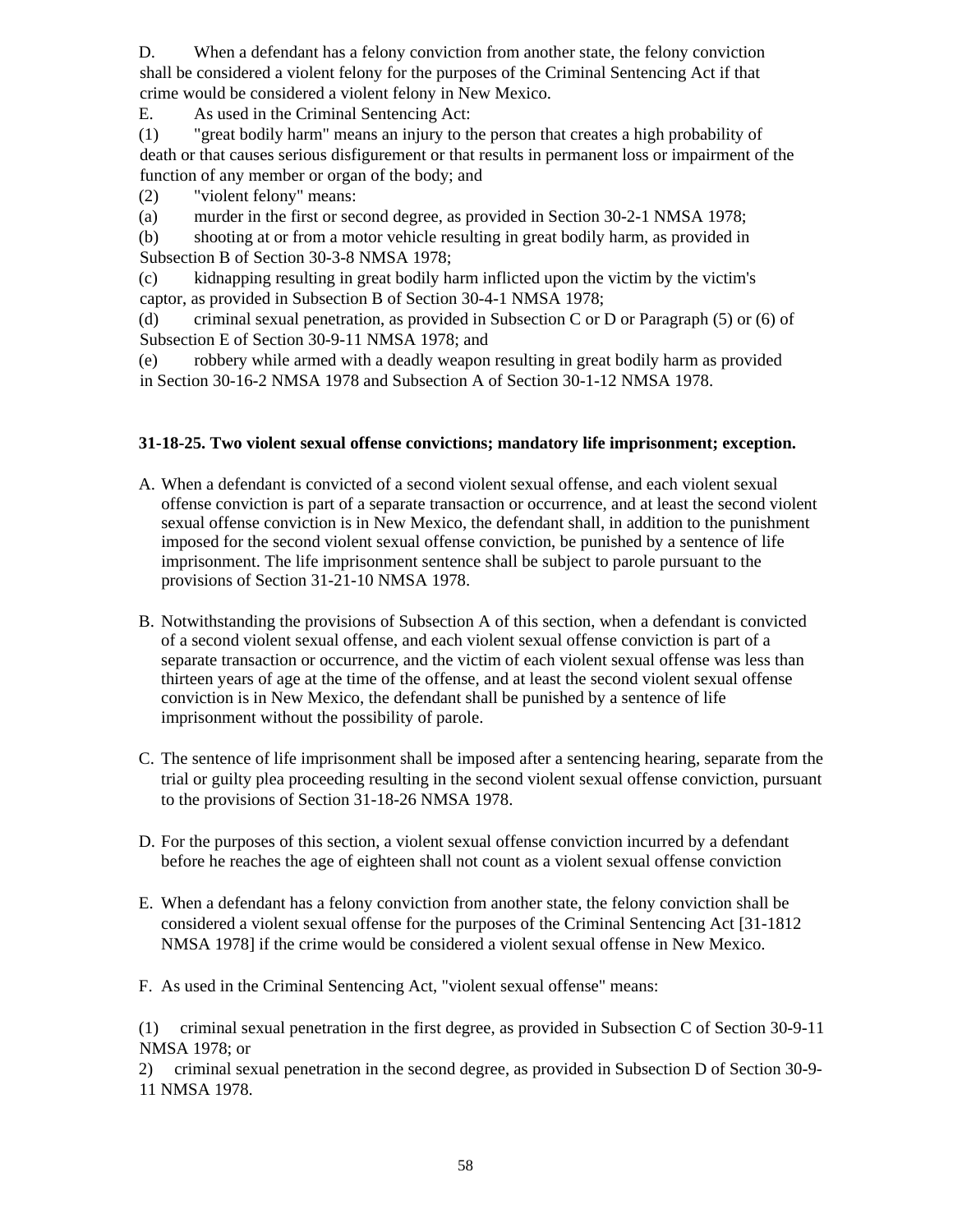#### **31-18-26. Two violent sexual offense convictions; sentencing procedure.**

A. The court shall conduct a separate sentencing proceeding to determine any controverted question of fact regarding whether the defendant has been convicted of two violent sexual offenses. Either party to the sentencing proceeding may demand a jury sentencing proceeding.

B. A jury sentencing proceeding shall be conducted as soon as practicable by the original trial judge before the original trial jury. A nonjury sentencing proceeding shall be conducted as soon as practicable by the original trial judge. In the case of a plea of guilty, the sentencing proceeding shall be conducted as soon as practicable by the original trial judge or by the original trial jury, upon demand of the defendant

C. In a jury sentencing proceeding, the judge shall give appropriate instructions and allow arguments. In a nonjury sentencing proceeding, or upon a plea of guilty when the defendant has not demanded a jury, the judge shall allow arguments and determine the verdict.

#### **31-19-1. Sentencing authority [;] misdemeanors; imprisonment and fines; probation.**

A. Where the defendant has been convicted of a crime constituting a misdemeanor, the judge shall sentence the person to be imprisoned in the county jail for a definite term less than one year or to the payment of a fine of not more than one thousand dollars (\$1,000) or to both such imprisonment and fine in the discretion of the judge.

B. Where the defendant has been convicted of a crime constituting a petty misdemeanor, the judge shall sentence the person to be imprisoned in the county jail for a definite term not to exceed six months or to the payment of a fine of not more than five hundred dollars (\$500) or to both such imprisonment and fine in the discretion of the judge.

C. When the court has deferred or suspended sentence, it shall order the defendant placed on supervised or unsupervised probation for all or some portion of the period of deferment or suspension.

#### **31-12-11. Court fees; deposit in the domestic violence treatment or intervention fund.**

A. In addition to any other fees collected in the district court, metropolitan court and magistrate court, those courts shall assess and collect from a person convicted of a penalty assessment misdemeanor, traffic violation, petty misdemeanor, misdemeanor or felony offense a "domestic violence offender treatment fee" of five dollars (\$5.00).

B. Domestic violence offender treatment fees shall be deposited in the domestic violence offender treatment or intervention fund.

#### **31-12-12. Domestic violence offender treatment or intervention fund created; appropriation; program requirements.**

A. The "domestic violence offender treatment or intervention fund" is created in the state treasury. All fees collected pursuant to the provisions of Section 31-12-11 NMSA 1978 shall be transmitted monthly to the department of finance and administration for credit to the domestic violence offender treatment or intervention fund.

B. Balances in the domestic violence offender treatment or intervention fund are appropriated to the children, youth and families department to provide funds to domestic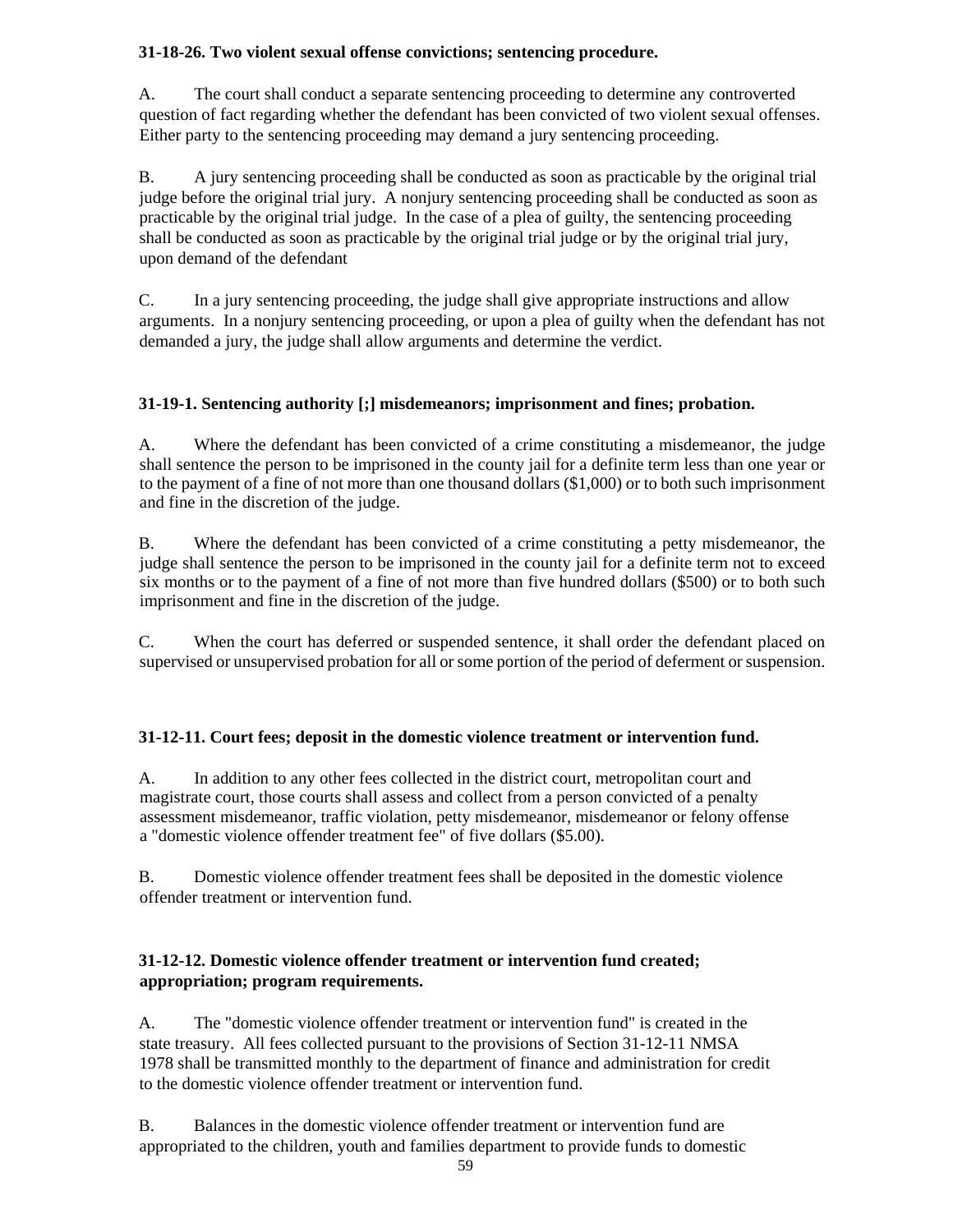violence offender treatment or intervention programs to defray the cost of providing treatment or intervention to domestic violence offenders. Unexpended or unencumbered balances remaining in the fund at the end of any fiscal year shall not revert to the general fund.

C. Payment out of the domestic violence offender treatment or intervention fund shall be made on vouchers issued and signed by the secretary of children, youth and families upon warrants drawn by the department of finance and administration.

D. In order to be eligible for money from the domestic violence offender treatment or intervention fund, a domestic violence offender treatment or intervention program shall include the following components in its program:

(1) an initial assessment to determine if a domestic violence offender will benefit from participation in the program;

(2) a written contract, which must be signed by the domestic violence offender, that sets forth:

- (a) attendance and participation requirements;
- (b) consequences for failure to attend or participate in the program; and
- (c) a confidentiality clause that prohibits disclosure of information revealed during treatment or intervention sessions;
- (3) strategies to hold domestic violence offenders accountable for their violent behavior;
- (4) a requirement that group discussions are limited to members of the same gender;
- (5) an education component that:

(a) defines physical, emotional, sexual, economic and verbal abuse and techniques for stopping those forms of abuse; and

(b) examines gender roles, socialization, the nature of violence, the dynamics of power and control and the effects of domestic violence on children;

(6) a requirement that a domestic violence offender not be under the influence of alcohol or drugs during a treatment or intervention session;

(7) a requirement, except with respect to a domestic violence offender who is a voluntary participant in the program, that the program provide monthly written reports to the presiding judge or the domestic violence offender's probation or parole officer regarding:

- (a) proof of the domestic violence offender's enrollment in the program
- (b) progress reports that address the domestic violence offender's attendance, fee payments and compliance with other program requirements; and
- (c) evaluations of progress made by the domestic violence offender and recommendations as to whether or not to require the offender's further participation in the program; and
- (8) a requirement that the term of the program be at least fifty-two weeks.
- E. Counseling for couples shall not be a component of a domestic violence offender treatment or intervention program.
- F. As used in this section, "domestic violence offender" means a person: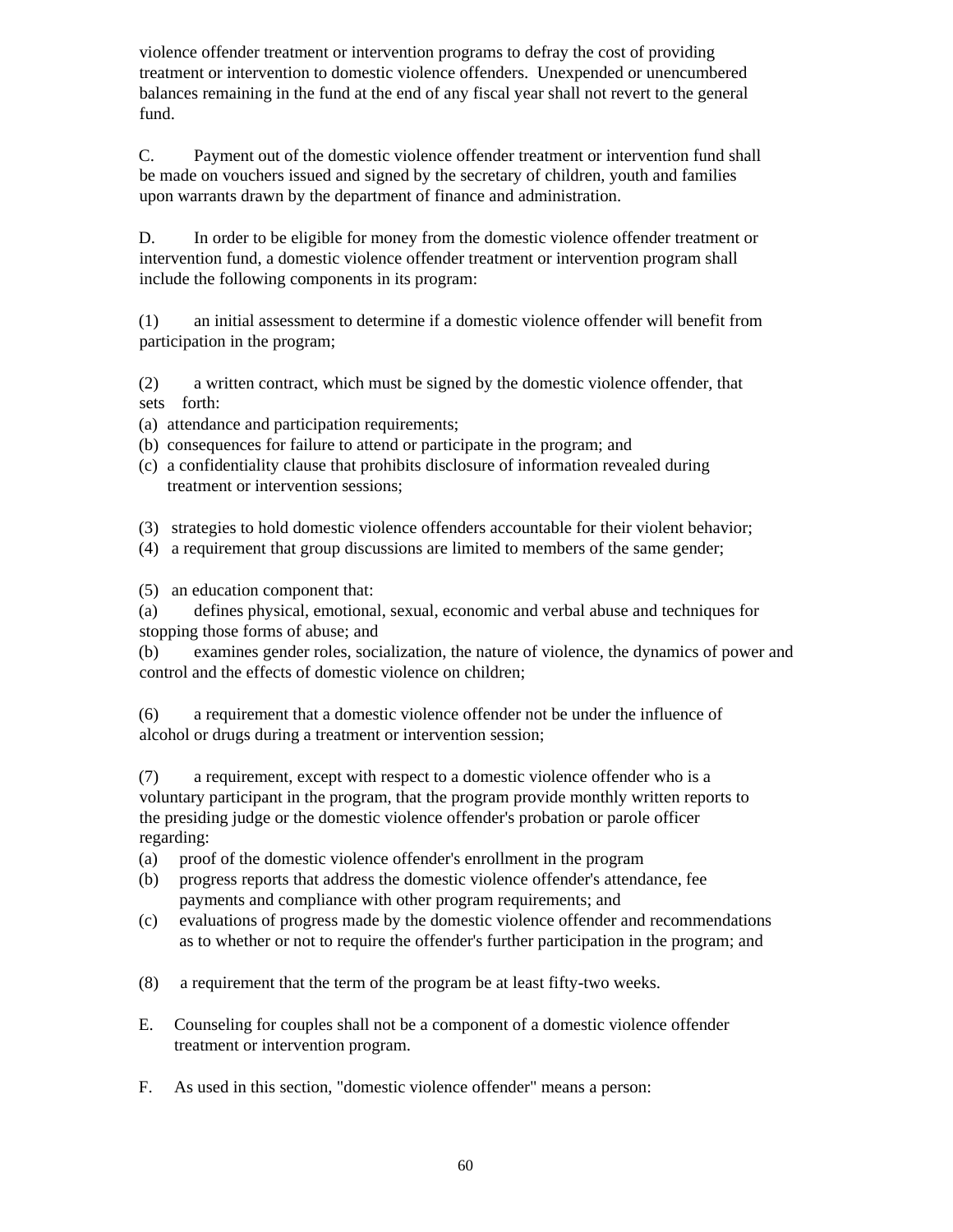(1) convicted for an offense pursuant to the provisions of the Crimes Against Household Members Act [30-3-10 NMSA 1978];

(2) convicted for violating an order of protection granted by a court pursuant to the provisions of the Family Violence Protection Act [40-13-1 NMSA 1978];

(3) referred to a domestic violence offender treatment or intervention program by a judge, a domestic violence special commissioner or the parole board; or

(4) who voluntarily participates in a domestic violence offender treatment or intervention program.

# **CHAPTER 29, ART. 11: SEX CRIMES PROSECUTION & TREATMENT ACT**

#### **29-11-1. Short title.**

This act [29-11-1 to 29-11-7 NMSA 1978] may be cited as the "Sexual Crimes Prosecution and Treatment Act".

#### **29-11-2. Purpose.**

The purpose of the Sexual Crimes Prosecution and Treatment Act [29-11-1 NMSA 1978] is to promote effective law enforcement and prosecution of sexual crimes and to provide medical and psychological assistance for victims of such crimes. Implementation of the Sexual Crimes Prosecution and Treatment Act will serve to assist existing communitybased victim treatment programs, to provide interagency cooperation, training of law enforcement, criminal justice and medical personnel and to effect proper handling and testing of evidence in sexual crime offenses.

#### **29-11-3. Definitions.**

As used in the Sexual Crimes Prosecution and Treatment Act [29-11-1 NMSA 1978]:

- A. "administrator" means the director of the mental health division of the department of health, or such person or office as the administrator may designate to act in his stead;
- B. "evidence" means that evidence relating to the commission of a sexual crime;
- C. "medical and psychological treatment" includes that medical, mental or emotional treatment provided a victim of a sexual crime. In addition to the improved physical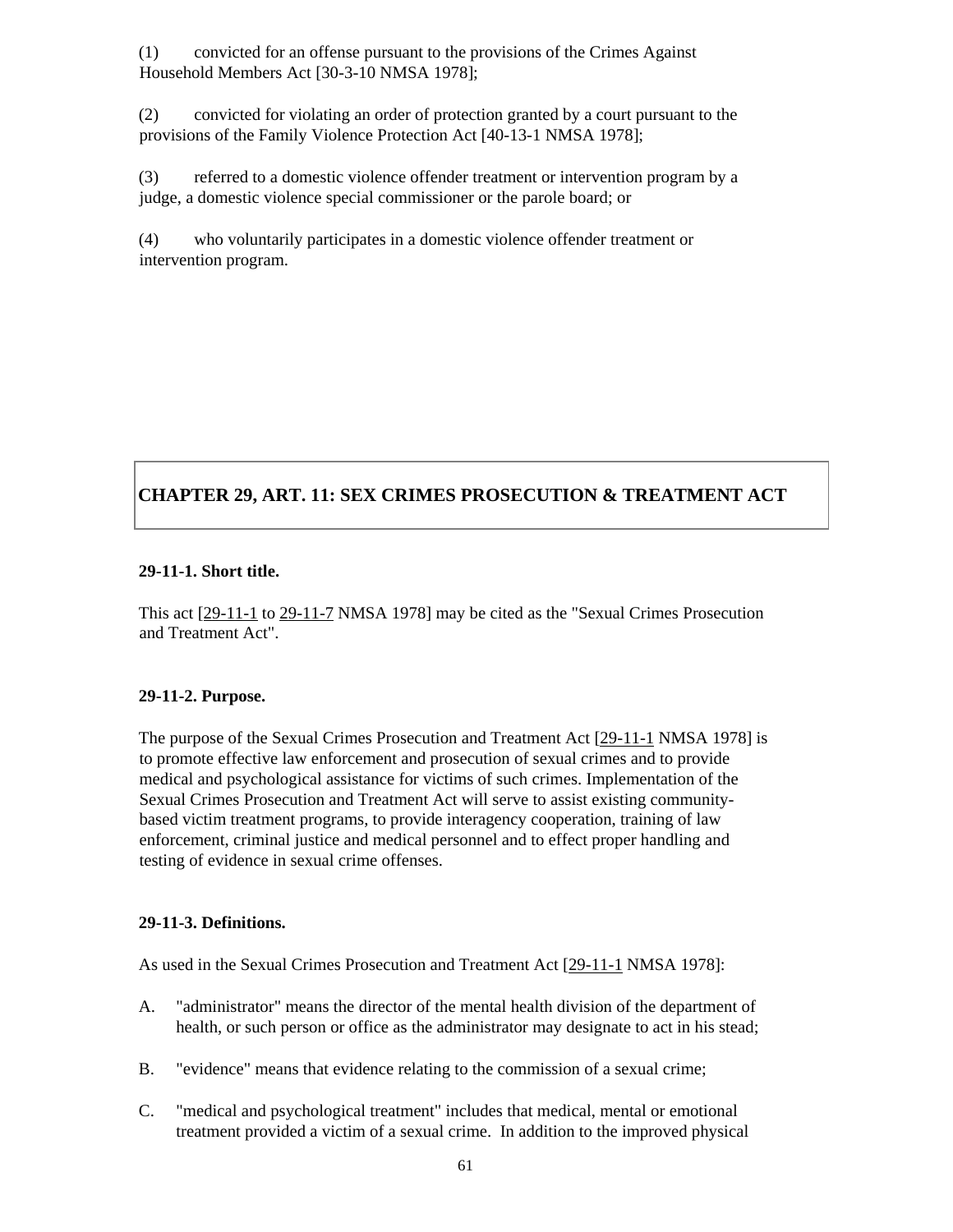and emotional condition of a victim, the treatment should result in the improved ability of a victim to make informed and rational choices about serving as a witness in the prosecution of a suspect of a sexual crime; and

D. "sexual crime" includes any act which may be alleged to be a sexual offense or an attempted sexual offense under the provisions of Sections 30-9-10 through 30-9-16 and 30-103 NMSA 1978.

#### **29-11-4. Fund created; administration.**

- A. There is created in the state treasury the "sexual crimes prosecution and treatment fund". Money appropriated to the fund shall be used to carry out the purposes of the Sexual Crimes Prosecution and Treatment Act [29-11-1 NMSA 1978].
- B. The funds shall be administered by the administrator.

#### **29-11-5. Sexual crimes prosecution and treatment program.**

A. The administrator shall develop, with the cooperation of the criminal justice department [corrections department], the New Mexico state police, the New Mexico law enforcement academy, other authorized law enforcement agencies and existing communitybased victim treatment programs, a statewide comprehensive plan to train law enforcement officers and criminal justice and medical personnel in the ability to deal with sexual crimes; to develop strategies for prevention of such crimes; to provide assistance in the assembly of evidence for the facilitation of prosecution of such crimes; and to provide medical and psychological treatment to victims of such crimes. This plan shall include, but not be limited to:

- (1) education and training of law enforcement officers and criminal justice and medical personnel;
- (2) collection, processing and analysis of evidence which facilitates prosecution of suspects of sexual crimes; and
- (3) medical and psychological treatment of victims of such crimes.

B. The comprehensive plan shall be implemented throughout the state, and the administrator may contract with appropriate persons, entities, agencies or community-based programs to provide the services to be rendered pursuant to Subsection A of this section and may pay a reasonable fee for such services.

C. Nothing in this section shall be construed to require criminal prosecution of a suspect of a sexual crime by the victim to whom services are rendered pursuant to the provisions of the Sexual Crimes Prosecution and Treatment Act [29-11-1 NMSA 1978].

D. Training for law enforcement officers in the proper treatment of victims of sexual crimes and collection of evidence and coordination among agencies shall be incorporated in the regular training program for recruits by the New Mexico state police; the basic course taught by the New Mexico law enforcement academy or by other authorized law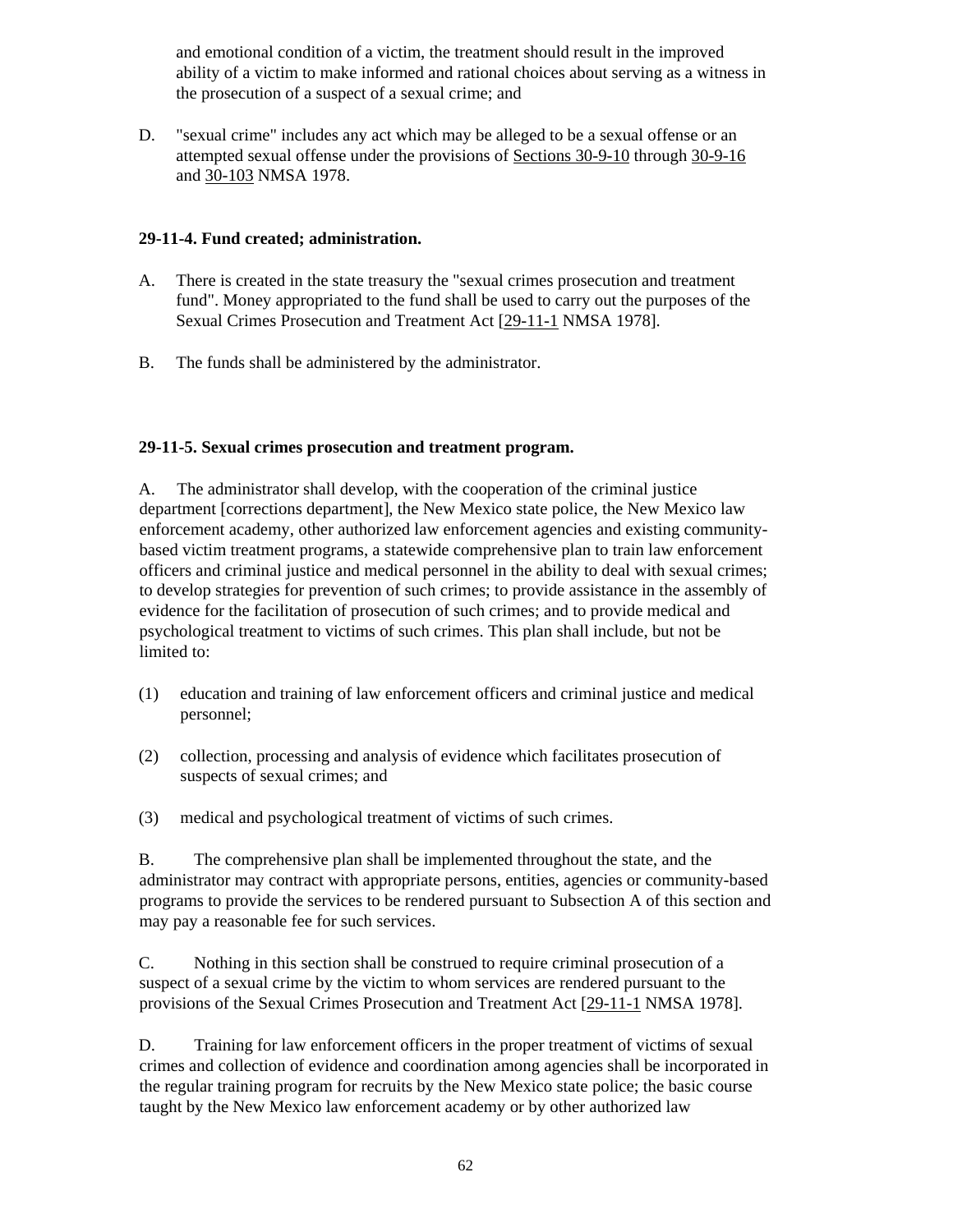enforcement agencies. Already-commissioned officers and sex-crime investigators shall receive advanced training through in-service programs.

#### **29-11-6. Report.**

By December 15 of each year, a report shall be filed with the governor and the legislative council by the administrator concerning all aspects of the sexual crimes prosecution and treatment program and specifically the administrator's conclusions and recommendations regarding the effectiveness of the sexual crimes prosecution and treatment program implemented throughout the state.

#### **29-11-7. Free forensic medical exams for victims of sexual crimes.**

The administrator shall:

- A. provide free forensic medical exams to victims of sexual crimes;
- B. arrange for victims of sexual crimes to obtain free forensic medical exams; or
- C. reimburse victims of sexual crimes for the cost of forensic medical exams, provided that:

(1) the reimbursement covers the full cost of the forensic medical exam, without any deductible requirement or limit on the amount of the reimbursement;

(2) the victim of a sexual crime is entitled to apply for reimbursement for a period of one year from the date of the forensic medical exam;

(3) reimbursement is provided not later than ninety days after the administrator receives written notification of the expense incurred by the victim for the forensic medical exam; and

(4) all victims of sexual crimes, including victims with limited or no English proficiency, are provided with information at the time of the forensic medical exam regarding how to obtain reimbursement for the cost of the exam.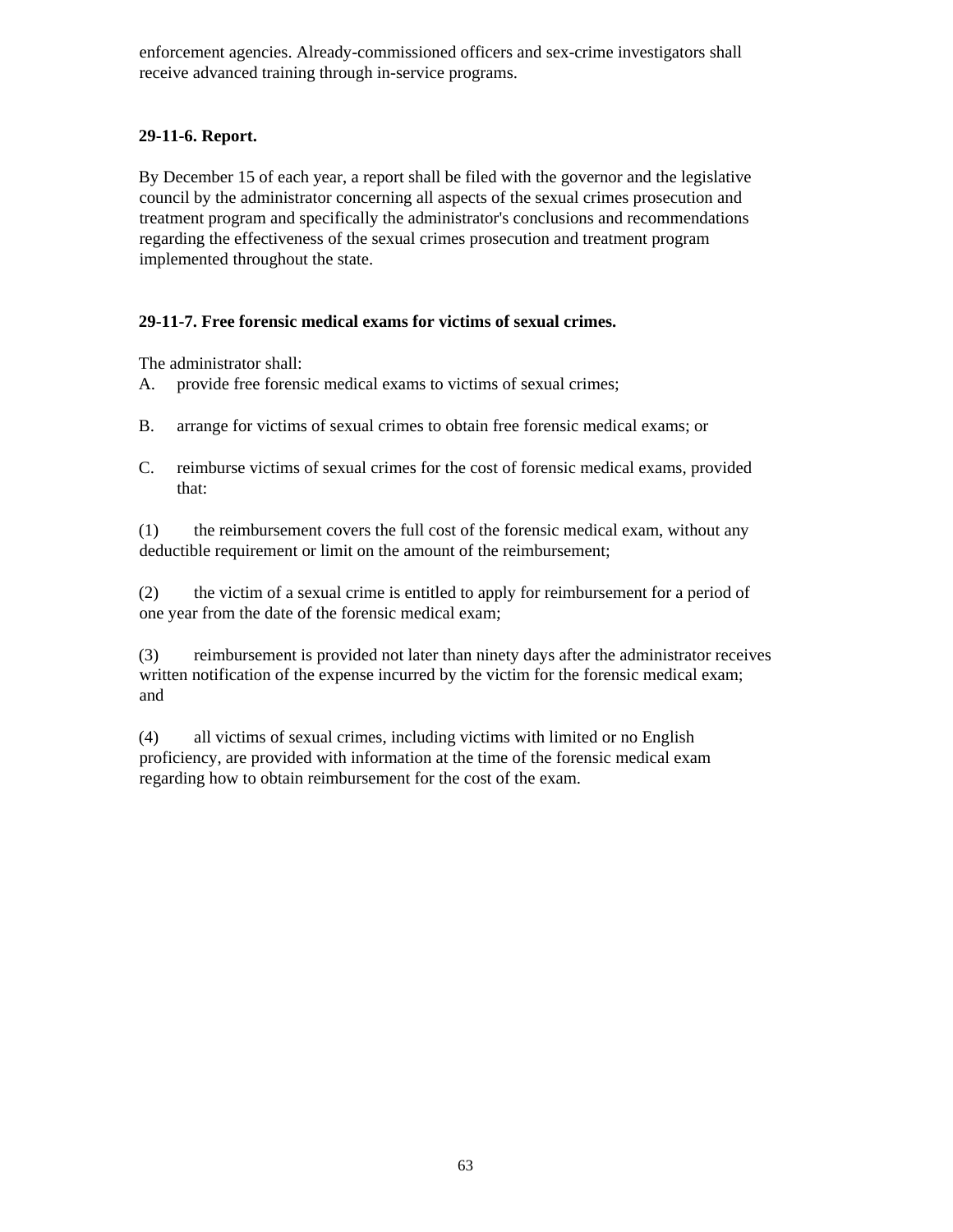# **CHAPTER 29, ARTICLE 11A: SEX OFFENDER REGISTRATION & NOTIFICATION ACT (SORNA)**

#### **29-11A-1. Short title.**

Chapter 29, Article 11A NMSA 1978 may be cited as the "Sex Offender Registration and Notification Act".

#### **29-11A-2. Findings; purpose.**

A. The legislature finds that:

(1) sex offenders pose a significant risk of recidivism; and

(2) the efforts of law enforcement agencies to protect their communities from sex offenders are impaired by the lack of information available concerning convicted sex offenders who live within the agencies' jurisdictions.

B. The purpose of the Sex Offender Registration and Notification Act is to assist law enforcement agencies' efforts to protect their communities by:

(1) requiring sex offenders who are residents of New Mexico to register with the county sheriff of the county in which the sex offender resides;

(2) requiring sex offenders who are residents in other states, but who are employed in New Mexico or who attend school in New Mexico, to register with the county sheriff of the county in which the sex offender works or attends school:

(3) requiring the establishment of a central registry for sex offenders; and

(4) providing public access to information regarding certain registered sex offenders.

(1)

#### **29-11A-3. Definitions. (2013)**

As used in the Sex Offender Registration and Notification Act:

A. "business day" means a day that is not a Saturday, a Sunday or a state holiday;

B. "conviction" means a conviction in any court of competent jurisdiction and includes a deferred sentence, but does not include a conditional discharge;

C. "department" means the department of public safety;

- D. "institution of higher education" means a:
- (1) private or public post-secondary educational institution;
- (2) trade school; or
- (3) professional school;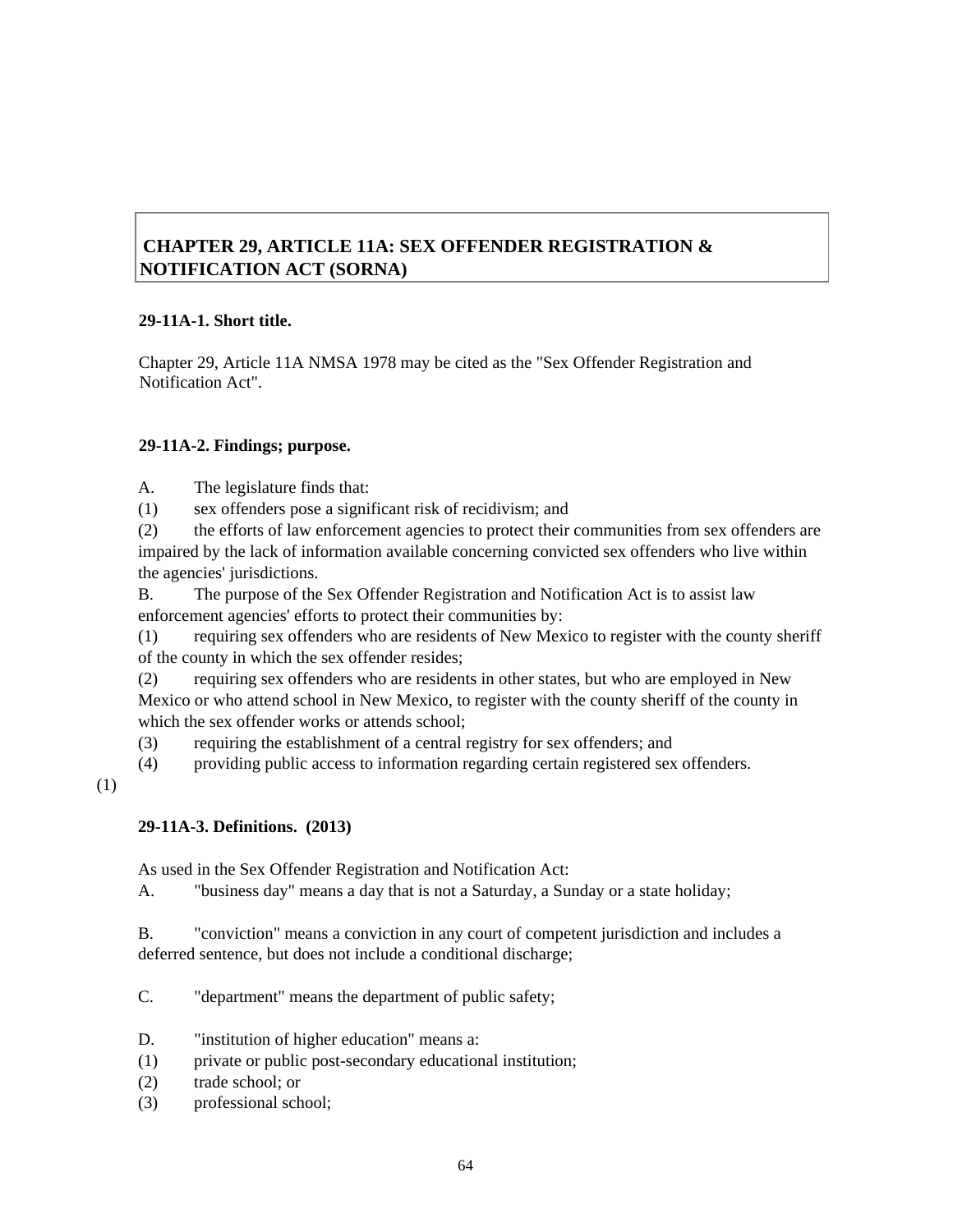E. "habitually lives" means any place where a sex offender lives for at least thirty days in any three-hundred-sixty-five-day period;

F. "out-of-state registrant" means any person who establishes a residence in New Mexico while the person is required to register as a sex offender in another state or territory;

G. "registration requirement" means any requirement set forth in Section 29-11A-4 NMSA 1978 that requires a sex offender to register; provide information, including a DNA sample; renew, revise or change registration information; or provide written notice or disclosure regarding the sex offender's status as a sex offender;

H. "sex offender" means a person who:

(1) is a resident of New Mexico who is convicted of a sex offense pursuant to state, federal, tribal or military law;

(2) changes residence to New Mexico, when that person has been convicted of a sex offense pursuant to state, federal, tribal or military law;

(3) does not have an established residence in New Mexico, but lives in a shelter, halfway house or transitional living facility or stays in multiple locations in New Mexico and who has been convicted of a sex offense pursuant to state, federal, tribal or military law; or

(4) is a resident of another state and who has been convicted of a sex offense pursuant to state, federal, tribal or military law, but who is:

(a) employed full time or part time in New Mexico for a period of time exceeding fourteen days or for an aggregate period of time exceeding thirty days during any calendar year, including any employment or vocation, whether financially compensated, volunteered or for the purpose of government or educational benefit; or

(b) enrolled on a full-time or part-time basis in a private or public school or an institution of higher education in New Mexico;

I. "sex offense" means any of the following offenses or their equivalents in any other jurisdiction:

(1) aggravated criminal sexual penetration or criminal sexual penetration in the first, second, third or fourth degree, as provided in Section 30-9-11 NMSA 1978;

(2) criminal sexual contact in the fourth degree, as provided in Section 30-9-12 NMSA 1978;

(3) criminal sexual contact of a minor in the second, third or fourth degree, as provided in Section 30-9-13 NMSA 1978;

(4) sexual exploitation of children, as provided in Section 30-6A-3 NMSA 1978;

(5) sexual exploitation of children by prostitution, as provided in Section 30-6A-4 NMSA 1978;

(6) kidnapping, as provided in Section 30-4-1 NMSA 1978, when committed with the intent to inflict a sexual offense;

(7) false imprisonment, as provided in Section 30-4-3 NMSA 1978, when committed with the intent to inflict a sexual offense;

(8) aggravated indecent exposure, as provided in Section 30-9-14.3 NMSA 1978;

(9) enticement of child, as provided in Section 30-9-1 NMSA 1978;

(10) incest, as provided in Section 30-10-3 NMSA 1978, when the victim is younger than eighteen years of age;

(11) child solicitation by electronic communication device, as provided in Section 30-37-3.2 NMSA 1978, for convictions occurring on or after July 1, 2013;

(12) solicitation to commit criminal sexual contact of a minor in the second, third or fourth degree, as provided in Sections 30-9-13 and 30-28-3 NMSA 1978; or

(13) attempt to commit any of the sex offenses set forth in Paragraphs (1) through (11) of this subsection, as provided in Section 30-28-1 NMSA 1978; and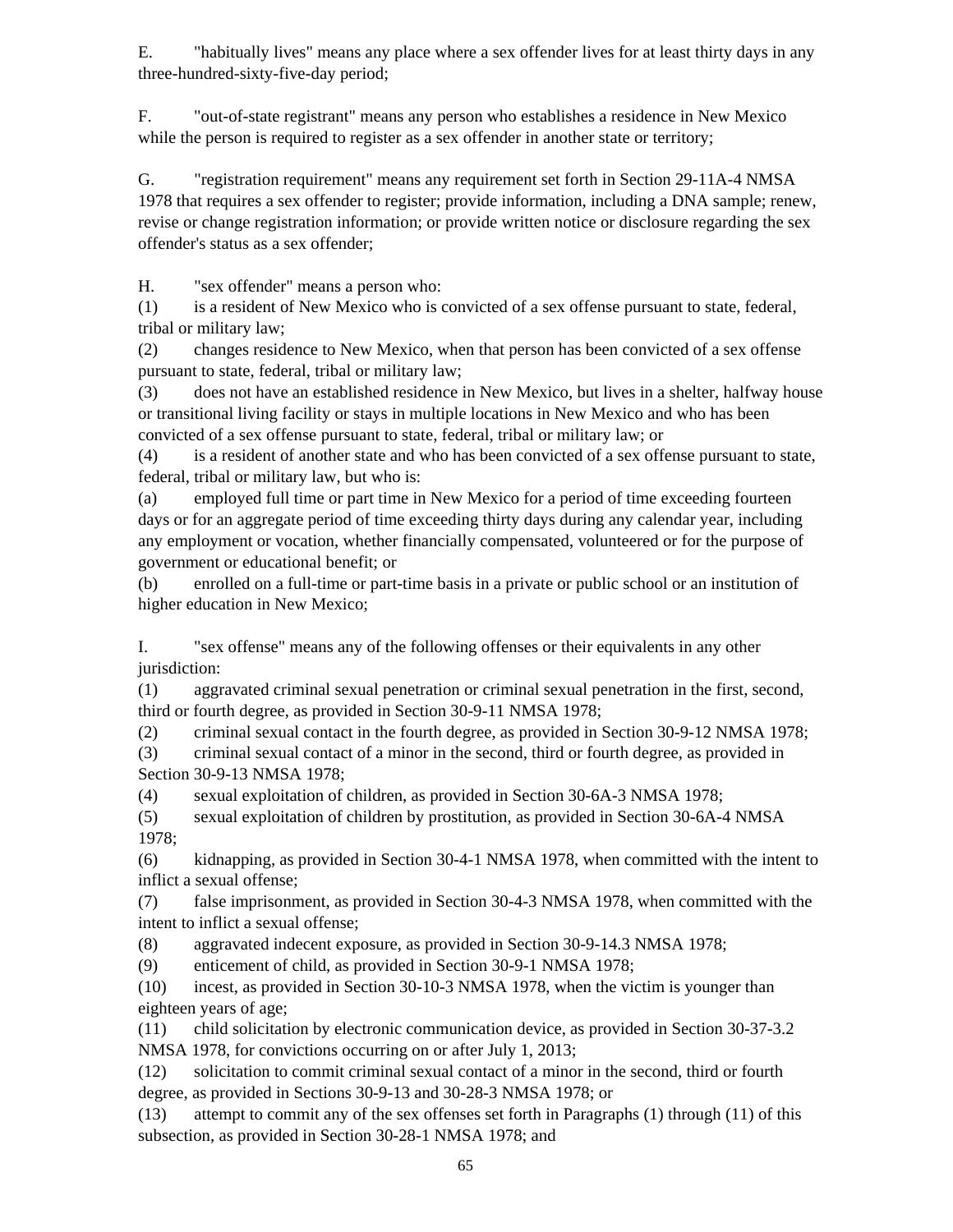J. "social networking site" means an internet web site that facilitates online social interaction by offering a mechanism for communication with other users, where such users are likely to include a substantial number of minors under the age of sixteen, and allowing users, through the creation of web pages, profiles or other means, to provide information about themselves that is available to the public or to other users.

### **29-11A-4. Registration of sex offenders; information required; criminal penalty for noncompliance**. (2013)

A. A sex offender residing in this state shall register with the county sheriff for the county in which the sex offender resides.

B. A sex offender who is a resident of New Mexico shall initially register with the county sheriff no later than five business days after being released from the custody of the corrections department, a municipal or county jail or a federal, military or tribal correctional facility or detention center or being placed on probation or parole. A sex offender who changes residence to New Mexico shall register with the county sheriff no later than five business days after arrival in this state. When a sex offender initially registers with the county sheriff, the sex offender shall provide the following registration information:

(1) the sex offender's legal name and any other names or aliases that the sex offender is using or has used;

(2) the sex offender's date of birth;

(3) the sex offender's social security number;

(4) the sex offender's current physical and mailing address and the address of every place where the sex offender habitually lives;

(5) the sex offender's place of employment;

(6) the sex offense for which the sex offender was convicted;

(7) the date and place of the sex offense conviction;

(8) the sex offender's names, email addresses and monikers and other self-identifiers used on social networking sites, to be used only for law enforcement purposes;

(9) the sex offender's landline and cellular telephone numbers and any other telephone numbers primarily used by the sex offender;

(10) the sex offender's professional licenses;

(11) the license plate or other identifier and the description of any vehicle owned or primarily operated by the sex offender, including aircraft and watercraft;

(12) the name and address of any school or institution of higher education that the sex offender is attending; and

(13) copies of the sex offender's passport and immigration documents.

C. A sex offender who is a resident of another state but who is employed in New Mexico or attending public or private school or an institution of higher education in New Mexico shall register with the county sheriff for the county in which the sex offender is working or attending school or an institution of higher education.

D. A sex offender who is a resident of another state but who is employed in New Mexico or attending public or private school or an institution of higher education in New Mexico shall register with the county sheriff no later than five business days after beginning work or school. When the sex offender registers with the county sheriff, the sex offender shall provide the following registration information: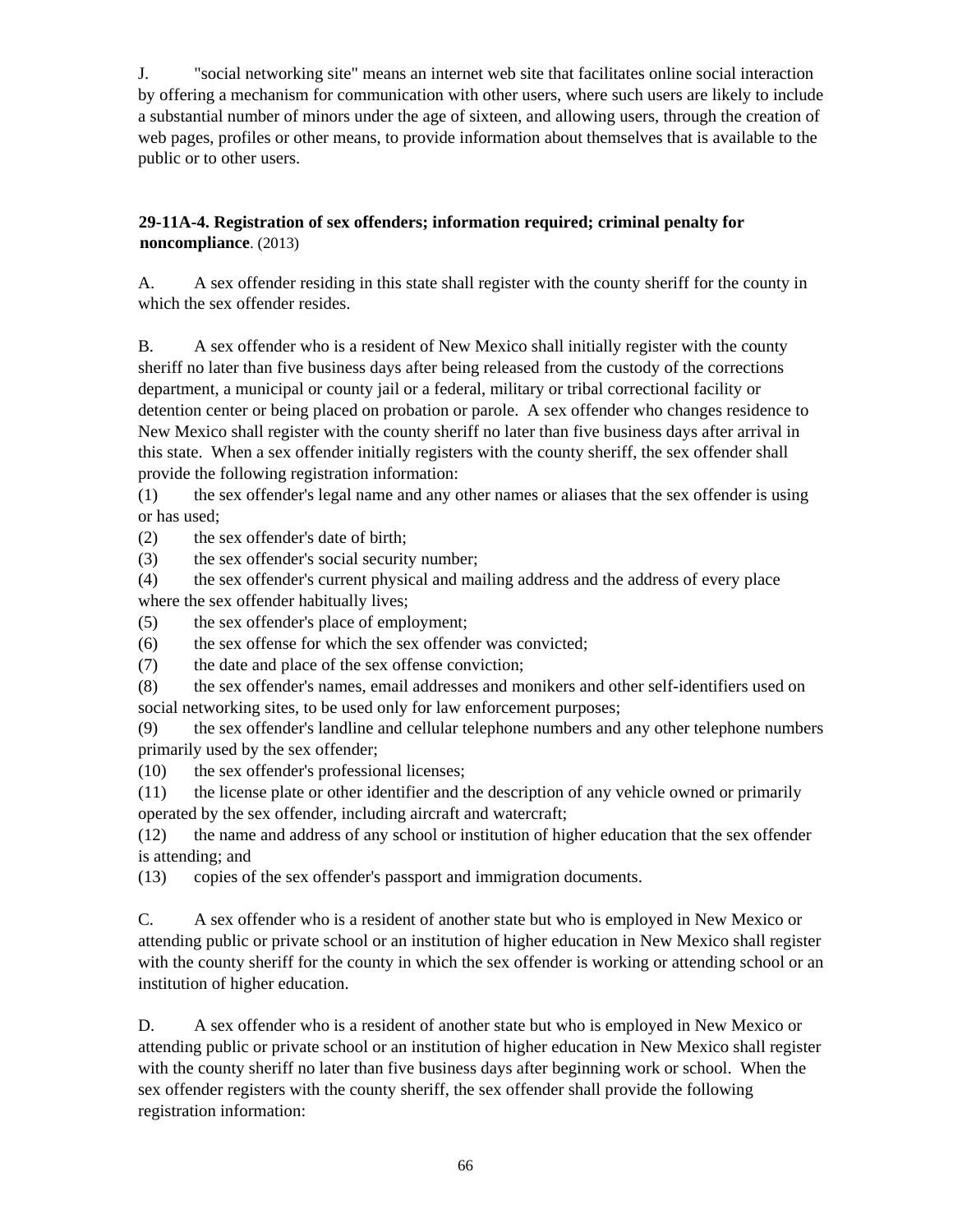(1) the sex offender's legal name and any other names or aliases that the sex offender is using or has used;

(2) the sex offender's date of birth;

(3) the sex offender's social security number;

(4) the sex offender's current physical and mailing address in the sex offender's state of residence and, if applicable, the address of the sex offender's place of lodging in New Mexico while working or attending school or an institution of higher education;

(5) the sex offender's place of employment or the name of the school the sex offender is attending;

(6) the sex offense for which the sex offender was convicted; and

(7) the date and place of the sex offense conviction.

E. When a sex offender registers with a county sheriff, the sheriff shall obtain:

(1) a photograph of the sex offender and a complete set of the sex offender's fingerprints and a palm print;

(2) a physical description, including a description of any tattoos, scars or other distinguishing features on the sex offender's body that would assist in identifying the sex offender; and

(3) a DNA sample for inclusion in the sex offender DNA identification system pursuant to the provisions of the DNA Identification Act [Chapter 29, Article 16 NMSA 1978].

F. When a sex offender who is registered changes any information required under this section, the sex offender shall send written notice of the change on a form approved by the department to the county sheriff no later than five business days after the change occurs.

G. When a sex offender who is registered changes residence to a new county in New Mexico, the sex offender shall register with the county sheriff of the new county no later than five business days after establishing the new residence. The sex offender shall also send written notice of the change in residence to the county sheriff with whom the sex offender last registered no later than five business days after establishing the new residence.

H. When a sex offender who is registered or required to register is homeless or does not have an established residence, but lives in a shelter, halfway house or transitional living facility or stays in multiple locations in New Mexico, the sex offender shall register each address or temporary location with the county sheriff for each county in which the sex offender is living or temporarily located. The sex offender shall register no later than five business days after a change in living arrangements or temporary location.

I. When a sex offender who is registered or required to register is employed, begins a vocation or is enrolled as a student at an institution of higher education in New Mexico, the sex offender shall disclose the sex offender's status as a sex offender in writing to the county sheriff for the county in which the institution of higher education is located, the law enforcement entity responsible for the institution of higher education and the registrar for the institution of higher education no later than five business days after beginning employment, beginning a vocation or enrolling at the institution of higher education. The sex offender shall also send written notice of any change regarding employment, vocation or enrollment status at an institution of higher education to the county sheriff, the law enforcement entity and the registrar no later than five business days after the change in employment, vocation or enrollment status.

J. When a sex offender who is registered or required to register is employed or is enrolled as a student at a public or private school in New Mexico, the sex offender shall disclose the sex offender's status as a sex offender in writing to the county sheriff for the county in which the school is located and to the principal of the school no later than five business days after beginning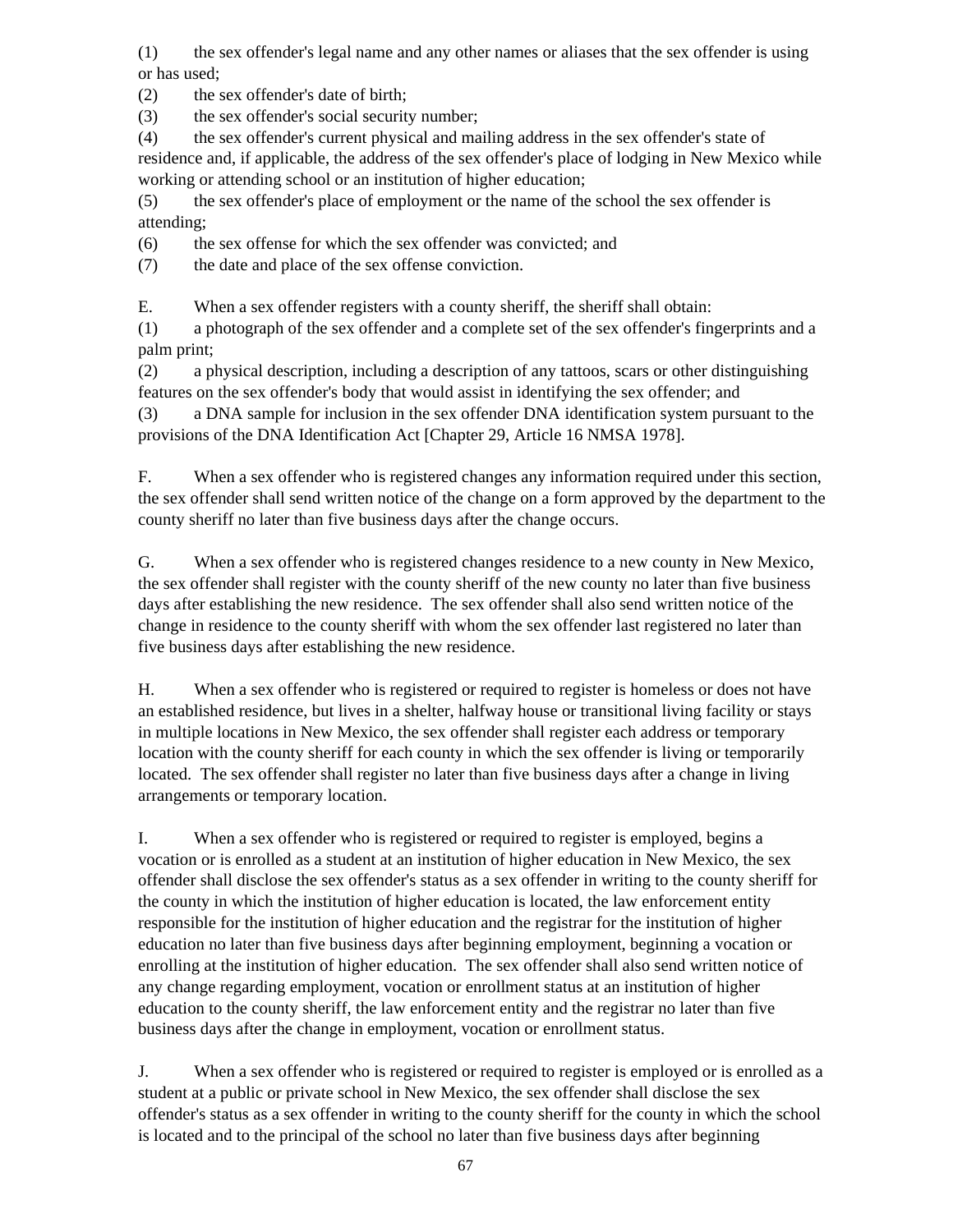employment or enrolling at the school. The sex offender shall also send written notice of any change regarding employment or enrollment status at a school to the county sheriff and the principal no later than five business days after the change in employment or enrollment status.

K. When a sex offender who is registered or required to register is employed, begins a vocation or volunteers services, regardless of whether the sex offender receives payment or other compensation, the sex offender shall disclose the sex offender's status as a sex offender in writing to the sex offender's employer, supervisor or person similarly situated. The written disclosure shall be made immediately upon beginning employment, vocation or volunteer service.

L. Following initial registration pursuant to the provisions of this section:

(1) a sex offender required to register pursuant to the provisions of Subsection D of Section 29- 11A-5 NMSA 1978 shall verify registration information with the county sheriff as provided in Subsection N of this section not less than once in each ninety-day period following the date of the sex offender's initial registration for the remainder of the sex offender's natural life;

(2) a sex offender required to register pursuant to the provisions of Subsection E of Section 29- 11A-5 NMSA 1978 shall verify registration information with the county sheriff as provided in Subsection N of this section once every six months for a period of ten years; and

(3) an out-of-state registrant shall verify registration information with the county sheriff for whichever is the longer of:

(a) the duration of time remaining in the registrant's convicting jurisdiction and at the same frequency as required in that state or territory, but no less than once every six months; or (b) the duration of time remaining that would be required for the equivalent offense in New

Mexico.

M. Notwithstanding the provisions of Paragraph (2) of Subsection L of this section, if a sex offender is convicted a second or subsequent time for a sex offense set forth in Subsection E of Section 29-11A-5 NMSA 1978, the sex offender shall verify registration information with the county sheriff as provided in Subsection N of this section not less than once in each ninety-day period following the date of the sex offender's initial registration for the remainder of the sex offender's natural life.

N. At least fifteen days prior to the time a sex offender is required to verify registration information, the department shall send a verification form to the sex offender, by first class mail, containing the sex offender's current registration information and a notice of the date that the sex offender's next verification is due. The sex offender shall appear in person at a location designated by the department to verify the information contained on the form, to change the information as necessary and to sign a statement under oath that the information is true and correct. The department may photograph the sex offender at that time if the sex offender's appearance is significantly different from the photograph already contained in the sex offender's file. If a sex offender does not receive a verification form before the time that the sex offender is required to verify registration pursuant to Subsection L of this section, the sex offender shall appear at a location designated by the department to verify registration information as required by this section.

O. The department shall establish a secure system that will permit a sex offender to notify the department electronically of any change in registration information.

P. A sex offender who willfully or knowingly fails to comply with the registration or verification requirements set forth in this section is guilty of a fourth degree felony and shall be sentenced pursuant to the provisions of Section 31-18-15 NMSA 1978. A sex offender who willfully or knowingly fails to comply with the registration or verification requirements set forth in this section after a first or subsequent conviction for a violation pursuant to this section is guilty of a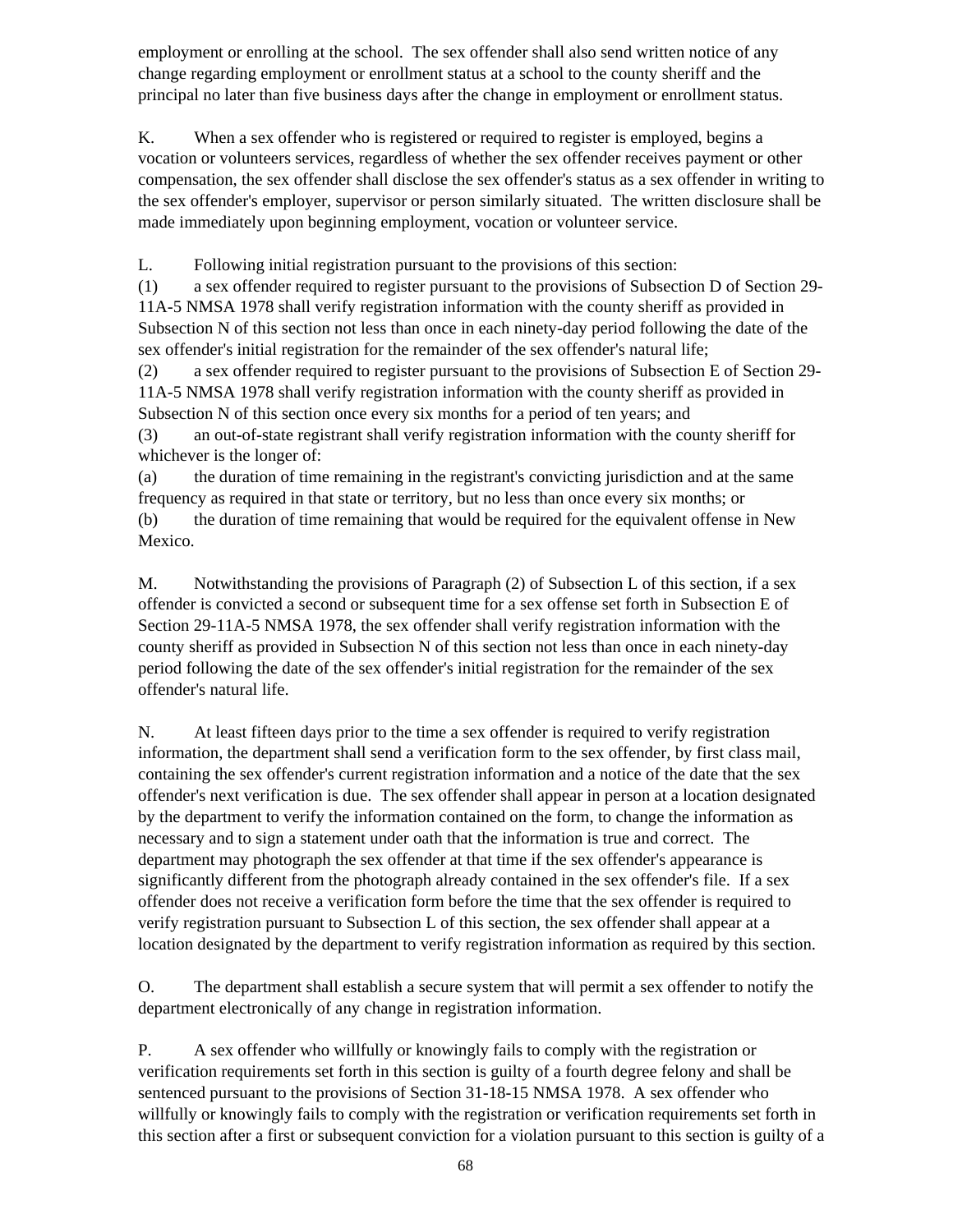third degree felony and shall be sentenced pursuant to the provisions of Section 31-18-15 NMSA 1978. The willful failure to comply with any registration or verification requirement set forth in this section shall be deemed part of a continuing transaction or occurrence. A conviction pursuant to this subsection shall not be considered a felony for purposes of the imposition of sentencing enhancements pursuant to the provisions of Section 31-18-17 NMSA 1978.

Q. A sex offender who willfully or knowingly provides false information when complying with the registration or verification requirements set forth in this section is guilty of a fourth degree felony and shall be sentenced pursuant to the provisions of Section 31-18-15 NMSA 1978. A sex offender who willfully or knowingly provides false information when complying with the registration or verification requirements set forth in this section after a first or subsequent conviction for a violation pursuant to this section is guilty of a third degree felony and shall be sentenced pursuant to the provisions of Section 31-18-15 NMSA 1978. The willful providing by a sex offender of false information with respect to the registration or verification requirements set forth in this section shall be deemed part of a continuing transaction or occurrence. A conviction pursuant to this subsection shall not be considered a felony for purposes of the imposition of sentencing enhancements pursuant to the provisions of Section 31-18-17 NMSA 1978.

#### **29-11A-4.1. Procedures when a sex offender moves from New Mexico to another state.**

A. If a sex offender intends to move from New Mexico to another state, no later than thirty days prior to moving to the other state, he shall:

(1) notify the county sheriff of the county he resides in that he is moving to the other state; and

(2) provide the county sheriff with a written notice that identifies the state to which the sex offender is moving.

B. Within five days of receiving a sex offender's written notice of intent to move to another state, the county sheriff shall transmit that information to the department of public safety. Within five days of receiving that information from a county sheriff, the department shall contact the state agency responsible for registering sex offenders in the state to which the sex offender is moving. The department shall provide that state agency with registration information regarding the sex offender. The department shall also obtain information regarding registration requirements for sex offenders in the state to which the sex offender is moving. The department shall provide the sex offender with written notification of the registration requirements in the state to which the sex offender is moving.

C. A sex offender who willfully fails to comply with the requirements set forth in this section is guilty of a fourth degree felony and shall be sentenced pursuant to the provisions of Section 31-18-15 NMSA 1978.

#### **29-11A-5. Local registry; central registry; administration by department of public safety; participation in the national sex offender registry; rules.**

A. A county sheriff shall maintain a local registry of sex offenders in the sheriff's jurisdiction required to register pursuant to the provisions of the Sex Offender Registration and Notification Act [29-11A-1 NMSA 1978].

B. The county sheriff shall forward:

(1) registration information obtained from sex offenders to the department of public safety. The initial registration information and any new registration information subsequently obtained from a sex offender shall be forwarded by the county sheriff no later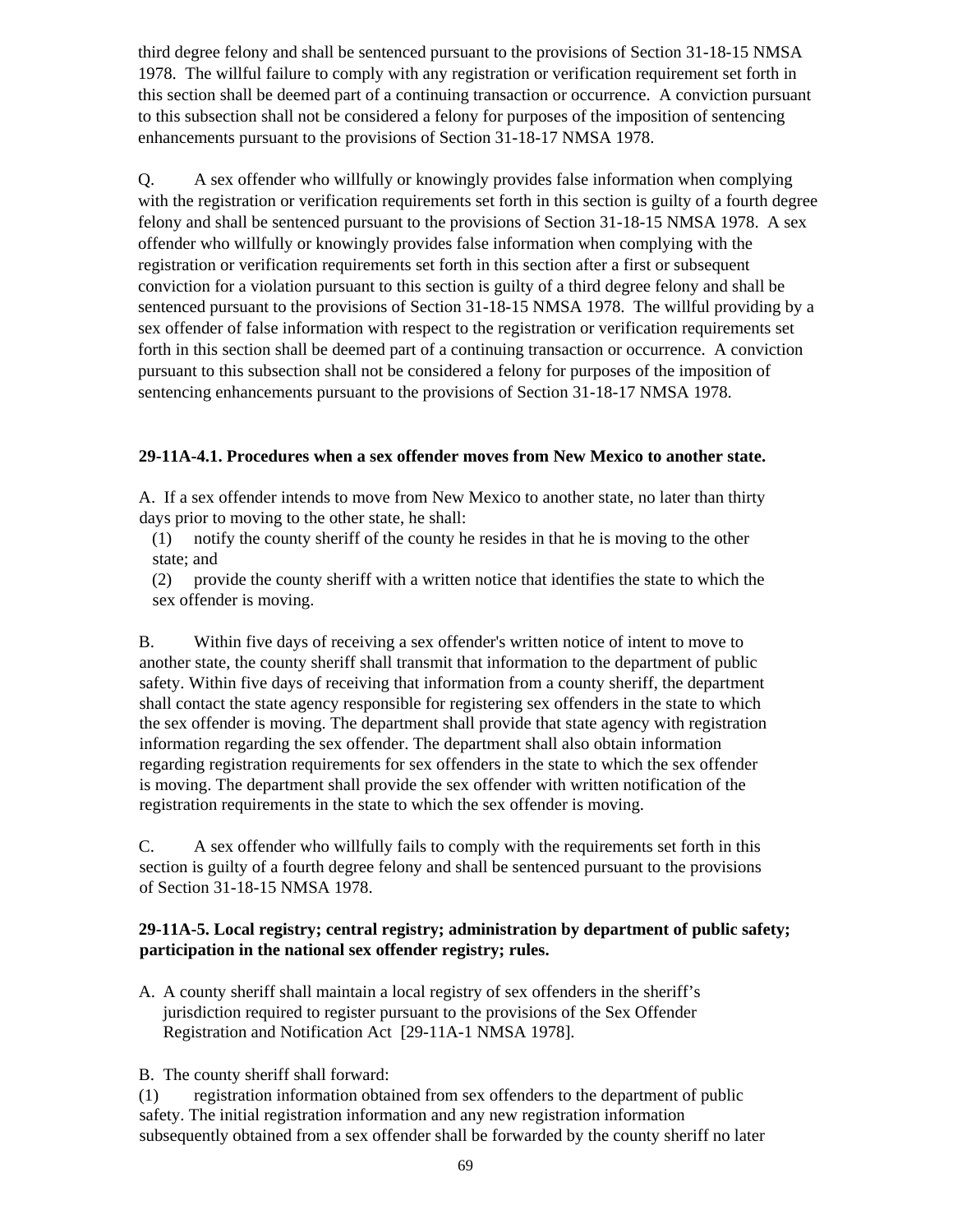than ten working days after the information is obtained from a sex offender. If the department of public safety receives information regarding a sex offender from a governmental entity other than a county sheriff, the department shall send that information to the sheriff for the county in which the sex offender resides; and

(2) samples of DNA obtained from sex offenders to the administrative center for the sex offender DNA identification system pursuant to the provisions of the DNA Identification Act. [29-16-1 NMSA 1978].

C. The department of public safety shall maintain a central registry of sex offenders required to register pursuant to the provisions of the Sex Offender Registration and Notification Act. The department shall participate in the national sex offender registry administered by the United States department of justice. The department shall send conviction information and fingerprints for all sex offenders registered in New Mexico to the national sex offender registry administered by the United States department of justice and to the federal bureau of investigation.

D. The department of public safety shall retain registration information regarding a sex offender convicted for any of the following sex offenses for the entirety of the sex offender's natural life:

- (1) criminal sexual penetration in the first, second or third degree, as provided in Section 30-
- 9-11 NMSA 1978;
- (2) criminal sexual contact of a minor in the second, third or fourth degree, as provided in Section 30-9-13 NMSA 1978;
- (3) sexual exploitation of children, as provided in Section 30-6A-3 NMSA 1978; (4) kidnapping, as provided in Section 30-4-1 NMSA 1978, when the victim is less than eighteen years of age and the offender is not a parent of the victim; or
- (5) criminal sexual contact in the fourth degree, as provided in Section 30-9-12 NMSA 1978; or
- (6) attempt to commit any of the sex offenses set forth in Paragraphs (1) through (5) of this subsection, as provided in Section 30-28-1 NMSA 1978.

E. The department of public safety shall retain registration information regarding a sex offender convicted for the following offenses for a period of ten years following the sex offender's conviction, release from prison or release from probation or parole, whichever occurs later:

(1) criminal sexual penetration in the fourth degree, as provided in Section 30-9-11 NMSA 1978;

(2) sexual exploitation of children by prostitution, as provided in Section 30-6A-4 NMSA 1978;

(3) false imprisonment, as provided in Section 30-4-3 NMSA 1978, when the victim is less than eighteen years of age and the offender is not a parent of the victim; (4) aggravated indecent exposure, as provided in Section 30-9-14.3 NMSA 1978;

(5) enticement of child, as provided in Section 30-9-1 NMSA 1978;

- (6) incest, as provided in Section 30-10-3 NMSA 1978, when the victim is less than eighteen years of age;
- (7) solicitation to commit criminal sexual contact of a minor in the second, third or fourth degree, as provided in Sections 30-9-13 and 30-28-3 NMSA 1978; or
- (8) attempt to commit any of the sex offenses set forth in Paragraphs (1) through (6) of this subsection, as provided in Section 30-28-1 NMSA 1978.

F. Notwithstanding the provisions of Subsection E of this section, if a sex offender is convicted a second or subsequent time for a sex offense set forth in that subsection, the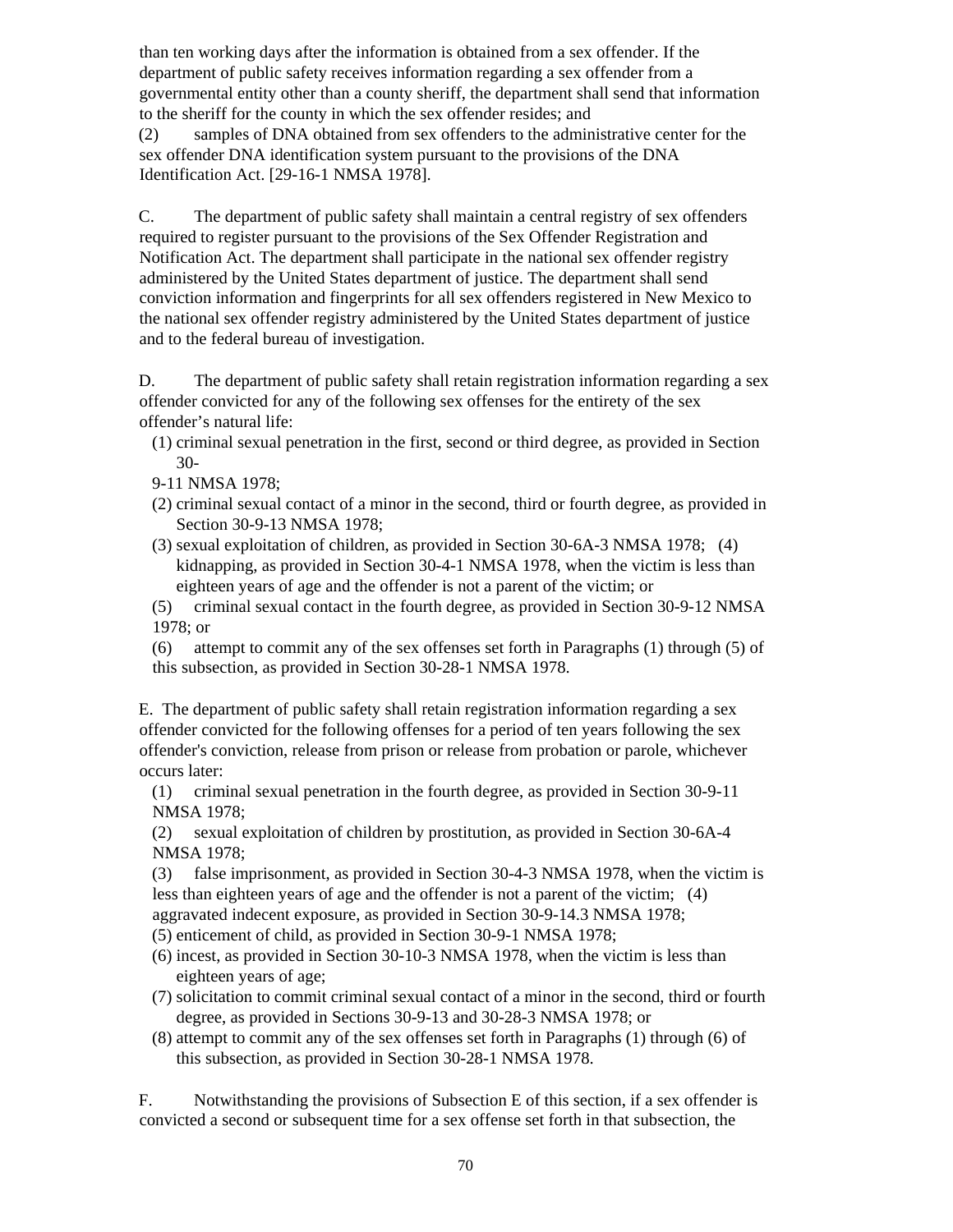department of public safety shall retain information regarding the sex offender for the entirety of the sex offender's natural life.

G. The department of public safety shall adopt rules necessary to carry out the provisions of the Sex Offender Registration and Notification Act. Rules necessary for the collection of DNA samples and the administration and operation of the sex offender DNA identification system shall be adopted by the DNA identification system oversight committee pursuant to the provisions of the DNA Identification Act.

#### **29-11A-5.1. Public access to information regarding certain registered sex offenders; active community notification; internet web site. (2013)**

A. If a sex offender is convicted of one of the following sex offenses, the county sheriff shall forward registration information obtained from the sex offender to the district attorney for the judicial district in which the sex offender resides and, if the sex offender is a resident of a municipality, the chief law enforcement officer for the municipality in which the sex offender resides:

(1) aggravated criminal sexual penetration or criminal sexual penetration in the first, second or third degree, as provided in Section 30-9-11 NMSA 1978;

(2) criminal sexual contact of a minor in the second, third or fourth degree, as provided in Section 30-9- 13 NMSA 1978;

(3) sexual exploitation of children, as provided in Section 30-6A-3 NMSA 1978;

(4) sexual exploitation of children by prostitution, as provided in Section 30-6A-4 NMSA 1978; or

(5) attempt to commit any of the sex offenses set forth in Paragraphs (1) through (4) of this subsection, as provided in Section 30-28-1 NMSA 1978.

B. A person who wants to obtain registration information regarding sex offenders described in Subsection A of this section may request that information from the:

(1) sheriff for the county in which the sex offenders reside;

(2) chief law enforcement officer for the municipality in which the sex offenders reside;

(3) district attorney for the judicial district in which the sex offenders reside; or

(4) secretary of public safety.

C. Upon receiving a request for registration information regarding sex offenders described in Subsection A of this section, the county sheriff, chief municipal law enforcement officer, district attorney or secretary of public safety shall provide that registration information, with the exception of a sex offender's social security number and DNA information, within a reasonable period of time, and no later than seven days after receiving the request.

D. Within seven days of receiving registration information from a sex offender described in Subsection A of this section, the county sheriff shall contact every licensed daycare center, elementary school, middle school and high school within a one-mile radius of the sex offender's residence and provide them with the sex offender's registration information, with the exception of the sex offender's social security number and DNA information.

E. The department shall establish and manage an internet web site that provides the public with registration information regarding sex offenders described in Subsection A of this section, except that the department shall not provide registration information on the internet web site regarding a sex offender who was less than eighteen years of age when the sex offender committed the sex offense for which the sex offender was convicted as a youthful offender, as provided in Section 32A-2-3 NMSA 1978, unless at the time of sentencing, the court made a finding that the sex offender is not amenable to treatment and is a danger to the community. The registration information provided to the public pursuant to this subsection shall not include a sex offender's social security number or DNA information or the identity of a sex offender's place of employment, unless the sex offender's employment requires the sex offender to have direct contact with children. The internet web site shall provide only the following registration information: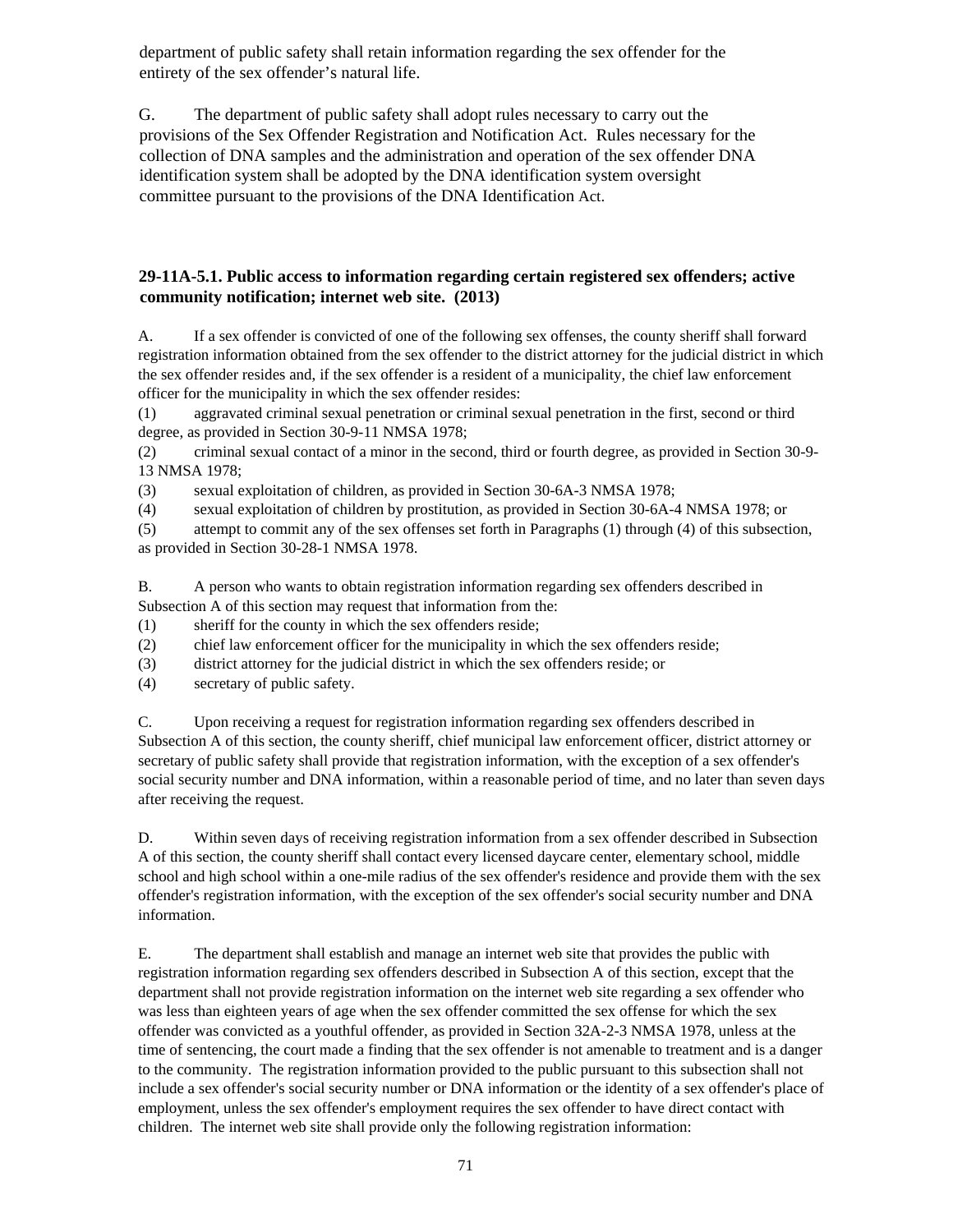(1) the sex offender's legal name and any other names or aliases that the sex offender is using or has used;

(2) the sex offender's current address and the address of every place where the sex offender habitually lives;

(3) if the sex offender's employment involves direct contact with children, the sex offender's place of employment;

- (4) the sex offenses for which the sex offender has been convicted;
- (5) a photograph of the sex offender;
- (6) the sex offender's date of birth;

(7) a physical description, including a description of any tattoos, scars or other distinguishing features on the sex offender's body that would assist in identifying the sex offender; and

(8) a link that will pinpoint the location of the sex offender's place of employment if the sex offender has direct contact with children.

#### **29-11A-7. Notice to sex offenders of duty to register.**

A. A court shall provide a sex offender convicted in that court with written notice of his duty to register pursuant to the provisions of the Sex Offender Registration and Notification Act [29-11A-1 NMSA 1978]. The written notice shall be included in judgment and sentence forms provided to the sex offender. The written notice shall inform the sex offender that he is required to:

(1) register with the county sheriff for the county in which the sex offender will reside or if the sex offender will not have an established residence, with the county sheriff for each county in which the sex offender will live or be temporarily located pursuant to the provisions of the Sex Offender Registration and Notification Act;

(2) report subsequent changes of address pursuant to the provisions of the Sex Offender Registration and Notification Act;

- (3) notify the county sheriff of the county he resides in if the sex offender intends to move to another state and that the sex offender is required to register in the other state pursuant to the provisions of the Sex Offender Registration and Notification Act;
- (4) disclose his status as a sex offender in writing when he begins employment, begins a vocation or enrolls as a student at an institution of higher education in New Mexico to the county sheriff for the county in which the institution of higher education is located and to the law enforcement entity and registrar for the institution of higher education pursuant to the provisions of the Sex Offender Registration and Notification Act;
- (5) provide written notice of any change regarding his employment, vocation or enrollment status at an institution of higher education to the county sheriff, the law enforcement entity and the registrar pursuant to the provisions of the Sex Offender Registration and Notification Act;
- (6) disclose his status as a sex offender in writing when he enrolls as a student at a private or public school in New Mexico, to the county sheriff for the county in which the school is located and to the principal of the school pursuant to the provisions of the Sex Offender

Registration and Notification Act;

- (7) provide written notice of any change regarding his enrollment status at a public or private school in New Mexico to the county sheriff and the principal of the school pursuant to the provisions of the Sex Offender Registration and Notification Act;
- (8) disclose his status as a sex offender in writing to his employer, supervisor or other person similarly situated, when he begins employment, begins a vocation or volunteers his services, regardless of whether the sex offender receives payment or other compensation, pursuant to the provisions of the Sex Offender Registration and Notification Act; and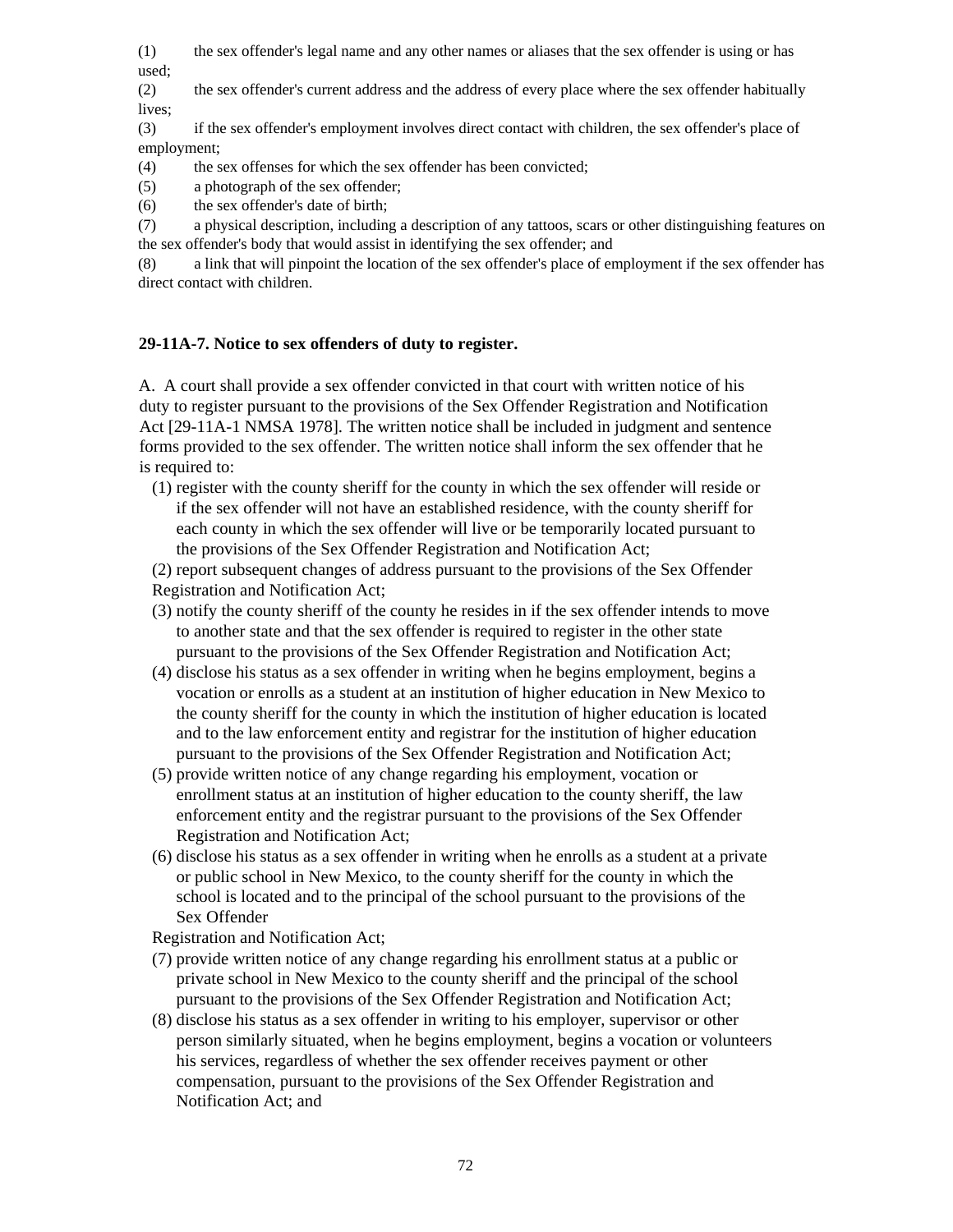(9) read and sign a form that indicates that the sex offender has received the written notice and that a responsible court official, designated by the chief judge for that judicial district, has explained the written notice to the sex offender.

B. The corrections department, a municipal or county jail or a detention center at the time of release of a sex offender in its custody, shall provide a written notice to the sex offender of his duty to register, pursuant to the provisions of the Sex Offender Registration and Notification Act. The written notice shall inform the sex offender that he is required to:

(1) register with the county sheriff for the county in which the sex offender will reside or, if the sex offender will not have an established residence, with the county sheriff for each county in which the sex offender will live or be temporarily located pursuant to the provisions of the Sex Offender Registration and Notification Act;

(2) report subsequent changes of address pursuant to the provisions of the Sex Offender Registration and Notification Act;

(3) notify the county sheriff of the county he resides in if the sex offender intends to move to another state and that the sex offender is required to register in the other state pursuant to the provisions of the Sex Offender Registration and Notification Act;

(4) disclose his status as a sex offender in writing when he begins employment, begins a vocation or enrolls as a student at an institution of higher education in New Mexico to the county sheriff for the county in which the institution of higher education is located and to the law enforcement entity and registrar for the institution of higher education pursuant to the provisions of the Sex Offender Registration and Notification Act;

(5) provide written notice of any change regarding his employment, vocation or enrollment status at an institution of higher education to the county sheriff, the law enforcement entity and the registrar pursuant to the provisions of the Sex Offender Registration and Notification Act;

(6) disclose his status as a sex offender in writing when he enrolls as a student at a private or public school in New Mexico, to the county sheriff for the county in which the school is located and to the principal of the school pursuant to the provisions of the Sex Offender Registration and Notification Act;

(7) provide written notice of any change regarding his enrollment status at a public or private school in New Mexico to the county sheriff and the principal of the school pursuant to the provisions of the Sex Offender Registration and Notification Act;

(8) disclose his status as a sex offender in writing to his employer, supervisor or other person similarly situated, when he begins employment, begins a vocation or volunteers his services, regardless of whether the sex offender receives payment or other compensation, pursuant to the provisions of the Sex Offender Registration and Notification Act; and

(9) read and sign a form that indicates that the sex offender has received the written notice and that a responsible corrections department official, designated by the secretary of corrections, or a responsible municipal or county jail official or detention center official has explained the written notice to the sex offender.

C. A court, the corrections department, a municipal or county jail or a detention center shall also provide written notification regarding a sex offender's release to the sheriff of the county in which the sex offender is released and to the department of public safety.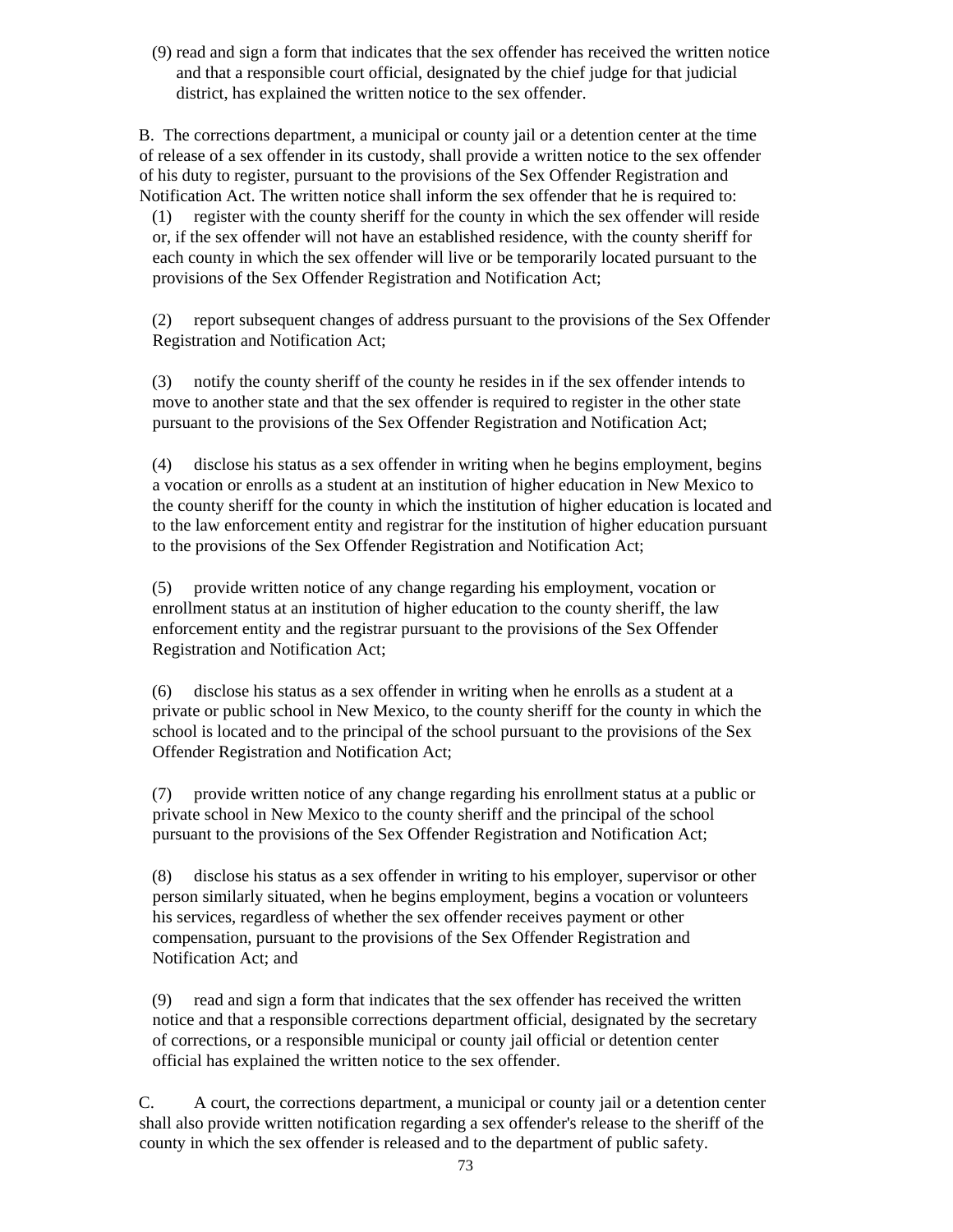D. The department of public safety, at the time it is notified by officials from another state that a sex offender will be establishing residence in New Mexico, shall provide written notice to the sex offender of his duty to register pursuant to the provisions of the Sex Offender Registration and Notification Act .

#### **29-11A-8. Immunity.**

Nothing in the Sex Offender Registration and Notification Act [ 29-11A-1 NMSA 1978] creates a cause of action on behalf of a person against a public employer, public employee or public agency responsible for enforcement of the provisions of that act, so long as the public employer, public employee or public agency complies with the provisions of that act.

### **29-11A-9. State Preemption; Saving Clause.**

A. The state preempts the field of sex offender registration and notification. Cities, counties, home rule municipalities and other political subdivisions of the state are prohibited from adopting or continuing in effect any ordinance, rule, regulation, resolution or statute on sex offender registration and notification.

B. After January 18, 2005, cities, counties, home rule municipalities and other political subdivisions of the state are prohibited from adopting or amending an ordinance, rule, regulation or resolution on sex offender registration and notification. An ordinance in effect on January 18, 2005 shall continue in force and effect until repealed; provided that the ordinance shall only continue in force and effect with regard to sex offenders who are required to register pursuant to the provisions of the ordinance, but who are not required to register pursuant to the provisions of the Sex Offender Registration and Notification Act [29-11A-1 NMSA 1978]. All other sex offenders shall register pursuant to the provisions of the Sex Offender Registration and Notification Act.

## **29-11A-10. Severability.**

If any part or application of the Sex Offender Registration and Notification Act [29-11A-1 NMSA 1978] is held invalid, the remainder of that act and its application to other situations or persons shall not be affected.

## **Section 14. Applicability.**

The provisions of this 2005 version of the Sex Offender Registration and Notification Act are applicable to:

- A. A person convicted of a sex offense on or after July 1, 2005; and
- B. A person convicted of a sex offense prior to July 1, 2005 and who, on July 1, 2005, was still incarcerated, on probation or on parole for commission of that sex offense.

#### **Section 15. Effective Date.**

The effective date of the provisions of this act is July 1, 2005.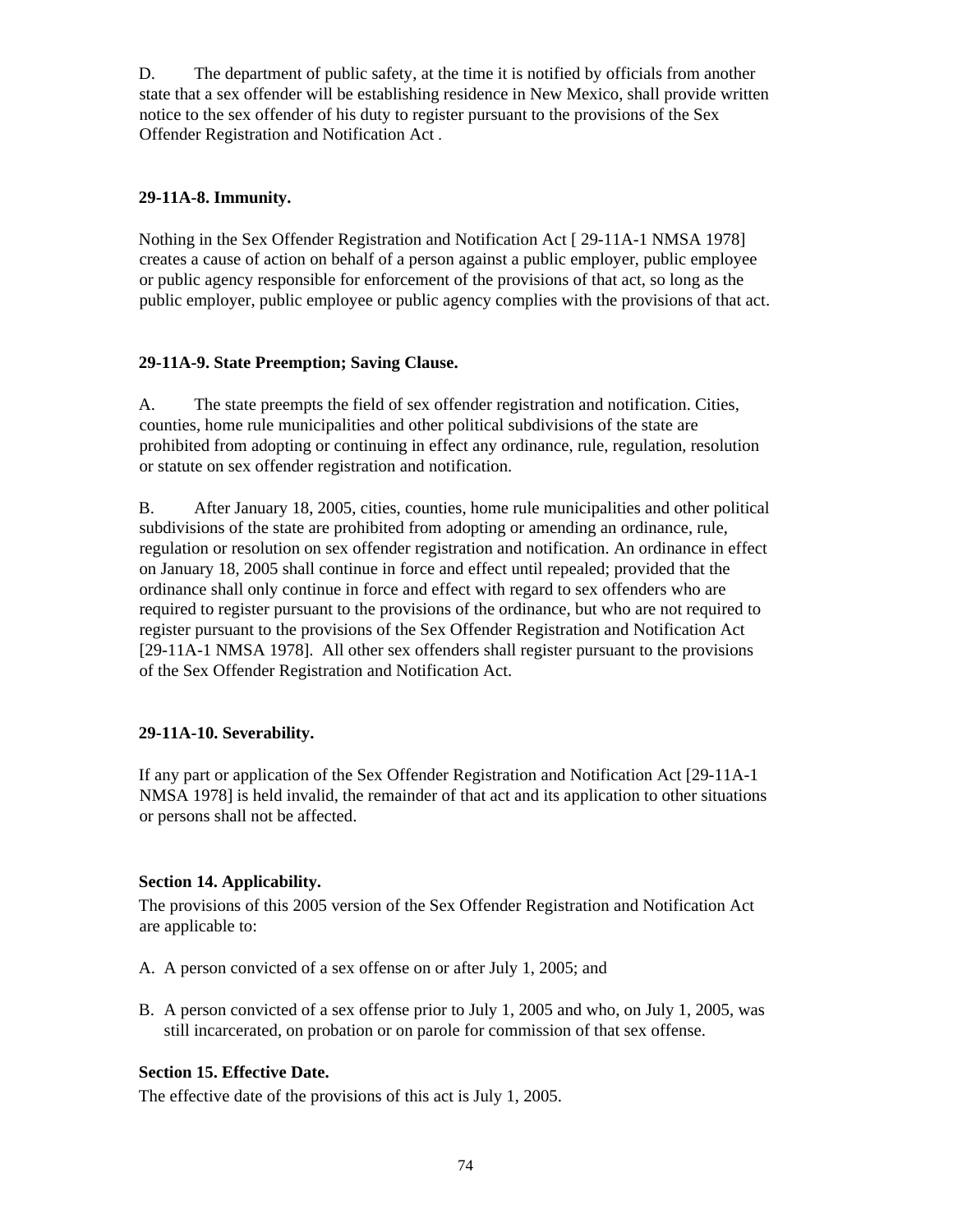# **CHAPTER 29 ARTICLE 16: DNA IDENTIFICATION**

#### **29-16-1. Short title.**

Chapter 29, Article 16 NMSA 1978 may be cited as the "DNA Identification Act".

### **29-16-2. Purpose of Act.**

The purpose of the DNA Identification Act is to:

A. establish a DNA Identification system for covered offenders and persons required to provide a DNA sample pursuant to the provisions of Section 1 of this 2006 act [29-3-10 NMSA 1978];

B. facilitate the use of DNA records by local, state and federal law enforcement agencies in the:

- (1) identification, detection or exclusion of persons in connection with criminal investigations; and
- (2) registration of sex offenders required to register pursuant to the provisions of the Sex Offender Registration and Notification Act [29-11A-1 NMSA 1978];

C. establish a missing persons DNA identification system consisting of the following DNA indexes:

- (1) unidentified persons;
- (2) unidentified human remains; and
- (3) relatives of, or known reference samples from, missing persons; and

D. facilitate the use of DNA records by local, state and federal law enforcement agencies and the state medical investigator in the identification and location of missing and unidentified persons or human remains.

#### **29-16-3. Definitions.**

As used in the DNA Identification Act [29-16-1 NMSA 1978]:

- A. "administrative center" means the law enforcement agency or unit that administers and operates the DNA identification system;
- B. "DNA oversight committee" means the DNA identification system oversight committee;
- C. "CODIS" means the federal bureau of investigation's national DNA index system for storage and exchange of DNA records submitted by forensic DNA laboratories;
- D. "covered offender" means any person convicted of a felony offense as an adult under the Criminal Code [30-1-1 NMSA 1978], the Motor Vehicle Code [66-1-1 NMSA 1978] or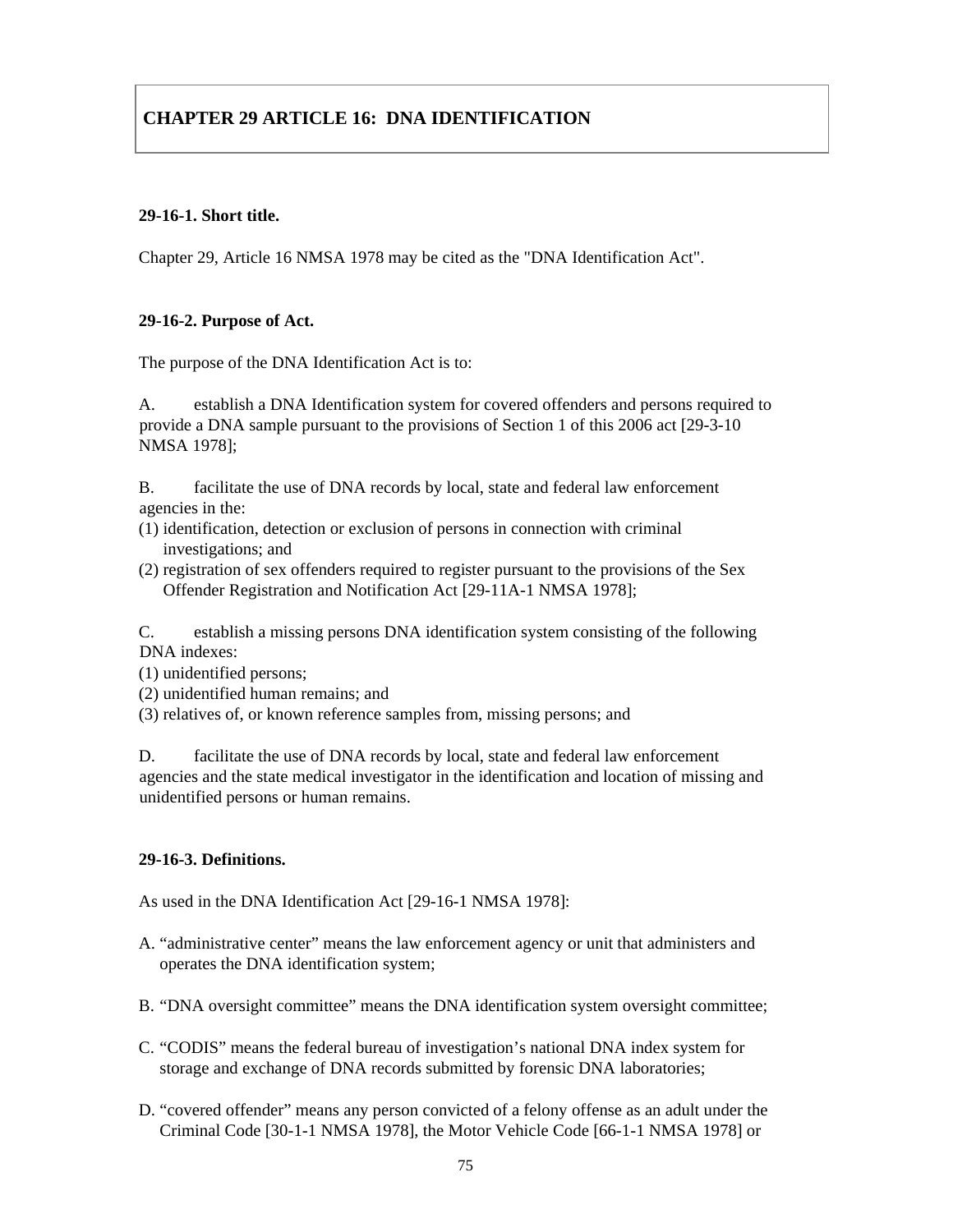the constitution of New Mexico or convicted as adult pursuant to youthful offender or serious youthful offender proceedings under the Children's Code [32A-1-1 NMSA 1978] or a sex offender required to register pursuant to the provisions of the Sex Offender Registration and Notification Act [29-11A-1 NMSA 1978];

- E. "department" means the department of public safety;
- F. "DNA" means deoxyribonucleic acid as the basis of human heredity;
- G. "DNA identification system" means the DNA identification system established pursuant to the DNA Identification Act;
- H. "DNA records" means the results of DNA testing and related information;
- I. "DNA testing" means a forensic DNA analysis that includes restriction fragment length polymorphism, polymerase chain reaction or other valid methods of DNA typing performed to obtain identification characteristics of samples;
- J. "fund" means the DNA identification system fund;
- K. "missing persons DNA identification system" means the missing persons DNA identification system established by the DNA Identification Act;
- L. "sample" means a sample of biological material sufficient for DNA testing; and
- M."sex offender DNA identification system" means the sex offender DNA identification system established by the DNA Identification Act.

# **NEW MEXICO STATUTES RE DOMESTIC VIOLENCE: HOUSEHOLD MEMBERS CRIMES, STALKING, AGGRAVATED STALKING, HARASSMENT, TELEPHONE HARASSMENT, ARREST WITHOUT WARRANT**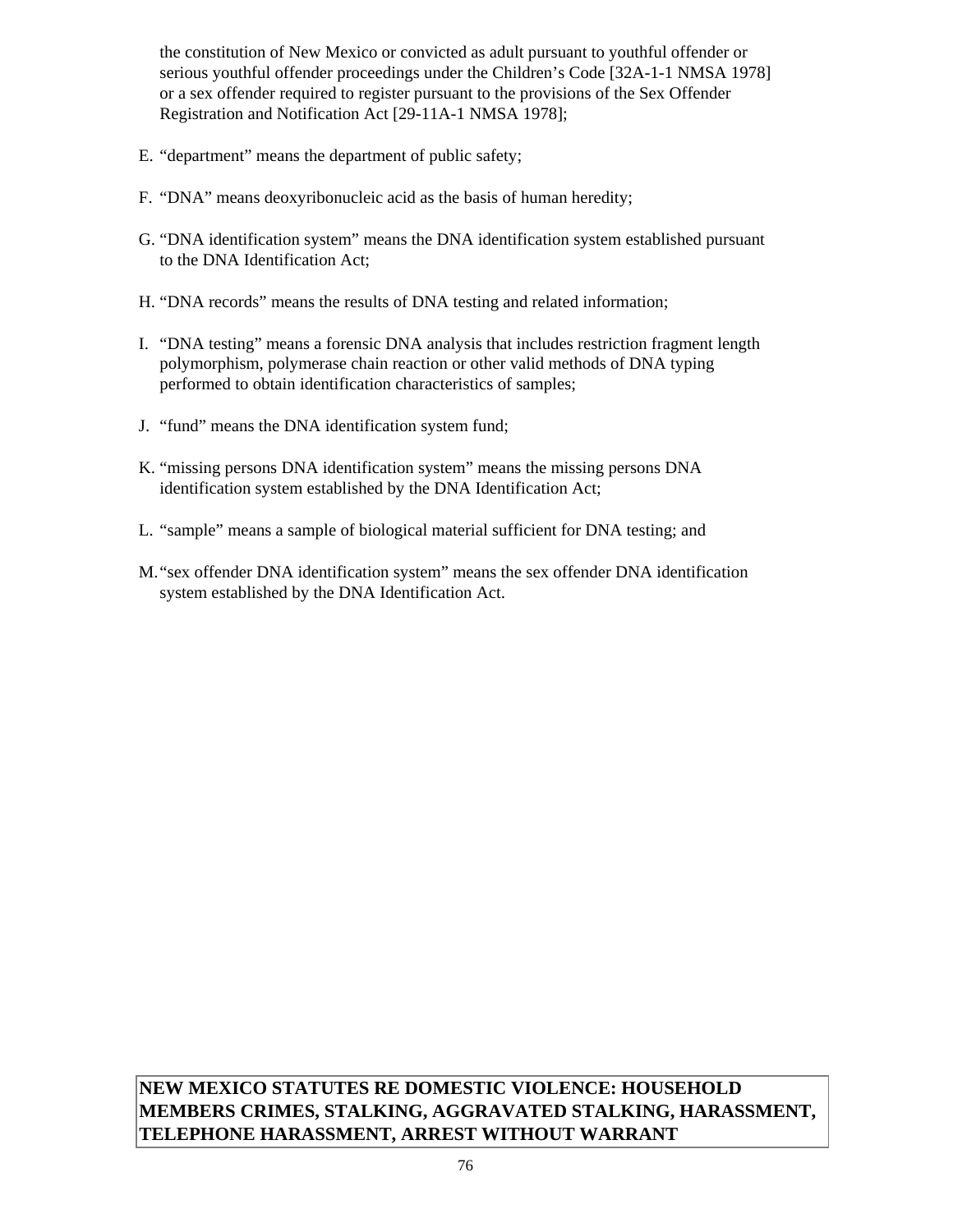#### **30-3-10. Short Title.**

This act (30-3-10 to 30-3-18 NMSA 1978) may be cited as the "Crimes Against Household Members Act".

#### **30-3-11. Definitions.**

- A. As used in the Crimes Against Household Members Act (30-3-10 to 30-3-18 NMSA 1978), "household member" means spouse, former spouse, parent, present or former step-parent, present or former parent in-law, grandparent, grandparent-in-law, a coparent of a child or a person with whom a person has had a continuing personal relationship. Cohabitation is not necessary to be deemed a household member for the purposes of the Crimes Against Household Members Act;
- B. "continuing personal relationship" means a dating or intimate relationship.

#### **30-3-12. Assault against a household member.**

- A. Assault against a household member consists of:
	- (1) an attempt to commit a battery against a household member; or
	- (2) any unlawful act, threat or menacing conduct that causes a household member to reasonably believe that he is in danger of receiving an immediate battery.
- B. Whoever commits assault against a household member is guilty of a petty misdemeanor.

## **30-3-13. Aggravated assault against a household member.**

- A. Aggravated assault against a household member consists of:
	- (1) unlawfully assaulting or striking at a household member with a deadly weapon; or
	- (2) willfully and intentionally assaulting a household member with intent to commit any felony.
- B. Whoever commits aggravated assault against a household member is guilty of a fourth degree felony.

#### **30-3-14. Assault against a household member with intent to commit a violent felony.**

- A. Assault against a household member with intent to commit a violent felony consists of any person assaulting a household member with intent to kill or commit any murder, mayhem, criminal sexual penetration in the first, second or third degree, robbery, kidnapping, false imprisonment or burglary.
- B. Whoever commits assault against a household member with intent to commit a violent felony is guilty of a third degree felony.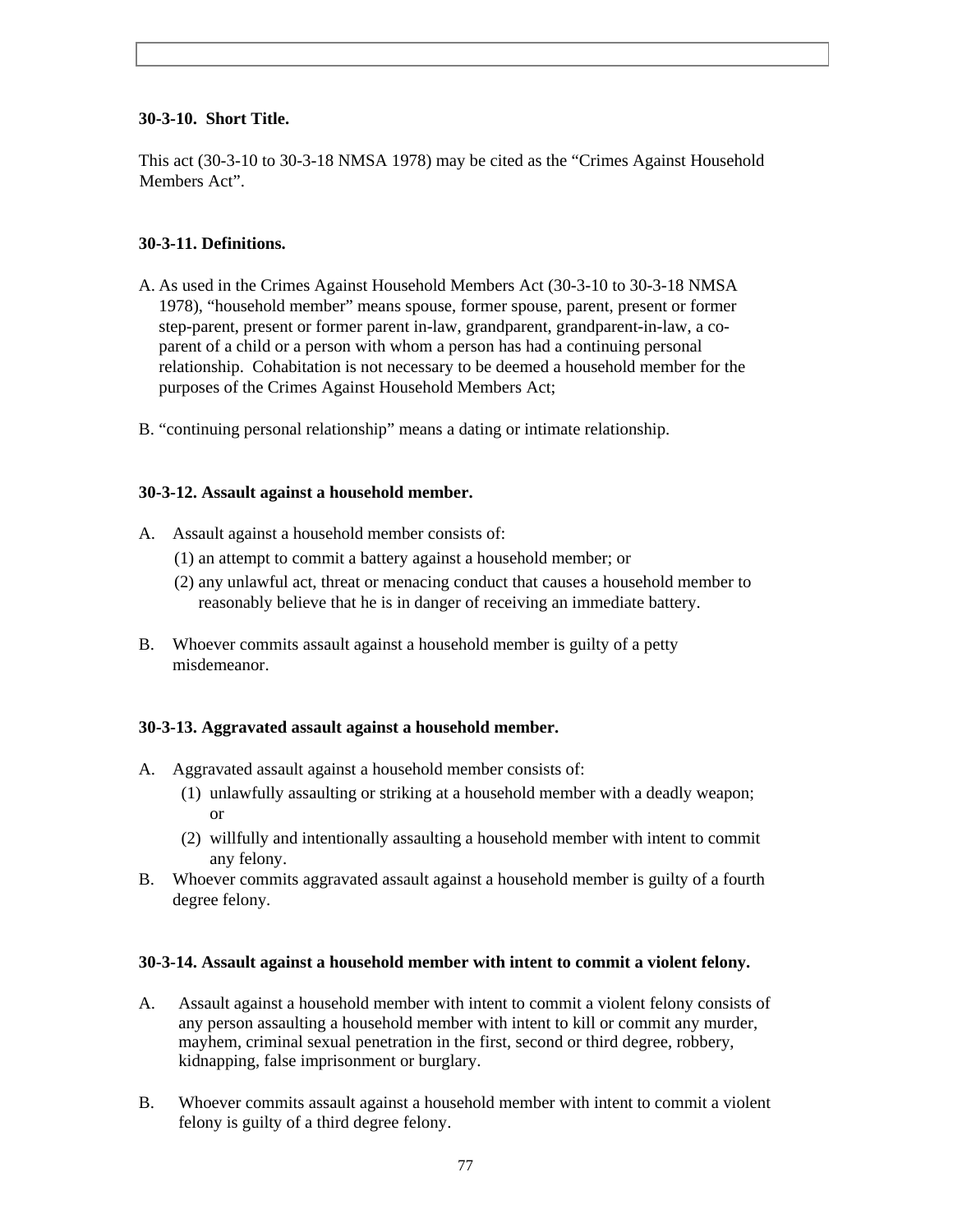#### **30-3-15. Battery against a household member.**

- A. Battery against a household member consists of the unlawful, intentional touching or application of force to the person of a household member, when done in a rude, insolent or angry manner.
- B. Whoever commits battery against a household member is guilty of a petty misdemeanor.
- C. Upon conviction pursuant to this section, an offender shall be required to participate in and complete a domestic violence offender treatment or intervention program approved by the children, youth and families department pursuant to rules promulgated by the department that define the criteria for such programs.
- D. Notwithstanding any provision to the contrary, if a sentence imposed pursuant to this section is suspended or deferred in whole or in part, the period of probation may extend beyond three hundred sixty-four days but may not exceed two years. If an offender violates a condition of probation, the court may impose any sentence that the court could originally have imposed and credit shall not be given for time served by the offender on probation; provided that the total period of incarceration shall not exceed three hundred sixty-four days and the combined period of incarceration and probation shall not exceed two years.

#### **30-3-16. Aggravated battery against a household member.**

- A. Aggravated battery against a household member consists of the unlawful touching or application of force to the person of a household member with intent to injure that person or another.
- B. Whoever commits aggravated battery against a household member by inflicting an injury to that person that is not likely to cause death or great bodily harm, but that does cause painful temporary disfigurement or temporary loss or impairment of the functions of any member or organ of the body, is guilty of a misdemeanor.
- C. Whoever commits aggravated battery against a household member by inflicting great bodily harm or doing so with a deadly weapon or doing so in any manner whereby great bodily harm or death can be inflicted, is guilty of a third degree felony.
- D. Upon conviction pursuant to Subsection B of this section, an offender shall be required to participate in and complete a domestic violence offender treatment or intervention program approved by the children, youth and families department pursuant to rules promulgated by the department that define the criteria for such programs.
- E. Notwithstanding any provision to the contrary, if a sentence imposed pursuant to the provisions of Subsection B of this section is suspended or deferred in whole or in part, the period of probation may extend beyond three hundred sixty-four days but may not exceed two years. If an offender violates a condition of probation, the court may impose any sentence that the court could originally have imposed and credit shall not be given for time served by the offender on probation; provided that the total period of incarceration shall not exceed three hundred sixty-four days and the combined period of incarceration and probation shall not exceed two years.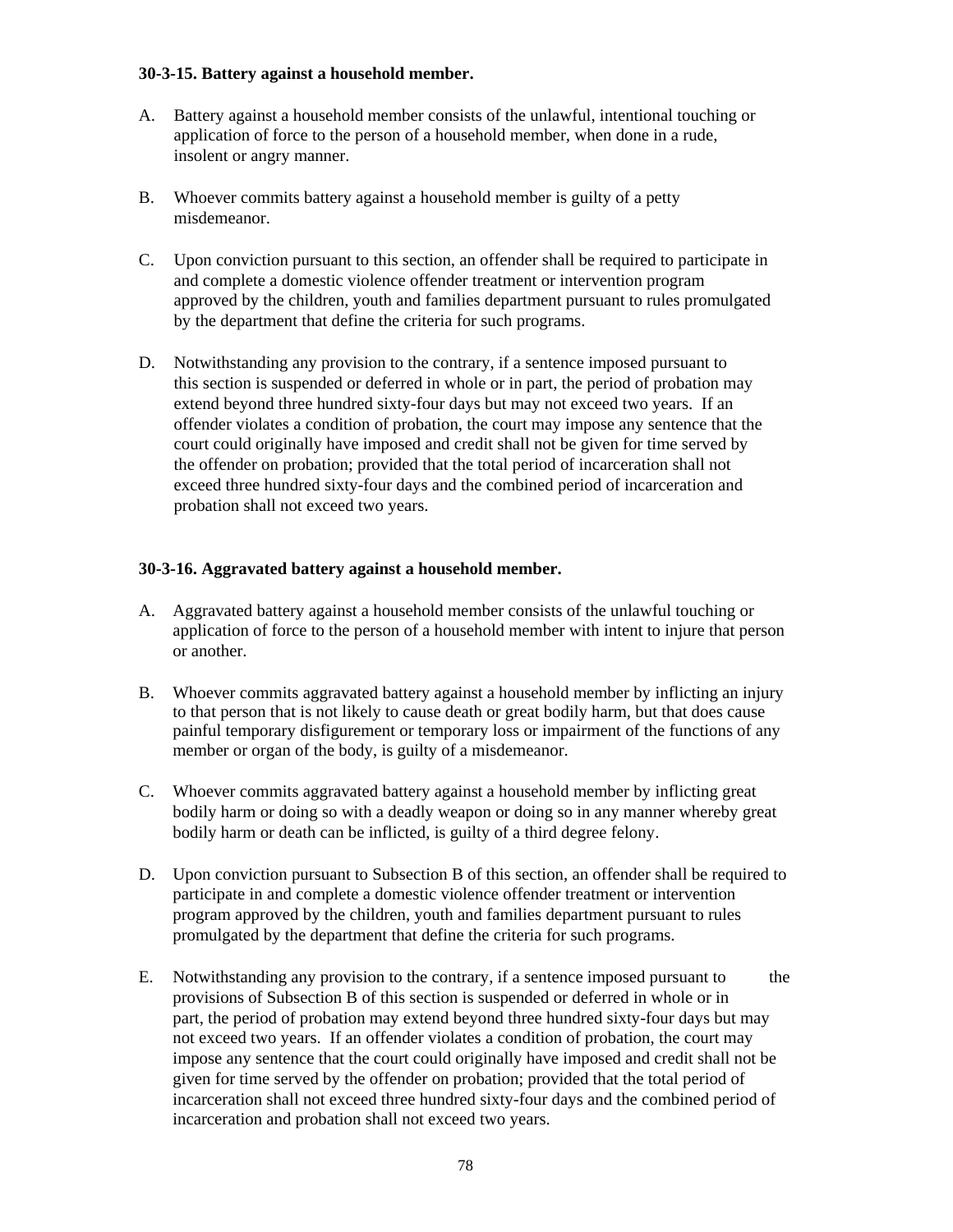## **30-3-17. Multiple convictions of battery or aggravated battery.**

- A. Whoever commits three offenses of battery against a household member as provided in Section 30-3-15 MNSA 1978 or aggravated battery against a household member as provided in Subsection B of Section 30-13-16 NMSA 1978, or any combination thereof, when the household member is a spouse, a former spouse, a co-parent of a child or a person with whom the offender has had a continuing personal relationship is guilty of a fourth degree felony.
- B. Whoever commits four or more offenses of battery against a household member as provided in Section 30-3-15 NMSA 1978 or aggravated battery against a household member as provided in Subsection B of Section 30-3-16 NMSA 1978, or any combination thereof, when the household member is a spouse, a former spouse, a coparent of a child or a person with whom the offender has had a continuing personal relationship is guilty of a third degree felony.
- C. For the purpose of determining the number of offenses committed, each offense must have been committed after conviction for the preceding offense.

## **30-3-18. Criminal damage to property of household member; deprivation of property of household member.**

A. Criminal damage to the property of a household member consists of intentionally damaging real, personal, community or jointly owned property of a household member with the intent to intimidate, threaten or harass that household member.

B. Whoever commits criminal damage to the property of a household member is guilty of a misdemeanor, except that when the damage to the household member's interest in the property amounts to more than one thousand dollars (\$1,000), the offender is guilty of a fourth degree felony.

C. Deprivation of the property of a household member consists of intentionally depriving a household member of the use of separate, community or jointly owned personal property of the household member with the intent to intimidate or threaten that household member.

D. Whoever commits deprivation of the property of a household member is guilty of a misdemeanor.

## **30-3A-2. Harassment; penalties.**

- A. Harassment consists of knowingly pursuing a pattern of conduct that is intended to annoy, seriously alarm or terrorize another person and that serves no lawful purpose. The conduct must be such that it would cause a reasonable person to suffer substantial emotional distress.
- B. Whoever commits harassment is guilty of a misdemeanor.

#### **30-3A-3. Stalking; penalties**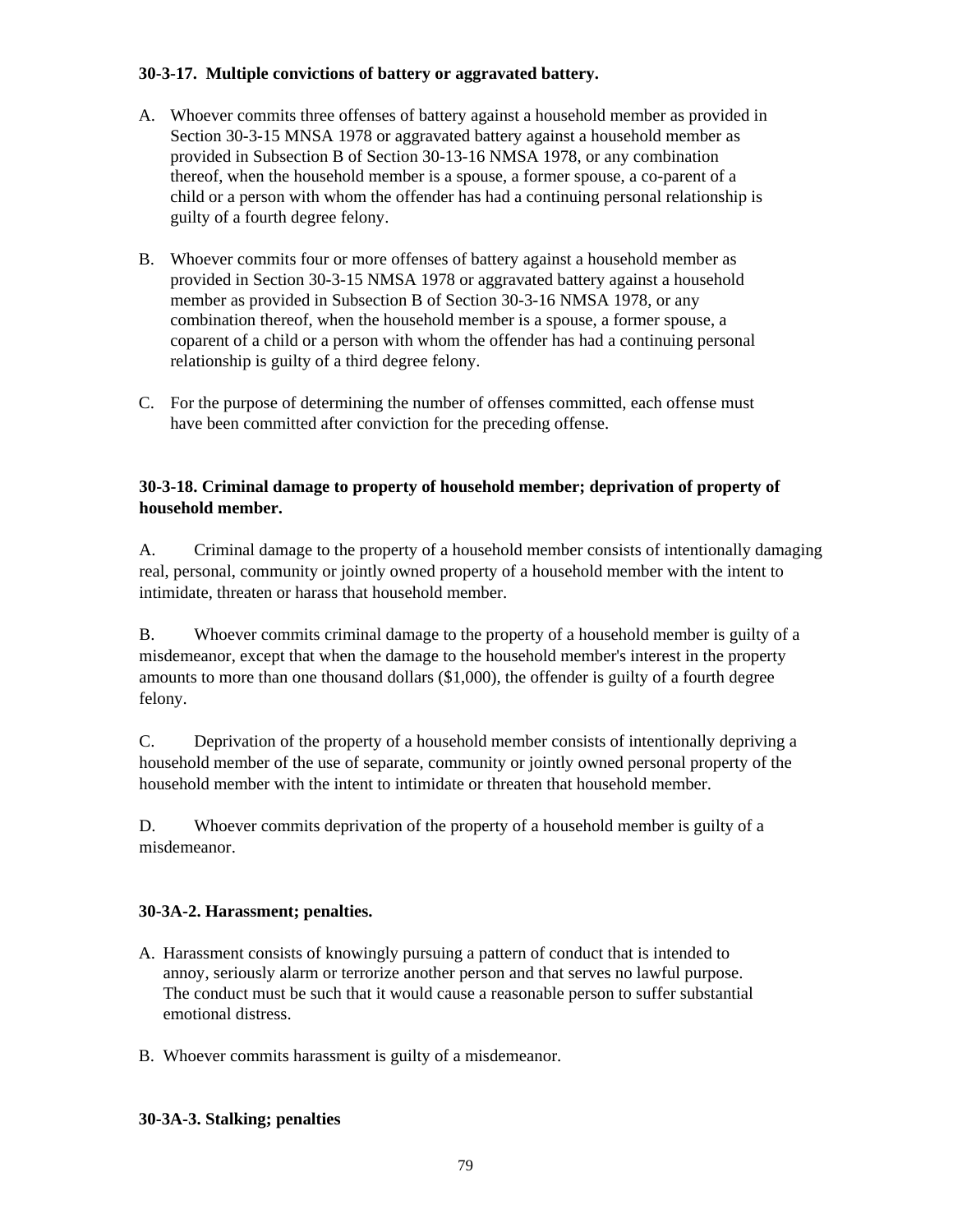A. Stalking consists of knowingly pursuing a pattern of conduct, without lawful authority, directed at a specific individual when the person intends that the pattern of conduct would place the individual in reasonable apprehension of death, bodily harm, sexual assault, confinement or restraint of the individual or another individual.

B. As used in this section:

(1) "lawful authority" means within the scope of lawful employment or constitutionally protected activity; and

(2) "pattern of conduct" means two or more acts, on more than one occasion, in which the alleged stalker by any action, method, device or means, directly, indirectly or through third parties, follows, monitors, surveils, threatens or communicates to or about a person.

C. Whoever commits stalking is guilty of a misdemeanor. Upon a second or subsequent conviction, the offender is guilty of a fourth degree felony.

D. In addition to any punishment provided pursuant to the provisions of this section, the court shall order a person convicted of stalking to participate in and complete a program of professional counseling at the person's own expense or a domestic violence offender treatment or intervention program.

## **30-3A-3.1. Aggravated stalking; penalties.**

A. Aggravated stalking consists of stalking perpetrated by a person:

(1) who knowingly violates a permanent or temporary order of protection issued by a court, except that mutual violations of such orders may constitute a defense to aggravated stalking;

- (2) in violation of a court order setting conditions of release and bond;
- (3) when the person is in possession of a deadly weapon; or
- (4) when the victim is less than sixteen years of age.

B. Whoever commits aggravated stalking is guilty of a fourth degree felony. Upon a second or subsequent conviction, the offender is guilty of a third degree felony.

C. In addition to any punishment provided pursuant to the provisions of this section, the court shall order a person convicted of aggravated stalking to participate in and complete a program of professional counseling at his own expense.

## **30-3A-4. Exceptions.**

The provisions of the [Harassment and] Stalking Act [30-3A-1 NMSA 1978] do not apply to:

- A. picketing or public demonstrations that are lawful or that arise out of a bona fide labor dispute; or
- B. a peace officer in the performance of his duties.

#### **30-12-1. Interference with communications; exception.**

Interference with communications consists of knowingly and without lawful authority: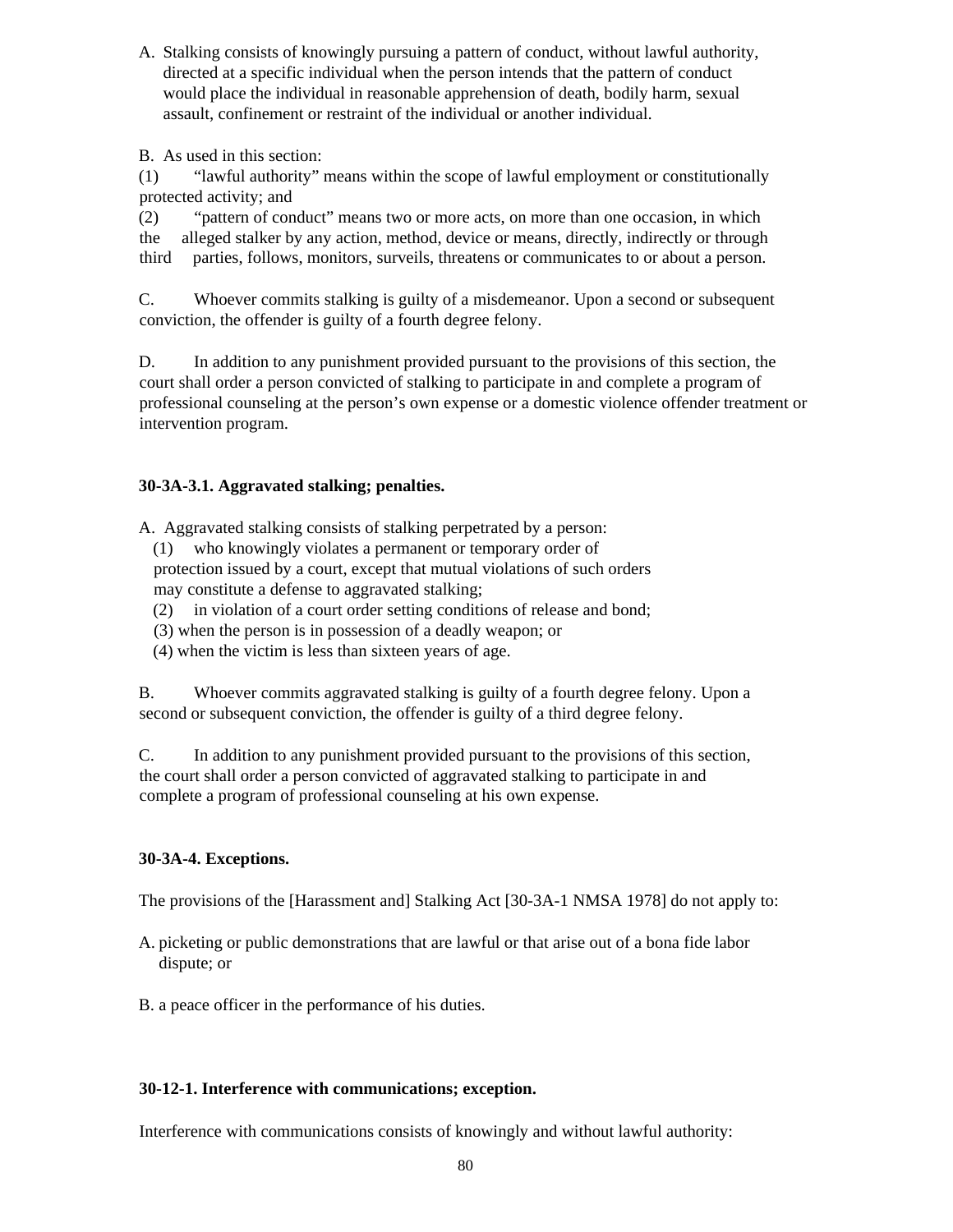A. displacing, removing, injuring or destroying any radio station, television tower, antenna or cable, telegraph or telephone line, wire, cable, pole or conduit belonging to another, or the material or property appurtenant thereto;

B. cutting, breaking, tapping or making any connection with any telegraph or telephone line, wire, cable or instrument belonging to or in the lawful possession or control of another, without the consent of such person owning, possessing or controlling such property;

C. reading, interrupting, taking or copying any message, communication or report intended for another by telegraph or telephone without the consent of a sender or intended recipient thereof;

D. preventing, obstructing or delaying the sending, transmitting, conveying or delivering in this state of any message, communication or report by or through telegraph or telephone; or

E. using any apparatus to do or cause to be done any of the acts hereinbefore mentioned or to aid, agree with, comply or conspire with any person to do or permit or cause to be done any of the acts hereinbefore mentioned.

Whoever commits interference with communications is guilty of a misdemeanor, unless such interference with communications is done:

(1) under a court order as provided in Sections 30-12-2 through 30-12-11 NMSA 1978; or (2) by an operator of a switchboard or an officer, employee or agent of any communication common carrier in the normal course of his employment while engaged in any activity which is a necessary incident to the rendition of his services or to the protection of rights or property of the carrier of such communication; or

(3) by a person acting under color of law in the investigation of a crime, where such person is a party to the communication, or one of the parties to the communication has given prior consent to such interception, monitoring or recording of such communication.

# **30-20-12. Use of telephone to terrify, intimidate, threaten, harass, annoy or offend; penalty.**

A. It shall be unlawful for any person, with intent to terrify, intimidate, threaten, harass, annoy or offend, to telephone another and use any obscene, lewd or profane language or suggest any lewd, criminal or lascivious act, or threaten to inflict injury or physical harm to the person or property of any person. It shall also be unlawful for any person to attempt by telephone to extort money or other thing of value from any other person, or to otherwise disturb by repeated anonymous telephone calls the peace, quiet or right of privacy of any other person at the place where the telephone call or calls were received, or to maliciously make a telephone call, whether or not conversation ensues, with intent to annoy or disturb another, or to disrupt the telecommunications of another.

B. The use of obscene, lewd or profane language or the making of a threat or statement as set forth in Subsection A shall be prima facie evidence of intent to terrify, intimidate, threaten, harass, annoy or offend.

C. Any offense committed by use of a telephone as set forth in this section shall be deemed to have been committed at either the place where the telephone call or calls originated or at the place where the telephone call or calls were received.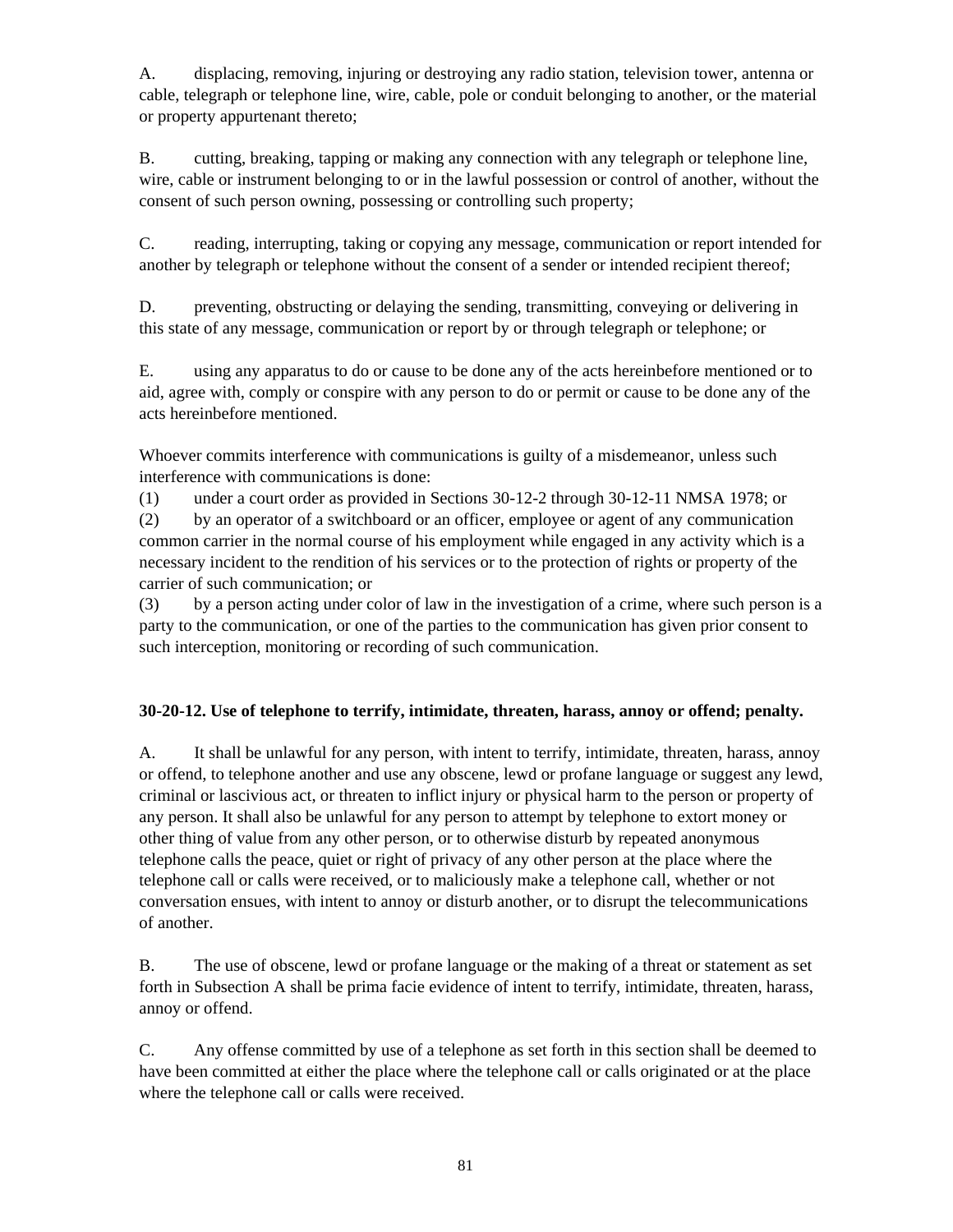D. Whosoever violates this section is guilty of a misdemeanor, unless such person has previously been convicted of such offense or of an offense under the laws of another state or of the United States which would have been an offense under this section if committed in this state, in which case such person is guilty of a fourth degree felony.

### **31-1-7. Arrest without warrant; liability.**

- A. Notwithstanding the provisions of any other law to the contrary, a peace officer may arrest a person and take that person into custody without a warrant when the officer is at the scene of a domestic disturbance and has probable cause to believe that the person has committed an assault or a battery upon a household member. As used in this section, "household member" means a spouse, former spouse, family member, including a relative, parent, present or former step-parent, present or former in-law, child or co-parent of a child, or a person with whom the victim has had a continuing personal relationship. Cohabitation is not necessary to be deemed a household member for purposes of this section.
- B. No peace officer shall be held criminally or civilly liable for making an arrest pursuant to this section, provided he acts in good faith and without malice.
- C. Whether or not an arrest is made pursuant to this section, a peace officer may remain with the victim and assist the victim in getting to a shelter or receiving proper medical attention.

# **CHAPTER 40, ARTICLE 13: FAMILY VIOLENCE PROTECTION ACT**

#### **40-13-2. Definitions.**

As used in the Family Violence Protection Act:

A. "continuing personal relationship" means a dating or intimate relationship;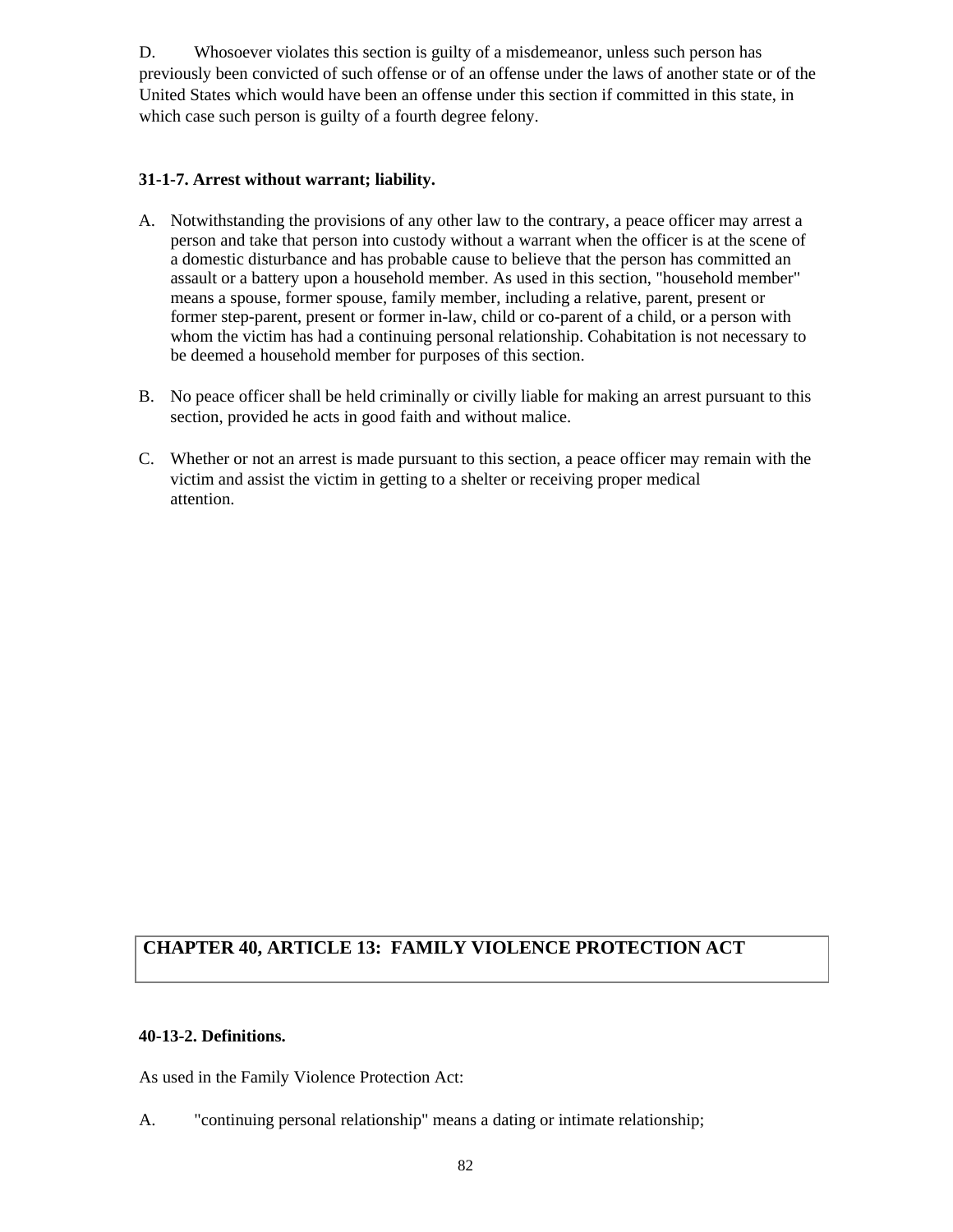B. "co-parents" means persons who have a child in common, regardless of whether they have been married or have lived together at any time;

C. "court" means the district court of the judicial district where an alleged victim of domestic abuse resides or is found;

D. "domestic abuse":

(1) means an incident of stalking or sexual assault whether committed by a household member or not;

(2) means an incident by a household member against another household member consisting of or resulting in:

- (a) physical harm;
- (b) severe emotional distress;
- (c) bodily injury or assault;
- (d) a threat causing imminent fear of bodily injury by any household member;
- (e) criminal trespass;
- (f) criminal damage to property;
- (g) repeatedly driving by a residence or work place;
- (h) telephone harassment;
- (i) harassment; or
- (j) harm or threatened harm to children as set forth in this paragraph; and
- (3) does not mean the use of force in self-defense or the defense of another;

E. "household member" means a spouse, former spouse, parent, present or former stepparent, present or former parent in-law, grandparent, grandparent-in-law, child, stepchild, grandchild, coparent of a child or a person with whom the petitioner has had a continuing personal relationship. Cohabitation is not necessary to be deemed a household member for purposes of this section;

F. "mutual order of protection" means an order of protection that includes provisions that protect both parties;

G. "order of protection" means an injunction or a restraining or other court order granted for the protection of a victim of domestic abuse;

H. "protected party" means a person protected by an order of protection; and

I. "restrained party" means a person who is restrained by an order of protection.

## **40-13-3. Petition for order of protection; contents; standard forms.**

- A. A victim of domestic abuse may petition the court under the Family Violence Protection Act [40-13-1 NMSA 1978] for an order of protection.
- B. The petition shall be made under oath or shall be accompanied by a sworn affidavit setting out specific facts showing the alleged domestic abuse.
- C. The petition shall state whether any other domestic action is pending between the petitioner and the respondent.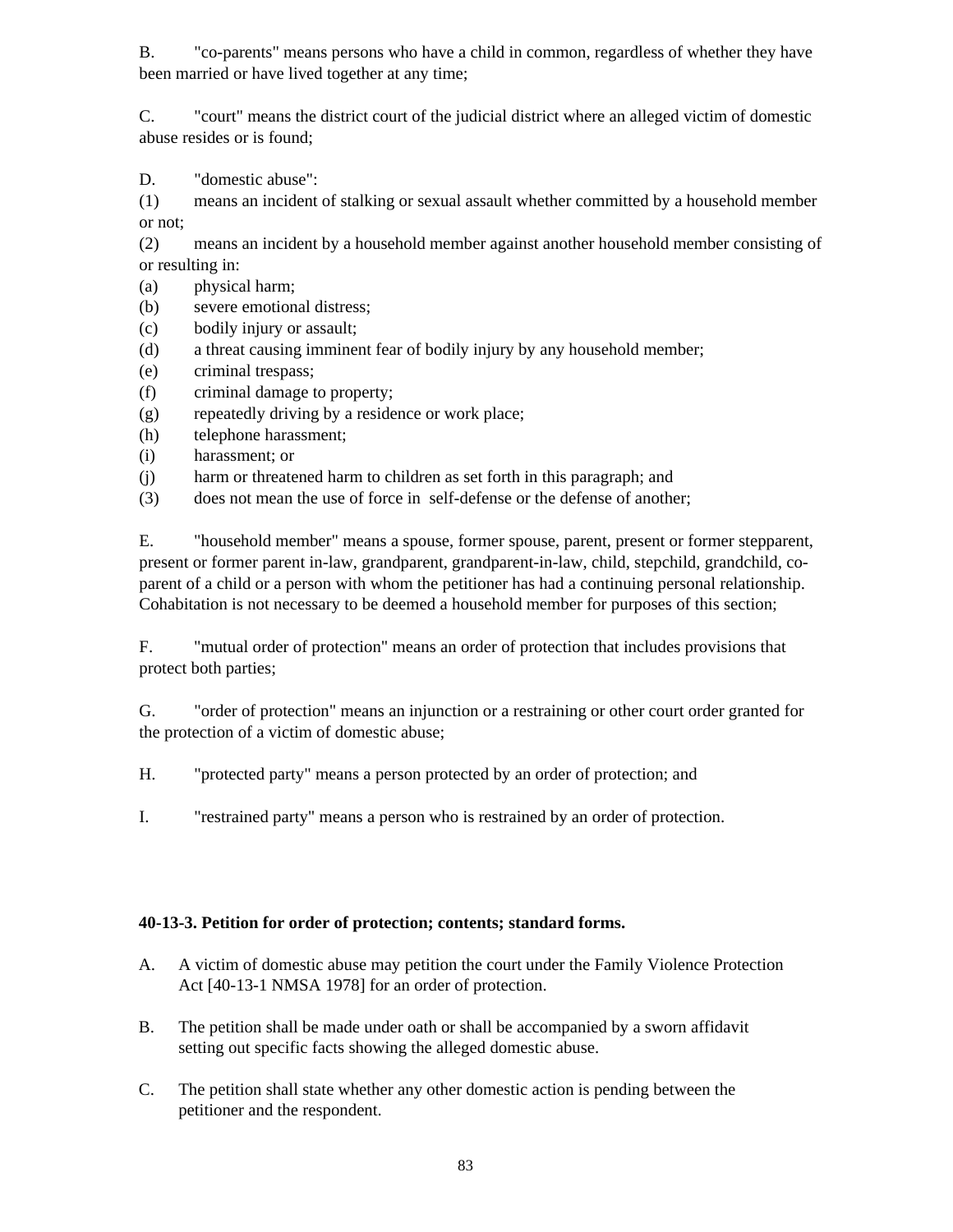- D. If any other domestic action is pending between the petitioner and the respondent, the parties shall not be compelled to mediate any aspect of the case arising from the Family Violence Protection Act unless the court finds that appropriate safeguards exist to protect each of the parties and that both parties can fairly mediate with such safeguards.
- E. Any action brought under the Family Violence Protection Act is independent of any proceeding for annulment, separation or divorce between the petitioner and the parties.
- F. Remedies granted pursuant to the Family Violence Protection Act are in addition to and shall not limit other civil or criminal remedies available to the parties.
- G. Standard simplified petition forms with instructions for completion shall be available to all parties. Law enforcement agencies shall keep such forms and make them available upon request to alleged victims of domestic abuse.

#### **40-13-3.1. Forbearance of costs associated with domestic abuse offenses.**

An alleged victim of domestic abuse shall not be required to bear the cost of:

A. filing a criminal charge against an alleged abusing household member;

- (1) the prosecution of a misdemeanor or felony offense arising out of an incident of domestic abuse, including costs associated with filing a criminal charge against the alleged perpetrator of the abuse;
- (2) the filing, the issuance or service of a warrant;
- (3) the filing, issuance or service of a witness subpoena;
- (4) the filing, issuance or service of a petition for an order of protection;
- (5) the filing, issuance or service of an order of protection; or
- (6) obtaining law enforcement reports relating to the alleged abuse or pattern of abuse.
- B. No witness fee shall be charged where prohibited by federal law.

#### **40-13-3.2. Ex parte emergency orders of protection.**

- A. The district court may issue an ex parte written emergency order of protection when a law enforcement officer states to the court in person, by telephone or via facsimile and files a sworn written statement, setting forth the need for an emergency order of protection, and the court finds reasonable grounds to believe that the alleged victim or the alleged victim's child is in immediate danger of domestic abuse. The written statement shall include the location and telephone number of the alleged perpetrator, if known.
- B. A law enforcement officer who receives an emergency order of protection, whether in writing, by telephone or by facsimile transmission, from the court shall: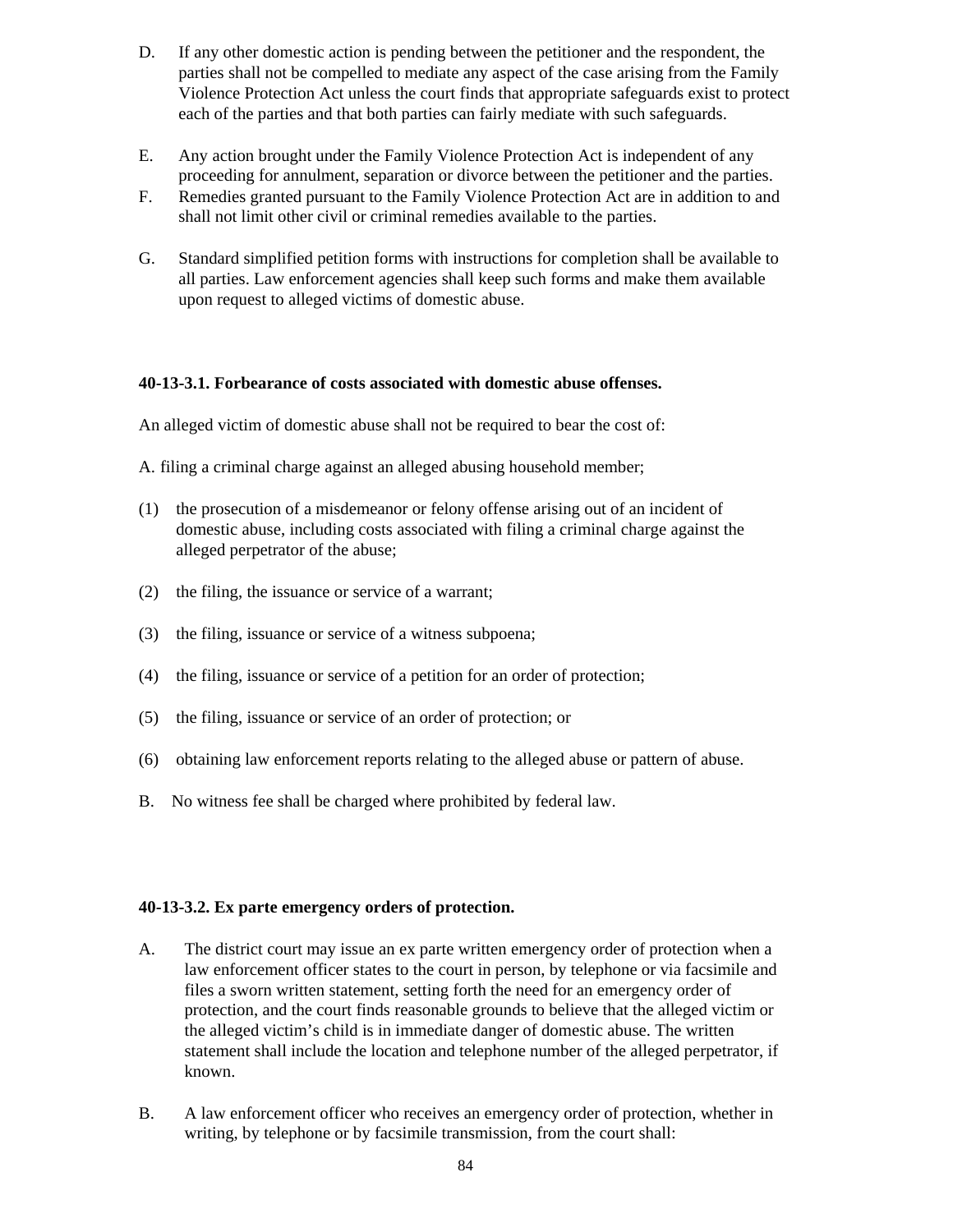- (1) if necessary, pursuant to the judge's oral approval, write and sign the order on an approved form;
- (2) if possible, immediately serve a signed copy of the order on the restrained party and complete the appropriate affidavit of service;
- (3) immediately provide the protected party with a signed copy of the order; and
- (4) provide the original order to the court by the close of business on the next judicial day.
- C. The court may grant the following relief in an emergency order for protection upon a probable cause finding that domestic abuse has occurred:
	- (1) enjoin the restrained party from threatening to commit or committing acts of domestic abuse against the protected party or any designated household members;
	- (2) enjoin the restrained party from any contact with the protected party, including harassing, telephoning, contacting or otherwise communicating with the protected party; and
	- (3) grant temporary custody of any minor child in common with the parties to the protected party, if necessary.
- D. A district judge shall be available as determined by each judicial district to hear petitions for emergency orders of protection.
- E. An emergency order of protection expires seventy-two hours after issuance or at the end of the next judicial day, whichever time is latest. The expiration date shall be clearly stated on the emergency order of protection.
- F. A person may appeal the issuance of an emergency order of protection to the court that issued the order. An appeal may be heard as soon as the judicial day following the issuance of the order.
- G. Upon a proper petition, a district court may issue a temporary order of protection that is based upon the same incident of domestic abuse that was alleged in an emergency order of protection.
- H. Emergency orders of protection are enforceable in the same manner as other orders of protection that are issued pursuant to the provisions of the Family Violence Protection Act [40-13-1 NMSA 1978].

#### **40-13-4. Temporary order of protection; hearing; dismissal.**

- A. Upon the filing of a petition for order of protection, the court shall:
- 1. immediately grant an ex parte temporary order of protection without bond, if there is probable cause from the specific facts shown by the affidavit or by the petition to give the judge reason to believe that an act of domestic abuse has occurred;
- 2. cause the temporary order of protection together with notice of hearing to be served immediately on the alleged perpetrator of the domestic abuse; and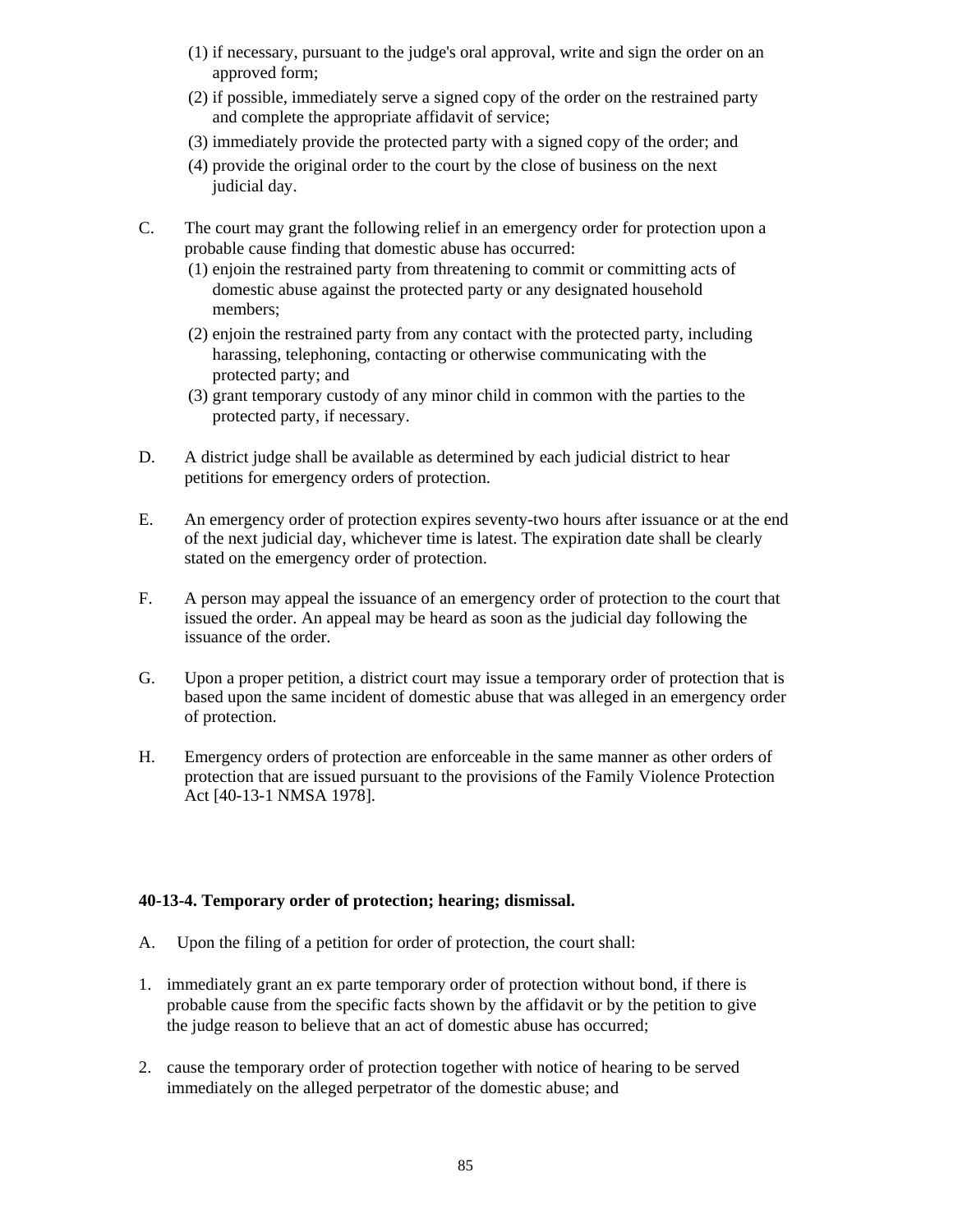- 3. within ten days after the granting of the temporary order of protection, hold a hearing on the question of continuing the order; or
- 4. if an ex parte order is not granted, serve notice to appear upon the parties and hold a hearing on the petition for order of protection within seventy-two hours after the filing of the petition; provided if notice of hearing cannot be served within seventy-two hours, the temporary order of protection shall be automatically extended for ten days.

B. If the court grants a temporary order of protection, it may award temporary custody and visitation of any children involved when appropriate.

C. Except for petitions alleging stalking or sexual assault, if the court finds that the alleged perpetrator is not a household member, the court shall dismiss the petition.

## **40-13-5. Order of protection; contents; remedies; title to property not affected; mutual order of protection.**

A. Upon finding that domestic abuse has occurred or upon stipulation of the parties, the court shall enter an order of protection ordering the restrained party to refrain from abusing the protected party or any other household member. The court shall specifically describe the acts the court has ordered the restrained party to do or refrain from doing. As a part of any order of protection, the court may:

(1) grant sole possession of the residence or household to the protected party during the period the order of protection is effective or order the restrained party to provide temporary suitable alternative housing for the protected party and any children to whom the restrained party owes a legal obligation of support;

(2) award temporary custody of any children involved when appropriate and provide for visitation rights, child support and temporary support for the protected party on a basis that gives primary consideration to the safety of the protected party and the children;

(3) order that the restrained party shall not initiate contact with the protected party;

(4) restrain a party from transferring, concealing, encumbering or otherwise disposing of the other party's property or the joint property of the parties except in the usual course of business or for the necessities of life and require the parties to account to the court for all such transferences, encumbrances and expenditures made after the order is served or communicated to the restrained party;

(5) order the restrained party to reimburse the protected party or any other household member for expenses reasonably related to the occurrence of domestic abuse, including medical expenses, counseling expenses, the expense of seeking temporary shelter, expenses for the replacement or repair of damaged property or the expense of lost wages;

(6) order the restrained party to participate in, at the restrained party's expense, professional counseling programs deemed appropriate by the court, including counseling programs for perpetrators of domestic abuse, alcohol abuse or abuse of controlled substances; and

(7) order other injunctive relief as the court deems necessary for the protection of a party, including orders to law enforcement agencies as provided by this section.

B. The order of protection shall contain a notice that violation of any provision of the order constitutes contempt of court and may result in a fine or imprisonment or both.

C. If the order of protection supersedes or alters prior orders of the court pertaining to domestic matters between the parties, the order shall say so on its face. If an action relating to child custody or child support is pending or has concluded with entry of an order at the time the petition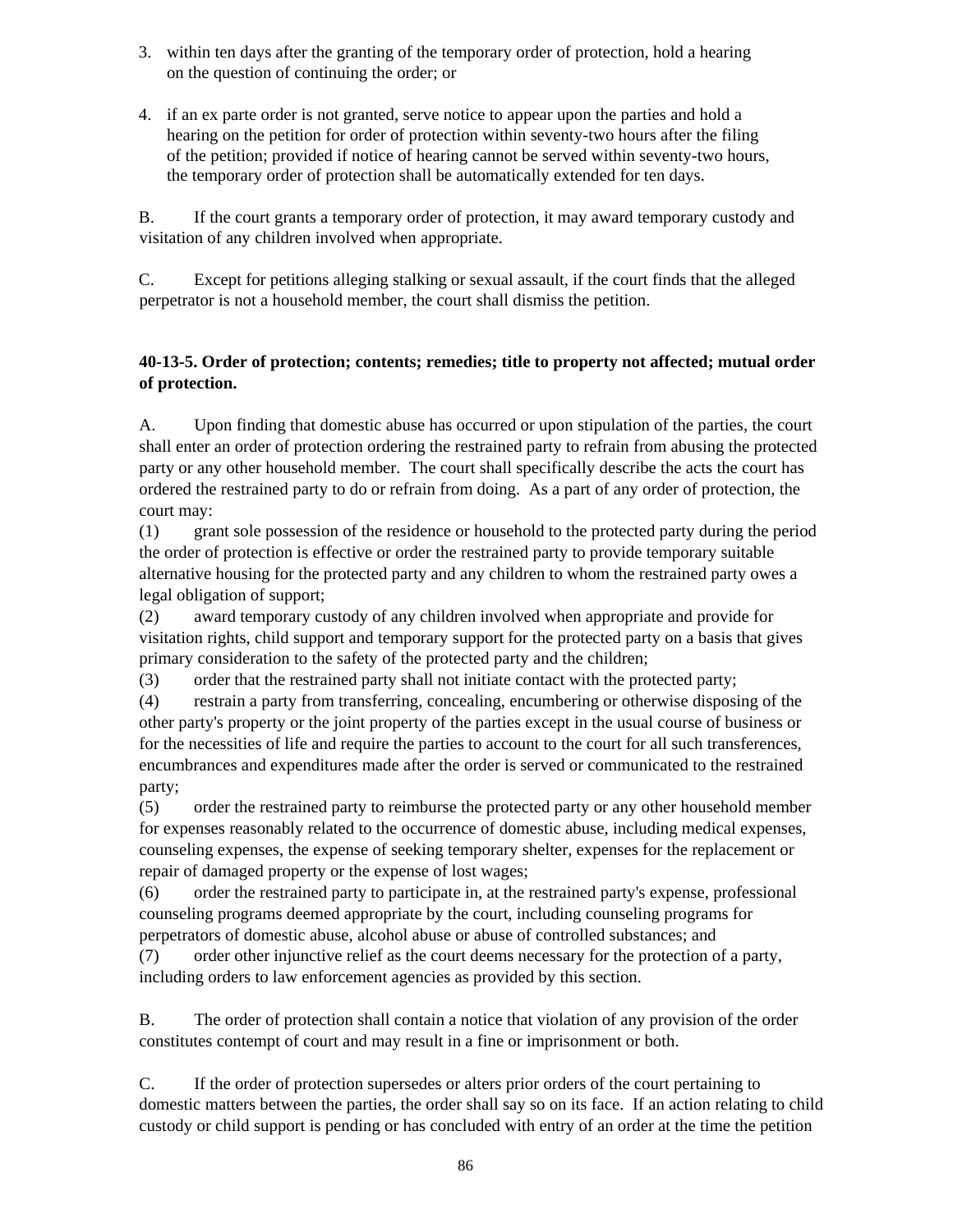for an order of protection was filed, the court may enter an initial order of protection, but the portion of the order dealing with child custody or child support will then be transferred to the court that has or continues to have jurisdiction over the pending or prior custody or support action.

D. A mutual order of protection shall be issued only in cases where both parties have petitioned the court and the court makes detailed findings of fact indicating that both parties acted primarily as aggressors and that neither party acted primarily in self-defense.

E. No order issued under the Family Violence Protection Act shall affect title to any property or allow a party to transfer, conceal, encumber or otherwise dispose of another party's property or the joint or community property of the parties.

F. Either party may request a review hearing to amend an order of protection. An order of protection involving child custody or support may be modified without proof of a substantial or material change of circumstances.

G. An order of protection shall not be issued unless a petition or a counter petition has been filed.

# **40-13-6. Service of order; duration; penalty; remedies not exclusive. (2013)**

A. An order of protection granted under the Family Violence Protection Act shall be filed with the clerk of the court, and a copy shall be sent by the clerk to the local law enforcement agency. The order shall be personally served upon the restrained party, unless the restrained party or the restrained party's attorney was present at the time the order was issued. The order shall be filed and served without cost to the protected party.

B. A local law enforcement agency receiving an order of protection from the clerk of the court that was issued under the Family Violence Protection Act shall have the order entered in the national crime information center's order of protection file within seventy-two hours of receipt. This does not include temporary orders of protection entered pursuant to the provisions of Section 40-13-4 NMSA 1978.

C. An order of protection granted by the court involving custody or support shall be effective for a fixed period of time not to exceed six months. The order may be extended for good cause upon motion of the protected party for an additional period of time not to exceed six months. Injunctive orders shall continue until modified or rescinded upon motion by either party or until the court approves a subsequent consent agreement entered into by the parties.

D. A peace officer may arrest without a warrant and take into custody a restrained party whom the peace officer has probable cause to believe has violated an order of protection that is issued pursuant to the Family Violence Protection Act or entitled to full faith and credit.

E. A restrained party convicted of violating an order of protection granted by a court under the Family Violence Protection Act is guilty of a misdemeanor and shall be sentenced in accordance with Section 31-19-1 NMSA 1978. Upon a second or subsequent conviction, an offender shall be sentenced to a jail term of not less than seventy-two consecutive hours that shall not be suspended, deferred or taken under advisement.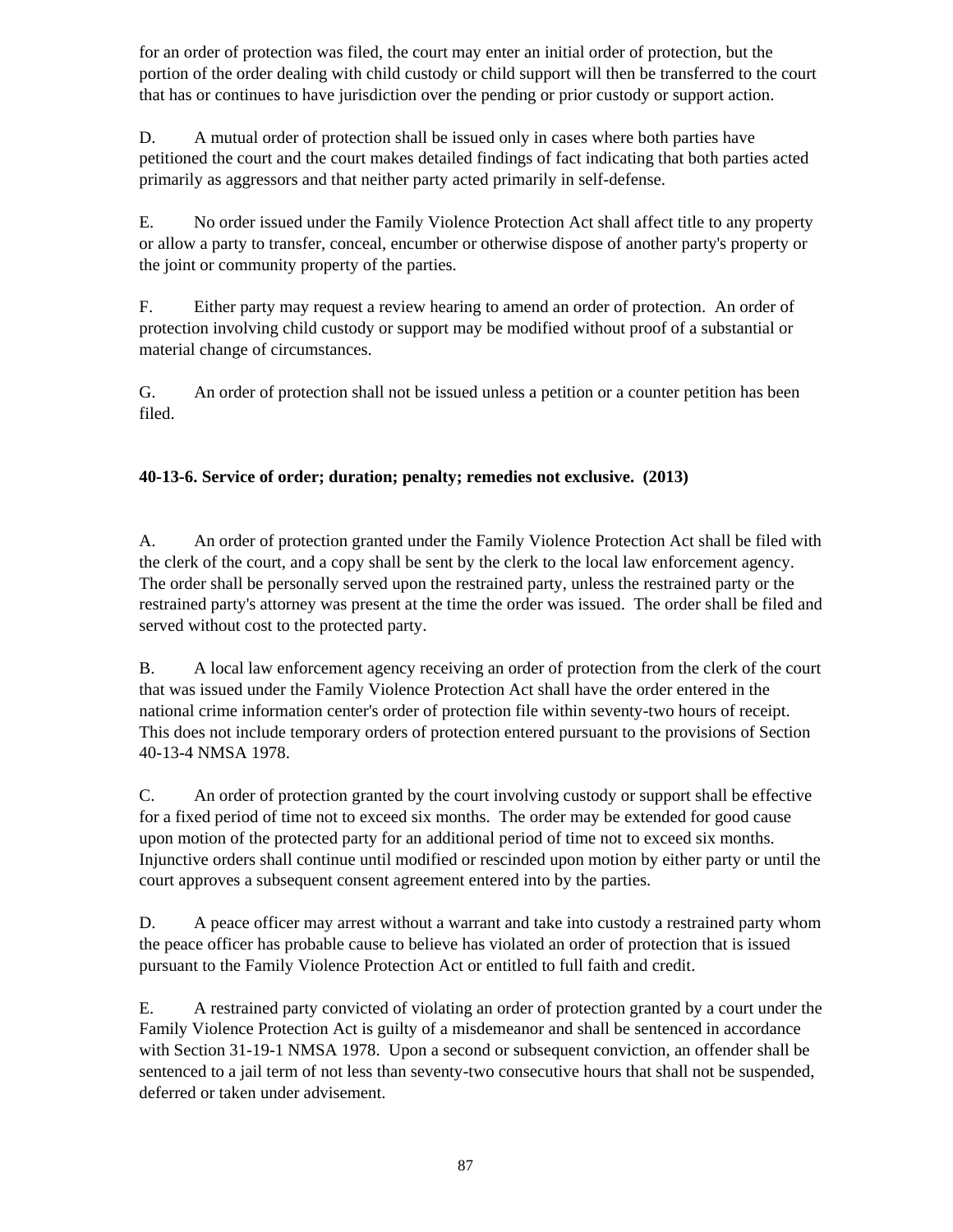F. In addition to any other punishment provided in the Family Violence Protection Act, the court shall order a person convicted to make full restitution to the party injured by the violation of an order of protection and shall order the person convicted to participate in and complete a program of professional counseling, at the person's own expense, if possible.

G. In addition to charging the person with violating an order of protection, a peace officer shall file all other possible criminal charges arising from an incident of domestic abuse when probable cause exists.

H. The remedies provided in the Family Violence Protection Act are in addition to any other civil or criminal remedy available to the protected party or the state.

## **40-13-7. Law enforcement officers; emergency assistance; limited liability; providing notification to victims when an alleged perpetrator is released from detention; statement in judgment and sentence document.**

A. A person who allegedly has been a victim of domestic abuse may request the assistance of a local law enforcement agency.

B. A local law enforcement officer responding to the request for assistance shall be required to take whatever steps are reasonably necessary to protect the victim from further domestic abuse, including:

(1) advising the victim of the remedies available under the Family Violence Protection Act; the right to file a written statement, a criminal complaint and a request for an arrest warrant; and the availability of domestic violence shelters, medical care, counseling and other services;

(2) upon the request of the victim, providing or arranging for transportation of the victim to a medical facility or place of shelter;

(3) upon the request of the victim, accompanying the victim to the victim's residence to obtain the victim's clothing and personal effects required for immediate needs and the clothing and personal effects of any children then in the care of the victim;

(4) upon the request of the victim, assist in placing the victim in possession of the dwelling or premises or otherwise assist in execution, enforcement or service of an order of protection;

(5) arresting the alleged perpetrator when appropriate and including a written statement in the attendant police report to indicate that the arrest of the alleged perpetrator was, in whole or in part, premised upon probable cause to believe that the alleged perpetrator committed domestic abuse against the victim and, when appropriate, indicate that the party arrested was the predominant aggressor; and

(6) advising the victim when appropriate of the procedure for initiating proceedings under the Family Violence Protection Act or criminal proceedings and of the importance of preserving evidence.

C. The jail or detention center shall make a reasonable attempt to notify the arresting law enforcement agency or officer when the alleged perpetrator is released from custody. The arresting law enforcement agency shall make a reasonable attempt to notify the victim that the alleged perpetrator is released from custody.

D. Any law enforcement officer responding to a request for assistance under the Family Violence Protection Act is immune from civil liability to the extent allowed by law. Any jail, detention center or law enforcement agency that makes a reasonable attempt to provide notification that an alleged perpetrator is released from custody is immune from civil liability to the extent allowed by law.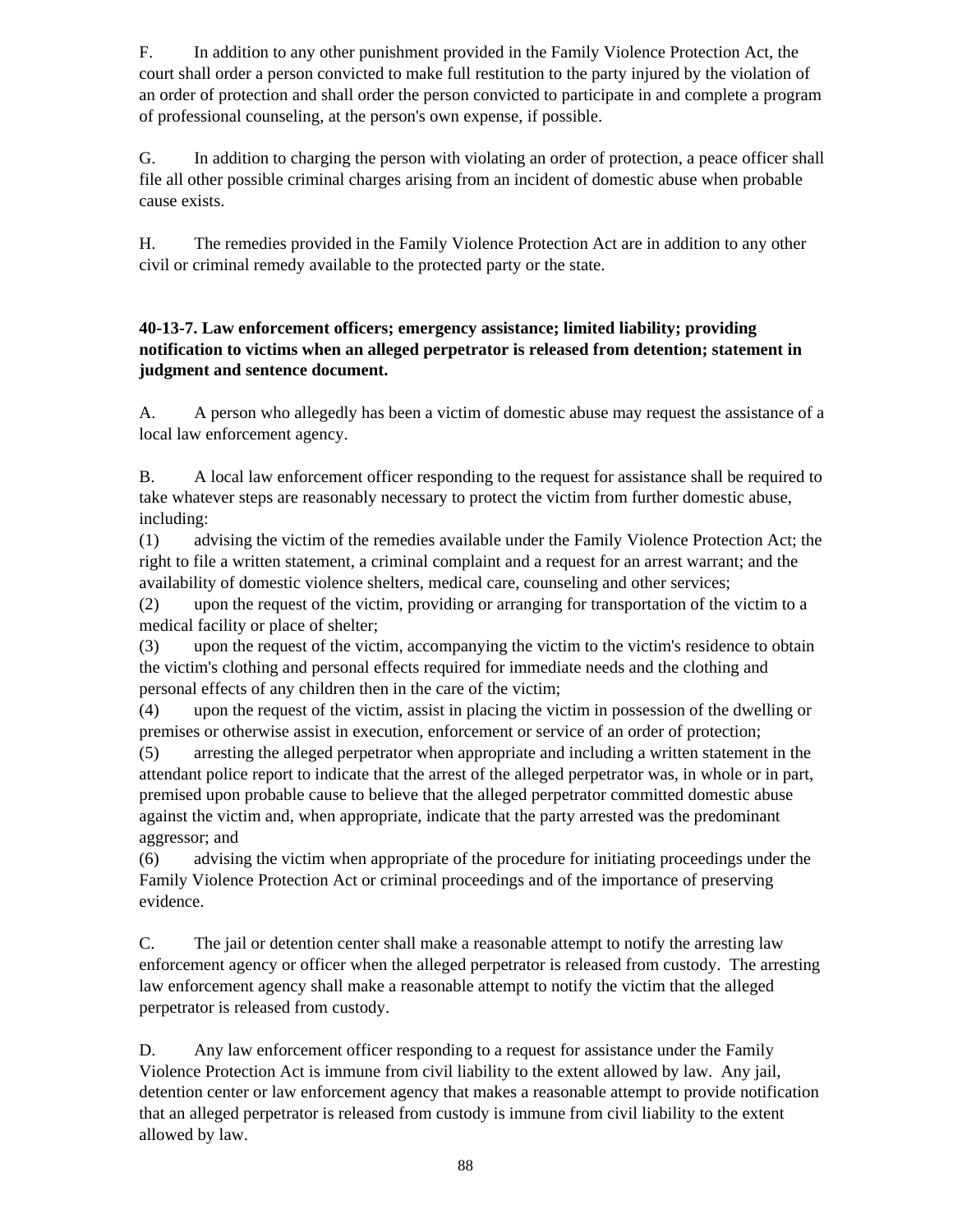E. A statement shall be included in a judgment and sentence document to indicate when a conviction results from the commission of domestic abuse.

## **27-2B-5. Work requirements; work participation rates. (victim of domestic abuse exceptions E-(4).)**

E. The following qualify as temporary alternative **work** activities that the department may establish for no longer than twelve weeks except as otherwise provided:

- 1) participating in parenting classes, money management classes or life skills
	- training;
- 2) participating in a certified alcohol or drug addiction program;
- 3) in the case of a homeless benefit group, finding a home;
- 4) in the case of a participant who is a victim of domestic violence residing in a domestic violence shelter or receiving counseling or treatment or participating in criminal justice activities directed at prosecuting the domestic violence perpetrator, for no longer than twenty-four weeks; and

## **27-2B-6. Durational Limits**

A. Pursuant to the federal act, on or after July 1, 1997 a participant may receive federally funded cash assistance and services for up to sixty months.

B. During a participant's fourth, sixth and eighth semi-annual reviews, the department shall examine the participant's progress to determine if the participant has successfully completed an educational or training program or increased the number of hours he is working as required by the federal act. The department may refer the participant to alternative work activities or provide additional services to address possible barriers to employment facing the participant.

C. Up to twenty percent of the population of participants may be exempted from the sixty-month durational limit set out in Subsection A of this section because of hardship or because those participants are battered or subject to extreme cruelty.

D. For the purposes of this section, a participant has been battered or subjected to extreme cruelty if he can demonstrate by reliable medical, psychological or mental reports, court orders or police reports that he has been subjected to and currently is affected by:

- (1) physical acts that result in physical injury;
- (2) sexual abuse;
- (3) being forced to engage in nonconsensual sexual acts or activities;
- (4) threats or attempts at physical or sexual abuse;
- (5) mental abuse; or
- (6) neglect or deprivation of medical care except when the deprivation is based by mutual consent on religious grounds.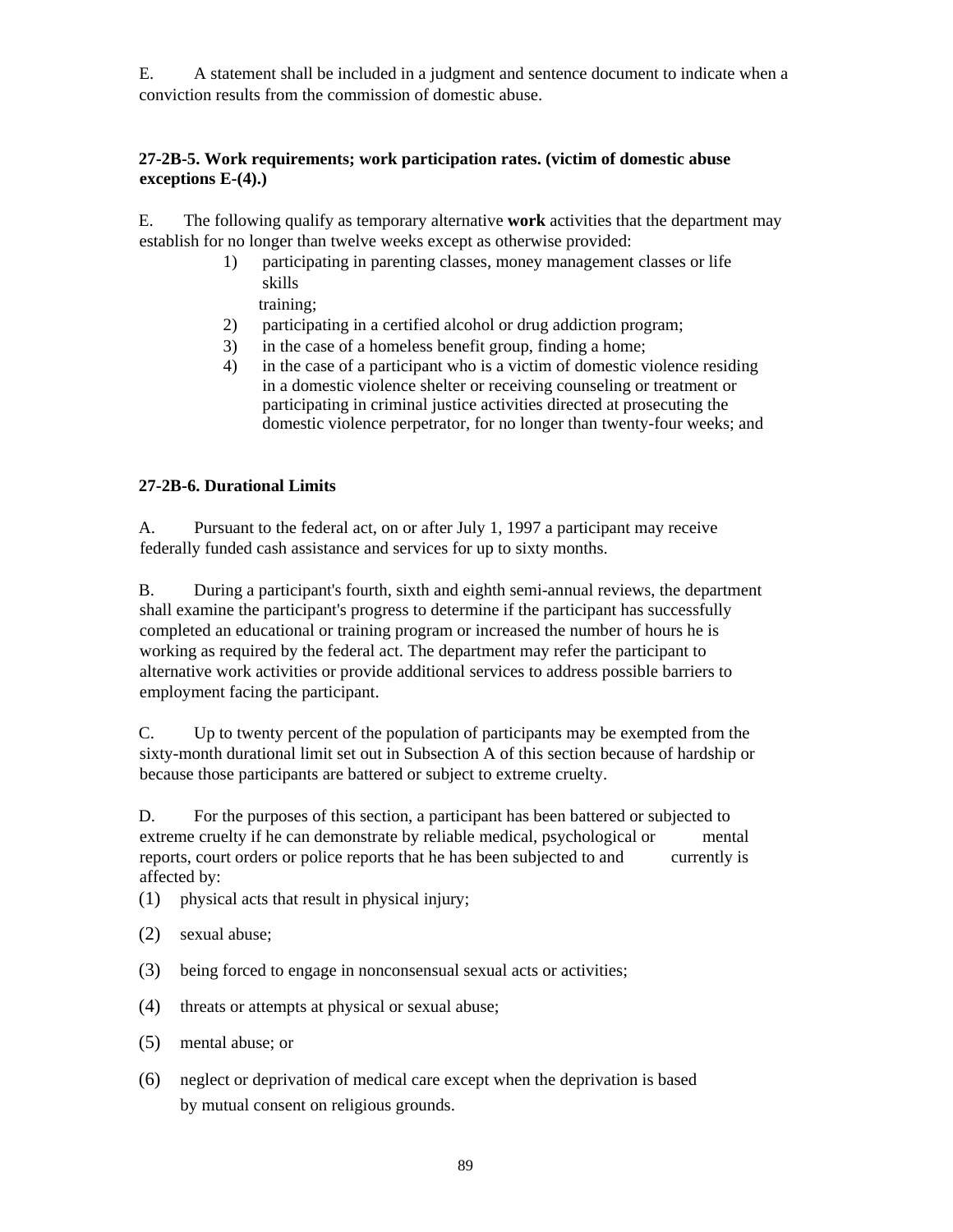E. For the purposes of this section, a hardship exception applies to a person who demonstrates through reliable medical, psychological or mental reports, social security administration records, court orders, police reports or department records that he is a person:

- (1) who is barred from engaging in a work activity because he is temporarily or completely disabled;
- (2) who is the sole provider of home care to an ill or disabled family member;
- (3) whose ability to be gainfully employed is affected by domestic violence;
- (4) whose application for supplemental security income is pending in the application or appeals process and who:
	- (a) meets the criteria of Paragraph (1) of this subsection; or
	- (b) was granted a waiver from the work requirement pursuant to Paragraph (1) of Subsection I of Section 27-2B-5 NMSA 1978 in the last twentyfour months; or
- (5) who otherwise qualifies for a hardship exception as defined by the department.

F. Pursuant to the federal act, the department shall not count a month of receipt of cash assistance or services toward the sixty-month durational limit if during the time of receipt the participant:

- (1) was a minor and was not the head of a household or married to the head of a household; or
- (2) lived in Indian country, as defined in the federal act, if the most reliable data available with respect to the month indicate that at least fifty percent of the adults living in Indian country or in the village were not employed.

# **GENERAL VIOLENT & PROPERTY CRIMES STATUTES RELATED TO DOMESTIC VIOLENCE CASES: MURDER, ASSAULT, BATTERY, AGGRAVATED ASSAULT, AGGRAVATED BATTERY, INJURY TO PREGNANT WOMAN, ARSON, ROBBERY, BURGLARY, CRIMINAL TRESPASS, CRIMINAL DAMAGE TO PROPERTY, CRUELTY TO ANIMALS, MISCELLANEOUS**

## **30-2-1. Murder.**

- A. Murder in the first degree is the killing of one human being by another without lawful justification or excuse, by any of the means with which death may be caused:
- (1) by any kind of willful, deliberate and premeditated killing;
- (2) in the commission of or attempt to commit any felony; or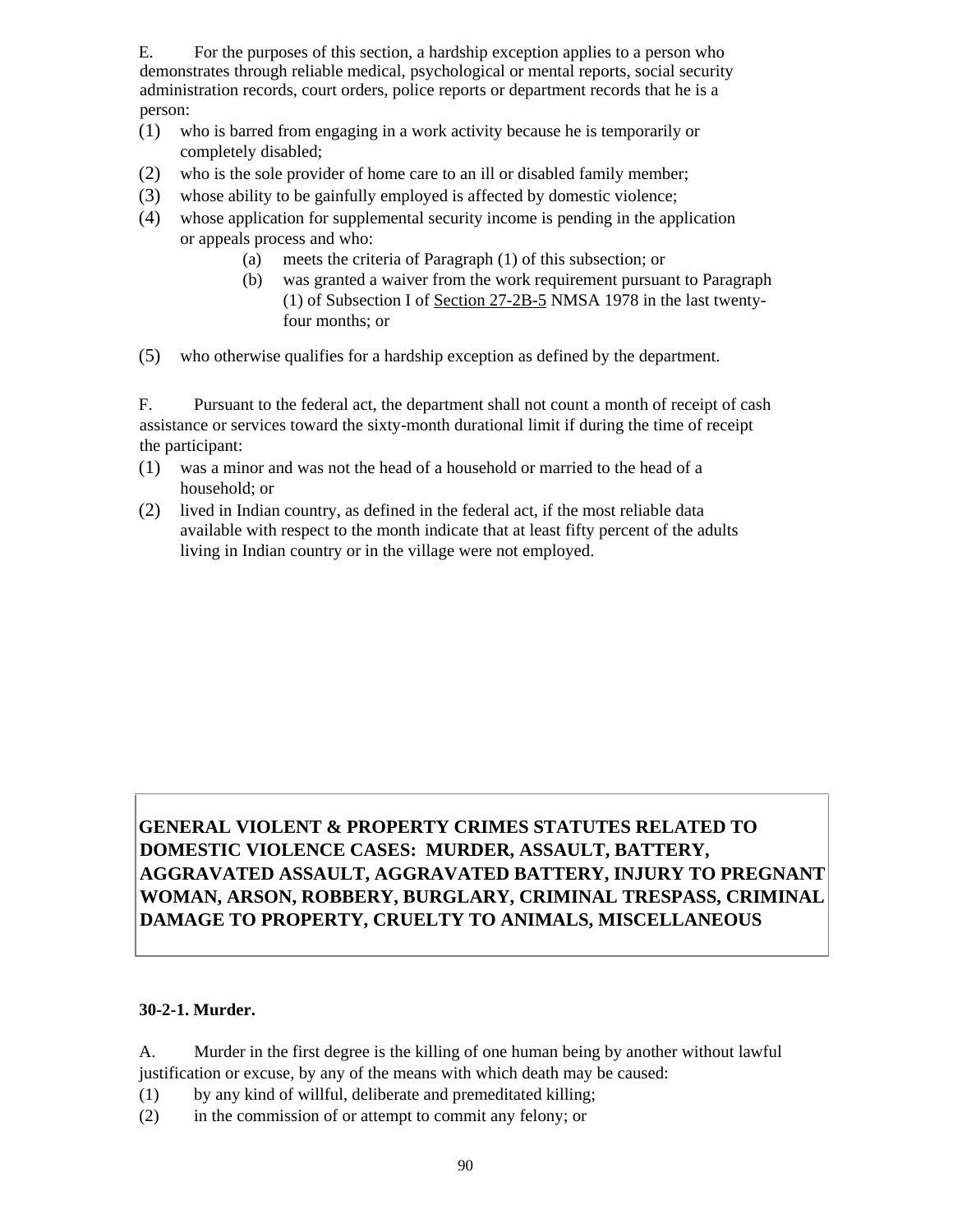(3) by any act greatly dangerous to the lives of others, indicating a depraved mind regardless of human life.

Whoever commits murder in the first degree is guilty of a capital felony.

B. Unless he is acting upon sufficient provocation, upon a sudden quarrel or in the heat of passion, a person who kills another human being without lawful justification or excuse commits murder in the second degree if in performing the acts which cause the death he knows that such acts create a strong probability of death or great bodily harm to that individual or another.

Murder in the second degree is a lesser included offense of the crime of murder in the first degree.

Whoever commits murder in the second degree is guilty of a second degree felony resulting in the death of a human being.

## **30-2-3. Manslaughter.**

Manslaughter is the unlawful killing of a human being without malice.

A. Voluntary manslaughter consists of manslaughter committed upon a sudden quarrel or in the heat of passion.

Whoever commits voluntary manslaughter is guilty of a third degree felony resulting in the death of a human being.

B. Involuntary manslaughter consists of manslaughter committed in the commission of an unlawful act not amounting to felony, or in the commission of a lawful act which might produce death in an unlawful manner or without due caution and circumspection.

Whoever commits involuntary manslaughter is guilty of a fourth degree felony.

## **30-2-5. Excusable homicide.**

Homicide is excusable in the following cases:

A. when committed by accident or misfortune in doing any lawful act, by lawful means, with usual and ordinary caution and without any unlawful intent; or

B. when committed by accident or misfortune in the heat of passion, upon any sudden and sufficient provocation, or upon a sudden combat, if no undue advantage is taken, nor any dangerous weapon used and the killing is not done in a cruel or unusual manner.

# **30-2-7. Justifiable homicide by citizen.**

Homicide is justifiable when committed by any person in any of the following cases:

A. when committed in the necessary defense of his life, his family or his property, or in necessarily defending against any unlawful action directed against himself, his wife or family;

B. when committed in the lawful defense of himself or of another and when there is a reasonable ground to believe a design exists to commit a felony or to do some great personal injury against such person or another, and there is imminent danger that the design will be accomplished; or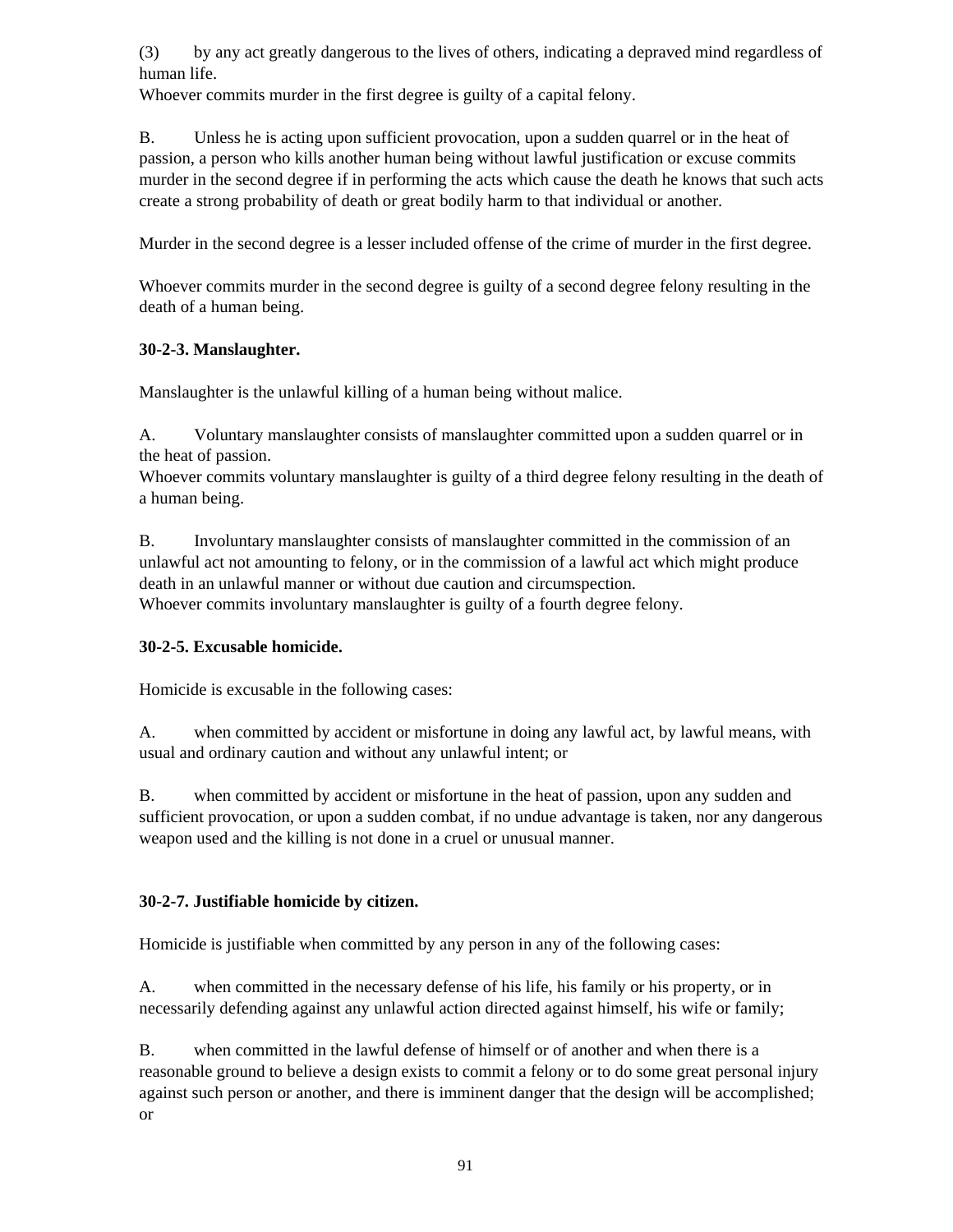C. when necessarily committed in attempting, by lawful ways and means, to apprehend any person for any felony committed in his presence, or in lawfully suppressing any riot, or in necessarily and lawfully keeping and preserving the peace.

## **30-3-1. Assault.**

Assault consists of either:

- A. an attempt to commit a battery upon the person of another;
- B. any unlawful act, threat or menacing conduct which causes another person to reasonably believe that he is in danger of receiving an immediate battery; or
- C. The use of insulting language toward another impugning his honor, delicacy or reputation.

Whoever commits assault is guilty of a petty misdemeanor.

### **30-3-2. Aggravated assault.**

Aggravated assault consists of either:

- A. unlawfully assaulting or striking at another with a deadly weapon;
- B. committing assault by threatening or menacing another while wearing a mask, hood, robe or other covering upon the face, head or body, or while disguised in any manner, so as to conceal identity; or
- C. willfully and intentionally assaulting another with intent to commit any felony.

Whoever commits aggravated assault is guilty of a fourth degree felony.

## **30-3-3. Assault with intent to commit a violent felony.**

Assault with intent to commit a violent felony consists of any person assaulting another with intent to kill or commit any murder, mayhem, criminal sexual penetration in the first, second or third degree, robbery or burglary.

Whoever commits assault with intent to commit a violent felony is guilty of a third degree felony.

#### **30-3-4. Battery.**

Battery is the unlawful, intentional touching or application of force to the person of another, when done in a rude, insolent or angry manner.

Whoever commits battery is guilty of a petty misdemeanor.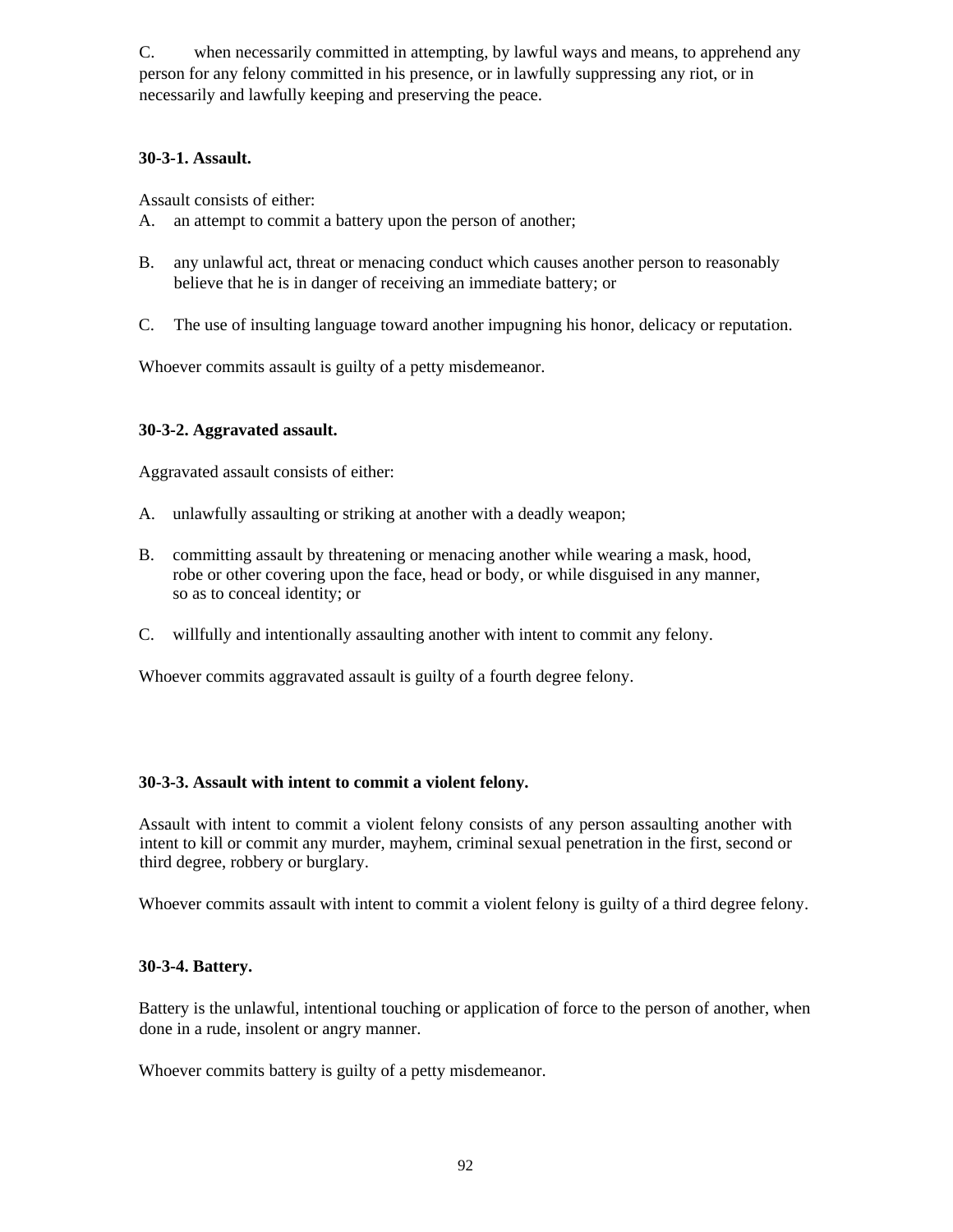#### **30-3-5. Aggravated battery.**

- A. Aggravated battery consists of the unlawful touching or application of force to the person of another with intent to injure that person or another.
- B. Whoever commits aggravated battery, inflicting an injury to the person which is not likely to cause death or great bodily harm, but does cause painful temporary disfigurement or temporary loss or impairment of the functions of any member or organ of the body, is guilty of a misdemeanor.

C. Whoever commits aggravated battery inflicting great bodily harm or does so with a deadly weapon or does so in any manner whereby great bodily harm or death can be inflicted is guilty of a third degree felony.

#### **30-3-6. Reasonable detention; assault, battery, public affray or criminal damage to property.**

- A. As used in this section:
	- (1)"licensed premises" means all public and private rooms, facilities and areas in which alcoholic beverages are sold or served in the customary operating procedures of establishments licensed to sell or serve alcoholic liquors;
	- (2)"proprietor" means the owner of the licensed premises or his manager or his designated representative; and
	- (3)"operator" means the owner or the manager of any establishment or premises open to the public.
- B. Any law enforcement officer may arrest without warrant any persons he has probable cause for believing have committed the crime of assault or battery as defined in Sections 30-3-1 through 30-3-5 NMSA 1978 or public affray or criminal damage to property. Any proprietor or operator who causes such an arrest shall not be criminally or civilly liable if he has actual knowledge, communicated truthfully and in good faith to the law enforcement officer, that the persons so arrested have committed the crime of assault or battery as defined in Sections 30-3-1 through 30-3-5 NMSA 1978 or public affray or criminal damage to property.

#### **30-3-7. Injury to pregnant woman.**

- A. Injury to [a] pregnant woman consists of a person other than the woman injuring a pregnant woman in the commission of a felony causing her to suffer a miscarriage or stillbirth as a result of that injury.
- B. As used in this section:
	- (1) "miscarriage" means the interruption of the normal development of the fetus, other than by a live birth and which is not an induced abortion, resulting in the complete expulsion or extraction from a pregnant woman of a product of human conception; and
	- (2) "stillbirth" means the death of a fetus prior to the complete expulsion or extraction from its mother, irrespective of the duration of pregnancy and which is not an induced abortion; and death is manifested by the fact that after the expulsion or extraction the fetus does not breathe spontaneously or show any other evidence of life such as heart beat, pulsation of the umbilical cord or definite movement of voluntary muscles.
- C. Whoever commits injury to [a] pregnant woman is guilty of a third degree felony and shall be sentenced pursuant to the provisions of Section 31-18-15 NMSA 1978.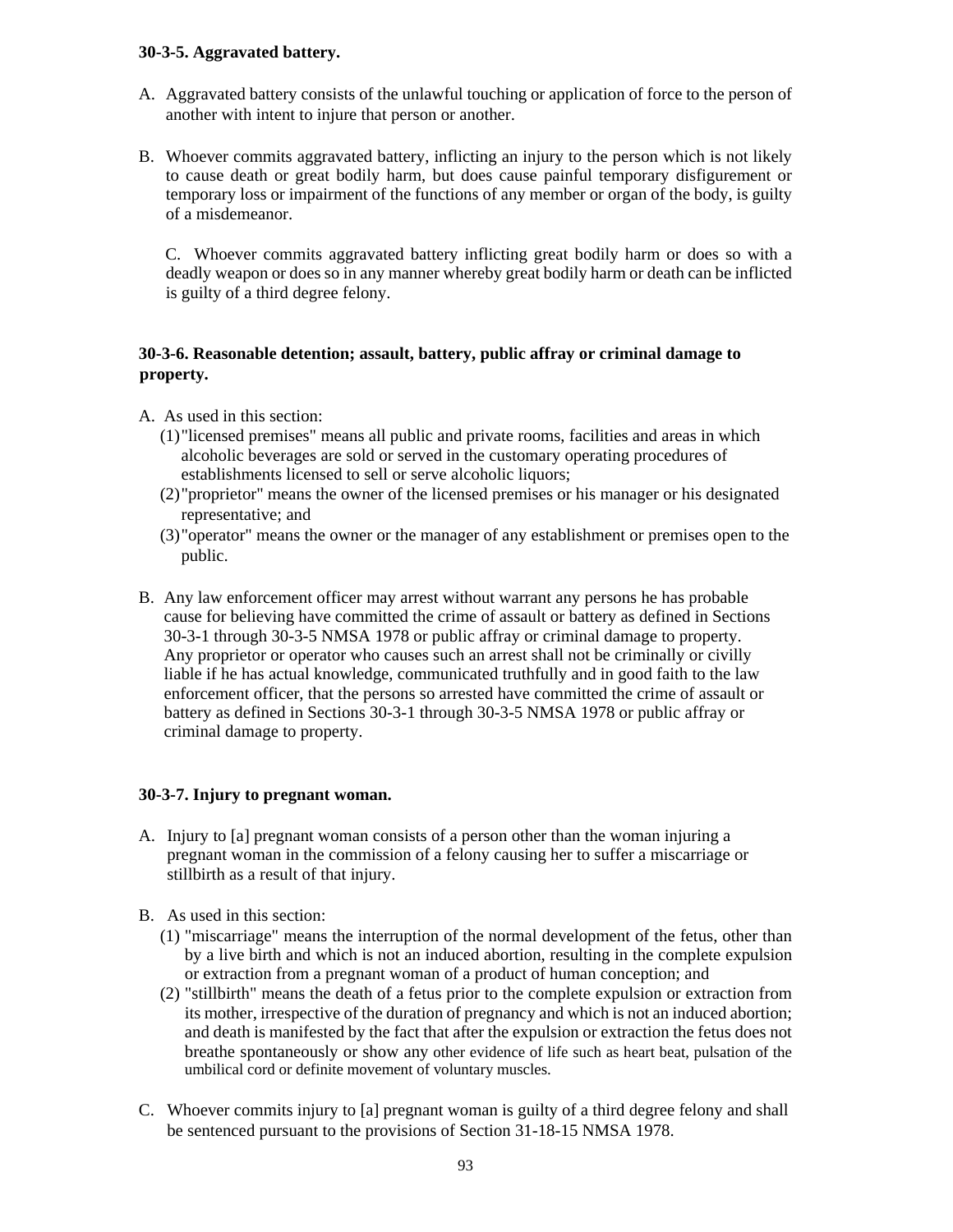## **30-3-8. Shooting at dwelling or occupied building; shooting at or from motor vehicle.**

A. Shooting at a dwelling or occupied building consists of willfully discharging a firearm at a dwelling or occupied building. Whoever commits shooting at a dwelling or occupied building that does not result in great bodily harm to another person is guilty of a fourth degree felony. Whoever commits shooting at a dwelling or occupied building that results in injury to another person is guilty of a third degree felony. Whoever commits shooting at a dwelling or occupied building that results in great bodily harm to another person is guilty of a second degree felony.

B. Shooting at or from a motor vehicle consists of willfully discharging a firearm at or from a motor vehicle with reckless disregard for the person of another. Whoever commits shooting at or from a motor vehicle that does not result in great bodily harm to another person is guilty of a fourth degree felony. Whoever commits shooting at or from a motor vehicle that results in injury to another person is guilty of a third degree felony.

Whoever commits shooting at or from a motor vehicle that results in great bodily harm to another person is guilty of a second degree felony.

C. This section shall not apply to a law enforcement officer discharging a firearm in the lawful performance of his duties.

### **30-14-1. Criminal trespass.**

A. Criminal trespass consists of knowingly entering or remaining upon posted private property without possessing written permission from the owner or person in control of the land. The provisions of this subsection do not apply if:

(1) the owner or person in control of the land has entered into an agreement with the department of game and fish granting access to the land to the general public for the purpose of taking any game animals, birds or fish by hunting or fishing; or

(2) a person is in possession of a landowner license given to him by the owner or person in control of the land that grants access to that particular private land for the purpose of taking any game animals, birds or fish by hunting or fishing.

B. Criminal trespass also consists of knowingly entering or remaining upon the unposted lands of another knowing that such consent to enter or remain is denied or withdrawn by the owner or occupant thereof. Notice of no consent to enter shall be deemed sufficient notice to the public and evidence to the courts, by the posting of the property at all vehicular access entry ways.

C. Criminal trespass also consists of knowingly entering or remaining upon lands owned, operated or controlled by the state or any of its political subdivisions knowing that consent to enter or remain is denied or withdrawn by the custodian thereof.

D. Any person who enters upon the lands of another without prior permission and injures, damages or destroys any part of the realty or its improvements, including buildings, structures, trees, shrubs or other natural features, is guilty of a misdemeanor, and he shall be liable to the owner, lessee or person in lawful possession for civil damages in an amount equal to double the value of the damage to the property injured or destroyed.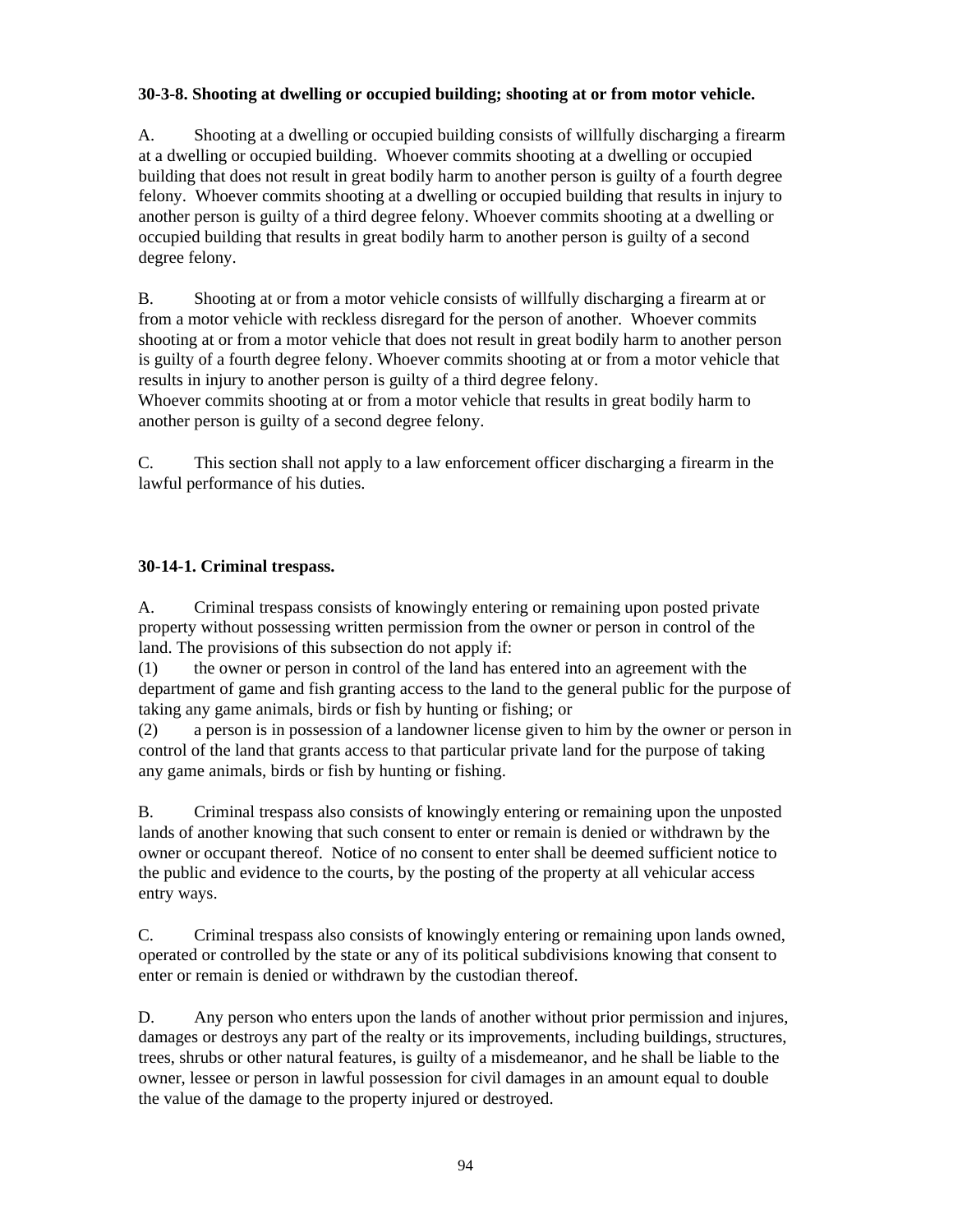E. Whoever commits criminal trespass is guilty of a misdemeanor. Additionally, any person who violates the provisions of Subsection A, B or C of this section, when in connection with hunting, fishing or trapping activity, shall have his hunting or fishing license revoked by the state game commission for a period of not less than three years, pursuant to the provisions of Section 17-3-34 NMSA 1978.

F. Whoever knowingly removes, tampers with or destroys any "no trespass" sign is guilty of a petty misdemeanor; except when the damage to the sign amounts to more than one thousand dollars (\$1,000), he or she is guilty of a misdemeanor and shall be subject to imprisonment in the county jail for a definite term less than one year or a fine not more than one thousand dollars (\$1,000) or to both such imprisonment and fine in the discretion of the judge.

G. This section, as amended, shall be published in all issues of "Big Game Hunt Proclamation" as published by the department of game and fish.

## **30-15-1. Criminal damage to property.**

Criminal damage to property consists of intentionally damaging any real or personal property of another without the consent of the owner of the property.

Whoever commits criminal damage to property is guilty of a petty misdemeanor, except that when the damage to the property amounts to more than one thousand dollars (\$1,000) he is guilty of a fourth degree felony.

## **30-16-1. Larceny.**

A. Larceny consists of the stealing of anything of value that belongs to another.

B. Whoever commits larceny when the value of the property stolen is two hundred fifty dollars (\$250) or less is guilty of a petty misdemeanor.

C. Whoever commits larceny when the value of the property stolen is over two hundred fifty dollars (\$250) but not more than five hundred dollars (\$500) is guilty of a misdemeanor.

D. Whoever commits larceny when the value of the property stolen is over five hundred dollars (\$500) but not more than two thousand five hundred dollars (\$2,500) is guilty of a fourth degree felony.

E. Whoever commits larceny when the value of the property stolen is over two thousand five hundred dollars (\$2,500) but not more than twenty thousand dollars (\$20,000) is guilty of a third degree felony.

F. Whoever commits larceny when the value of the property stolen is over twenty thousand dollars (\$20,000) is guilty of a second degree felony.

G. Whoever commits larceny when the property of value stolen is livestock is guilty of a third degree felony regardless of its value.

H. Whoever commits larceny when the property of value stolen is a firearm is guilty of a fourth degree felony when its value is less than two thousand five hundred dollars (\$2,500).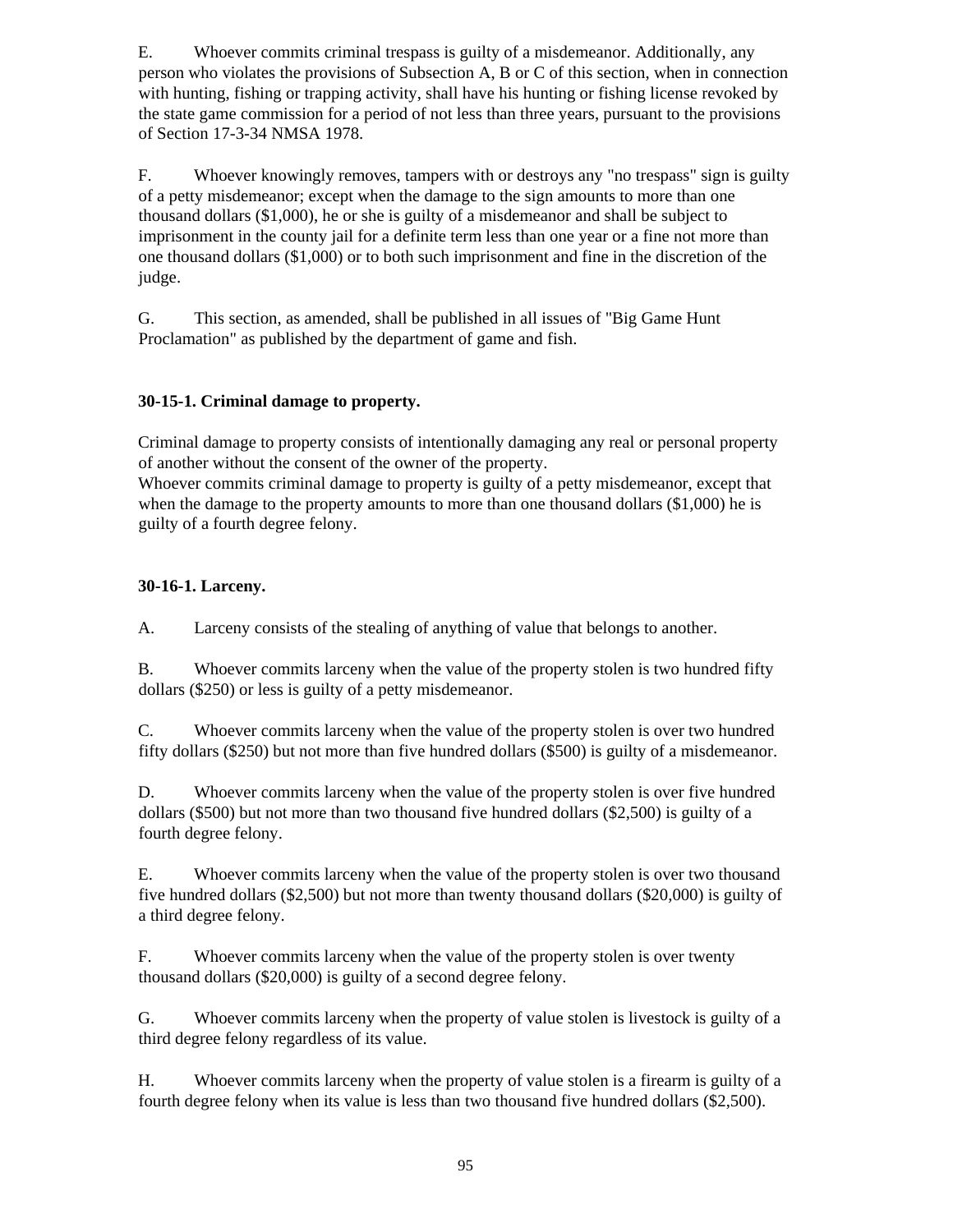## **30-16-2. Robbery.**

Robbery consists of the theft of anything of value from the person of another or from the immediate control of another, by use or threatened use of force or violence. Whoever commits robbery is guilty of a third degree felony.

Whoever commits robbery while armed with a deadly weapon is, for the first offense, guilty of a second degree felony and, for second and subsequent offenses, is guilty of a first degree felony.

## **30-16-3. Burglary.**

Burglary consists of the unauthorized entry of any vehicle, watercraft, aircraft, dwelling or other structure, movable or immovable, with the intent to commit any felony or theft therein.

A. Any person who, without authorization, enters a dwelling house with intent to commit any felony or theft therein is guilty of a third degree felony.

B. Any person who, without authorization, enters any vehicle, watercraft, aircraft or other structure, movable or immovable, with intent to commit any felony or theft therein is guilty of a fourth degree felony.

#### **30-16-4. Aggravated burglary.**

Aggravated burglary consists of the unauthorized entry of any vehicle, watercraft, aircraft, dwelling or other structure, movable or immovable, with intent to commit any felony or theft therein and the person either:

A. is armed with a deadly weapon;

B. after entering, arms himself with a deadly weapon;

C. commits a battery upon any person while in such place, or in entering or leaving such place.

Whoever commits aggravated burglary is guilty of a second degree felony.

#### **30-17-5. Arson and negligent arson.**

A. Arson consists of a person maliciously or willfully starting a fire or causing an explosion with the purpose of destroying or damaging:

(1) a building, occupied structure or property of another person;

(2) a bridge, utility line, fence or sign; or

(3) any property, whether the person's own property or the property of another person, to collect insurance for the loss.

B. Whoever commits arson when the damage is two hundred fifty dollars (\$250) or less is guilty of a petty misdemeanor.

C. Whoever commits arson when the damage is over two hundred fifty dollars (\$250) but not more than five hundred dollars (\$500) is guilty of a misdemeanor.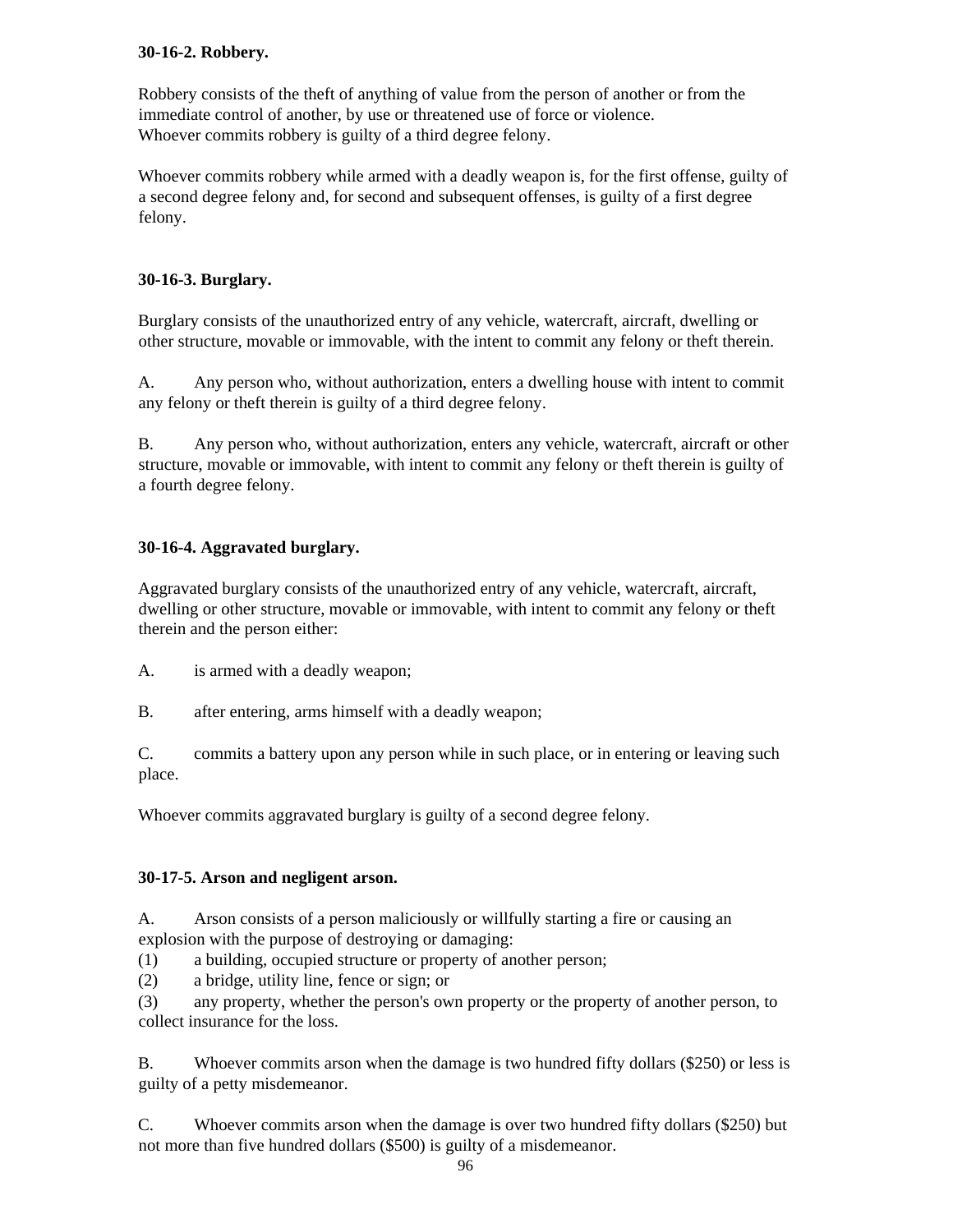D. Whoever commits arson when the damage is over five hundred dollars (\$500) but not more than two thousand five hundred dollars (\$2,500) is guilty of a fourth degree felony.

E. Whoever commits arson when the damage is over two thousand five hundred dollars (\$2,500) but not more than twenty thousand dollars (\$20,000) is guilty of a third degree felony.

F. Whoever commits arson when the damage is over twenty thousand dollars (\$20,000) is guilty of a second degree felony.

G. Negligent arson consists of a person recklessly starting a fire or causing an explosion, whether on the person's property or the property of another person, and thereby directly:

(1) causing the death or bodily injury of another person; or

(2) damaging or destroying a building or occupied structure of another person.

H. Whoever commits negligent arson is guilty of a fourth degree felony.

I. As used in this section, "occupied structure" includes a boat, trailer, car, airplane, structure or place adapted for the transportation or storage of property, for overnight accommodations of persons or for carrying on business therein, whether or not a person is actually present.

### **30-16D-5. Injuring or tampering with a motor vehicle.**

A. Injuring or tampering with a motor vehicle consists of a person, individually or in association with another person:

(1) purposely and without authority from the owner starting or causing to be started the engine of any motor vehicle;

(2) purposely and maliciously shifting or changing the starting device or gears of a standing motor vehicle to a position other than that in which they were left by the owner or driver of the motor vehicle;

(3) purposely scratching or damaging the chassis, running gear, body, sides, top covering or upholstering of a motor vehicle that is the property of another;

(4) purposely destroying any part of a motor vehicle or purposely cutting, mashing or marking or in any other way destroying or damaging any part, attachment, fastening or appurtenance of a motor vehicle without the permission of the owner;

(5) purposely draining or starting the drainage of any radiator, oil tank or gas tank upon a motor vehicle without the permission of the owner;

(6) purposely putting any metallic or other substance or liquid in the radiator, carburetor, oil tank, grease cup, oilers, lamps, gas tanks or machinery of the motor vehicle with the intent to injure or damage or impede the working of the machinery of the motor vehicle;

(7) maliciously tightening or loosening any bracket, bolt, wire, nut, screw or other fastening on a motor vehicle; or

(8) purposely releasing the brake upon a standing motor vehicle with the intent to injure the motor vehicle.

B. Whoever commits injuring or tampering with a motor vehicle is guilty of a misdemeanor.

C. As used in this section, "motor vehicle" means a motor vehicle as defined by the Motor Vehicle Code [66-1-1 NMSA 1978].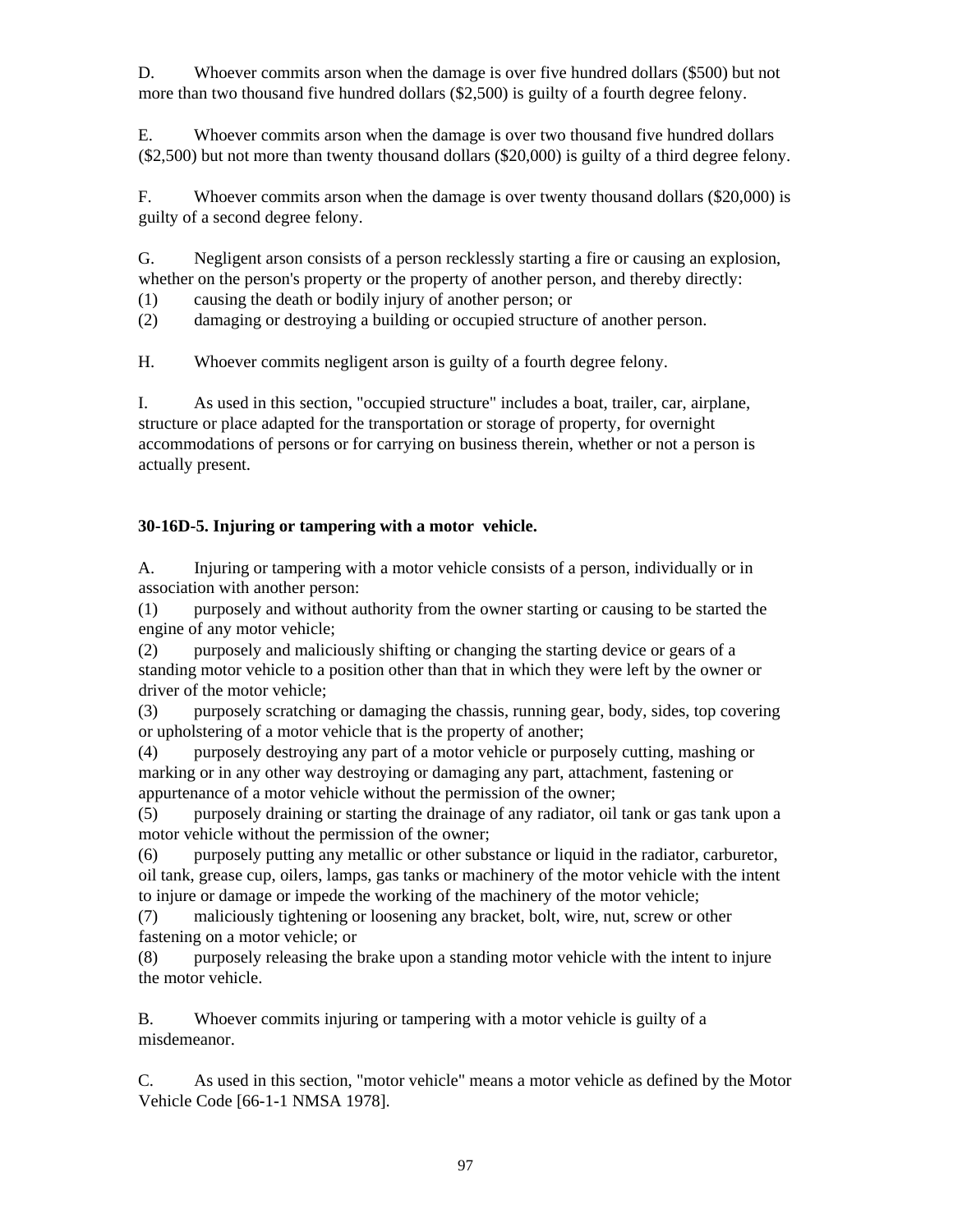#### **30-17-6. Aggravated arson.**

Aggravated arson consists of the willful or malicious damaging by any explosive substance or the willful or malicious setting fire to any bridge, aircraft, watercraft, vehicle, pipeline, utility line, communication line or structure, railway structure, private or public building, dwelling or other structure, causing a person great bodily harm.

Whoever commits aggravated arson is guilty of a second degree felony.

#### **30-18-1. Cruelty to animals; extreme cruelty to animals; penalties; exceptions.**

A. As used in this section, "animal" does not include insects or reptiles.

- B. Cruelty to animals consists of a person:
	- (1) negligently mistreating, injuring, killing without lawful justification or tormenting an animal; or

(2) abandoning or failing to provide necessary sustenance to an animal under that person's custody or control.

C. As used in Subsection B of this section, "lawful justification" means:

- (1) humanely destroying a sick or injured animal; or
- (2) protecting a person or animal from death or injury due to an attack by another animal.
- D. Whoever commits cruelty to animals is guilty of a misdemeanor and shall be sentenced pursuant to the provisions of Section 31-19-1 NMSA 1978. Upon a fourth or subsequent conviction for committing cruelty to animals, the offender is guilty of a fourth degree felony and shall be sentenced pursuant to the provisions of Section 31-18-15 NMSA 1978.
- E. Extreme cruelty to animals consists of a person:
	- (1) intentionally or maliciously torturing, mutilating, injuring or poisoning an animal; or
	- (2) maliciously killing an animal.
- F. Whoever commits extreme cruelty to animals is guilty of a fourth degree felony and shall be sentenced pursuant to the provisions of Section 31-18-15 NMSA 1978.
- G.The court may order a person convicted for committing cruelty to animals to participate in an animal cruelty prevention program or an animal cruelty education program. The court may also order a person convicted for committing cruelty to animals or extreme cruelty to animals to obtain psychological counseling for treatment of a mental health disorder if, in the court's judgment, the mental health disorder contributed to the commission of the criminal offense. The offender shall bear the expense of participating in an animal cruelty prevention program, animal cruelty education program or psychological counseling ordered by the court.
- H.If a child is adjudicated of cruelty to animals, the court shall order an assessment and any necessary psychological counseling or treatment of the child.
- I. The provisions of this section do not apply to:
	- (1) fishing, hunting, falconry, taking and trapping, as provided in Chapter 17 NMSA 1978;
	- (2) the practice of veterinary medicine, as provided in Chapter 61, Article 14 NMSA 1978;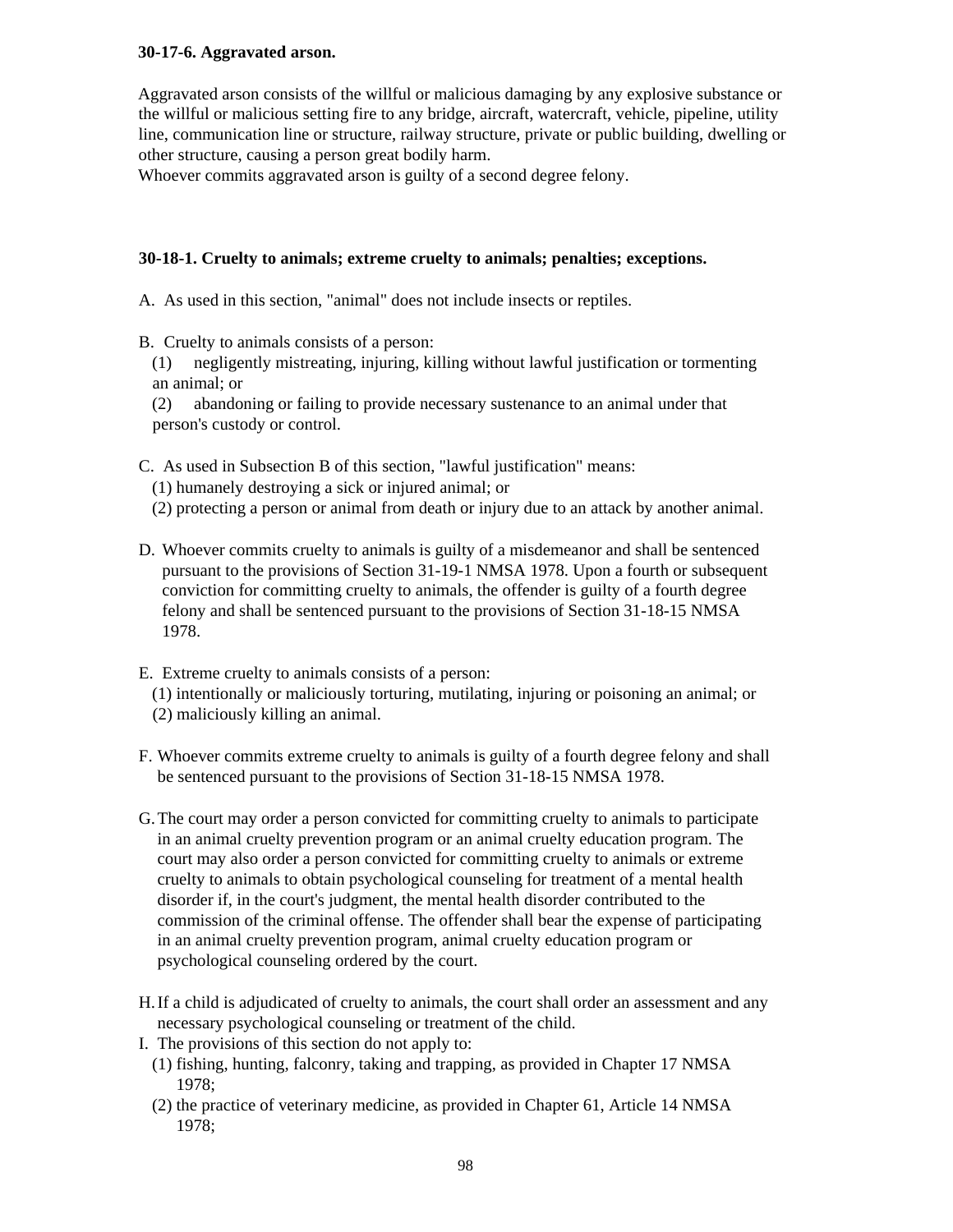- (3) rodent or pest control, as provided in Chapter 77, Article 15 NMSA 1978; (4) the treatment of livestock and other animals used on farms and ranches for the production of food, fiber or other agricultural products, when the treatment is in accordance with commonly accepted agricultural animal husbandry practices;
- (5) the use of commonly accepted Mexican and American rodeo practices, unless otherwise prohibited by law;
- (6) research facilities licensed pursuant to the provisions of 7 U.S.C. Section 2136, except when knowingly operating outside provisions, governing the treatment of animals, of a research or maintenance protocol approved by the institutional animal care and use committee of the facility; or
- (7) other similar activities not otherwise prohibited by law.

J. If there is a dispute as to what constitutes commonly accepted agricultural animal husbandry practices or commonly accepted rodeo practices, the New Mexico livestock board shall hold a hearing to determine if the practice in question is a commonly accepted agricultural animal husbandry practice or commonly accepted rodeo practice.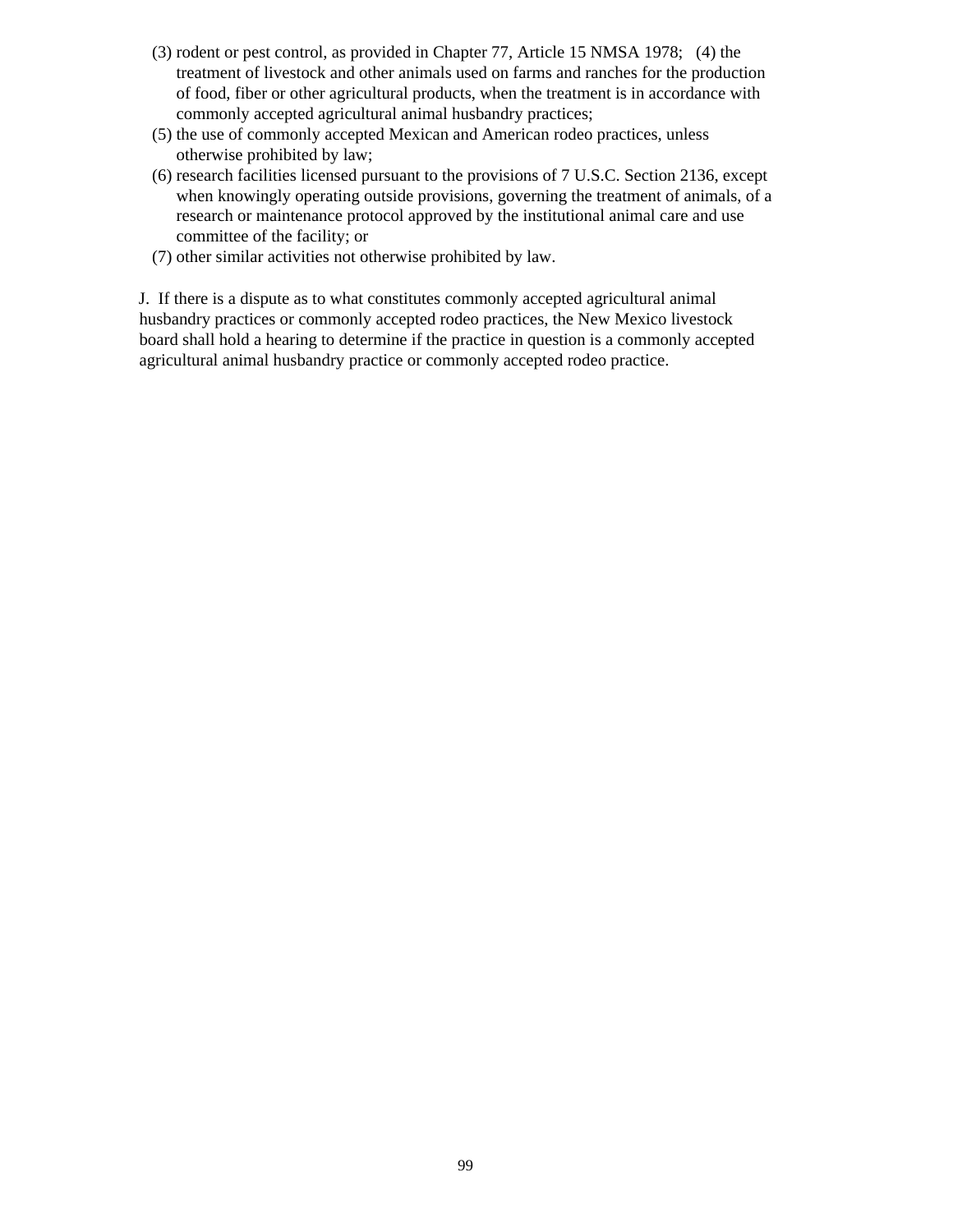# **GENERAL CRIMINAL STATUES: OBSTRUCTING A REPORT, FALSE REPORTS, EVIDENCE TAMPERING, INTIMIDATION OF WITNESS, ATTEMPT, CONSPIRACY, CRIMINAL SOLICITATION, SENTENCING, TIME LIMITATIONS FOR PROSECUTION, LAW ENFORCEMENT REQUIREMENTS, MISCELLANEOUS**

#### **30-1-8. Time limitations for commencing prosecution.**

A person shall not be prosecuted, tried or punished in any court of this state unless the indictment is found or information or complaint is filed within the time as provided:

A. for a second degree felony, within six years from the time the crime was committed;

B. for a third or fourth degree felony, within five years from the time the crime was committed;

C. for a misdemeanor, within two years from the time the crime was committed;

D. for a petty misdemeanor, within one year from the time the crime was committed;

E. for any crime against or violation of Section 51-1-38 NMSA 1978, within three years from the time the crime was committed;

F. for a felony pursuant to Section 7-1-71.3, 7-1-72 or 7-1-73 NMSA 1978, within five years from the time the crime was committed; provided that for a series of crimes involving multiple filing periods within one calendar year, the limitation shall begin to run on December 31 of the year in which the crimes occurred;

G. for an identity theft crime pursuant to Section 30-16-24.1 NMSA 1978, within five years from the time the crime was discovered;

H. for any crime not contained in the Criminal Code or where a limitation is not otherwise provided for, within three years from the time the crime was committed; and

I. for a capital felony or a first degree violent felony, no limitation period shall exist and prosecution for these crimes may commence at any time after the occurrence of the crime.

#### **30-1-9. Tolling of time limitation for prosecution for crimes.**

- A. If after any crime has been committed the defendant shall conceal himself, or shall flee from or go out of the state, the prosecution for such crime may be commenced within the time prescribed in Section 1-8 [30-1-8 NMSA 1978], after the defendant ceases to conceal himself or returns to the state. No period shall be included in the time of limitation when the party charged with any crime is not usually and publicly a resident within the state.
- B. When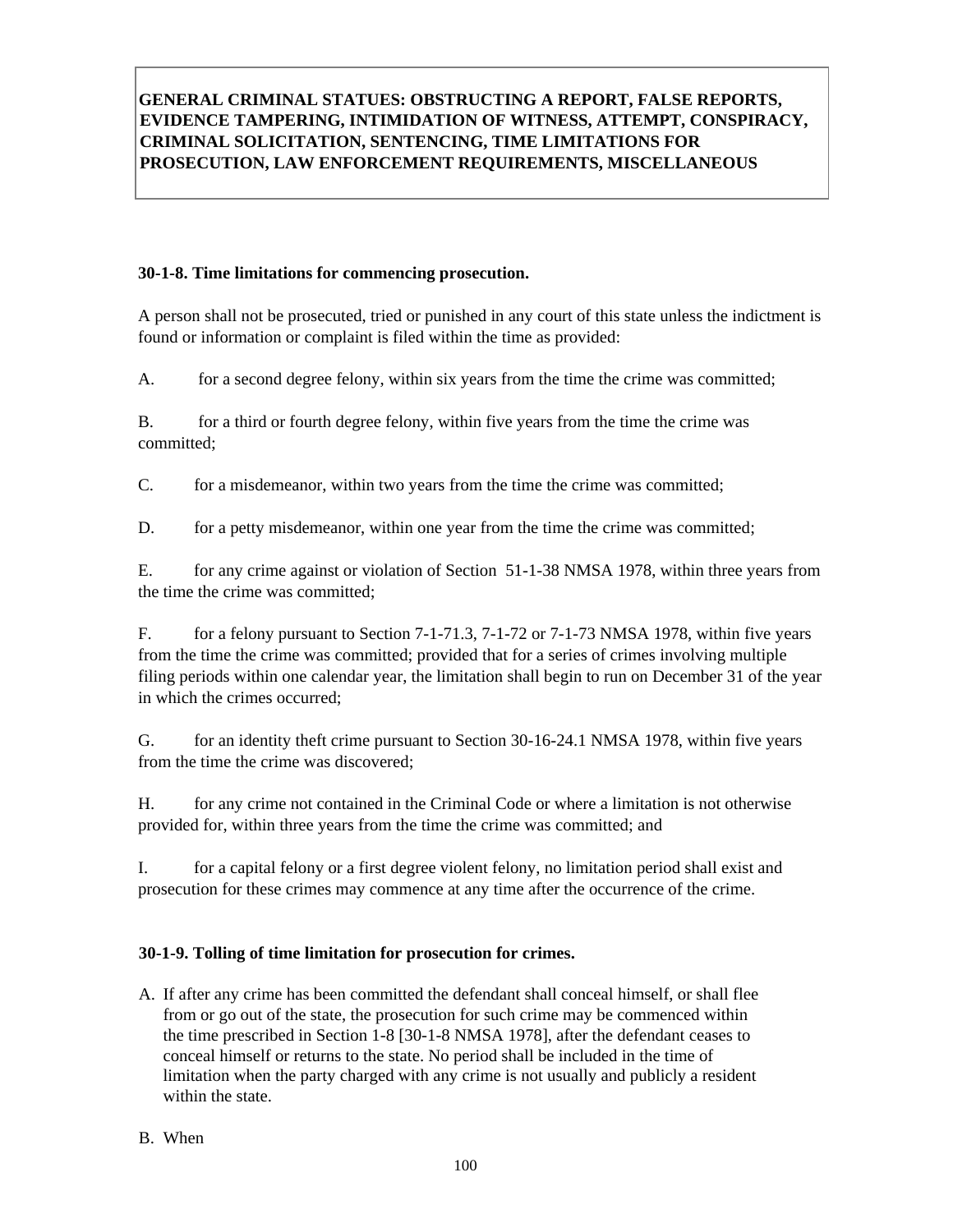- (1) an indictment, information or complaint is lost, mislaid or destroyed;
- (2) the judgment is arrested;
- (3) the indictment, information or complaint is quashed, for any defect or reason; or
- (4) the prosecution is dismissed because of variance between the allegations of the indictment, information or complaint and the evidence; and a new indictment, information or complaint is thereafter presented, the time elapsing between the preferring of the first indictment, information or complaint and the subsequent indictment, information or complaint shall not be included in computing the period limited for the prosecution of the crime last charged; provided that the crime last charged is based upon and grows out of the same transaction upon which the original indictment, information or complaint was founded, and the subsequent indictment, information or complaint is brought within five years from the date of the alleged commission of the original crime.

#### **30-1-9.1. Offenses against children; tolling of statute of limitations.**

The applicable time period for commencing prosecution pursuant to Section 30-1-8 NMSA 1978 shall not commence to run for an alleged violation of Section 30-6-1, 30-9-11 or 30-9-13 NMSA 1978 until the victim attains the age of eighteen or the violation is reported to a law enforcement agency, whichever occurs first.

### **30-1-9.2. Criminal sexual penetration; tolling of statute of limitations**

- A. When DNA evidence is available and a suspect has not been identified, the applicable time period for commencing a prosecution pursuant to Section 30-1-8 NMSA 1978 shall not commence to run for an alleged violation of Section 30-9-11 NMSA 1978 until a DNA profile is matched with a suspect.
- B. As used in this section, "DNA" means deoxyribonucleic acid."

#### **30-6-4. Obstruction of reporting or investigation of child abuse or neglect.**

Obstruction of reporting or investigation of child abuse or neglect consists of:

A. knowingly inhibiting, preventing, obstructing or intimidating another from reporting, pursuant to Section 32-1-15 NMSA 1978 [repealed], child abuse or neglect, including child sexual abuse; or

B. knowingly obstructing, delaying, interfering with or denying access to a law enforcement officer or child protective services social worker in the investigation of a report of child abuse or sexual abuse.

Whoever commits obstruction of reporting or investigation of child abuse or neglect is guilty of a misdemeanor.

#### **30-22-5. Tampering with evidence.**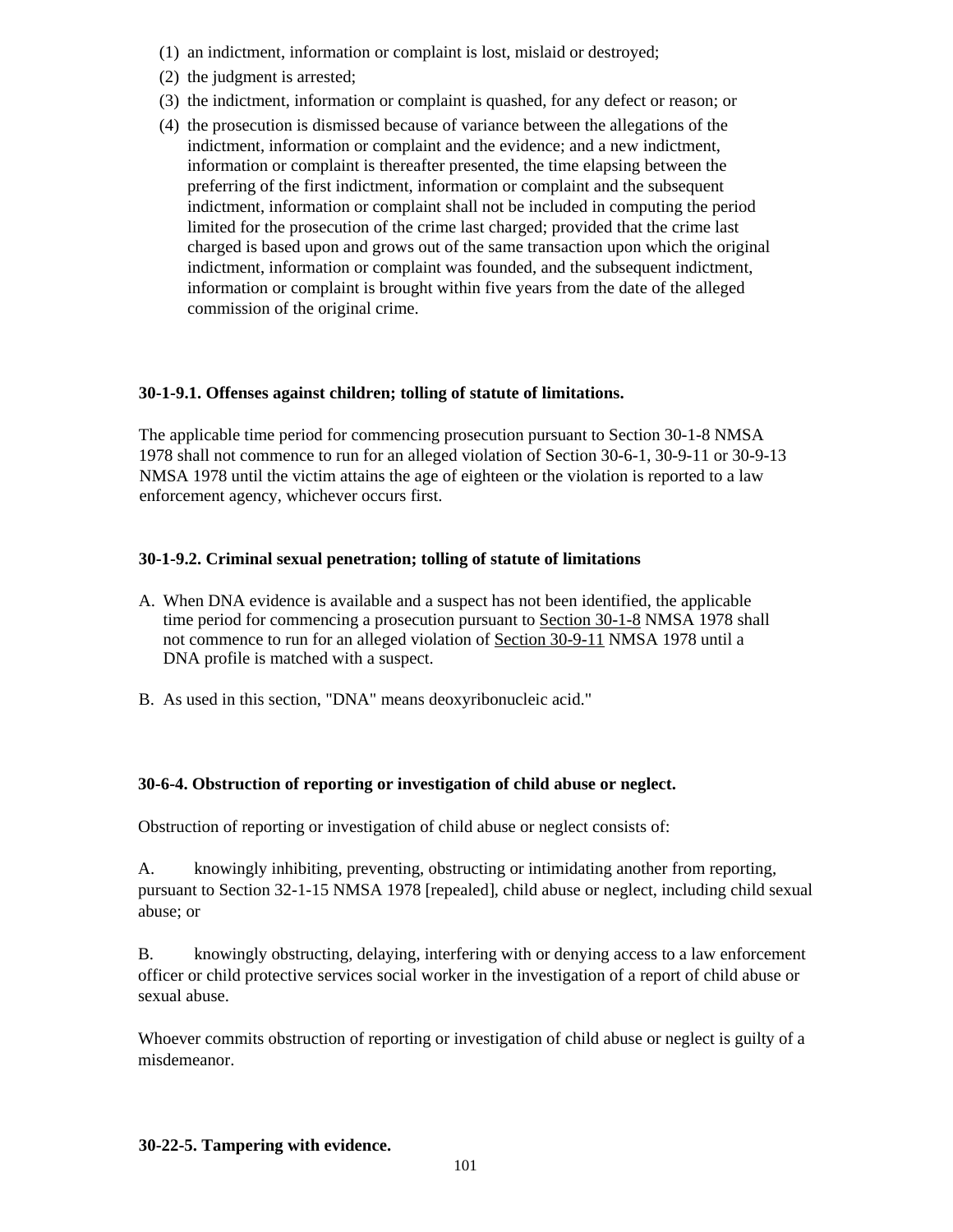A. Tampering with evidence consists of destroying, changing, hiding, placing or fabricating any physical evidence with intent to prevent the apprehension, prosecution or conviction of any person or to throw suspicion of the commission of a crime upon another.

B. Whoever commits tampering with evidence shall be punished as follows:

(1) if the highest crime for which tampering with evidence is committed is a capital or first degree felony or a second degree felony, the person committing tampering with evidence is guilty of a third degree felony;

(2) if the highest crime for which tampering with evidence is committed is a third degree felony or a fourth degree felony, the person committing tampering with evidence is guilty of a fourth degree felony;

(3) if the highest crime for which tampering with evidence is committed is a misdemeanor or a petty misdemeanor, the person committing tampering with evidence is guilty of a petty misdemeanor; and

(4) if the highest crime for which tampering with evidence is committed is indeterminate, the person committing tampering with evidence is guilty of a fourth degree felony.

## **30-22-6. Compounding a crime.**

Compounding a crime consists of knowingly agreeing to take anything of value upon the agreement or understanding, express or implied, to compound or conceal a crime or to abstain from a prosecution therefor, or to withhold any evidence thereof.

For purposes of this section, a person may be prosecuted and convicted of compounding a crime though the person guilty of the original crime has not been charged, indicted or tried.

Whoever commits compounding a crime is guilty of a misdemeanor.

## **30-24-3. Bribery or intimidation of a witness; retaliation against a witness.**

A. Bribery or intimidation of a witness consists of any person knowingly:

(1) giving or offering to give anything of value to any witness or to any person likely to become a witness in any judicial, administrative, legislative or other official cause or proceeding to testify falsely or to abstain from testifying to any fact in such cause or proceeding;

(2) intimidating or threatening any witness or person likely to become a witness in any judicial, administrative, legislative or other official cause or proceeding for the purpose of preventing such individual from testifying to any fact, to abstain from testifying or to testify falsely; or

(3) intimidating or threatening any person or giving or offering to give anything of value to any person with the intent to keep the person from truthfully reporting to a law enforcement officer or any agency of government that is responsible for enforcing criminal laws information relating to the commission or possible commission of a felony offense or a violation of conditions of probation, parole or release pending judicial proceedings.

B. Retaliation against a witness consists of any person knowingly engaging in conduct that causes bodily injury to another person or damage to the tangible property of another person, or threatening to do so, with the intent to retaliate against any person for any information relating to the commission or possible commission of a felony offense or a violation of conditions of probation, parole or release pending judicial proceedings given by a person to a law enforcement officer.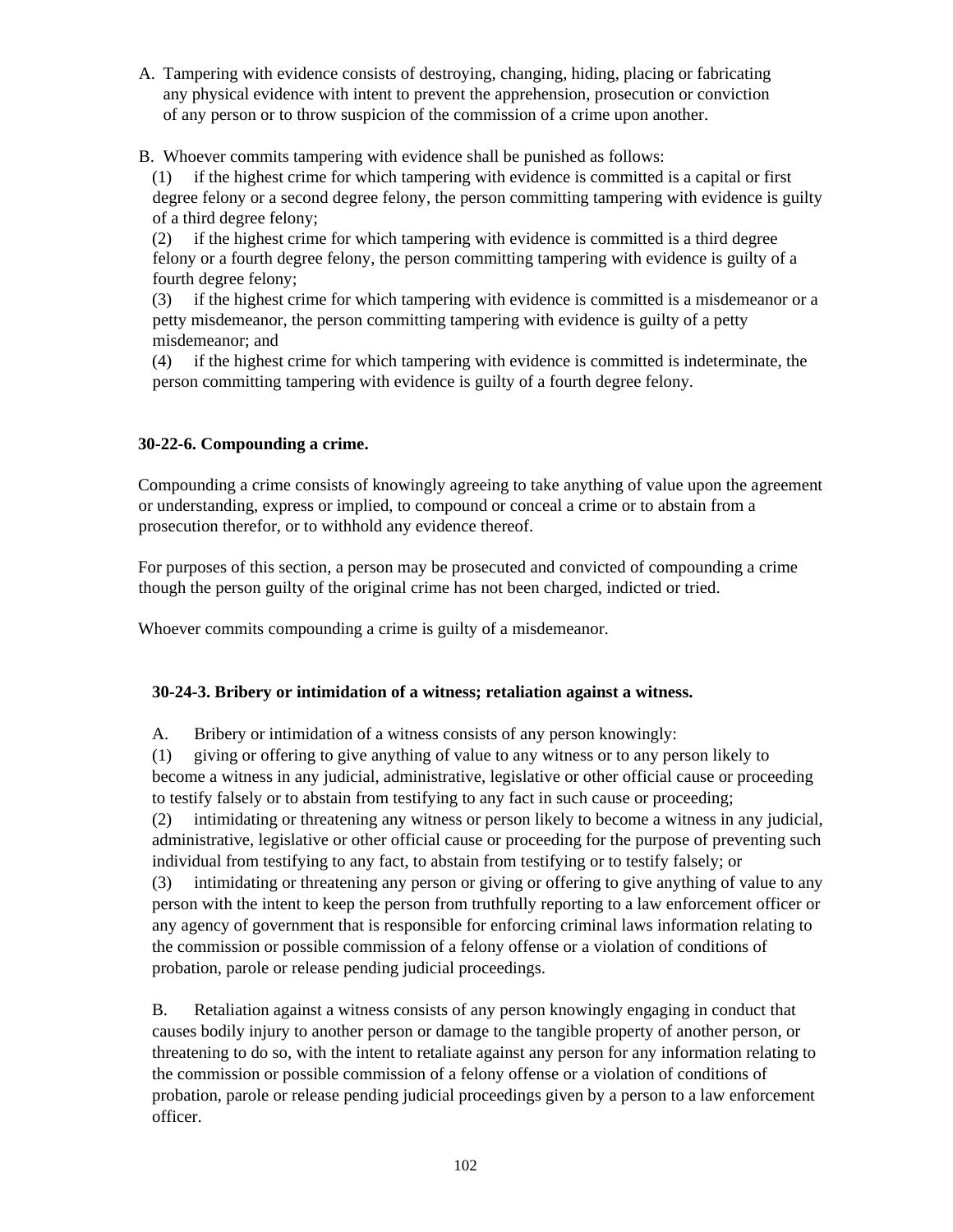- C. Whoever commits bribery or intimidation of a witness is guilty of a third degree felony.
- D. Whoever commits retaliation against a witness is guilty of a second degree felony.

## **30-24-3.1. Acceptance of a bribe by a witness.**

A. No person who is a witness or is likely to become a witness shall receive, agree to receive or solicit any bribe or anything of value to:

(1) testify falsely or to abstain from testifying to any fact in any cause in any judicial, administrative, legislative or other proceeding; or

(2) abstain from truthfully reporting to a law enforcement officer or any agency of government that is responsible for enforcing criminal laws information relating to the commission or possible commission of a felony offense or a violation of conditions of probation, parole or release pending judicial proceedings.

B. Whoever receives, agrees to receive or solicits a bribe is guilty of a fourth degree felony.

### **30-27-1. Malicious criminal prosecution.**

Malicious criminal prosecution consists of maliciously procuring or attempting to procure an indictment or otherwise causing or attempting to cause a criminal charge to be preferred or prosecuted against an innocent person, knowing him to be innocent. Whoever commits malicious criminal prosecution is guilty of a misdemeanor.

#### **30-28-1. Attempt to commit a felony.**

Attempt to commit a felony consists of an overt act in furtherance of and with intent to commit a felony and tending but failing to effect its commission.

Whoever commits attempt to commit a felony upon conviction thereof, shall be punished as follows:

A. if the crime attempted is a capital or first degree felony, the person committing such attempt is guilty of a second degree felony;

B. if the crime attempted is a second degree felony, the person committing such attempt is guilty of a third degree felony;

C. if the crime attempted is a third degree felony, the person committing such attempt is guilty of a fourth degree felony; and

D. if the crime attempted is a fourth degree felony, the person committing such attempt is guilty of a misdemeanor.

No person shall be sentenced for an attempt to commit a misdemeanor.

#### **30-28-2. Conspiracy.**

A. Conspiracy consists of knowingly combining with another for the purpose of committing a felony within or without this state.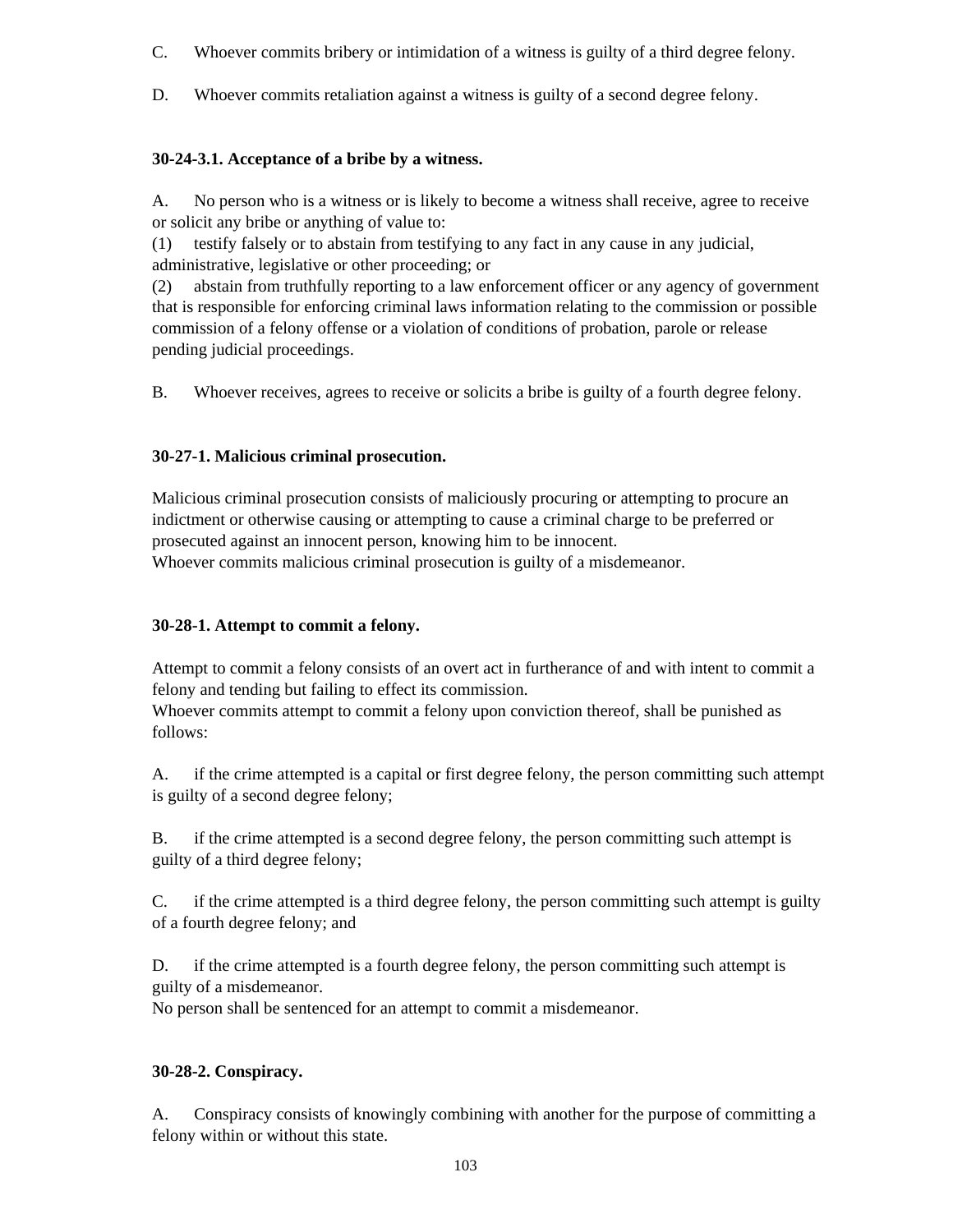B. Whoever commits conspiracy shall be punished as follows:

(1) if the highest crime conspired to be committed is a capital or first degree felony, the person committing such conspiracy is guilty of a second degree felony;

(2) if the highest crime conspired to be committed is a second degree felony, the person committing such conspiracy is guilty of a third degree felony; and

(3) if the highest crime conspired to be committed is a third degree felony or a fourth degree felony, the person committing such conspiracy is guilty of a fourth degree felony.

## **30-28-3. Criminal solicitation; penalty.**

A. Except as to bona fide acts of persons authorized by law to investigate and detect the commission of offenses by others, a person is guilty of criminal solicitation if, with the intent that another person engage in conduct constituting a felony, he solicits, commands, requests, induces, employs or otherwise attempts to promote or facilitate another person to engage in conduct constituting a felony within or without the state.

B. In any prosecution for criminal solicitation, it is an affirmative defense that under circumstances manifesting a voluntary and complete renunciation of criminal intent, the defendant:

(1) notified the person solicited; and

(2) gave timely and adequate warning to law enforcement authorities or otherwise made a substantial effort to prevent the criminal conduct solicited.

The burden of raising this issue is on the defendant, but does not shift the burden of proof of the state to prove all of the elements of the crime of solicitation beyond a reasonable doubt.

C. It is not a defense that the person solicited could not be guilty of the offense solicited due to insanity, minority or other lack of criminal responsibility or incapacity. It is not a defense that the person solicited is unable to commit the crime solicited because of lack of capacity, status or other characteristic needed to commit the crime solicited, so long as the person soliciting or the person solicited believes that he or they have such capacity, status or characteristics.

D. A person is not liable for criminal solicitation when his solicitation constitutes conduct of a kind that is necessarily incidental to the commission of the offense solicited. When the solicitation constitutes a felony offense other than criminal solicitation, which is related to but separate from the offense solicited, the defendant is guilty of such related felony offense and not of criminal solicitation. Provided, a defendant may be prosecuted for and convicted of both the criminal solicitation as well as any other crime or crimes committed by the defendant or his accomplices or coconspirators, or the crime or crimes committed by the person solicited.

E. Any person convicted of criminal solicitation shall be punished as follows:

(1) if the highest crime solicited is a capital or first degree felony, the person soliciting such felony is guilty of a second degree felony;

(2) if the highest crime solicited is a second degree felony, the person soliciting such a felony is guilty of a third degree felony; and

(3) if the highest crime solicited is a third degree felony or a fourth degree felony, the person soliciting such felony is guilty of a fourth degree felony.

## **30-39-1. False report; penalty.**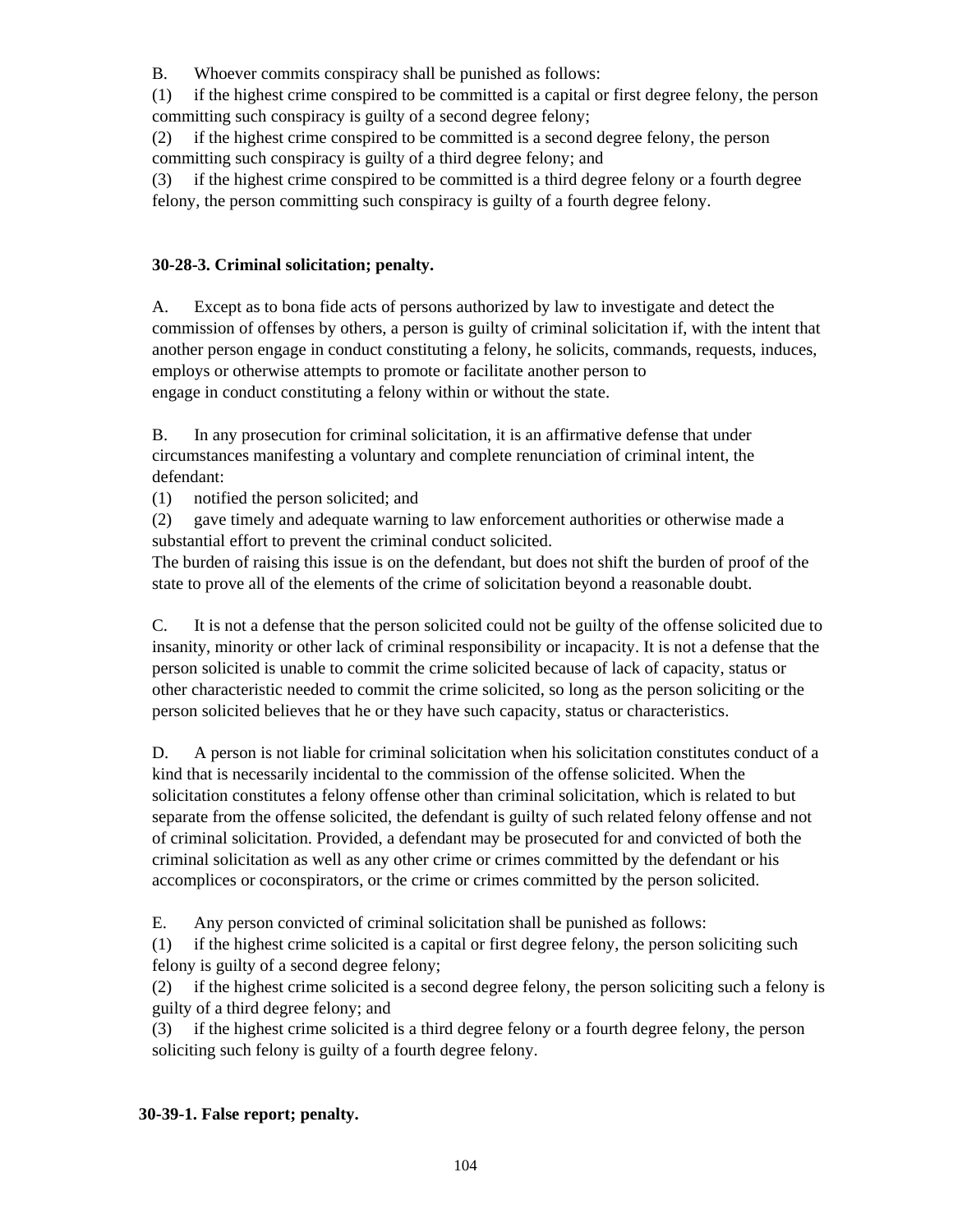It is unlawful for any person to intentionally make a report to a law enforcement agency or official, which report he knows to be false at the time of making it, alleging a violation by another person of the provisions of the Criminal Code. Any person violating the provisions of this section is guilty of a misdemeanor.

## **29-1-16. Electronic recordings of custodial interrogations**

A. A state or local law enforcement officer shall comply when reasonably able to do so with the following procedures when conducting a custodial interrogation:

(1) the custodial interrogation shall be electronically recorded in its entirety;

(2) if conducted in a police station, the custodial interrogation shall be electronically recorded by a method that includes audio or visual or both, if available; and

(3) the electronic recording shall include the advice of constitutional rights required by law.

B. A law enforcement officer shall comply with the provisions of this section unless the law enforcement officer has good cause not to electronically record the entire custodial interrogation and makes a contemporaneous written or electronic record of the reasons for not doing so. Good cause includes:

(1) the electronic recording equipment was not reasonably available;

(2) the electronic recording equipment failed and obtaining replacement equipment was not feasible;

(3) the individual refused to be recorded; or

(4) the statement was made in a court proceeding or a grand jury proceeding.

C. Statements that are spontaneously volunteered and not the result of custodial interrogation are not subject to the provisions of this section.

D. The provisions of this section shall apply only to custodial interrogations when, at the time of the interrogation, the person is suspected of committing a felony offense.

E. The provisions of this section do not apply to custodial interrogations conducted outside the state of New Mexico.

F. The provisions of this section do not apply to statements used for impeachment purposes.

G. The provisions of this section do not apply within a correctional facility.

H. As used in this section:

(1) "custodial interrogation" means questioning by law enforcement officers that requires the advice of constitutional rights; and

(2) "electronic recording" means a complete and authentic electronic recording created by visual or audio media, including by motion picture, videotape, audio tape or digital media.

I. This section shall not be construed to exclude otherwise admissible evidence in any judicial proceeding.

# **31-1-7. Arrest without warrant; liability.**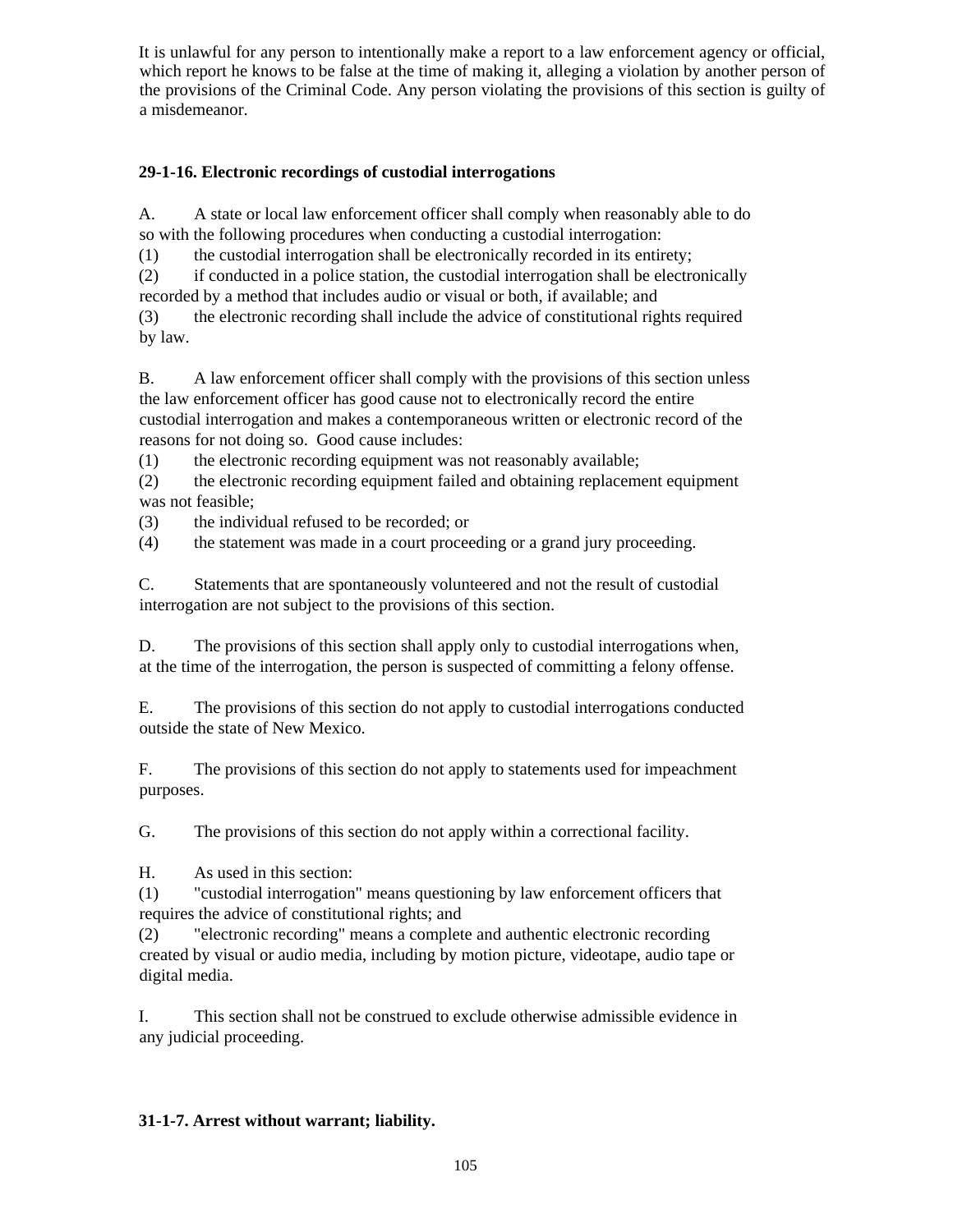- D. Notwithstanding the provisions of any other law to the contrary, a peace officer may arrest a person and take that person into custody without a warrant when the officer is at the scene of a domestic disturbance and has probable cause to believe that the person has committed an assault or a battery upon a household member. As used in this section, "household member" means a spouse, former spouse, family member, including a relative, parent, present or former step-parent, present or former in-law, child or co-parent of a child, or a person with whom the victim has had a continuing personal relationship. Cohabitation is not necessary to be deemed a household member for purposes of this section.
- E. No peace officer shall be held criminally or civilly liable for making an arrest pursuant to this section, provided he acts in good faith and without malice.
- F. Whether or not an arrest is made pursuant to this section, a peace officer may remain with the victim and assist the victim in getting to a shelter or receiving proper medical attention.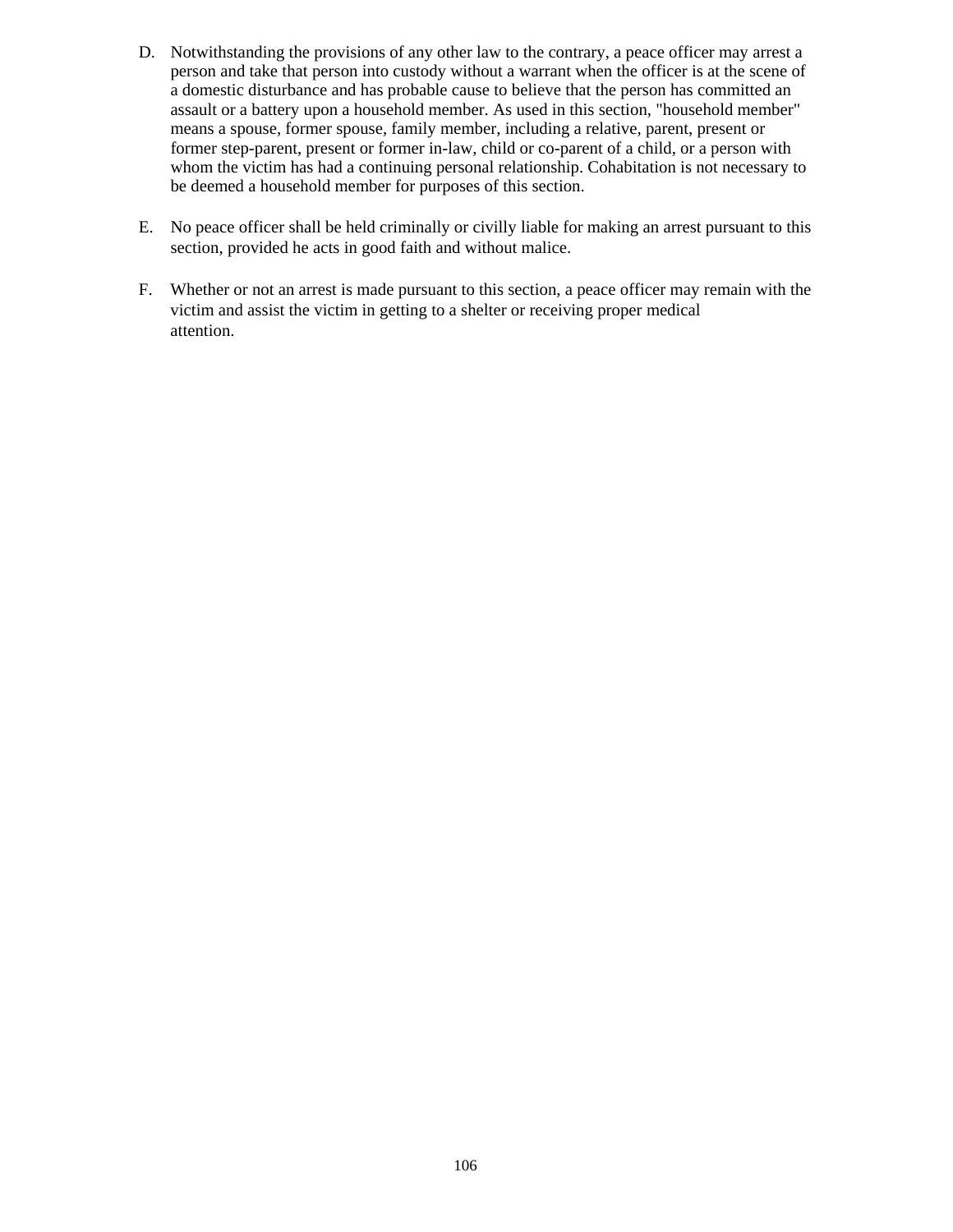# **FEDERAL CODES**

# **CHAPTER 109A-SEXUAL ABUSE**

**FEDERAL CODE, CHAPTER 109A-SEXUAL ABUSE** 

**18 U.S.C. § 2241. Aggravated sexual abuse**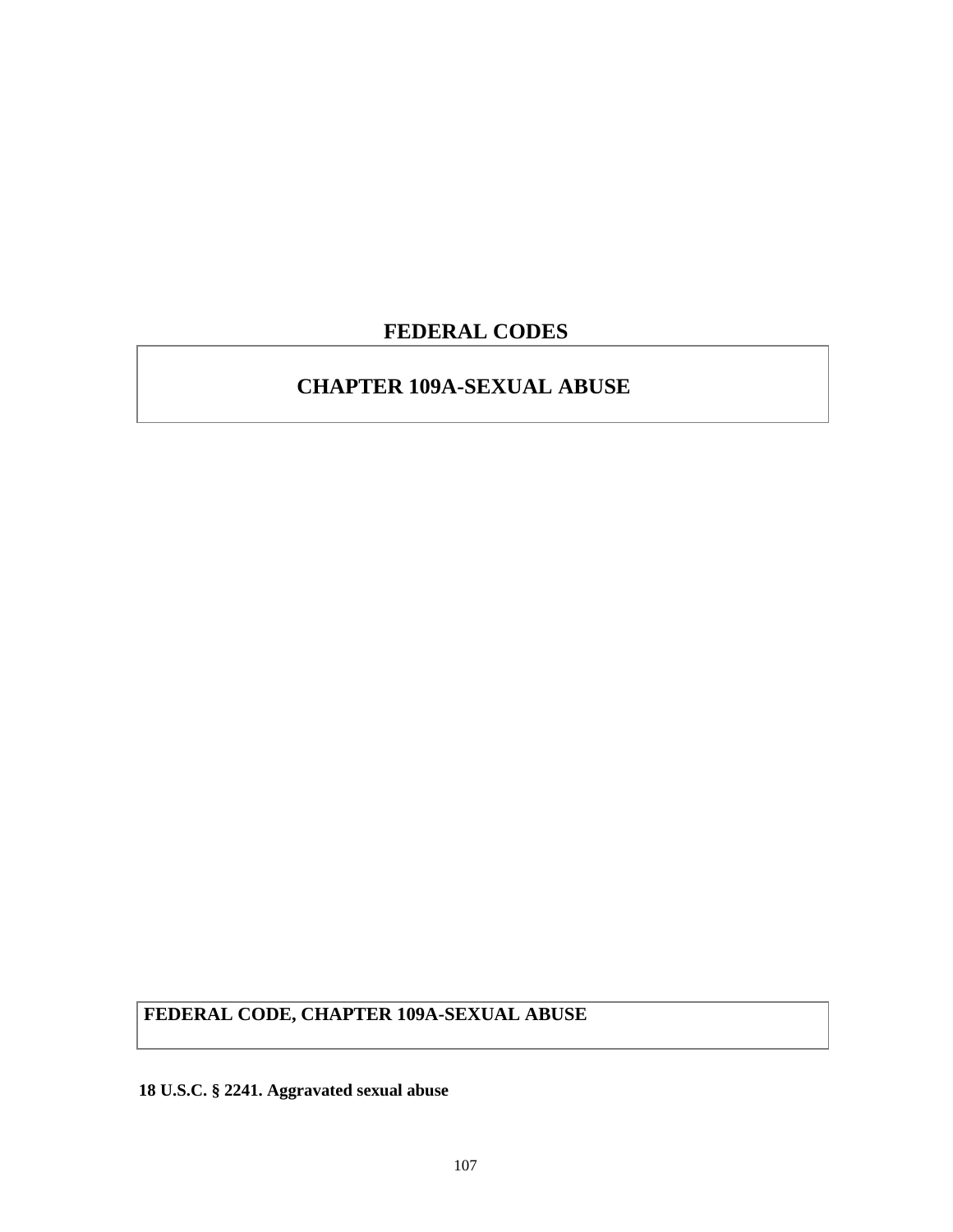**(a) By force or threat.** -- Whoever, in the special maritime and territorial jurisdiction of the United States or in a Federal prison, or in any prison, institution, or facility in which persons are held in custody by direction of or pursuant to a contract or agreement with the head of any Federal department or agency, knowingly causes another person to engage in a sexual act –

- (1) by using force against that other person; or
- (2) by threatening or placing that other person in fear that any person will be subjected to death, serious bodily injury, or kidnapping; or attempts to do so, shall be fined under this title, imprisoned for any term of years or life, or both.

**(b) By other means. --** Whoever, in the special maritime and territorial jurisdiction of the United States or in a Federal prison, or in any prison, institution, or facility in which persons are held in custody by direction of or pursuant to a contract or agreement with the head of any Federal department or agency, knowingly –

- (1) renders another person unconscious and thereby engages in a sexual act with that other person; or
- (2) administers to another person by force or threat of force, or without the knowledge or permission of that person, a drug, intoxicant, or other similar substance and thereby - -

**(A)** substantially impairs the ability of that other person to appraise or control conduct; and

**(B)** engages in a sexual act with that other person; or attempts to do so, shall be fined under this title, imprisoned for any term of years or life, or both.

**(c) With children.** -- Whoever crosses a State line with intent to engage in a sexual act with a person who has not attained the age of 12 years, or in the special maritime and territorial jurisdiction of the United States or in a Federal prison, or in any prison, institution, or facility in which persons are held in custody by direction of or pursuant to a contract or agreement with the head of any Federal department or agency, knowingly engages in a sexual act with another person who has not attained the age of 12 years, or knowingly engages in a sexual act under the circumstances described in subsections (a) and (b) with another person who has attained the age of 12 years but has not attained the age of 16 (and is at least 4 years younger than the person so engaging), or attempts to do so, shall be fined under this title and imprisoned for not less than 30 years or for life. If the defendant has previously been convicted of another Federal offense under this subsection, or of a State offense that would have been an offense under either such provision had the offense occurred in a Federal prison, unless the death penalty is imposed, the defendant shall be sentenced to life in prison.

**(d) State of mind proof requirement.** -- In a prosecution under subsection (c) of this section, the Government need not prove that the defendant knew that the other person engaging in the sexual act had not attained the age of 12 years.

#### **18 U.S.C. § 2242. Sexual abuse**

Whoever, in the special maritime and territorial jurisdiction of the United States or in a Federal prison, or in any prison, institution, or facility in which persons are held in custody by direction of or pursuant to a contract or agreement with the head of any Federal department or agency, knowingly --

**(1)** causes another person to engage in a sexual act by threatening or placing that other person in fear (other than by threatening or placing that other person in fear that any person will be subjected to death, serious bodily injury, or kidnapping); or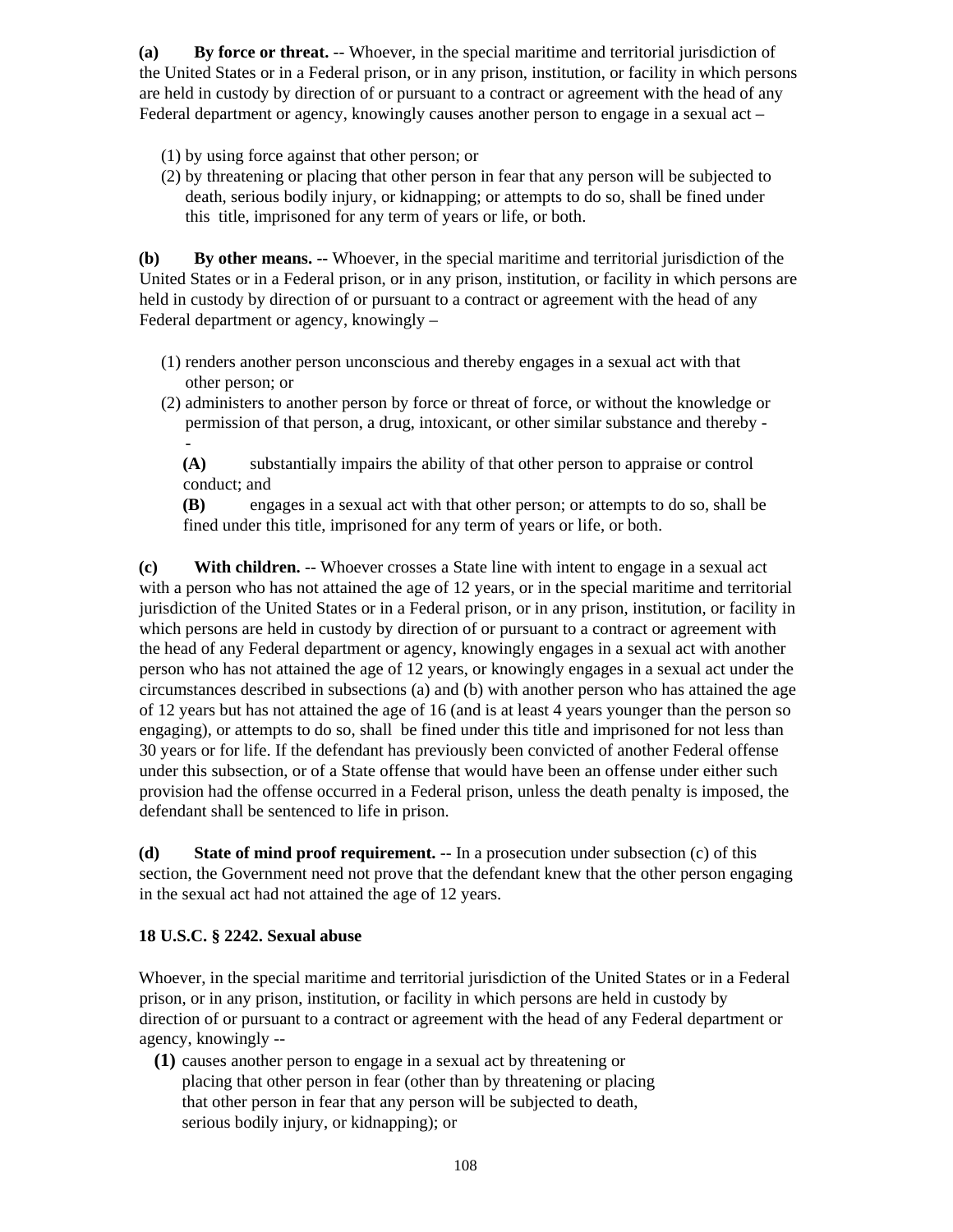**(2)** engages in a sexual act with another person if that other person is --

**(A)** incapable of appraising the nature of the conduct; or

**(B)** physically incapable of declining participation in, or communicating unwillingness to engage in, that sexual act; or attempts to do so, shall be fined under this title and imprisoned for any terms of years or for life.

## **18 U.S.C. § 2243. Sexual abuse of a minor or ward**

**(a) Of a minor.** -- Whoever, in the special maritime and territorial jurisdiction of the United States or in a Federal prison, or in any prison, institution, or facility in which persons are held in custody by direction of or pursuant to a contract or agreement with the head of any Federal department or agency, knowingly engages in a sexual act with another person who --

- **(1)** has attained the age of 12 years but has not attained the age of 16 years; and
- **(2)** is at least four years younger than the person so engaging; or attempts to do so, shall be fined under this title, imprisoned not more than 15 years, or both.

**(b) Of a ward**. -- Whoever, in the special maritime and territorial jurisdiction of the United States or in a Federal prison, knowingly engages in a sexual act with another person who is -

- **(1)** in official detention; and
- **(2)** under the custodial, supervisory, or disciplinary authority of the person so engaging; or attempts to do so, shall be fined under this title, imprisoned not more than 15 years, or both.

### **(c) Defenses.**

- **(1)** In a prosecution under subsection (a) of this section, it is a defense, which the defendant must establish by a preponderance of the evidence that the defendant reasonably believed that the other person had attained the age of 16 years.
- **(2)** In a prosecution under this section, it is a defense, which the defendant must establish by a preponderance of the evidence, that the persons engaging in the sexual act were at that time married to each other.
- **(d)** State of Mind Proof Requirement. In a prosecution under subsection (a) of this section, the Government need not prove that the defendant knew --
	- **(1)** the age of the other person engaging in the sexual act; or
	- **(2)** that the requisite age difference existed between the persons so engaging.

# **18 U.S.C. § 2244. Abusive sexual contact**

### **(a) Sexual conduct in circumstances where sexual acts are punished by this chapter.** --

Whoever, in the special maritime and territorial jurisdiction of the United States or in a Federal prison, knowingly engages in or causes sexual contact with or by another person, if so to do would violate -

**(1)** subsection (a) or (b) of section 2241 of this title had the sexual contact been a sexual act, shall be fined under this title, imprisoned not more than ten years, or both;

**(2)** section 2242 of this title had the sexual contact been a sexual act, shall be fined under this title, imprisoned not more than three years, or both;

**(3)** subsection (a) of section 2243 of this title had the sexual contact been a sexual act, shall be fined under this title, imprisoned not more than two years, or both;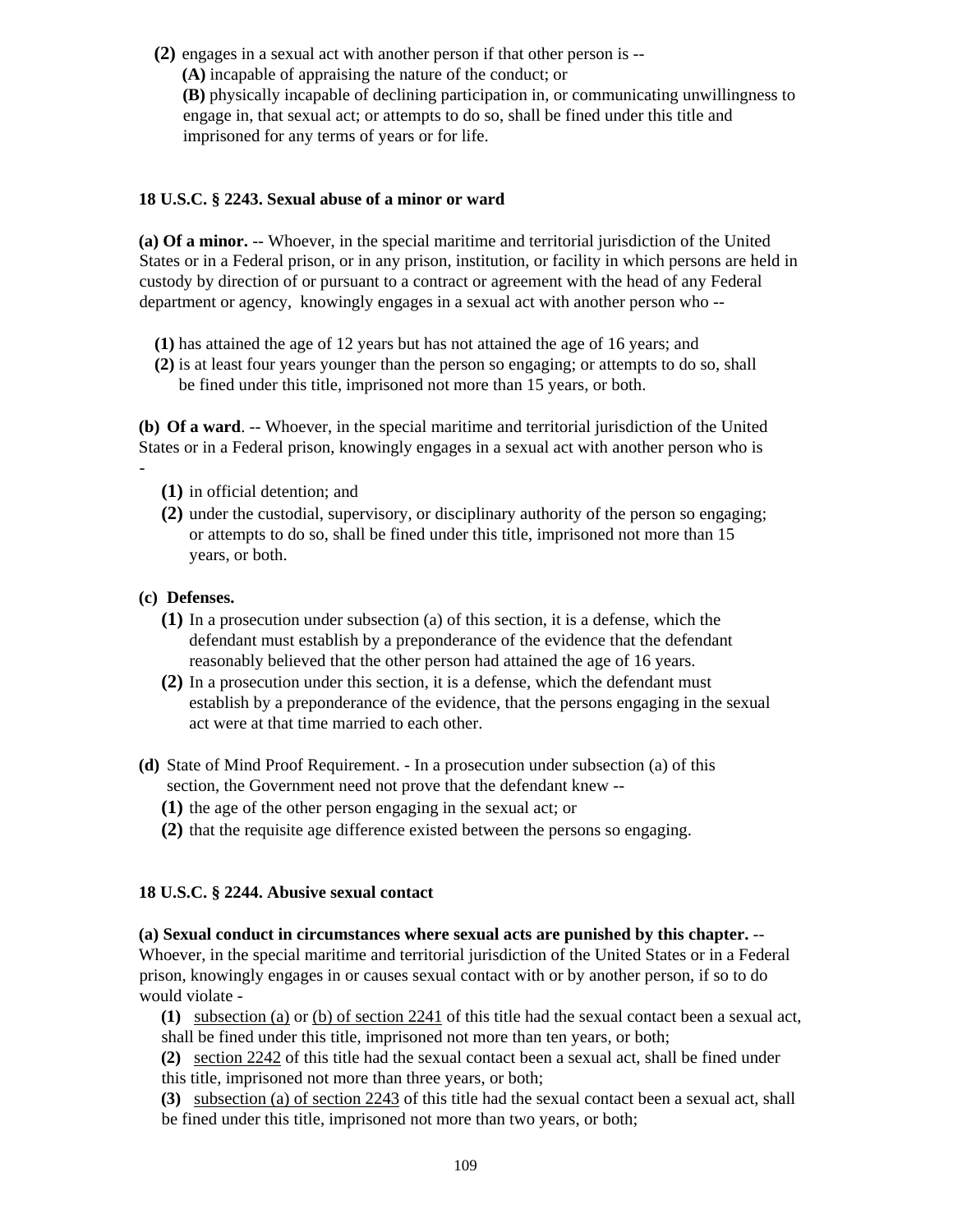**(4)** subsection (b) of section 2243 of this title had the sexual contact been a sexual act, shall be fined under this title, imprisoned not more than six months, or both; or

- **(5)** subsection (c) of section 2241 of this title had the sexual contact been a sexual act, shall be fined under this title and imprisoned for any term of years or for life.
- **(b) In other circumstances.** -- Whoever, in the special maritime and territorial jurisdiction of the United States or in a Federal prison, or in any prison, institution, or facility in which persons are held in custody by direction of or pursuant to a contract or agreement with the head of any Federal department or agency, knowingly engages in sexual contact with another person without that other person's permission shall be fined under this title, imprisoned not more than two years, or both.
- **(c) Offenses involving young children**. -- If the sexual contact that violates this section (other than subsection (a)  $(5)$  is with an individual who has not attained the age of 12 years, the maximum term of imprisonment that may be imposed for the offense shall be twice that otherwise provided in this section.

# **18 U.S.C. § 2245. Offenses resulting in death**

**(a) [FN1] In general.**--A person who, in the course of an offense under this chapter, or section 1591, 2251, 2251A, 2260, 2421, 2422, 2423, or 2425, murders an individual, shall be punished by death or imprisoned for any term of years or for life.

# **18 U.S.C. § 2246. Definitions for chapter**

As used in this chapter --

- **(1)** the term ''prison'' means a correctional, detention, or penal facility;
- **(2)** the term ''sexual act'' means --

**(A)** contact between the penis and the vulva or the penis and the anus, and for purposes of this subparagraph contact involving the penis occurs upon penetration, however slight; **(B)** contact between the mouth and the penis, the mouth and the vulva, or the mouth and the anus;

**(C)** the penetration, however slight, of the anal or genital opening of another by a hand or finger or by any object, with an intent to abuse, humiliate, harass, degrade, or arouse or gratify the sexual desire of any person; or

**(D)** the intentional touching, not through the clothing, of the genitalia of another person who has not attained the age of 16 years with an intent to abuse, humiliate, harass, degrade, or arouse or gratify the sexual desire of any person;

- **(3)** the term ''sexual contact'' means the intentional touching, either directly or through the clothing, of the genitalia, anus, groin, breast, inner thigh, or buttocks of any person with an intent to abuse, humiliate, harass, degrade, or arouse or gratify the sexual desire of any person; **(4)** the term ''serious bodily injury'' means bodily injury that involves a substantial risk of death, unconsciousness, extreme physical pain, protracted and obvious disfigurement, or protracted loss or impairment of the function of a bodily member, organ, or mental faculty;
- **(5)** the term ''official detention'' means -

**(A)** detention by a Federal officer or employee, or under the direction of a Federal officer or employee, following arrest for an offense; following surrender in lieu of arrest for an offense; following a charge or conviction of an offense, or an allegation or finding of juvenile delinquency; following commitment as a material witness; following civil commitment in lieu of criminal proceedings or pending resumption of criminal proceedings that are being held in abeyance, or pending extradition, deportation, or exclusion; or **(B)** custody by a Federal officer or employee, or under the direction of a Federal officer or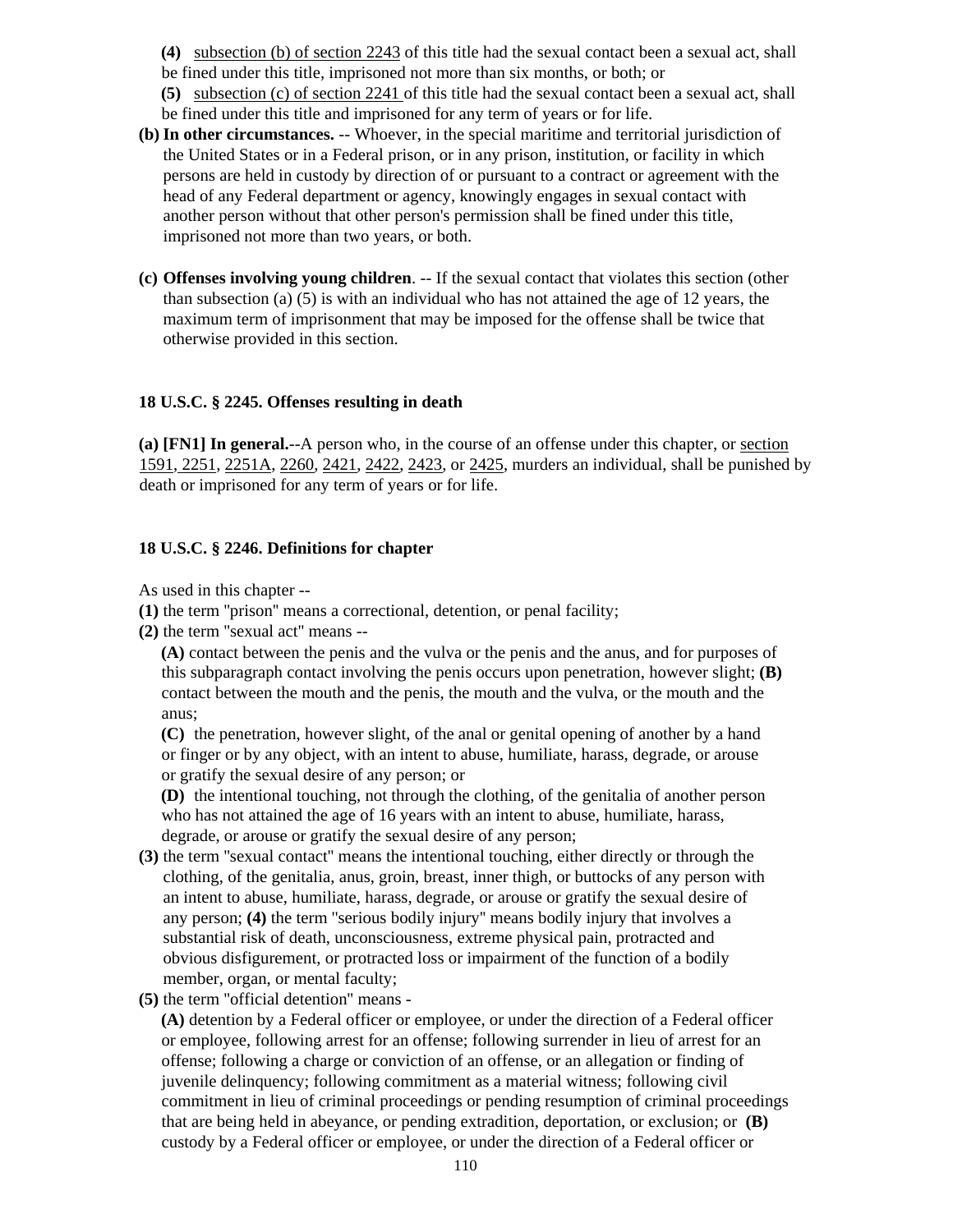employee, for purposes incident to any detention described in subparagraph (A) of this paragraph, including transportation, medical diagnosis or treatment, court appearance, work, and recreation; but does not include supervision or other control (other than custody during specified hours or days) after release on bail, probation, or parole, or after release following a finding of juvenile delinquency, and

**(6)** the term "State" means a State of the United States, the District of Columbia, and any commonwealth, possession, or territory of the United States.

# **18 U.S.C. § 2247. Repeat offenders**

**(a)** Maximum Term of Imprisonment --The maximum term of imprisonment for a violation of this chapter after a prior sex offense conviction shall be twice the term otherwise provided by this chapter, unless section 3559(e) applies.

**(b)** Prior Sex Offense Conviction Defined --In this section, the term "prior sex offense conviction" has the meaning given that term in section 2426(b).

# **18 U.S.C. § 2248. Mandatory restitution**

**(a) In general. --** Notwithstanding section 3663 or 3663A, and in addition to any other civil or criminal penalty authorized by law, the court shall order restitution for any offense under this chapter.

### **(b) Scope and nature of order --**

- (1) **Directions. --** The order of restitution under this section shall direct the defendant to pay to the victim (through the appropriate court mechanism) the full amount of the victim's losses as determined by the court pursuant to paragraph (2).
- (2) **Enforcement.** -- An order of restitution under this section shall be issued and enforced in accordance with section 3664 in the same manner as an order under section 3663A.
- (3) **Definition.—**For purposes of this subsection, the term "full amount of the victim's losses" includes any costs incurred by the victim for--
- (A) medical services relating to physical, psychiatric, or psychological care;
- (B) physical and occupational therapy or rehabilitation;
- (C) necessary transportation, temporary housing, and child care expenses;
- (D) lost income;
- (E) attorney's fees, plus any costs incurred in obtaining a civil protection order; and **(F)** any other losses suffered by the victim as a proximate result of the offense.
- (4) **Order mandatory. --** 
	- **(A)**The issuance of a restitution order under this section is mandatory.
- **(B)** A court may not decline to issue an order under this section because of--
- **(i)** the economic circumstances of the defendant; or

 **(ii)** the fact that a victim has, or is entitled to, receive compensation for his or her injuries from the proceeds of insurance or any other source.

**(c) Definition.--**For purposes of this section, the term "victim" means the individual harmed as a result of a commission of a crime under this chapter, including, in the case of a victim who is under 18 years of age, incompetent, incapacitated, or deceased, the legal guardian of the victim or representative of the victim's estate, another family member, or any other person appointed as suitable by the court, but in no event shall the defendant be named as such representative or guardian.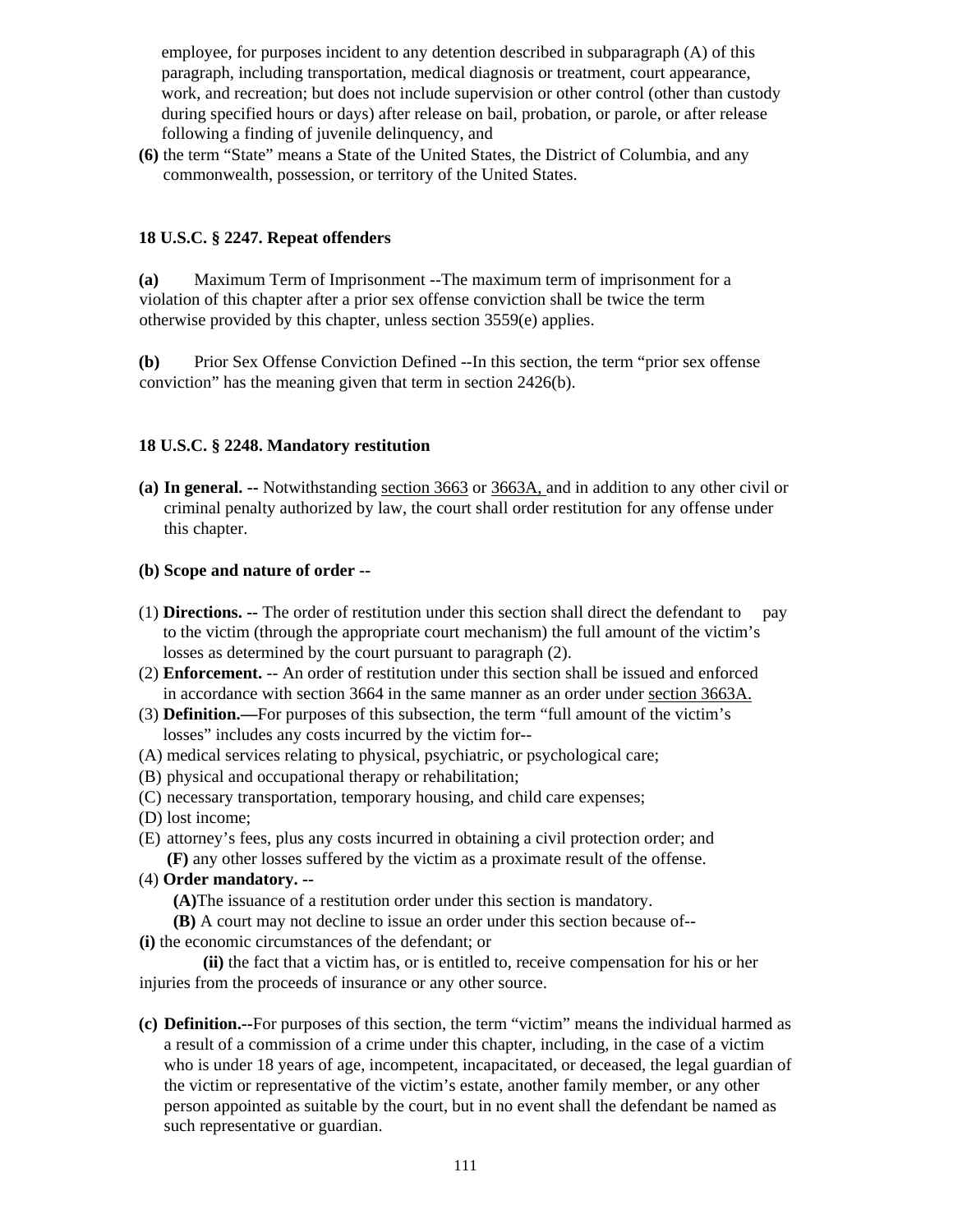# **CHAPTER 213 – LIMITATIONS**

### **18 U.S.C. § 3283. Offenses against children**

No statute of limitations that would otherwise preclude prosecution for an offense involving the sexual or physical abuse, or kidnapping, of a child under the age of 18 years shall preclude such prosecution during the life of the child.

# **CHAPTER 73 – OBSTRUCTION OF JUSTICE**

### **18 U.S.C. § 1510. Obstruction of criminal investigations**

(a) Whoever willfully endeavors by means of bribery to obstruct, delay, or prevent the communication of information relating to a violation of any criminal statute of the United States by any person to a criminal investigator shall be fined under this title, or imprisoned not more than five years, or both.

### **18 U.S.C. § 3581. Sentence of imprisonment**

- (a) In general A defendant who has been found guilty of an offense may be sentenced to a term of imprisonment.
- (b) Authorized terms The authorized terms of imprisonment are –
- (1) for a Class A felony, the duration of the defendant's life or any period of time;
- (2) for a Class B felony, not more than twenty-five years;
- (3) for a Class C felony, not more than twelve years;
- (4) for a Class D felony, not more than three years;
- (5) for a Class E felony, not more than three years;
- (6) for a Class A misdemeanor, not more than one year;
- (7) for a Class B misdemeanor, not more than six months; (8) for a Class C misdemeanor, not more than thirty days; and
	- (9) for an infraction, not more than five days.

# **CHAPTER 110A SEXUAL EXPLOITATION & OTHER ABUSE OF CHILDREN**

#### **18 U.S.C. § 2251. Sexual exploitation of children**

**(a)** Any person who employs, uses, persuades, induces, entices, or coerces any minor to engage in, or who has a minor assist any other person to engage in, or who transports any minor in or affecting interstate or foreign commerce, or in any Territory or Possession of the United States, with the intent that such minor engage in, any sexually explicit conduct for the purpose of producing any visual depiction of such conduct or for the purpose of transmitting a live visual depiction of such conduct, shall be punished as provided under subsection (e), if such person knows or has reason to know that such visual depiction will be transported or transmitted using any means or facility of interstate or foreign commerce or in or affecting interstate or foreign commerce or mailed, if that visual depiction was produced or transmitted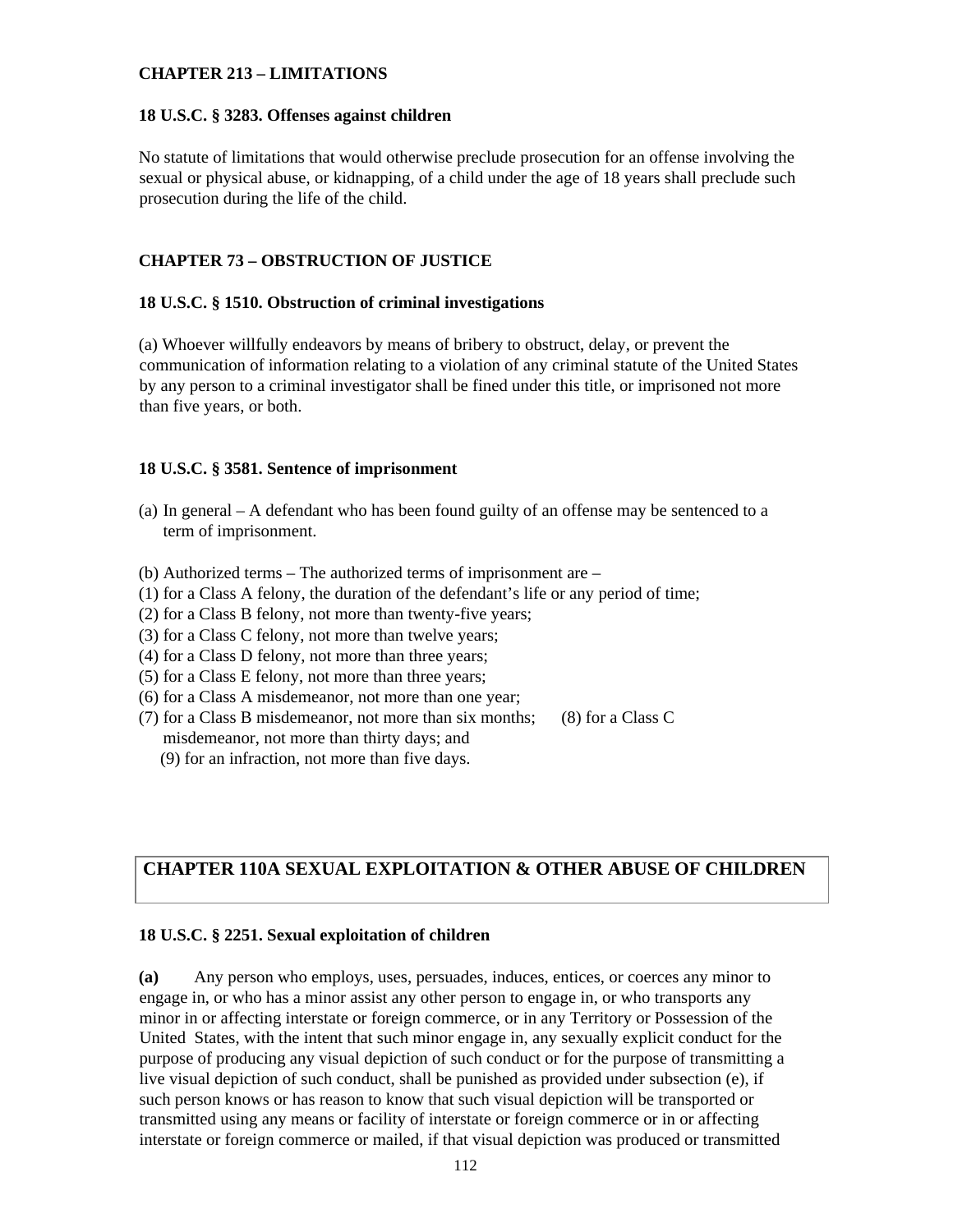using materials that have been mailed, shipped, or transported in or affecting interstate or foreign commerce by any means, including by computer, or if such visual depiction has actually been transported or transmitted using any means or facility of interstate or foreign commerce or in or affecting interstate or foreign commerce or mailed.

**(b)** Any parent, legal guardian, or person having custody or control of a minor who knowingly permits such minor to engage in, or to assist any other person to engage in, sexually explicit conduct for the purpose of producing any visual depiction of such conduct or for the purpose of transmitting a live visual depiction of such conduct shall be punished as provided under subsection (e) of this section, if such parent, legal guardian, or person knows or has reason to know that such visual depiction will be transported or transmitted using any means or facility of interstate or foreign commerce or in or transmitted using materials that have been mailed, shipped, or transported in or affecting interstate or foreign commerce by any means, including by computer, or if such visual depiction has actually been transported or transmitted using any means or facility of interstate or foreign commerce or in or affecting interstate or foreign commerce or mailed.

**(c)(1)** Any person who, in a circumstance described in paragraph (2), employs, uses, persuades, induces, entices, or coerces any minor to engage in, or who has a minor assist any other person to engage in, any sexually explicit conduct outside o the United States, its territories or possessions, for the purpose of producing any visual depiction of such conduct, shall be punished as provided under subsection (e).

 **(2)** The circumstance referred to in paragraph (1) is that –

(A) the person intends such visual depiction to be transported to the United States, its territories or possessions, by any means, including by using any means or facility of interstate or foreign commerce or mail; or

(B) the person transports such visual depiction to the United States, its territories or possessions, by any means, including by using any means or facility of interstate or foreign commerce or mail.

**(d)(1)** Any person who, in a circumstance described in paragraph (2), knowingly makes, prints, or publishes, or causes to be made, printed, or published, any notice or advertisement seeking or offering—

(A) to receive, exchange, buy, produce, display, distribute, or reproduce, any visual depiction, if the production of such visual depiction involves the use of a minor engaging in sexually explicit conduct and such visual depiction is of such conduct; or

(B) participation in any act of sexually explicit conduct by or with any minor for the purpose of producing a visual depiction of such conduct:

shall be punished as provided under subsection (e).

 **(2)** The circumstance referred to in paragraph (1) is that --

 **(A)** such person knows or has reason to know that such notice or advertisement will be transported using any means or facility of interstate or foreign commerce or in or affecting interstate or foreign commerce by any means including by computer or mailed; or **(B)**  such notice or advertisement is transported using any means or facility of interstate or foreign commerce or in or affecting interstate or foreign commerce by any means including by computer or mailed.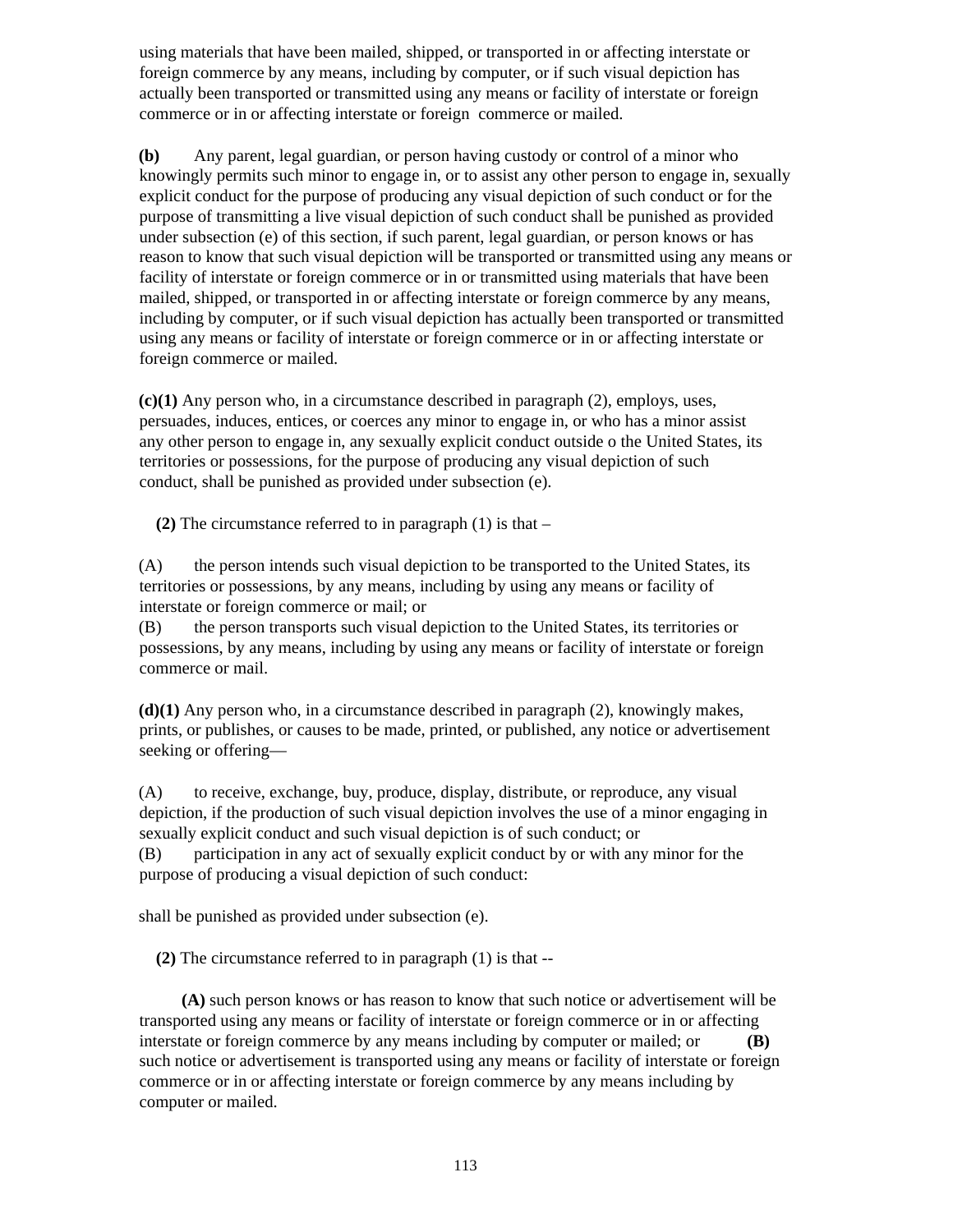**(e)** Any individual who violates, or attempts or conspires to violate, this section shall be fined under this title and imprisoned not less than 15 years nor more than 30 years, but if such person has one prior conviction under this chapter, section 1591, chapter 71, chapter 109A, or chapter 117, or under section 920 of title 10 (article 120 of the Uniform Code of Military Justice), or under the laws of any State relating to aggravated sexual abuse, sexual abuse, abusive sexual contact involving a minor or ward, or sex trafficking of children, or the production, possession, receipt, mailing, sale, distribution, shipment, or transportation of child pornography, such person shall be fined under this title and imprisoned for not less than 25 years nor more than 50 years, but if such person has 2 or more prior convictions under this chapter, chapter 71, chapter 109A, or chapter 117, or under section 920 of title 10 (article 120 of the Uniform Code of Military Justice) or under the laws of any State relating to the sexual exploitation of children, such person shall be fined under this title and imprisoned not less than 35 years nor more than life. Any organization that violates, or attempts or conspires to violate, this section shall be fined under this title. Whoever, in the course of an offense under this section, engages in conduct that results in the death of a person, shall be punished by death or imprisoned for not less than 30 years or for life.

### **18 U.S.C. § 2251A. Selling or buying of children**

**(a)** Any parent, legal guardian, or other person having custody or control of a minor who sells or otherwise transfers custody or control of such minor, or offers to sell or otherwise transfer custody of such minor either --

- (1) with knowledge that, as a consequence of the sale or transfer, the minor will be portrayed in a visual depiction engaging in, or assisting another person to engage in, sexually explicit conduct; or
- (2) with intent to promote either --

**(A)** the engaging in of sexually explicit conduct by such minor for the purpose of producing any visual depiction of such conduct; or **(B)** the rendering of assistance by the minor to any other person to engage in sexually explicit conduct for the purpose of producing any visual depiction of such conduct; shall be punished by imprisonment for not less than 30 years or for life and by a fine under this title, if any of the circumstances described in subsection (c) of this section exist.

**(b)** Whoever purchases or otherwise obtains custody or control of a minor, or offers to purchase or otherwise obtain custody or control of a minor either --

> (1) with knowledge that, as a consequence of the purchase or obtaining of custody, the minor will be portrayed in a visual depiction engaging in, or assisting another person to engage in, sexually explicit conduct; or (2) with intent to promote either --

**(A)** the engaging in of sexually explicit conduct by such minor for the purpose of producing any visual depiction of such conduct; or **(B)** the rendering of assistance by the minor to any other person to engage in sexually explicit conduct for the purpose of producing any visual depiction of such conduct; shall be punished by imprisonment for not less than 30 years or for life and by a fine under this title, if any of the circumstances described in subsection (c) of this section exist.

**(c)** The circumstances referred to in subsections (a) and (b) are that --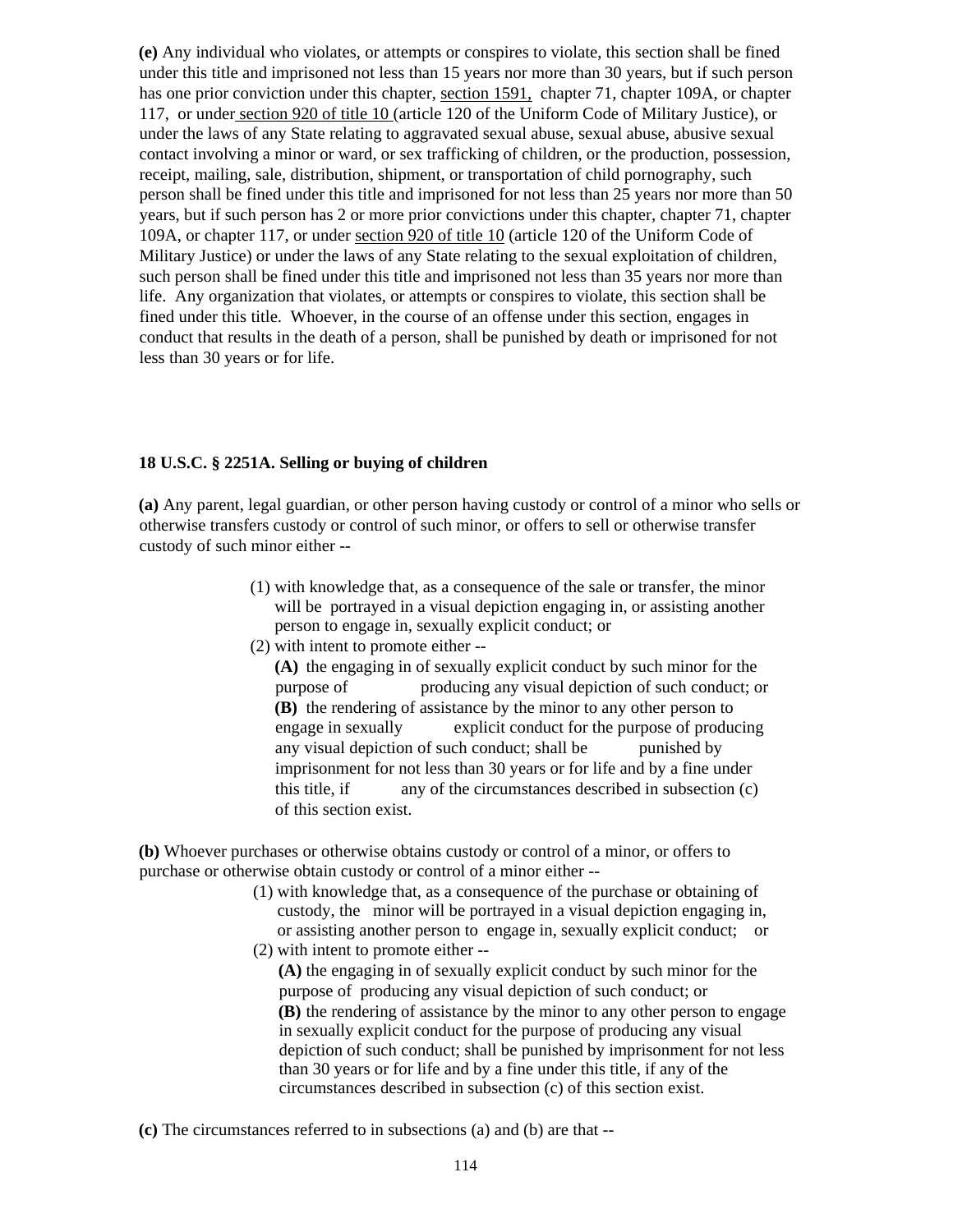(1) in the course of the conduct described in such subsections the minor or the actor traveled in or was transported in or affecting interstate or foreign commerce;

(2) any offer described in such subsections was communicated or transported using any means or facility of interstate or foreign commerce or in or affecting interstate or foreign commerce by any means including by computer or mail; or

(3) the conduct described in such subsections took place in any territory or possession of the United States.

# **18 U.S.C. § 2252. Certain activities relating to material involving the sexual exploitation of minors**

**(a)** Any person who --

 **(1)** knowingly transports or ships using any means or facility of interstate or foreign commerce or in or affecting interstate or foreign commerce by any means including by computer or mails, any visual depiction, if --

> **(A)** the producing of such visual depiction involves the use of a minor engaging in sexually explicit conduct; and

**(B)** such visual depiction is of such conduct;

 **(2)** knowingly receives, or distributes, any visual depiction using any means or facility of interstate or foreign commerce or that has been mailed, or has been shipped or transported in or affecting interstate or foreign commerce, or which contains materials which have been mailed or so shipped or transported, by any means including by computer, or knowingly reproduces any visual depiction for distribution using any means or facility of interstate or foreign commerce or in or affecting interstate or foreign commerce or through the mails, if

– **(A)** the producing of such visual depiction involves the use of a minor engaging in sexually explicit conduct; and

 **(B)** such visual depiction is of such conduct;

(3) either --

**(A)** in the special maritime and territorial jurisdiction of the United States, or on any land or building owned by, leased to, or otherwise used by or under the control of the Government of the United States, or in the Indian country as defined in section 1151 of this title, knowingly sells or possesses with intent to sell any visual depiction; or

**(B)** knowingly sells or possesses with intent to sell any visual depiction that has been mailed, shipped or transported using any means or facility of interstate or foreign commerce, or has been shipped or transported in or affecting interstate or foreign commerce, or which was produced using materials which have been mailed or so shipped or transported using any means or facility of interstate or foreign commerce, including by computer, if --

- **(i)** the producing of such visual depiction involves the use of a minor engaging in sexually explicit conduct; and
- **(ii)** such visual depiction is of such conduct; or

(4) either --

**(A)** in the special maritime and territorial jurisdiction of the United States, or on any land or building owned by, leased to, or otherwise used by or under the control of the Government of the United States, or in the Indian country as defined in section 1151 of this title, knowingly possesses, or knowingly accesses with intent to view, 1 or more books, magazines, periodicals, films, video tapes, or other matter which contain any visual depiction; or

**(B)** knowingly possesses, or knowingly accesses with intent to view, 1 or more books, magazines, periodicals, films, video tapes, or other matter which contain any visual depiction that has been mailed, or has been shipped or transported using any means or facility of interstate or foreign commerce or in or affecting interstate or foreign commerce, or which was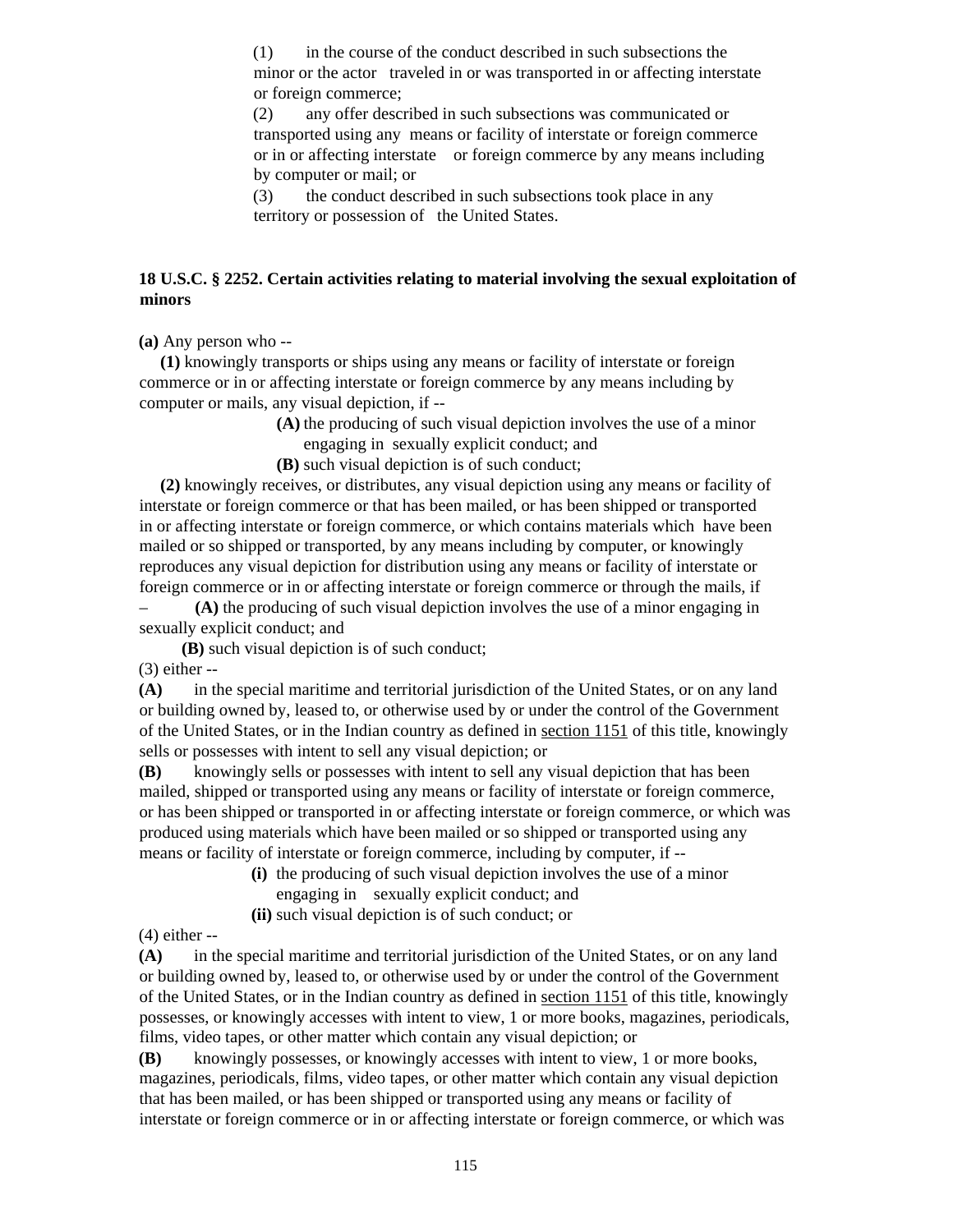produced using materials which have been mailed or so shipped or transported, by any means including by computer, if --

(i) the producing of such visual depiction involves the use of a minor engaging in sexually explicit conduct; and

(ii) such visual depiction is of such conduct; shall be punished as provided in subsection (b) of this section.

**(b)(1)** Whoever violates, or attempts or conspires to violate, paragraph (1), (2), or (3) of subsection (a) shall be fined under this title or imprisoned not less than 5 years and not more than 20 years, but if such person has a prior conviction under this chapter, section 1591, chapter 71, chapter 109A, chapter 117, or under section 920 of title 10 (article 120 of the Uniform Code of Military Justice), the laws of any State relating to aggravated sexual abuse, sexual abuse, or abusive sexual conduct involving a minor or ward, or the production, possession, receipt, mailing, sale, distribution, shipment, or transportation of child pornography, or sex trafficking of children, such person shall be fined under this title and imprisoned for not less than 15 years nor more than 40 years.

 **(2)** Whoever violates, or attempts or conspires to violate, paragraph (4) of subsection (a) shall be fined under this title or imprisoned not more than 10 years, or both, but if such person has a prior conviction under this chapter, chapter 71, chapter 109A, or chapter 117, or under section 920 of Title 10 (article 120 of the Uniform Code of Military Justice), or under the laws of any State relating to aggravated sexual abuse, sexual abuse, or abusive sexual conduct involving a minor or ward, or the production, possession, receipt, mailing, sale, distribution, shipment, or transportation of child pornography, such person shall be fined under this title and imprisoned for not less than 10 years nor more than 20 years.

**(c) Affirmative defense. --** It shall be an affirmative defense to a charge of violating paragraph (4) of subsection (a) that the defendant -

(1) possessed less than three matters containing any visual depiction proscribed by that paragraph; and

(2) promptly and in good faith, and without retaining or allowing any person, other than a law enforcement agency, to access any visual depiction or copy thereof -- **(A)** took reasonable steps to destroy each such visual depiction; or

 **(B)** reported the matter to a law enforcement agency and afforded that agency access to each such visual depiction.

# **18 U.S.C. § 2252A. Certain activities relating to material constituting or containing child pornography**

**(a)** Any person who --

(1) knowingly mails, or transports or ships using any means or facility of interstate or foreign commerce or in or affecting interstate or foreign commerce by any means, including by computer, any child pornography;

(2) knowingly receives or distributes --

**(A)** any child pornography that has been mailed, or using any means or facility of interstate or foreign commerce shipped or transported in or affecting interstate or foreign commerce by any means, including by computer; or

**(B)** any material that contains child pornography that has been mailed, or using any means or facility of interstate or foreign commerce shipped or transported in or affecting interstate or foreign commerce by any means, including by computer;  $(3)$  knowingly –

**(A)** reproduces any child pornography for distribution through the mails, or using any means or facility of interstate or foreign commerce or in or affecting interstate or foreign commerce by any means, including by computer; or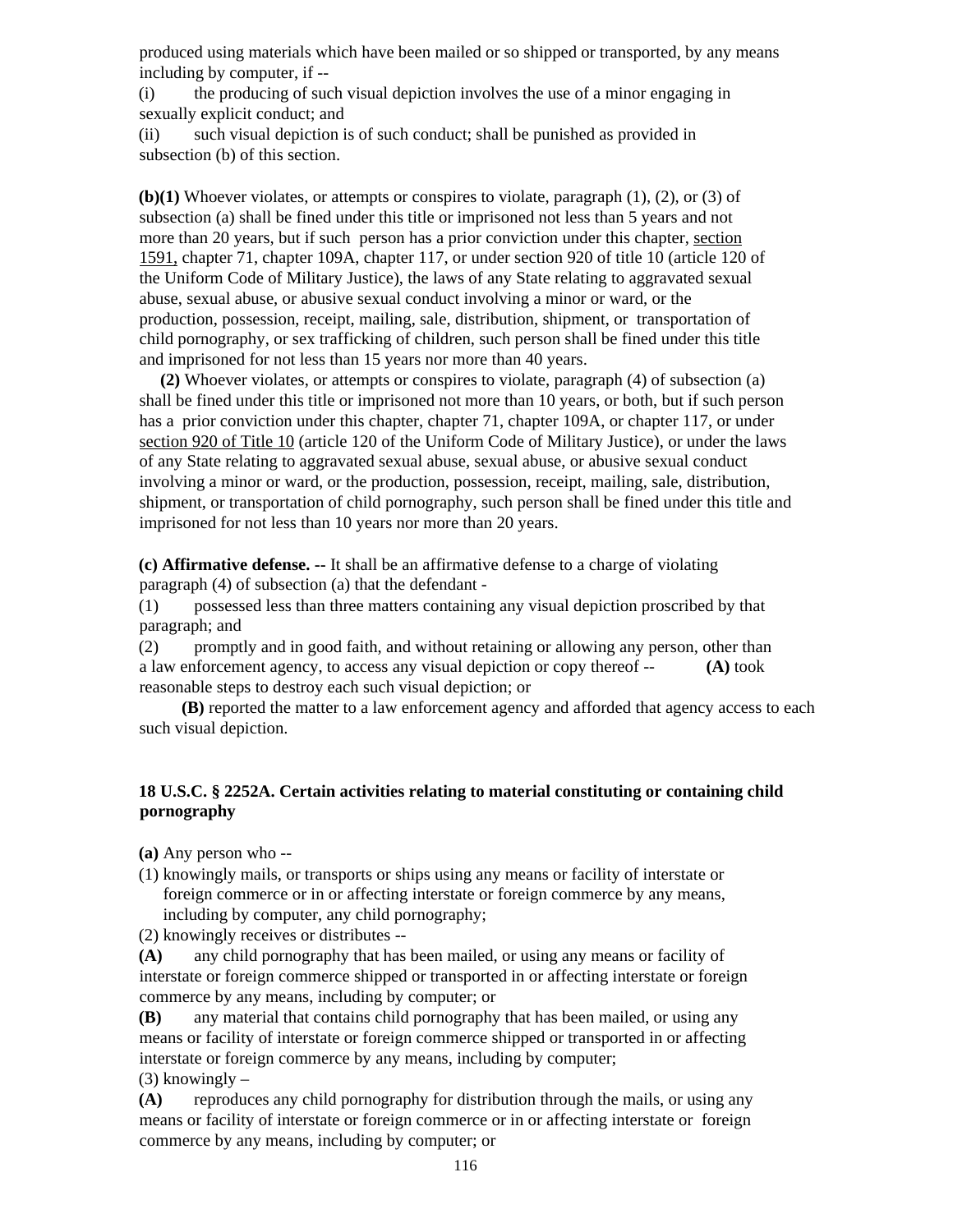**(B)** advertises, promotes, presents, distributes, or solicits through the mails, or using any means or facility of interstate or foreign commerce or in or affecting interstate or foreign commerce by any means, including by computer, any material or purported material in a manner that reflects the belief, or that is intended to cause another to believe, that the material or purported material is, or contains --

(i) an obscene visual depiction of a minor engaging in sexually explicit conduct; or

(ii) a visual depiction of an actual minor engaging in sexually explicit conduct;

### (4) either **--**

**(A)** in the special maritime and territorial jurisdiction of the United States, or on any land or building owned by, leased to, or otherwise used by or under the control of the United States Government, or in the Indian country (as defined in section 1151), knowingly sells or possesses with the intent to sell any child pornography; or

**(B)** knowingly sells or possesses with the intent to sell any child pornography that has been mailed, or shipped or transported using any means or facility of interstate or

 foreign commerce or in or affecting interstate or foreign commerce by any means, including by computer, or that was produced using materials that have been mailed, or shipped or transported in or affecting interstate or foreign commerce by any means, including by computer; or

# (5) either **-**

**(A)** in the special maritime and territorial jurisdiction of the United States, or on any land or building owned by, leased to, or otherwise used by or under the control of the United States Government, or in the Indian country (as defined in section 1151), knowingly possesses or knowingly accesses with intent to view, any book, magazine, periodical, film, videotape, computer disk, or any other material that contains an image of child pornography; or **(B)** knowingly possesses, or knowingly accesses with intent to view, any book, magazine, periodical, film, videotape, computer disk, or any other material that contains an image of child pornography that has been mailed, or shipped or transported using any means or facility of interstate or foreign commerce or in or affecting interstate or foreign commerce by any means, including by computer, or that was produced using materials that have been mailed, or shipped or transported in or affecting interstate or foreign commerce by any means, including by computer;

(6) knowingly distributes, offers, sends, or provides to a minor any visual depiction, including any photograph, film, video, picture, or computer generated image or picture, whether made or produced by electronic, mechanical, or other means, where such visual depiction is, or appears to be, of a minor engaging in sexually explicit conduct – **(A)** that has been mailed, shipped, or transported using any means or facility of interstate or foreign commerce or in or affecting interstate or foreign commerce by any means, including by computer;

 **(B)** that was produced using materials that have been mailed, shipped, or transported in or affecting interstate or foreign commerce by any means, including by computer; or **(C)** which distribution, offer, sending, or provision is accomplished using the mails or any means or facility of interstate or foreign commerce, for purposes of inducing or persuading a minor to participate in any activity that is illegal; or **(7)** knowingly produces with intent to distribute, or distributes, by any means, including a computer, in or affecting interstate or foreign commerce, child pornography that is an adapted or modified depiction of an identifiable minor. shall be punished as provided in subsection (b).

 **Whoever violates, or attempts or conspires to violate, paragraph**  $(1)$ **,**  $(2)$ **,**  $(3)$ **,**  $(4)$ **, or**  $(6)$ of subsection (a) shall be fined under this title or imprisoned not less than 5 years and not more than 20 years, but, if such person has a prior conviction under this chapter, section 1591, chapter 71, chapter 109A, or chapter 117, or under section 920 of title 10 (article 120 of the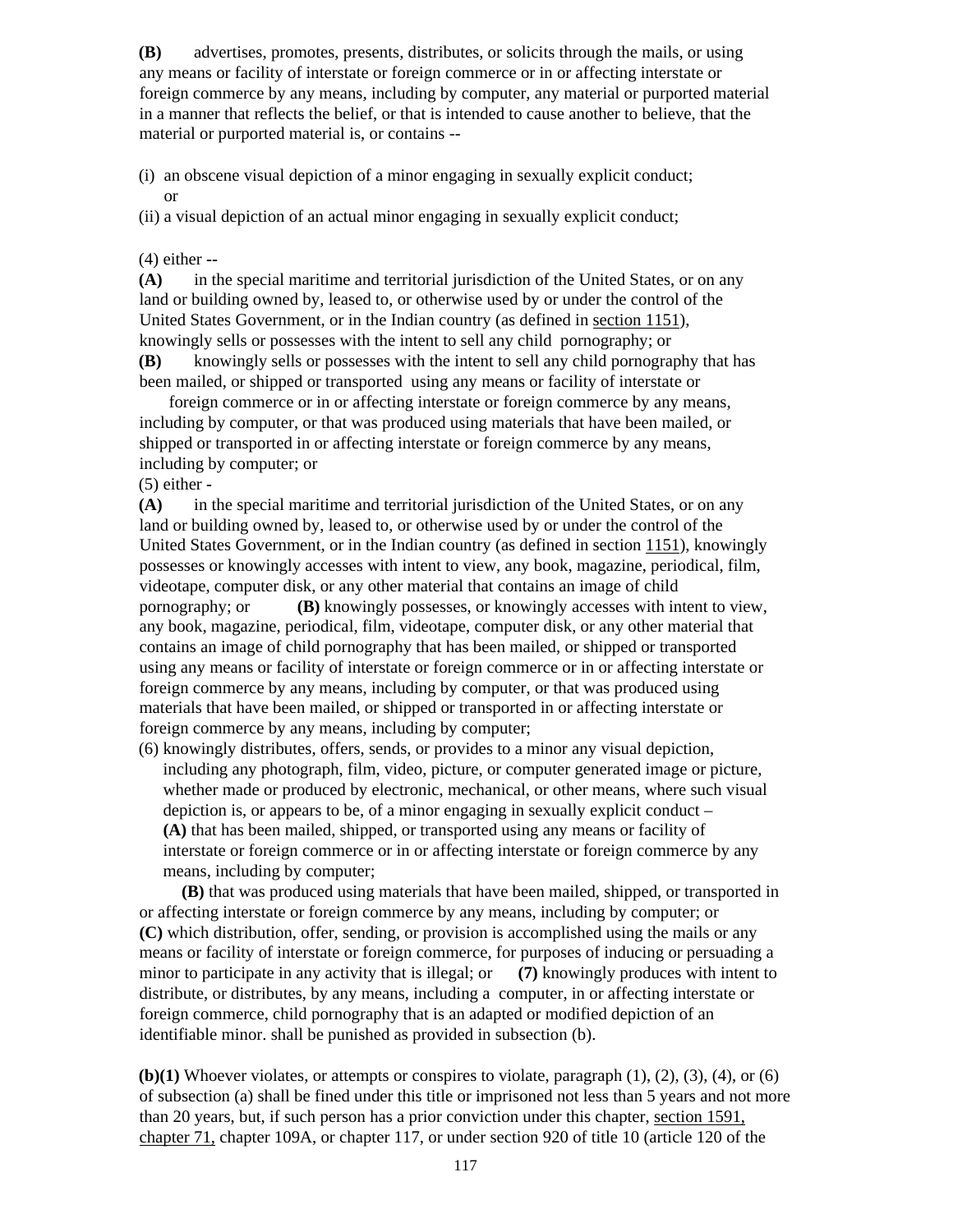Uniform Code of Military Justice), the laws of any State relating to aggravated sexual abuse, sexual abuse, or abusive sexual conduct involving a minor or ward, or the production, possession, receipt, mailing, sale, distribution, shipment, or transportation of child pornography, or sex trafficking children, such person shall be fined under this title and imprisoned for not less than 15 years nor more than 40 years.

(2) Whoever violates, or attempts or conspires to violate, subsection (a)(5) shall be fined under this title or imprisoned not more than 10 years, or both, but, if such person has a prior conviction under this chapter, chapter 71, chapter 109A, or chapter 117, or under section 920 of title 10 (article 120 of the Uniform Code of Military Justice), or under the laws of any State relating to aggravated sexual abuse, sexual abuse, or abusive sexual conduct involving a minor or ward, or the production, possession, receipt, mailing, sale, distribution, shipment, or transportation of child pornography, such person shall be fined under this title and imprisoned for not less than 10 years nor more than 20 years.

(3) Whoever violates, or attempts or conspires to violate, subsection (a)(7) shall be fined under this title or imprisoned not more than 15 years, or both.

**(c)** It shall be an affirmative defense to a charge of violating paragraph (1), (2), (3)(A), (4), or (5) of subsection (a) that --

 **(1A)** the alleged child pornography was produced using an actual person or persons engaging in sexually explicit conduct;

**(B)** each such person was an adult at the time the material was produced; and

**(2)** the alleged child pornography was not produced using any actual minor or minors.

No affirmative defense under subsection (c)(2) shall be available in any prosecution that involves child pornography as described in section 2256 (8) ( C). A defendant may not assert an affirmative defense to a charge of violating paragraph  $(1)$ ,  $(2)$ ,  $(3)(A)$ ,  $(4)$ , or  $(5)$  of subsection (a) unless, within the time provided for filing pretrial motions or at such time prior to trial as the judge may direct, but in no event later than 14 days before the commencement of the trial, the defendant provides the court and the United States with notice of the intent to assert such defense and the substance of any expert or other specialized testimony or evidence upon which the defendant intends to rely. If the defendant fails to comply with this subsection, the court shall, absent a finding of extraordinary circumstances that prevented timely compliance, prohibit the defendant from asserting such defense to a charge of violating paragraph  $(1)$ ,  $(2)$ ,  $(3)(A)$ ,  $(4)$ , or  $(5)$  of subsection (a) or presenting any evidence for which the defendant has failed to provide proper and timely notice.

- **(d)** Affirmative Defense. -- It shall be an affirmative defense to a charge of violating subsection (a)  $(5)$  that the defendant --
- **(1)** possessed less than three images of child pornography; and
- **(2)** promptly and in good faith, and without retaining or allowing any person, other than a law enforcement agency, to access any image or copy thereof -- **(A)** took reasonable steps to destroy each such image; or **(B)** reported the matter to a law enforcement agency and afforded that agency access to each such image.
- **(e) Admissibility of evidence. --** On motion of the government, in any prosecution under this chapter or section 1466A, except for good cause shown, the name, address, social security number, or other nonphysical identifying information, other than the age or approximate age, of any minor who is depicted in any child pornography shall not be admissible and may be redacted from any otherwise admissible evidence, and the jury shall be instructed, upon request of the United States, that it can draw no inference from the absence of such evidence in deciding whether the child pornography depicts an actual minor.

### **(f) Civil remedies. –**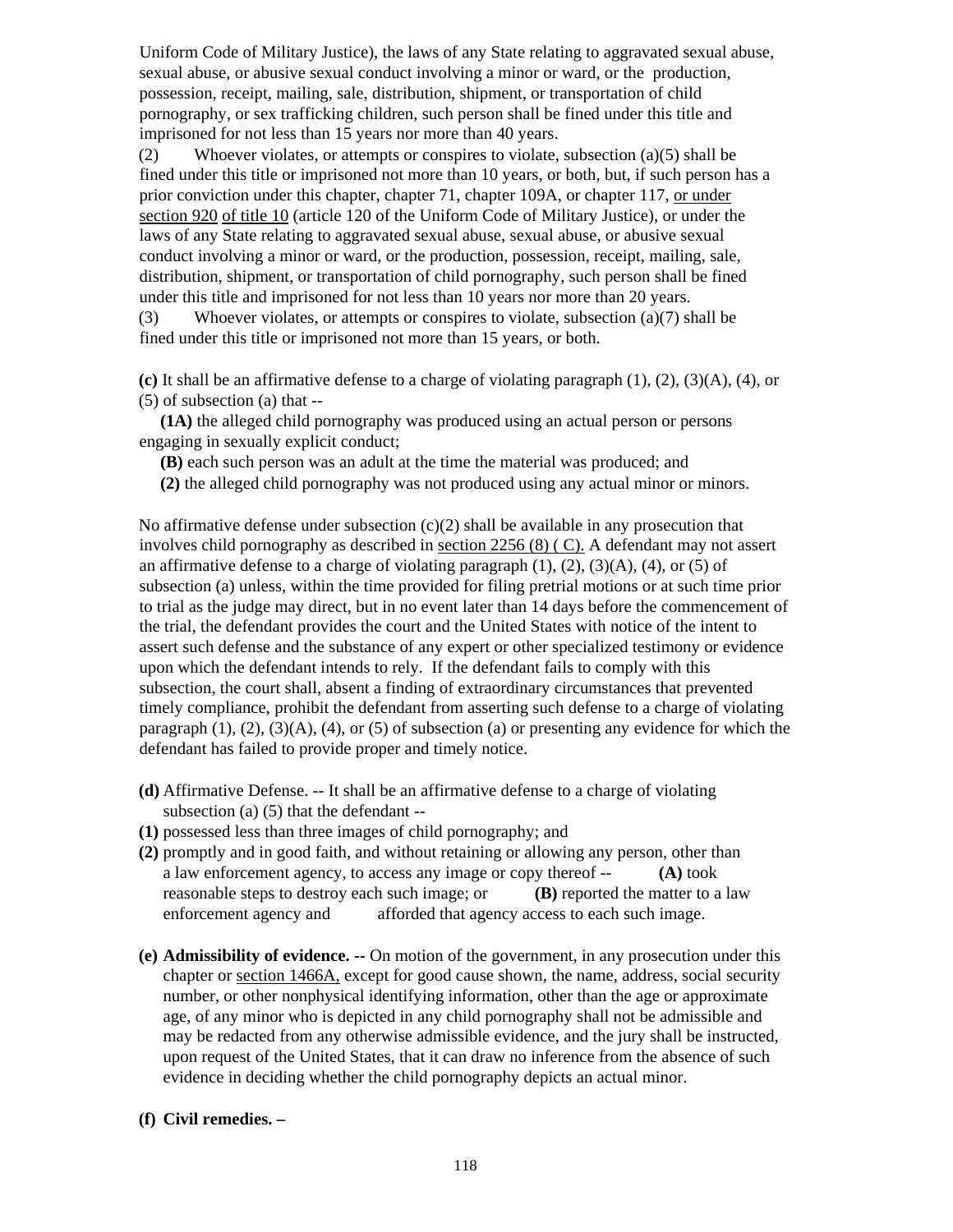- **(1) In general. --** Any person aggrieved by reason of the conduct prohibited under subsection (a) or (b) or <u>section 1466A</u> may commence a civil action for the relief set forth in paragraph (2).
- **(2) Relief.--** In any action commenced in accordance with paragraph (1), the court may award appropriate relief, including –
- (A) temporary, preliminary, or permanent injunctive relief;
- (B) compensatory and punitive damages; and
- (C) the costs of the civil action and reasonable fees for attorneys and expert witnesses.

# **(g) Child exploitation enterprises.--**

- **(1)** Whoever engages in a child exploitation enterprise shall be fined under this title and imprisoned for any term of years not less than 20 or for life.
- **(2)** A person engages in a child exploitation enterprise for the purposes of this section if the person violates section 1591, section 1201 if the victim is a minor, or chapter 109A (involving a minor victim), 110 (except for sections 2257 and 2257A), or 117 (involving a minor victim), as a part of a series of felony violations constituting three or more separate incidents and involving more than one victim and commits those offenses in concert with three or more other persons.

# **18 U.S.C. § 2252B. Misleading domain names on the Internet**

**(a)** Whoever knowingly uses a misleading domain name on the Internet with the intent to deceive a person into viewing material constituting obscenity shall be fined under this title or imprisoned not more than 2 years, or both.

**(b)** Whoever knowingly uses a misleading domain name on the Internet with the intent to deceive a minor into viewing material that is harmful to minors on the Internet shall be fined under this title or imprisoned not more than 10 years, or both.

**(c)** For the purposes of this section, a domain name that includes a word or words to indicate the sexual content of the site, such as "sex" or "porn", is not misleading.

**(d)** For the purposes of this section, the term "material that is harmful to minors" means any communication, consisting of nudity, sex, or excretion, that, taken as a whole and with reference to its context --

(1) predominantly appeals to a prurient interest of minors;

- (2) is patently offensive to prevailing standards in the adult community as a whole with respect to what is suitable material for minors; and
- (3) lacks serious literary, artistic, political, or scientific value for minors.

**(e)** For the purposes of subsection (d), the term "sex" means acts of masturbation, sexual intercourse, or physical [physical] contact with a person's genitals, or the condition of human male or female genitals when in a state of sexual stimulation or arousal.

# **18 USC § 2252C. Misleading words or digital images on the Internet**

**(a)** In general. Whoever knowingly embeds words or digital images into the source code of a website with the intent to deceive a person into viewing material constituting obscenity shall be fined under this title and imprisoned for not more than 10 years.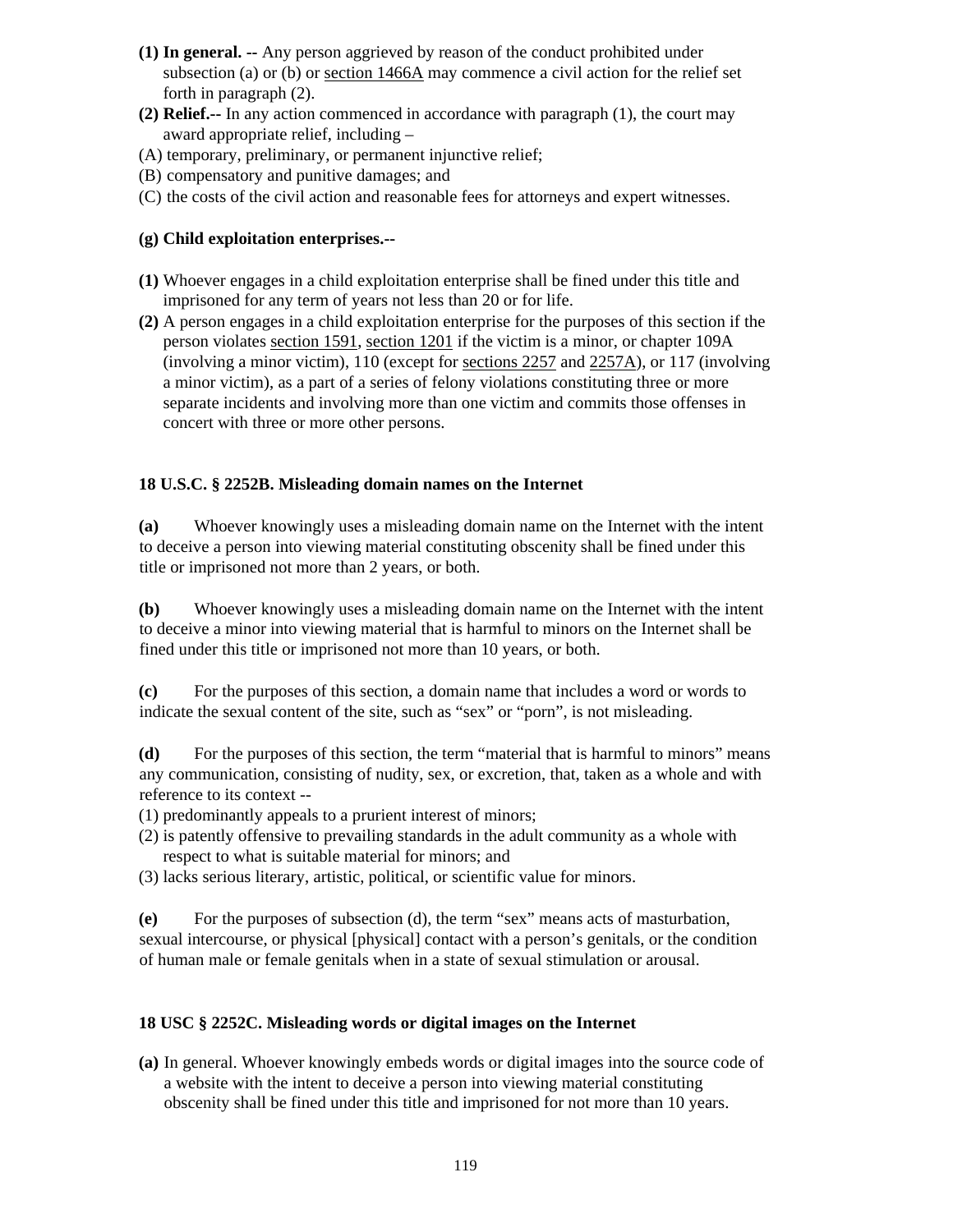- **(b)** Minors. Whoever knowingly embeds words or digital images into the source code of a website with the intent to deceive a minor into viewing material harmful to minors on the Internet shall be fined under this title and imprisoned for not more than 20 years.
- **(c)** Construction. For the purposes of this section, a word or digital image that clearly indicates the sexual content of the site, such as "sex" or "porn", is not misleading.
- **(d)** Definitions. As used in this section--

**(1)** the terms "material that is harmful to minors" and "sex" have the meaning given such terms in section 2252B; and

**(2)** the term "source code" means the combination of text and other characters comprising the content, both viewable and nonviewable, of a web page, including any website publishing language, programming language, protocol or functional content, as well as any successor languages or protocols.

# **18 U.S.C. § 2256. Definitions for chapter**

For the purposes of this chapter, the term -

- (1) ''minor'' means any person under the age of eighteen years;
- (2) ''sexually explicit conduct'' means actual or simulated -
- (A) sexual intercourse, including genital-genital, oral-genital, anal-genital, or oralanal, whether between persons of the same or opposite sex;
- (B) bestiality;
- (C) masturbation;
- (D) sadistic or masochistic abuse; or
- (E) lascivious exhibition of the genitals or pubic area of any person;
- (3) ''producing'' means producing, directing, manufacturing, issuing, publishing, or advertising;
- (4) ''organization'' means a person other than an individual;
- (5) ''visual depiction'' includes undeveloped film and videotape, and data stored on computer disk or by electronic means which is capable of conversion into a visual image;
- (6) ''computer'' has the meaning given that term in section 1030 of this title;
- (7) ''custody or control'' includes temporary supervision over or responsibility for a minor whether legally or illegally obtained;
- (8) ''child pornography'' means any visual depiction, including any photograph, film, video, picture, or computer or computer-generated image or picture, whether made or produced by electronic, mechanical, or other means, of sexually explicit conduct, where- (A) the production of such visual depiction involves the use of a minor engaging in sexually explicit conduct;

(B) such visual depiction is, or appears to be, of a minor engaging in sexually explicit conduct;

(C) such visual depiction has been created, adapted, or modified to appear that an identifiable minor is engaging in sexually explicit conduct; or

(D) such visual depiction is advertised, promoted, presented, described, or distributed in such a manner that conveys the impression that the material is or contains a visual depiction of a minor engaging in sexually explicit conduct; and

(9) ''identifiable minor'' - (A) means a person -

 (i) (I) who was a minor at the time the visual depiction was created, adapted, or modified; or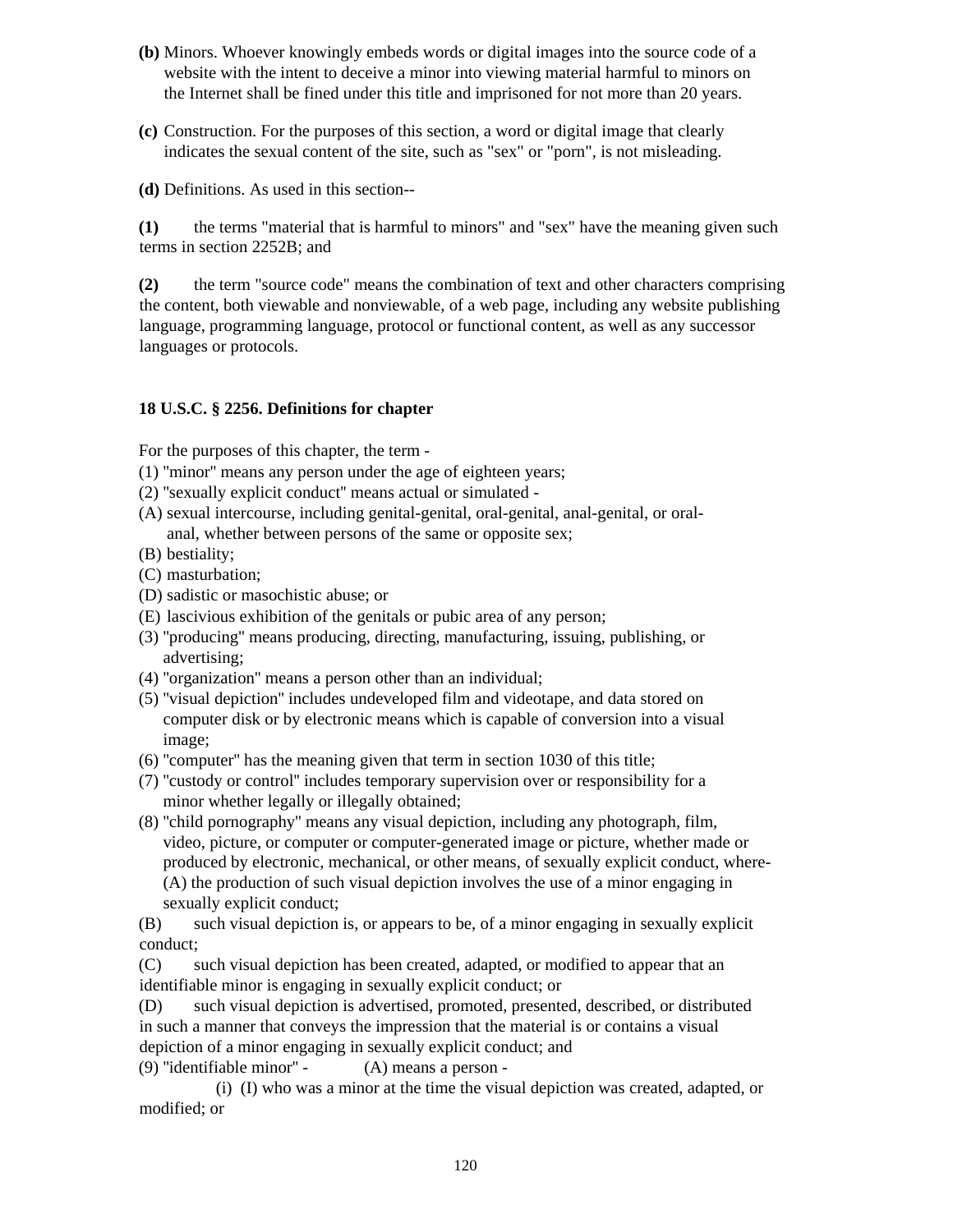(II) whose image as a minor was used in creating, adapting, or modifying the visual depiction; and

 (ii) who is recognizable as an actual person by the person's face, likeness, or other distinguishing characteristic, such as a unique birthmark or other recognizable feature; and

(B) shall not be construed to require proof of the actual identity of the identifiable minor.

### **18 U.S.C. § 2258. Failure to report child abuse**

A person who, while engaged in a professional capacity or activity described in subsection (b) of section 226 of the Victims of Child Abuse Act of 1990 on Federal land or in a federally operated (or contracted) facility, learns of facts that give reason to suspect that a child has suffered an incident of child abuse, as defined in subsection (c) of that section, and fails to make a timely report as required by subsection (a) of that section, shall be fined under this title or imprisoned not more than 1 year or both.

# **18 U.S.C. § 2258A, Reporting requirements of electronic communication service providers and remote computing service providers**

### **(a) Duty to report.--**

- **(1) In general. --**Whoever, while engaged in providing an electronic communication service or a remote computing service to the public through a facility or means of interstate or foreign commerce, obtains actual knowledge of any facts or circumstances described in paragraph (2) shall, as soon as reasonably possible--
- **(A)** provide to the CyberTipline of the National Center for Missing and Exploited Children, or any successor to the CyberTipline operated by such center, the mailing address, telephone number, facsimile number, electronic mail address of, and individual point of contact for, such electronic communication service provider or remote computing service provider; and
- **(B)** make a report of such facts or circumstances to the CyberTipline, or any successor to the CypberTipline operated by such center.
- **(2) Facts or circumstances.--**The facts or circumstances described in this paragraph are any facts or circumstances from which there is an apparent violation of--
- **(A)** section 2251, 2251A, 2252, 2252A, 2252B, or 2260 that involves child pornography; or **(B)** section 1466A.
- **(b) Contents of report.--**To the extent the information is within the custody or control of an electronic communication service provider or a remote computing service provider, the facts and circumstances included in each report under subsection (a)(1) may include the following information:
- **(1) Information about the involved individual.--**Information relating to the identity of any individual who appears to have violated a Federal law described in subsection (a)(2), which may, to the extent reasonably practicable, include the electronic mail address, Internet Protocol address, uniform resource locator, or any other identifying information, including self-reported identifying information.
- **(2) Historical reference.--**Information relating to when and how a customer or subscriber of an electronic communication service or a remote computing service uploaded, transmitted, or received apparent child pornography or when and how apparent child pornography was reported to, or discovered by the electronic communication service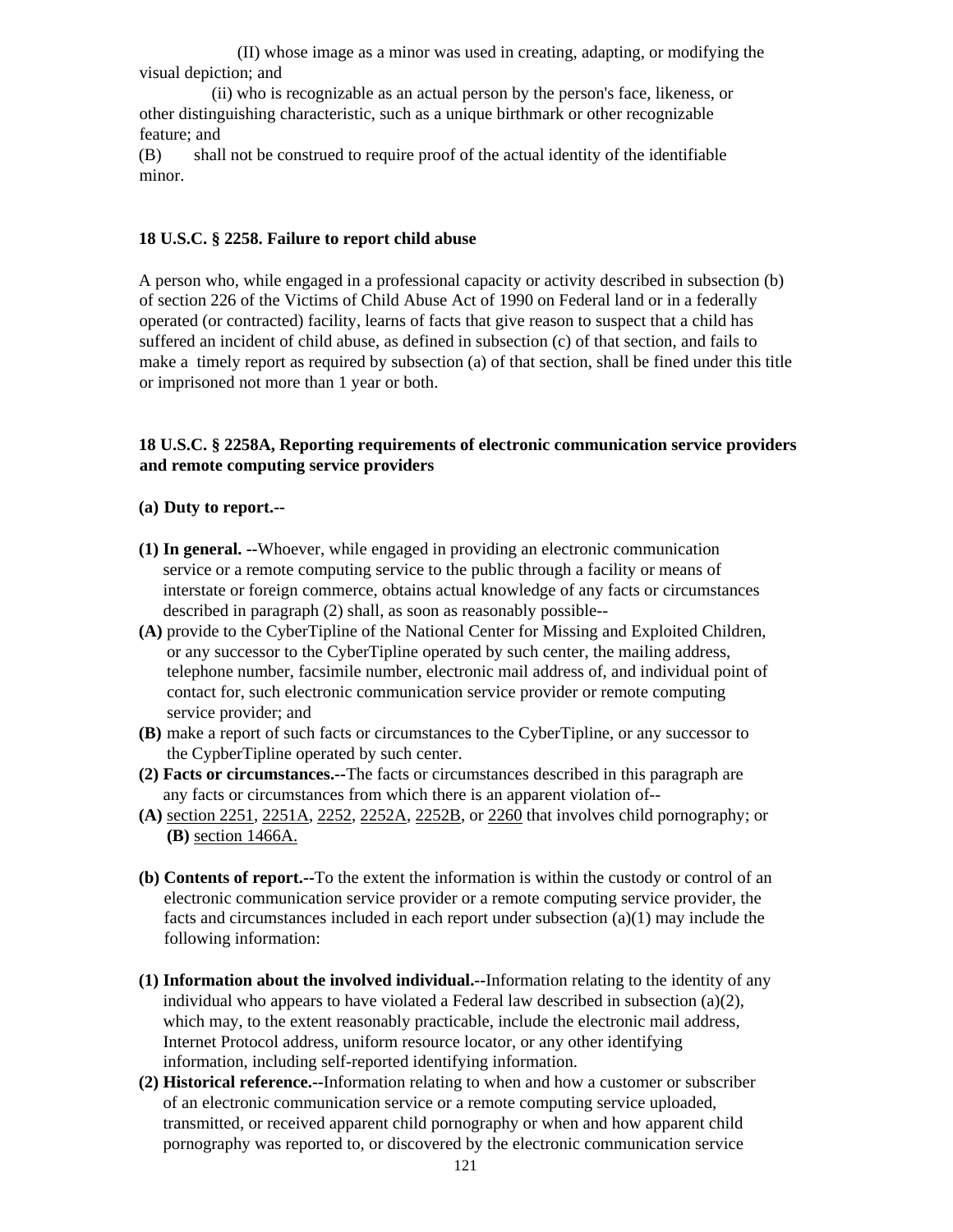provider or remote computing service provider, including a date and time stamp and time zone.

- **(3) Geographic location information.--**
- **(A) In general.--**Information relating to the geographic location of the involved individual or website, which may include the Internet Protocol address or verified billing address, or, if not reasonably available, at least 1 form of geographic identifying information, including area code or zip code.
- **(B) Inclusion.--**The information described in subparagraph (A) may also include any geographic information provided to the electronic communication service or remote computing service by the customer or subscriber.
- **(4) Images of apparent child pornography.--**Any image of apparent child pornography relating to the incident such report is regarding.
- **(5) Complete communication.--**The complete communication containing any image of apparent child pornography, including--
- **(A)** any data or information regarding the transmission of the communication; and
- **(B)** any images, data, or other digital files contained in, or attached to, the communication.

### **(c) Forwarding of report to law enforcement.--**

- **(1) In general.—**The National Center for Missing and Exploited Children shall forward each report made under subsection  $(a)(1)$  to any appropriate law enforcement agency designated by the Attorney General under subsection (d)(2).
- **(2) State and local law enforcement.--**The National Center for Missing and Exploited Children may forward any report made under subsection  $(a)(1)$  to an appropriate law enforcement official or a State or political subdivision of a State for the purpose of enforcing State criminal law.
- **(3) Foreign law enforcement.--**
- **(A) In general.--**The National Center for Missing and Exploited Children may forward any report made under subsection  $(a)(1)$  to any appropriate foreign law enforcement agency designated by the Attorney General under subsection  $(d)(3)$ , subject to the conditions established by the Attorney General under subsection (d)(3).
- **(B) Transmittal to designated Federal agencies.--**If the National Center for Missing and Exploited Children forwards a report to a foreign law enforcement agency under subparagraph (A). the National Center for Missing and Exploited Children shall concurrently provide a copy of he report and the identity of the foreign law enforcement agency to--
- **(i)** the Attorney General; or
- **(ii)** the Federal law enforcement agency or agencies designated by the Attorney General under subsection (d)(2).

#### **(d) Attorney general responsibilities.--**

- **(1) In general.--**The Attorney General shall enforce this section.
- **(2) Designation of Federal agencies.--**The Attorney General shall designate promptly the Federal law enforcement agency or agencies to which a report shall be forwarded under subsection  $(c)(1)$ .
- **(3) Designation of foreign agencies.--**The Attorney General shall promptly--
- **(A)** in consultation with the Secretary of State, designate the foreign law enforcement agencies to which a report may be forwarded under subsection  $(c)(3)$ ;
- **(B)** establish the conditions under which such a report may be forwarded to such agencies; and
- **(C)** develop a process for foreign law enforcement agencies to request assistance from Federal law enforcement agencies in obtaining evidence related to a report referred under subsection (c) (3).
- **(4) Reporting designated foreign agencies.—**The Attorney General shall maintain and make available to the Department of State, the National Center for Missing and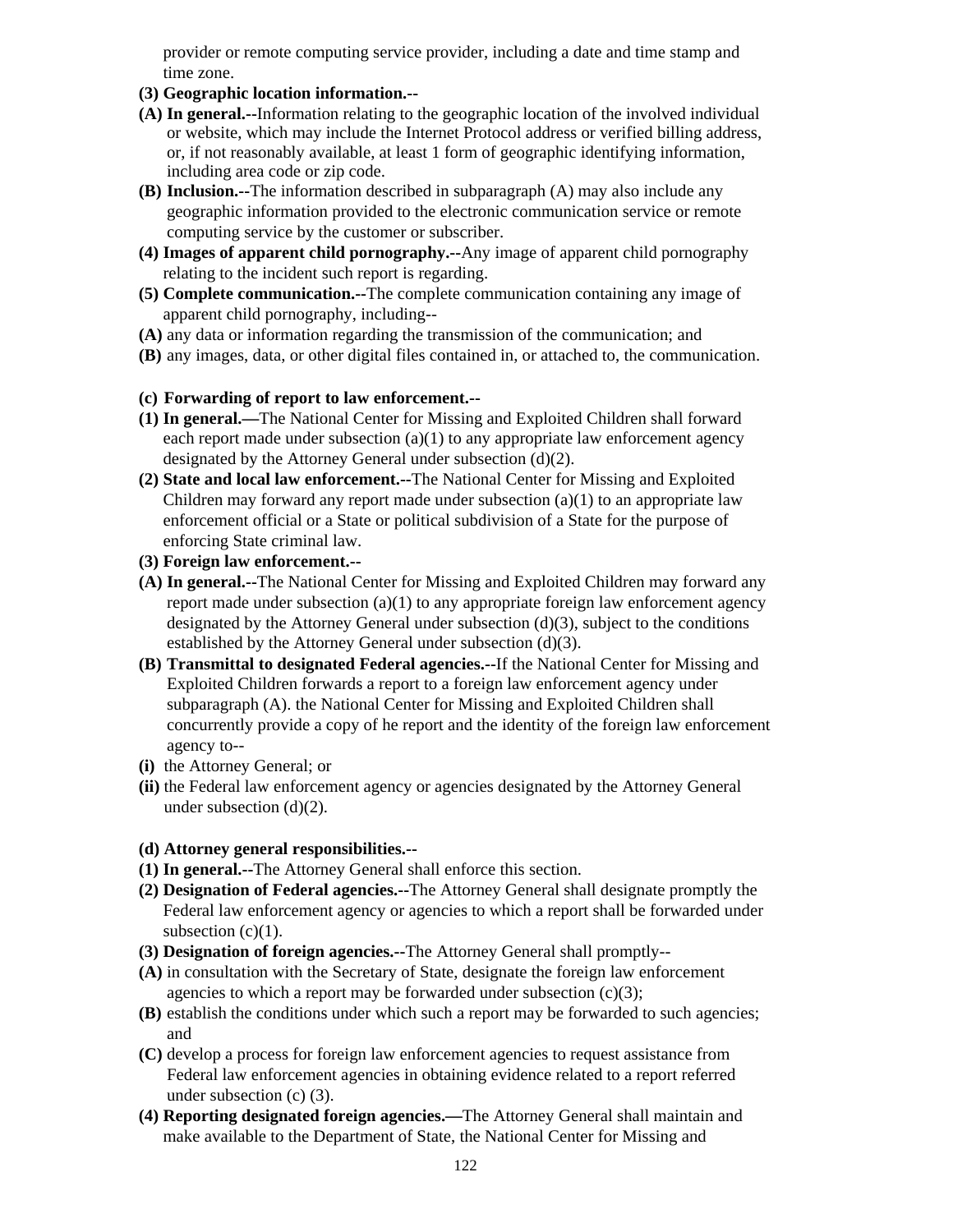Exploited Children, electronic communication service providers, remote computing service providers, the Committee on the Judiciary of the Senate, and the Committee on the Judiciary of the House of Representatives a list of the foreign law enforcement agencies designated under paragraph (3).

- **(5) Sense of Congress regarding designation of foreign agencies.--**It is the sense of Congress that--
- **(A)** combating the international manufacturing, possession, and trade in online child pornography requires cooperation with competent, qualified, and appropriately trained foreign law enforcement agencies; and
- **(B)** the Attorney General, in cooperation with the Secretary of State, should make a substantial effort to expand the list of foreign agencies designated under paragraph (3).
- **(6) Notification to providers.--**If an electronic communication service provider or remote computing service provider notifies the National Center for Missing and Exploited Children that the electronic communication service provider or remote computing service provider is making a report under this section as the result of a request by a foreign law enforcement agency, the National Center for Missing and Exploited Children shall--
- **(A)** If the Center forwards the report to the requesting foreign law enforcement agency or another agency in the same country designated by the Attorney General under paragraph (3), notify the electronic communication service provider or remote computing service provider of—
- **(i)** the identity of the foreign law enforcement agency to which the report was forwarded; and
- **(ii)** the date on which the report was forwarded; or
- **(B)** notify the electronic communication service provider or remote computing service provider if the Center declines to forward the report because the Center, in consultation with the Attorney General, determines that no law enforcement agency in the foreign country has been designated by the Attorney General under paragraph (3).
- **(e) Failure to report.--**An electronic communication service provider or remote computing service provider that knowingly and willfully fails to make a report required under subsection (a)(1) shall be fined--

**(1)** in the case of an initial knowing and willful failure to make a report, not more than \$150,000; and

- **(2)** in the case of any second or subsequent knowing and willful failure to make a report, not more than \$300,000.
- **(f) Protection of privacy.--**Nothing in this section shall be construed to require an electronic communication service provider or a remote computing service provider to--
- **(1)** monitor any user, subscriber, or customer of that provider;
- **(2)** monitor the content of any communication of any person described in paragraph (1); or
- **(3)** affirmatively seek facts or circumstances described in sections (a and (b).
- **(g) Conditions of disclosure information contained within report.--**
- **(1) In general.--**Except as provided in paragraph (2), a law enforcement agency that receives a report under subsection (c) shall not disclose any information contained in that report.
- **(2) Permitted disclosures by law enforcement.--**
- **(A) In general.--**A law enforcement agency may disclose information in a report received under subsection (c)--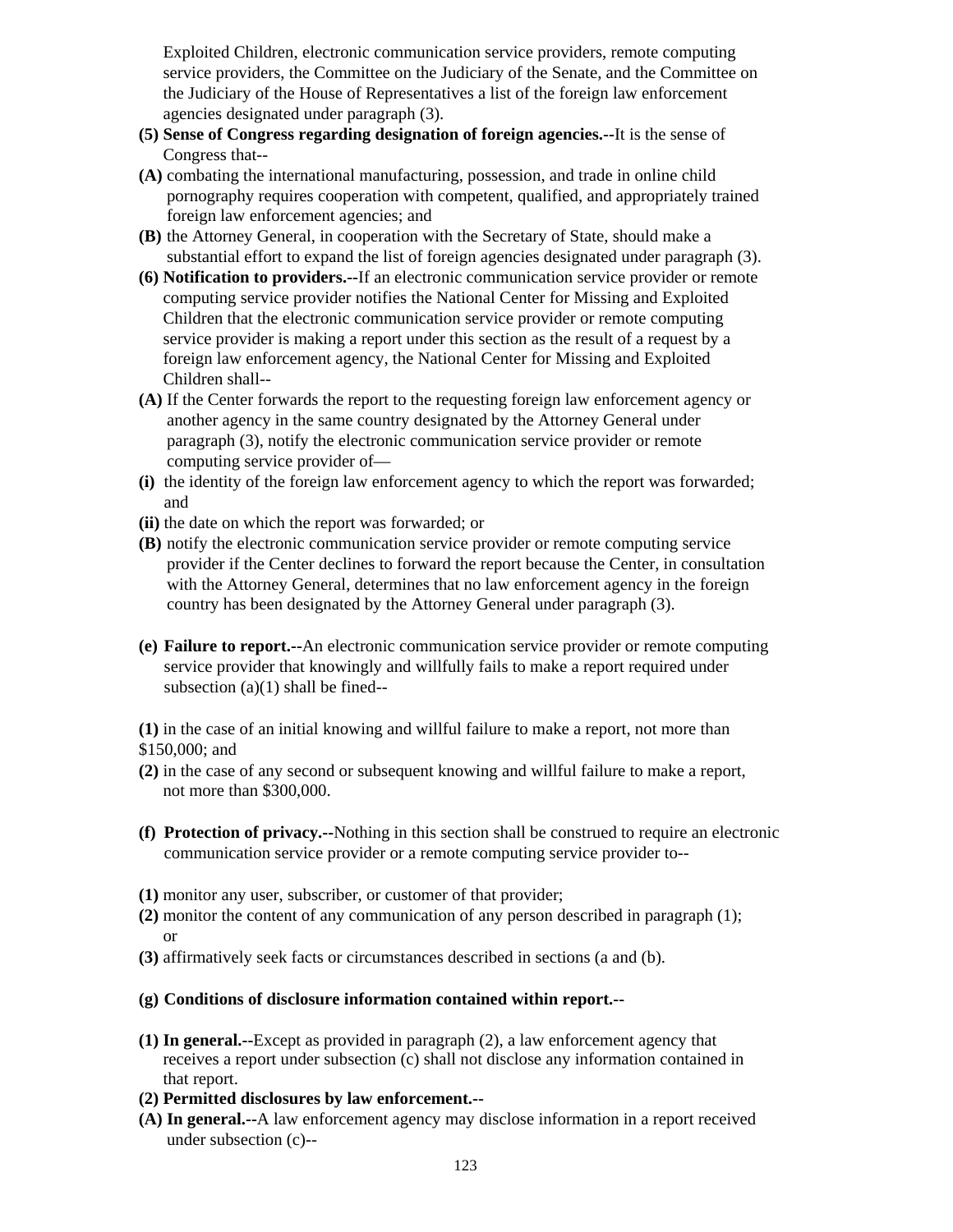- **(i)** to an attorney for the government for use in the performance of the official duties of that attorney;
- **(ii)** to such officers and employees of that law enforcement agency, as may be necessary in the performance of their investigative and recordkeeping functions; **(iii)** to such other government personnel (including personnel of a State or subdivision of a State) as are determined to be necessary by an attorney for the government to assist the attorney in the performance of the official duties of the attorney in enforcing Federal criminal law;

**(iv)** If the report discloses a violation of State criminal law, to an appropriate official of a State or subdivision of a State for the purpose of enforcing such State law;

**(v)** to a defendant in a criminal case or the attorney for that defendant, subject to the terms and limitations under section 3509(m) or a similar State law, to the extent the information relates to a criminal charge pending against that defendant;

**(vi)** subject to subparagraph (B), to an electronic communication service provider or remote computing provider if necessary to facilitate response to legal process issued in connection to a criminal investigation, prosecution, or postconviction remedy relating to that report; and

**(vii)** as ordered by a court upon a showing of good cause and pursuant to any protective orders or other conditions that the court may impose.

- **(B) Limitations.--**
- **(i) Limitations on further disclosure.--**The electronic communication service provider or remote computing service provider shall be prohibited from disclosing the contents of a report provided under subparagraph (A) (vi) to any person, except as necessary to respond to the legal process.
- **(ii) Effect.--**Nothing in subparagraph (A)(vi) authorizes a law enforcement agency to provide child pornography images to an electronic communications service provider or a remote computing service.
- **(3) Permitted disclosures by the National Center for Missing and Exploited Children.-** The National Center for Missing and Exploited Children may disclose information received in a report under subsection (a) only--
- **(A)** to any Federal law enforcement agency designated by the Attorney General under subsection  $(d)(2)$ ;
- **(B)** to any State, local, or tribal law enforcement agency involved in the investigation of child pornography, child exploitation, kidnapping, or enticement crimes;
- **(C)** to any foreign law enforcement agency designated by the Attorney General under subsection  $(d)(3)$ ; and
- **(D)** to an electronic communication service provider or remote computing service provider as described in section 2258C.

# **(h) Preservation.--**

- **(1) In general.--**For the purposes of this section, the notification to an electronic communication service provider or a remote computing service provider by the CyberTipline of receipt of a report under subsection  $(a)(1)$  shall be treated as a request to preserve, as if such request was made pursuant to section 2703(f).
- **(2) Preservation of report.--**Pursuant to paragraph (1), an electronic communication service provider or a remote computing service shall preserve the contents of the report provided pursuant to subsection (b) for 90 days after such notification by the CyberTipline. **(3) Preservation of commingled images.--**Pursuant to paragraph (1), an electronic communication service provider or a remote computing service shall preserve any images, data, or other digital files that are commingled or interspersed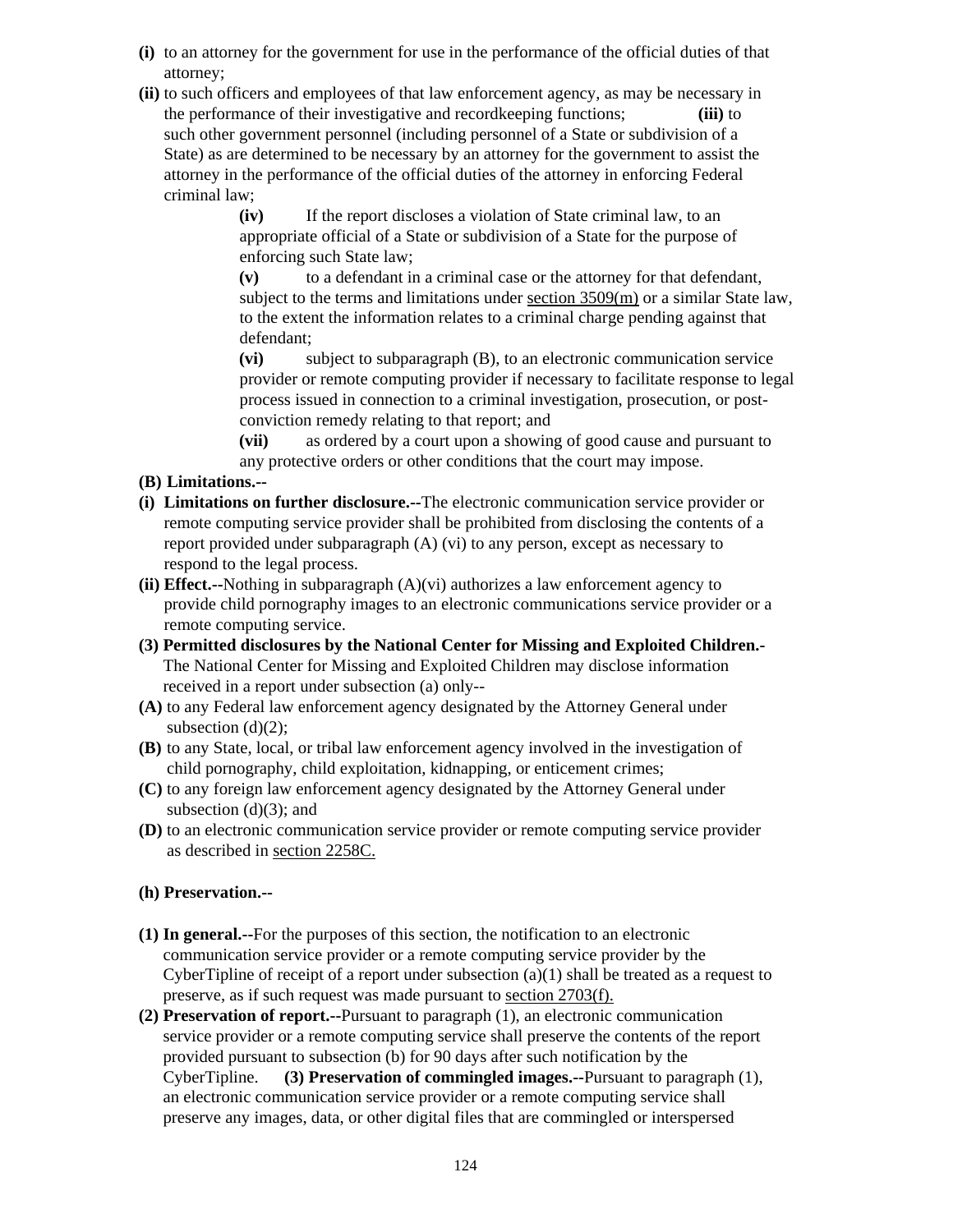among the images of apparent child pornography within a particular communication or user-created folder or directory.

 **(4) Protection of preserved materials.--**An electronic communications service or remote computing service preserving materials under this section shall maintain the materials in a secure location and take appropriate steps to limit access by agents or employees of the service to the materials to that access necessary to comply with the requirements of this subsection. **(5) Authorities and duties not affected.--**Nothing in this section shall be construed as replacing, amending, or otherwise interfering with the authorities and duties under section 2703.

# **18 U.S.C. § 2260. Production of sexually explicit depictions of a minor for importation into the United States**

- **(a) Use of minor.** A person who, outside the United States, employs, uses, persuades, induces, entices, or coerces any minor to engage in, or who has a minor assist any other person to engage in, or who transports any minor with the intent that the minor engage in any sexually explicit conduct for the purpose of producing any visual depiction of such conduct, intending that the visual depiction will be imported into the United States or into waters within 12 miles of the coast of the United States, shall be punished as provided in subsection (c).
- **(b)Use of visual depiction.** A person who, outside the United States, knowingly receives, transports, ships, distributes, sells, or possesses with intent to transport, ship, sell, or distribute any visual depiction of a minor engaging in sexually explicit conduct (if the production of the visual depiction involved the use of a minor engaging in sexually explicit conduct), intending that the visual depiction will be imported into the United States or into waters within a distance of 12 miles of the coast of the United States, shall be punished as provided in subsection (c).

### **(c) Penalties.**

**(1)** A person who violates subsection (a), or attempts or conspires to do so, shall be subject to the penalties provided in subsection (e) of section 2251 for a violation of that section, including the penalties provided for such a violation by a person with a prior conviction or convictions as described in that subsection.

**(2)** A person who violates subsection (b), or attempts or conspires to do so, shall be subject to the penalties provided in subsection (b) (1) of section 2252 for a violation of paragraph (1), (2), or (3) of subsection (a) of that section, including penalties provided for such a violation by a person with a prior conviction or convictions as described in subsection (b)(1) of section 2252.

### **18 U.S.C. § 2260A. Penalties for registered sex offenders**

Whoever, being required by Federal or other law to register as a sex offender, commits a felony offense involving a minor under section 1201, 1466A, 1470, 1591, 2241, 2242, 2243, 2244, 2245, 2251, 2251A, 2260, 2421, 2422, 2423, or 2425, shall be sentenced to a term of imprisonment of 10 years in addition to the imprisonment imposed for the offense under that provision. The sentence imposed under this section shall be consecutive to any sentence imposed for the offense under that provision.

### **18 U.S.C. § 2421. Transportation generally**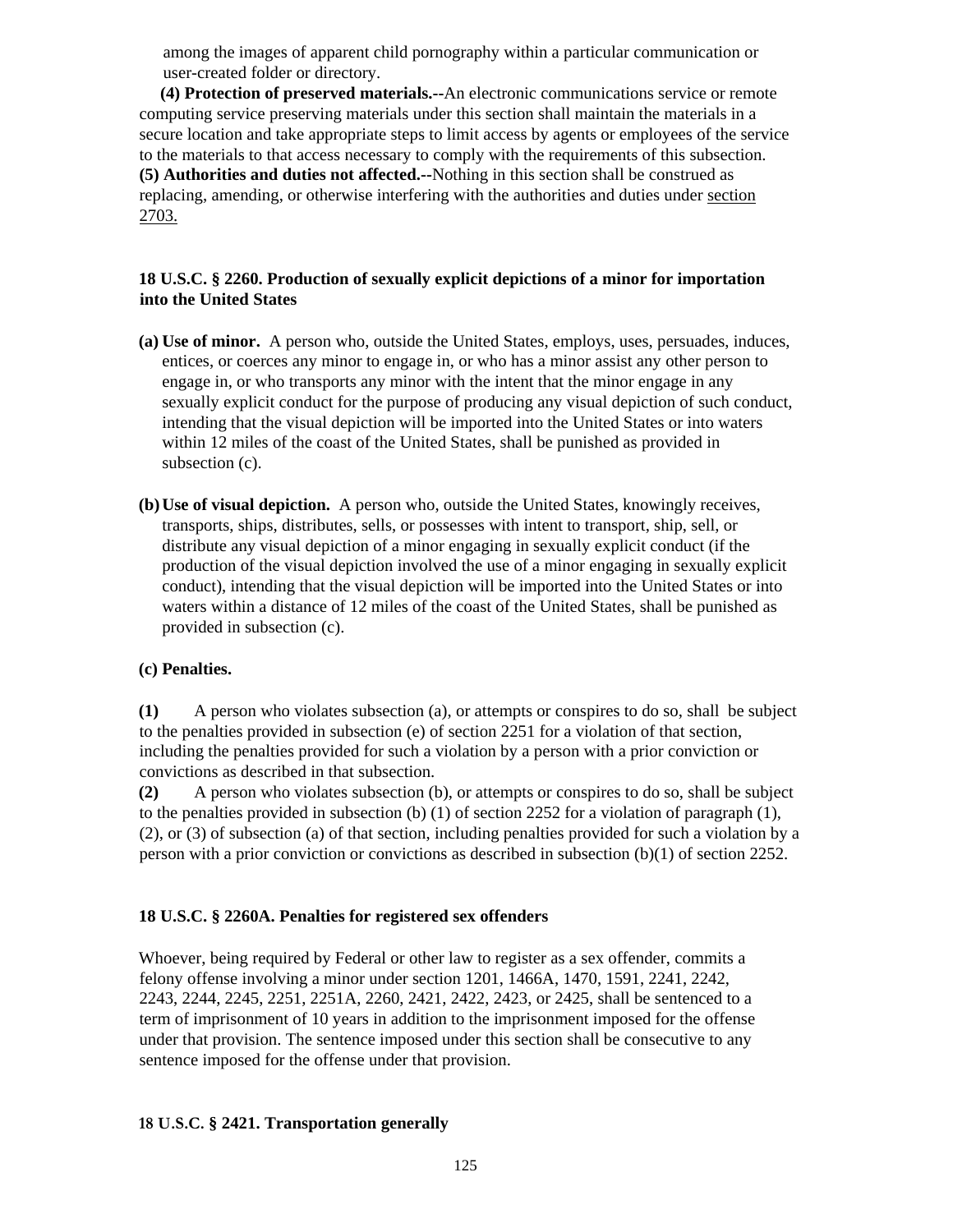Whoever knowingly transports any individual in interstate or foreign commerce, or in any Territory or Possession of the United States, with intent that such individual engage in prostitution, or in any sexual activity for which any person can be charged with a criminal offense, or attempts to do so, shall be fined under this title or imprisoned not more than 10 years, or both.

## **18 U.S.C. § 1466. Engaging in the business of selling or transferring obscene matter**

(a) Whoever is engaged in the business of selling or transferring obscene matter, who knowingly receives or possesses with intent to distribute any obscene book, magazine, picture, paper, film, videotape, or phonograph or other audio recording, which has been shipped or transported in interstate or foreign commerce, shall be punished by imprisonment for not more than 5 years or by a fine under this title, or both.

(b) As used in this section, the term ''engaged in the business'' means that the person who sells or transfers or offers to sell or transfer obscene matter devotes time, attention, or labor to such activities, as a regular course of trade or business, with the objective of earning a profit, although it is not necessary that the person make a profit or that the selling or transferring or offering to sell or transfer such material be the person's sole or principal business or source of income. The offering for sale of or to transfer, at one time, two or more copies of any obscene publication, or two or more of any obscene article, or a combined total of five or more such publications and articles, shall create a rebuttable presumption that the person so offering them is ''engaged in the business'' as defined in this subsection.

# **18 U.S.C. § 1466A. Obscene visual representations of the sexual abuse of children**

(a) In general – Any person who, in a circumstance described in subsection (d), knowingly produces, distributes, receives, or possesses with intent to distribute, a visual depiction of any kind, including a drawing, cartoon, sculpture, or painting, that  $-$  (1) (A) depicts a minor engaging in sexually explicit conduct; and

(B) is obscene; or

 (2) (A) depicts an image that is, or appears to be, of a minor engaging in graphic bestiality, sadistic or masochistic abuse, or sexual intercourse, including genital-genital, oral-genital or oralanal, whether between persons of the same or opposite sex; and

- (B) lacks serious literary, artistic, political, or scientific value; or attempts or conspires to do so, shall be subject to the penalties provided in section 2252A (b)(1), including the penalties provided for cases involving a prior conviction.
- (b) Additional offenses Any person who, in a circumstance described in subsection (d), knowingly possesses a visual depiction of any kind, including a drawing, cartoon, sculpture, or painting that –
- (1) (A) depicts a minor engaging in sexually explicit conduct; and
- (B) is obscene; or
- (2) (A) depicts an image that is, or appears to be, of a minor engaging in graphic bestiality, sadistic or masochistic abuse, or sexual intercourse, including genital-genital, oral-genital or oral-anal, whether between persons of the same or opposite sex; and
- (B) lacks serious literary, artistic, political, or scientific value; or attempts or conspires to do so shall be subject to the penalties provided in section 2252A (b) (2), including the penalties provided for cases involving a prior conviction.
- (c) Nonrequired element of offense It is not a required element of any offense under this section that the minor depicted actually exist.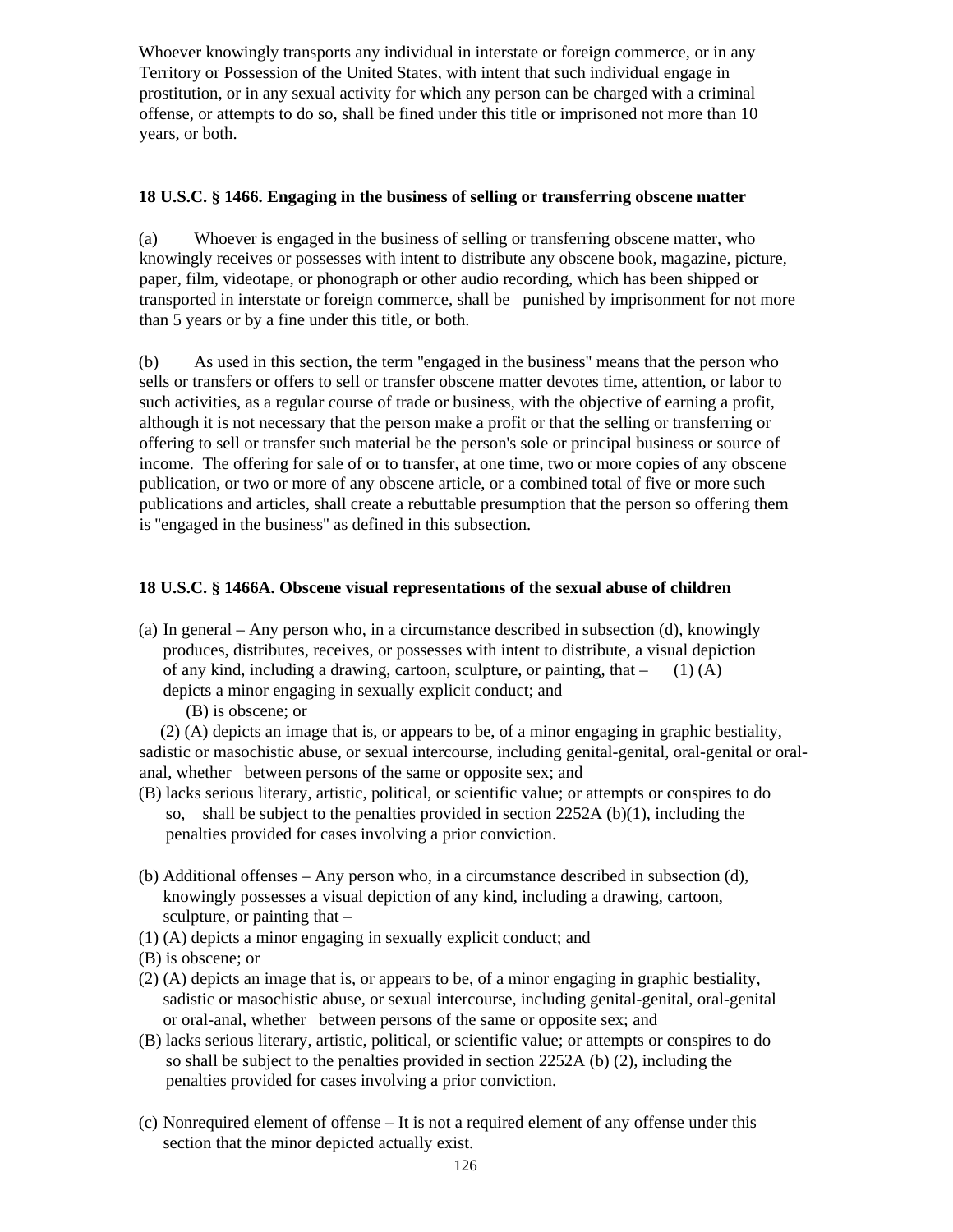- (d) Circumstances The circumstance referred to in subsections (a) and (b) is that –
- (1) any communication involved in or made in furtherance of the offense is communicated or transported by the mail, or in interstate or foreign commerce by any means, including by computer, or any means or instrumentality of interstate or foreign commerce is otherwise used in committing or in furtherance of the commission of the offense;
- (2) any communication involved in or made in furtherance of the offense contemplates the transmission or transportation of a visual depiction by the mail, or in interstate or foreign commerce by any means, including by computer;
- (3) any person travels or is transported in interstate or foreign commerce in the course of the commission or in furtherance of the commission of the offense;
- (4) any visual depiction involved in the offense has been mailed, or has been shipped or transported in interstate or foreign commerce by any means, including by computer, or was produced using materials that have been mailed, or that have been shipped or transported in interstate or foreign commerce by any means, including by computer; or
- (5) the offense is committed in the special maritime and territorial jurisdiction of the United States or in any territory or possession of the United States.
- (e) Affirmative defense It shall be an affirmative defense to a charge of violating subsection (b) that the defendant –
- (1) possessed less than 3 such visual depictions; and
- (2) promptly and in good faith, and without retaining or allowing any person, other than a law enforcement agency, to access any such visual depiction – (A) took reasonable steps to destroy each such visual depiction; or
- (B) reported the matter to a law enforcement agency and afforded that agency access to each such visual depiction.
- (f) Definitions For purposes of this section –
- (1) the term "visual depiction" includes undeveloped film and videotape, and data stored on a computer disk or by electronic means which is capable of conversion into a visual image, and also includes any photograph, film, video, picture, digital image or picture, computer image or picture, or computer generated image or picture whether made or produced by electronic, mechanical, or other means;

(2) the term "sexually explicit conduct" has the meaning given the term in section 2256(2) (A) or 2256(2) (B); and

 (3) the term "graphic" when used with respect to a depiction of sexually explicit conduct, means that a viewer can observe any part of the genitals or pubic area of any depicted person or animal during any part of the time that the sexually explicit conduct is being depicted.

#### **18 U.S.C. § 1470. Transfer of obscene material to minors**

Whoever, using the mail or any facility or means of interstate or foreign commerce, knowingly transfers obscene matter to another individual who has not attained the age of 16 years, knowing that such other individual has not attained the age of 16 years, or attempts to do so, shall be fined under this title, imprisoned not more than 10 years, or both.

#### **18 U.S.C. § 1591. Sex trafficking of children or by force, fraud, or coercion**

- (a) Whoever knowingly--
- (1) in or affecting interstate or foreign commerce, or within the special maritime and territorial jurisdiction of the United States, recruits, entices, harbors, transports, provides, or obtains by any means a person; or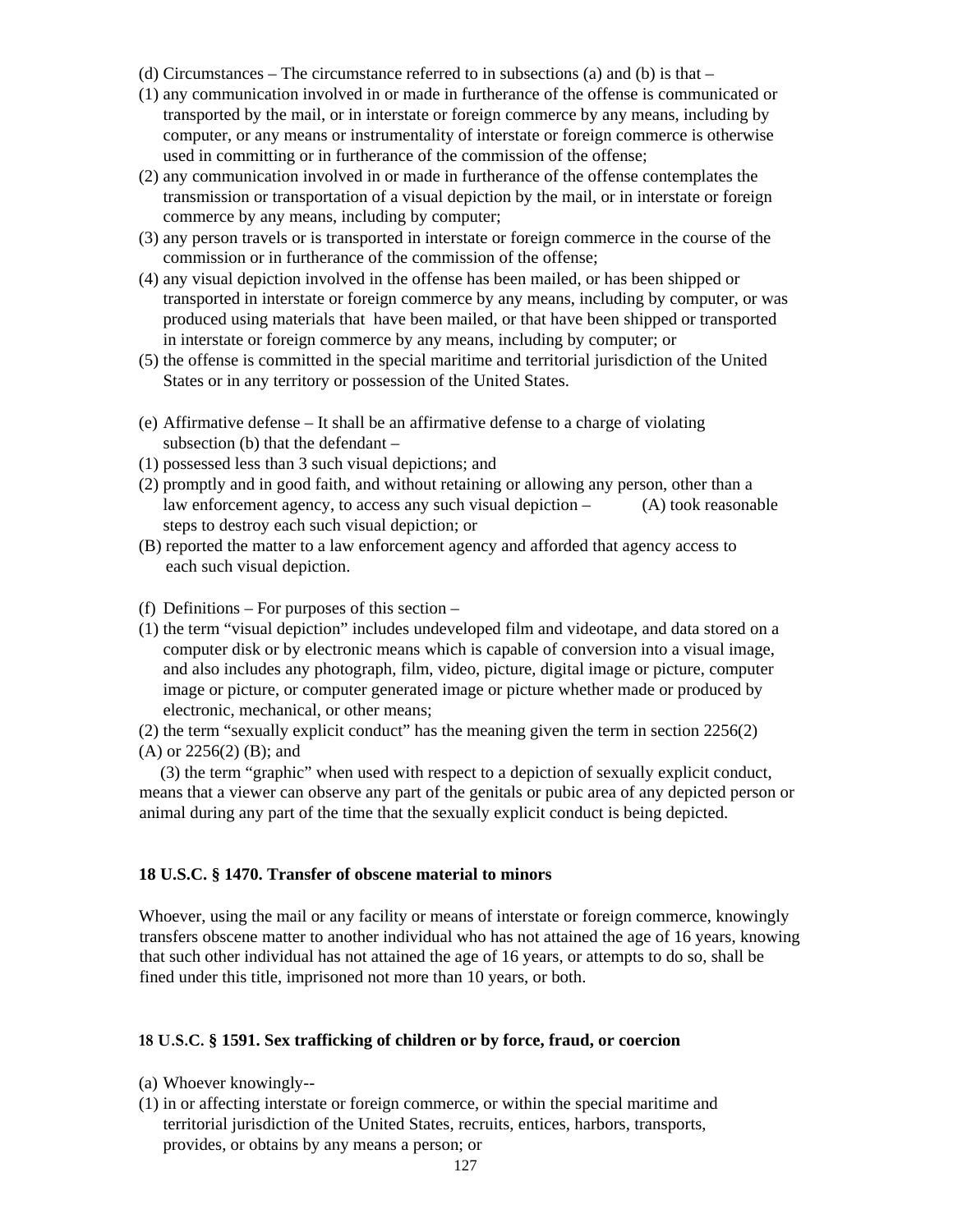- (2) benefits, financially or by receiving anything of value, from participation in a venture which has engaged in an act described in violation of paragraph  $(1)$ , knowing that force, fraud, or coercion described in subsection  $(c)(2)$  will be used to cause the person to engage in a commercial sex act, or that the person has not attained the age of 18 years and will be caused to engage in a commercial sex act, shall be punished as provided in subsection (b).
- (b) The punishment for an offense under subsection (a) is--
- (1) if the offense was effected by force, fraud, or coercion or if the person recruited, enticed, harbored, transported, provided, or obtained had not attained the age of 14 years at the time of such offense, by a fine under this title and imprisonment for any term of years not less than 15 or for life; or
- (2) if the offense was not so effected, and the person recruited, enticed, harbored, transported, provided, or obtained had attained the age of 14 years but had not attained the age of 18 years at the time of such offense, by a fine under this title and imprisonment for not less than 10 years or for life.
- (c) In this section:
- (1) The term "commercial sex act" means any sex act, on account of which anything of value is given to or received by any person.
- (2) The term "coercion" means--
- (A) threats of serious harm to or physical restraint against any person;
- (B) any scheme, plan, or pattern intended to cause a person to believe that failure to perform an act would result in serious harm to or physical restraint against any person; or (C) the abuse or threatened abuse of law or the legal process.
- (3) The term "venture" means any group of two or more individuals associated in fact, whether or not a legal entity.

# **18 U.S.C. § 1801. Video voyeurism**

(a) Whoever, in the special maritime and territorial jurisdiction of the United States, has the intent to capture an image of a private area of an individual without their consent, and knowingly does so under circumstances in which the individual has a reasonable expectation of privacy, shall be fined under this title or imprisoned not more than one year, or both.

(b) In this section--

(1) the term "capture", with respect to an image, means to videotape, photograph, film, record by any means, or broadcast;

(2) the term "broadcast" means to electronically transmit a visual image with the intent that it be viewed by a person or persons;

(3) the term "a private area of the individual" means the naked or undergarment clad genitals, pubic area, buttocks, or female breast of that individual;

(4) the term "female breast" means any portion of the female breast below the top of the areola; and

(5) the term "under circumstances in which that individual has a reasonable expectation of privacy" means--

(A) circumstances in which a reasonable person would believe that he or she could disrobe in privacy, without being concerned that an image of a private area of the individual was being captured; or

(B) circumstances in which a reasonable person would believe that a private area of the individual would not be visible to the public, regardless of whether that person is in a public or private place.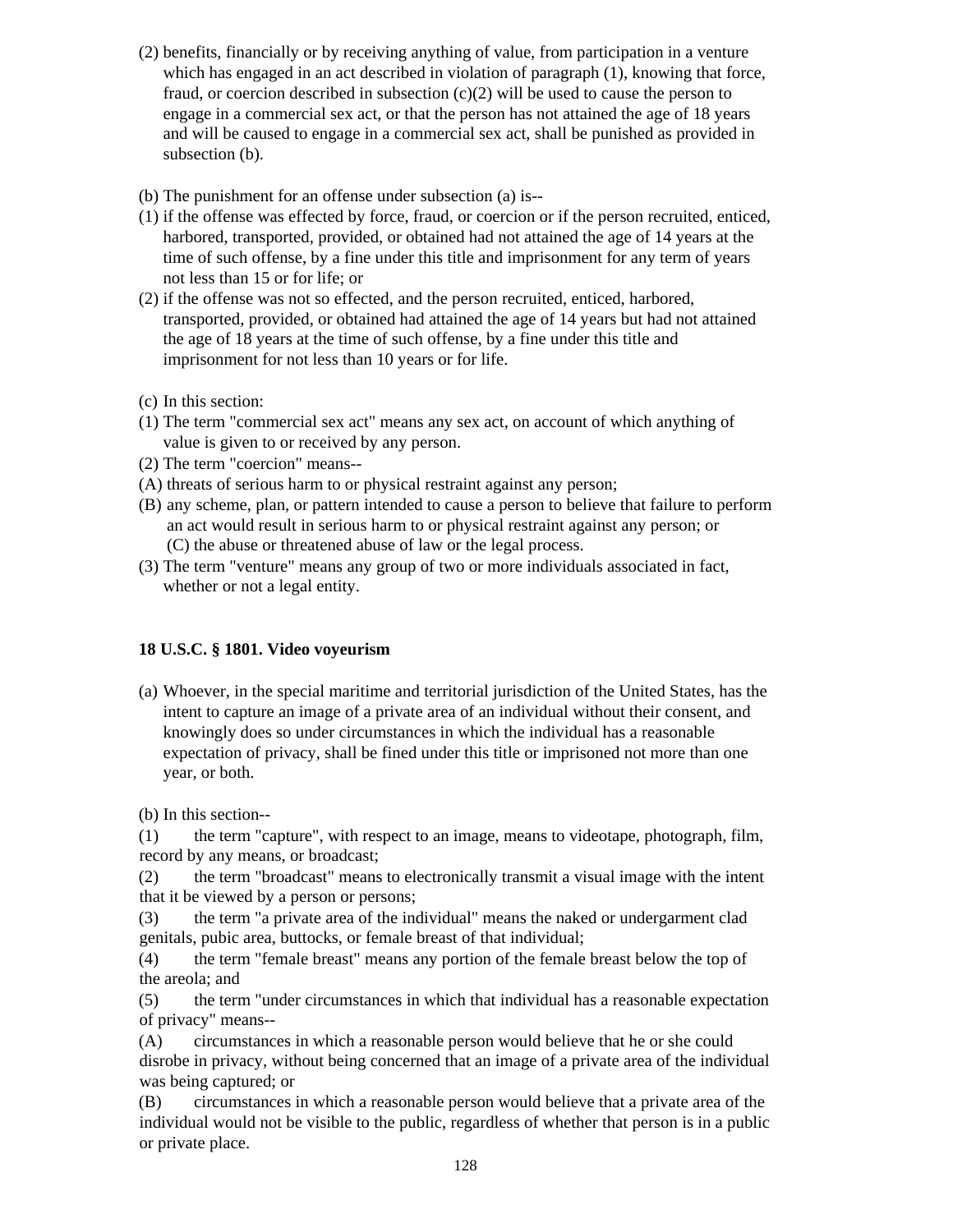(c) This section does not prohibit any lawful law enforcement, correctional, or intelligence activity.

# **18 U.S.C. § 2422. Coercion and enticement**

(a) Whoever knowingly persuades, induces, entices, or coerces any individual to travel in interstate or foreign commerce, or in any Territory or Possession of the United States, to engage in prostitution, or in any sexual activity for which any person can be charged with a criminal offense, or attempts to do so, shall be fined under this title or imprisoned not more than 20 years, or both.

(b) Whoever, using the mail or any facility or means of interstate or foreign commerce, or within the special maritime and territorial jurisdiction of the United States knowingly persuades, induces, entices, or coerces any individual who has not attained the age of 18 years, to engage in prostitution or any sexual activity for which any person can be charged with a criminal offense, or attempts to do so, shall be fined under this title and imprisoned not less than 10 years or for life.

# **18 U.S.C. § 2423. Transportation of minors**

(a) Transportation with intent to engage in criminal sexual activity. A person who knowingly transports an individual who has not attained the age of 18 years in interstate or foreign commerce, or in any commonwealth, territory or possession of the United States, with intent that the individual engage in prostitution, or in any sexual activity for which any person can be charged with a criminal offense, shall be fined under this title and imprisoned not less than 10 years or for life.

(b) Travel with intent to engage in illicit sexual conduct. A person who travels in interstate commerce or travels into the United States, or a United States citizen or an alien admitted for permanent residence in the United States who travels in foreign commerce, for the purpose of engaging in any illicit sexual conduct with another person shall be fined under this title or imprisoned not more than 30 years, or both.

(c) Engaging in illicit sexual conduct in foreign places. Any United States citizen or alien admitted for permanent residence who travels in foreign commerce, and engages in any illicit sexual conduct with another person shall be fined under this title or imprisoned not more than 30 years, or both.

(d) Ancillary offenses. Whoever, for the purpose of commercial advantage or private financial gain, arranges, induces, procures, or facilitates the travel of a person knowing that such a person is traveling in interstate commerce or foreign commerce for the purpose of engaging in illicit sexual conduct shall be fined under this title, imprisoned not more than 30 years, or both.

(e) Attempt and conspiracy. Whoever attempts or conspires to violate subsection (a), (b), (c), or (d) shall be punishable in the same manner as a completed violation of that subsection.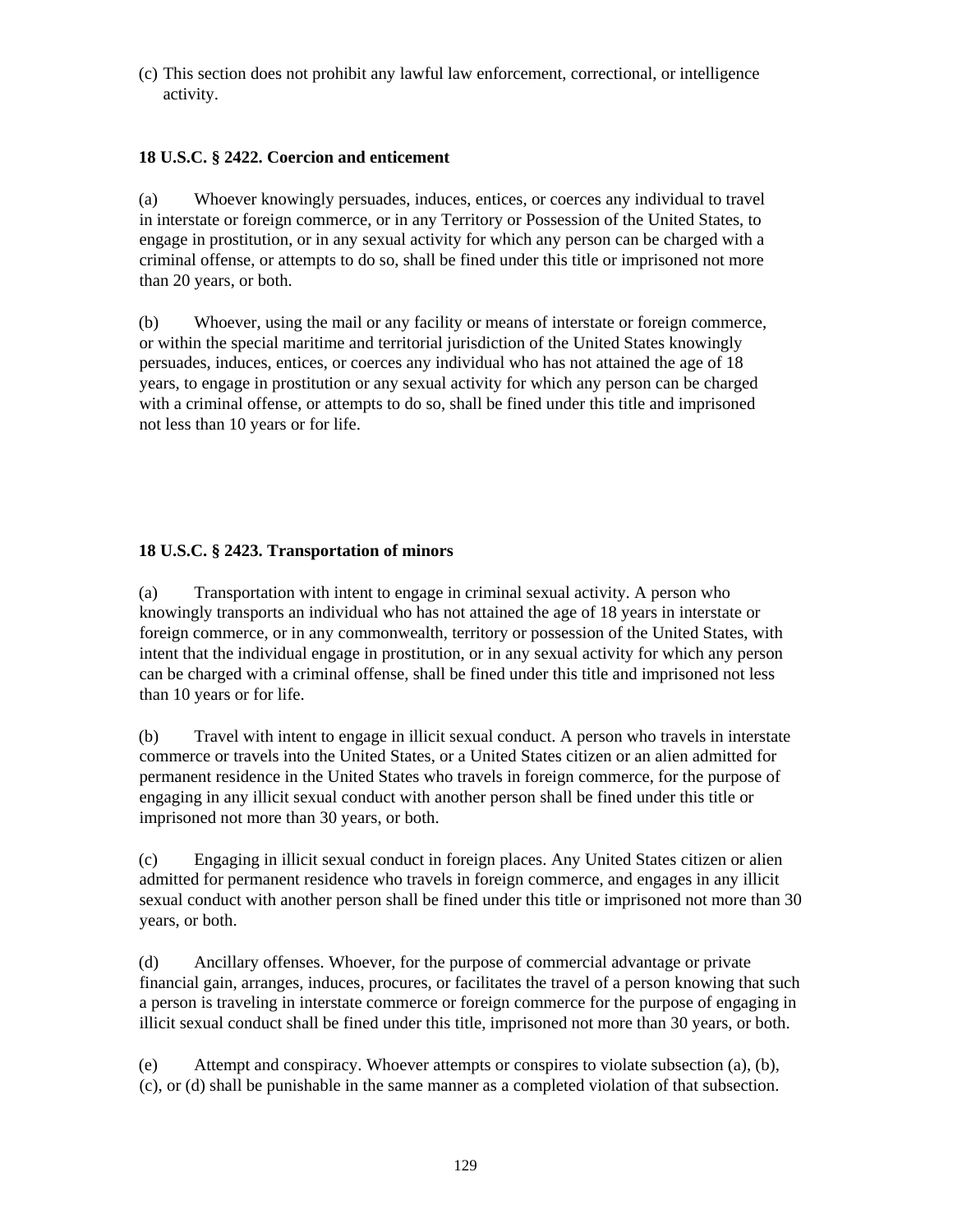(f) Definition. As used in this section, the term "illicit sexual conduct" means (1) a sexual act (as defined in section 2246) with a person under 18 years of age that would be in violation of chapter 109A if the sexual act occurred in the special maritime and territorial jurisdiction of the United States; or (2) any commercial sex act (as defined in section 1591) with a person under 18 years of age.

(g) Defense. In a prosecution under this section based on illicit sexual conduct as defined in subsection  $(f)(2)$ , it is a defense, which the defendant must establish by a preponderance of the evidence, that the defendant reasonably believed that the person with whom the defendant engaged in the commercial sex act had attained the age of 18 years.

# **18 U.S.C. § 2424. Filing factual statement about alien individual**

(a) Whoever keeps, maintains, controls, supports, or harbors in any house or place for the purpose of prostitution, or for any other immoral purpose, any individual, knowing or in reckless disregard of the fact that the individual is an alien, shall file with the Commissioner of Immigration and Naturalization a statement in writing setting forth the name of such individual, the place at which that individual is kept, and all facts as to the date of that individual's entry into the United States, the port through which that individual entered, that individual's age, nationality, and parentage, and concerning that individual's procuration to come to this country within the knowledge of such person; and Whoever fails within five business days after commencing to keep, maintain, control, support, or harbor in any house or place for the purpose of prostitution, or for any other immoral purpose, any alien individual, to file such statement concerning such alien individual with the Commissioner of Immigration and Naturalization; or Whoever knowingly and willfully states falsely or fails to disclose in such statement any fact within that person's knowledge or belief with reference to the age, nationality, or parentage of any such alien individual, or concerning that individual's procuration to come to this country--

Shall be fined under this title or imprisoned not more than 10 years, or both.

(b) In any prosecution brought under this section, if it appears that any such statement required is not on file in the office of the Commissioner of Immigration and Naturalization, the person whose duty it is to file such statement shall be presumed to have failed to file said statement, unless such person or persons shall prove otherwise. No person shall be excused from furnishing the statement, as required by this section, on the ground or for the reason that the statement so required by that person, or the information therein contained, might tend to criminate that person or subject that person to a penalty or forfeiture, but no information contained in the statement or any evidence which is directly or indirectly derived from such information may be used against any person making such statement in any criminal case, except a prosecution for perjury, giving a false statement or otherwise failing to comply with this section.

## **18 U.S.C. § 2425. Use of interstate facilities to transmit information about a minor**

Whoever, using the mail or any facility or means of interstate or foreign commerce, or within the special maritime and territorial jurisdiction of the United States, knowingly initiates the transmission of the name, address, telephone number, social security number, or electronic mail address of another individual, knowing that such other individual has not attained the age of 16 years, with the intent to entice, encourage, offer, or solicit any person to engage in any sexual activity for which any person can be charged with a criminal offense, or attempts to do so, shall be fined under this title, imprisoned not more than 5 years, or both.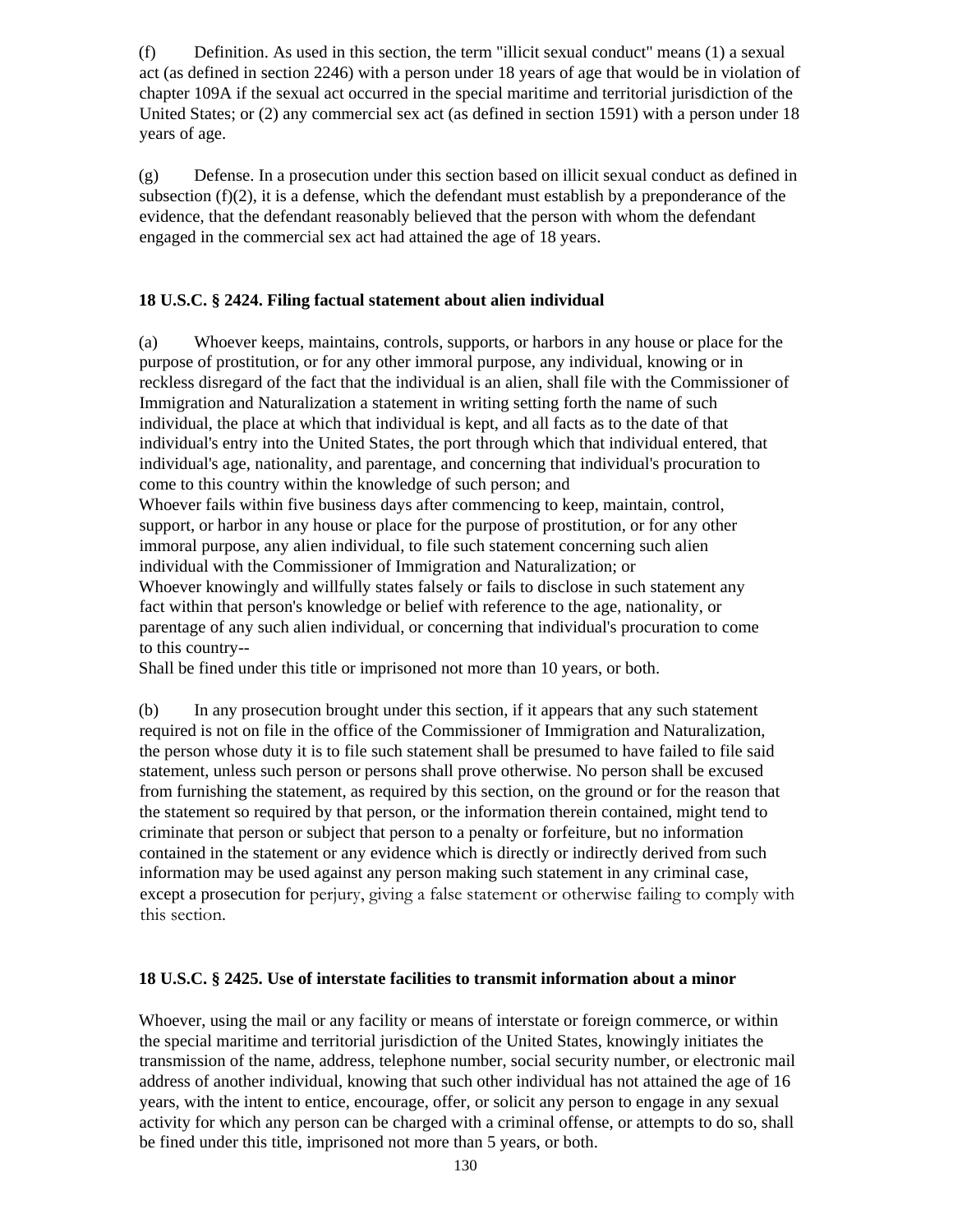# **CHAPTER 53 INDIANS**

# **18 U.S.C. § 1169. Reporting of child abuse**

(a) Any person who -

(1) is a -

- (A) physician, surgeon, dentist, podiatrist, chiropractor, nurse, dental hygienist, optometrist, medical examiner, emergency medical technician, paramedic, or health care provider,
- (B) teacher, school counselor, instructional aide, teacher's aide, teacher's assistant, or bus driver employed by any tribal, Federal, public or private school,
- (C) administrative officer, supervisor of child welfare and attendance, or truancy officer of any tribal, Federal, public or private school,
- (D) child day care worker, headstart teacher, public assistance worker, worker in a group home or residential or day care facility, or social worker,
- (E) psychiatrist, psychologist, or psychological assistant,
- (F) licensed or unlicensed marriage, family, or child counselor,
- (G) person employed in the mental health profession, or
- (H) law enforcement officer, probation officer, worker in a juvenile rehabilitation or detention facility, or person employed in a public agency who is responsible for enforcing statutes and judicial orders;
- (2) knows, or has reasonable suspicion, that (A) a child was abused in Indian country, or
	- (B) actions are being taken, or are going to be taken, that would reasonably be expected to result in abuse of a child in Indian country; and
- (3) fails to immediately report such abuse or actions described in paragraph (2) to the local child protective services agency or local law enforcement agency, shall be fined under this title or imprisoned for not more than 6 months or both.
- (b) Any person who
	- (1) supervises, or has authority over, a person described in subsection (a) (1), and
	- (2) inhibits or prevents that person from making the report described in subsection (a), shall be fined under this title or imprisoned for not more than 6 months or both.
- (c) For purposes of this section, the term
	- (1) ''abuse'' includes
		- (A) any case in which
			- (i) a child is dead or exhibits evidence of skin bruising, bleeding, malnutrition, failure to thrive, burns, fracture of any bone, subdural hematoma, soft tissue swelling, and
			- (ii)such condition is not justifiably explained or may not be the product of an accidental occurrence; and
		- (B) any case in which a child is subjected to sexual assault, sexual molestation, sexual exploitation, sexual contact, or prostitution;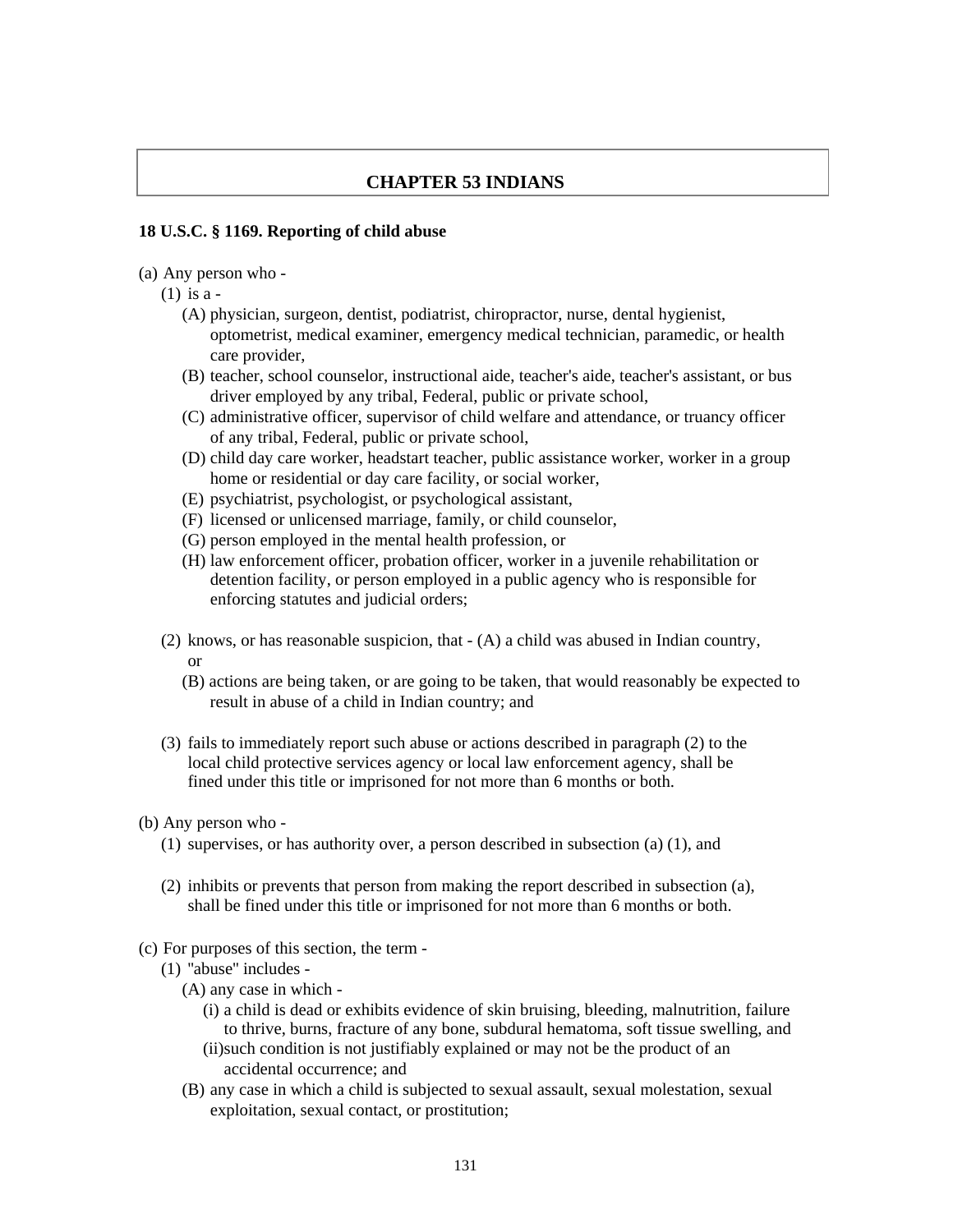- (2) ''child'' means an individual who (A) is not married, and (B) has not attained 18 years of age;
- (3) ''local child protective services agency'' means that agency of the Federal Government, of a State, or of an Indian tribe that has the primary responsibility for child protection on any Indian reservation or within any community in Indian country; and
- (4) ''local law enforcement agency'' means that Federal, tribal, or State law enforcement agency that has the primary responsibility for the investigation of an instance of alleged child abuse within the portion of Indian country involved.
- (d) Any person making a report described in subsection (a) which is based upon their reasonable belief and which is made in good faith shall be immune from civil or criminal liability for making that report.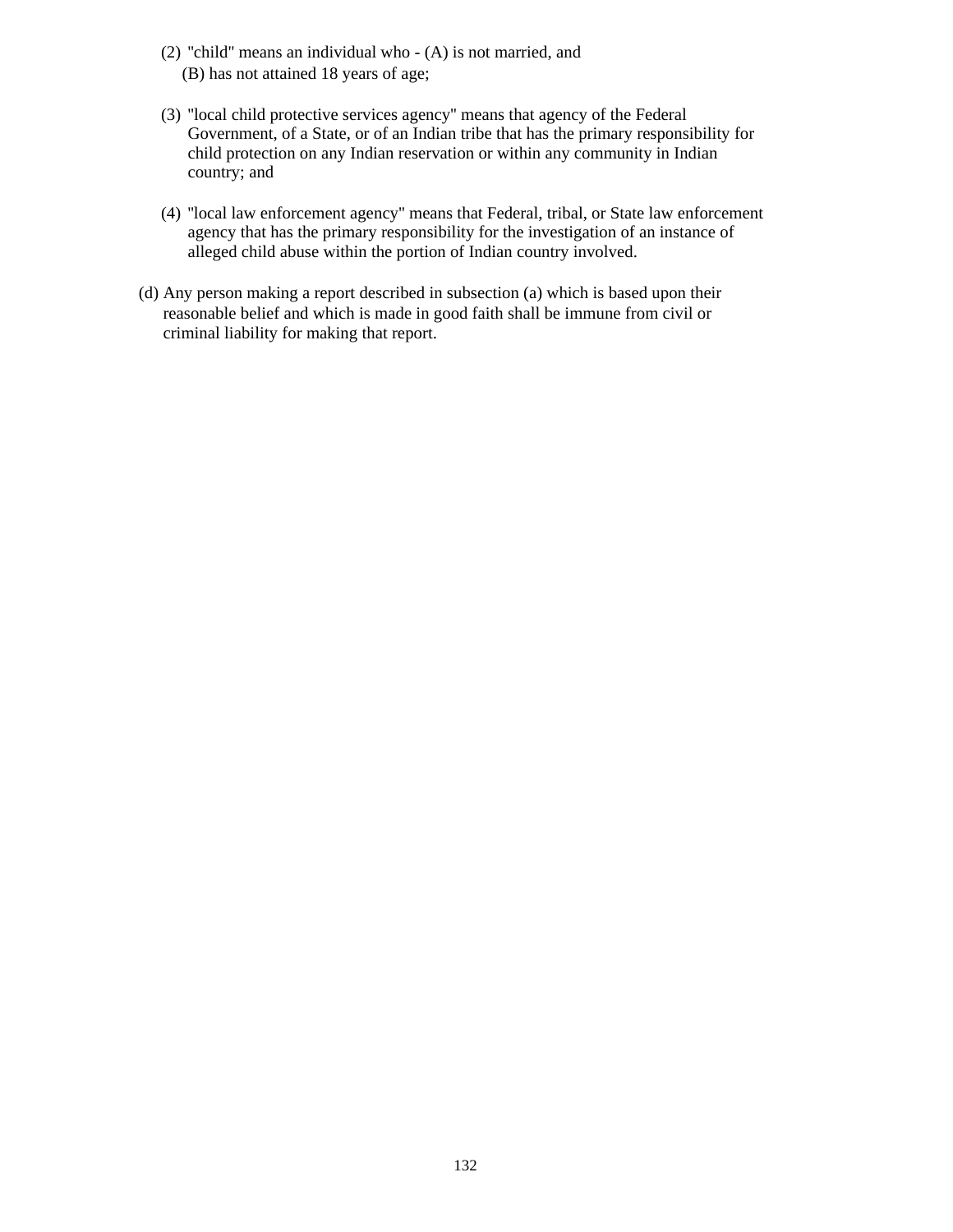## **CHAPTER 110A DOMESTIC VIOLENCE AND STALKING**

#### **18 U.S.C. § 2261. Interstate domestic violence**

#### **(a) Offenses. --**

- (1) **Travel or conduct of offender. --**A person who travels in interstate or foreign commerce or enters or leaves Indian country or within the special maritime and territorial jurisdiction of the United States with the intent to kill, injure, harass, or intimidate a spouse, intimate partner, or dating partner, and who, in the course of or as a result of such travel, commits or attempts to commit a crime of violence against that spouse, intimate partner, or dating partner, shall be punished as provided in subsection (b).
- (2) **Causing travel of victim.--**A person who causes a spouse, intimate partner, or dating partner to travel in interstate or foreign commerce or to enter or leave Indian country by force, coercion, duress, or fraud, and who, in the course of, as a result of, or to facilitate such conduct or travel, commits or attempts to commit a crime of violence against that spouse, intimate partner, or dating partner, shall be punished as provided in subsection (b).
- **(b) Penalties. --** A person who violates this section or section 2261A shall be fined under this title, imprisoned --
- (1) for life or any term of years, if death of the victim results;
- (2) for not more than 20 years if permanent disfigurement or life threatening bodily injury to the victim results;
- (3) for not more than 10 years, if serious bodily injury to the victim results or if the offender uses a dangerous weapon during the offense;
- (4) as provided for the applicable conduct under chapter 109A if the offense would constitute an offense under chapter 109A (without regard to whether the offense was committed in the special maritime and territorial jurisdiction of the United States or in a Federal prison); and
- (5) for not more than 5 years, in any other case,
- (6) Whoever commits the crime of stalking in violation of a temporary or permanent civil or criminal injunction, restraining orer, no-contact order, or other order described in section 2266 of title 18, United States Code, shall be punished by imprisonment for not less than 1 year.

or both fined and imprisoned.

### **18 U.S.C. § 2261A. Stalking [FN1]**

Whoever –

- (1) travels in interstate or foreign commerce or within the special maritime and territorial jurisdiction of the United States, or enters or leaves Indian country, with the intent to kill, injure, harass, or place under surveillance with intent to kill, injure, harass, or intimidate another person, and in the course of, or as a result of, such travel places that person in reasonable fear of the death of, or serious bodily injury to, or causes substantial emotional distress to that person, a member of the immediate family (as defined in section 115) that person, a member of the immediate family (as defined in section 115) of that person, or the spouse or intimate partner of that person; or
- (2) with the intent --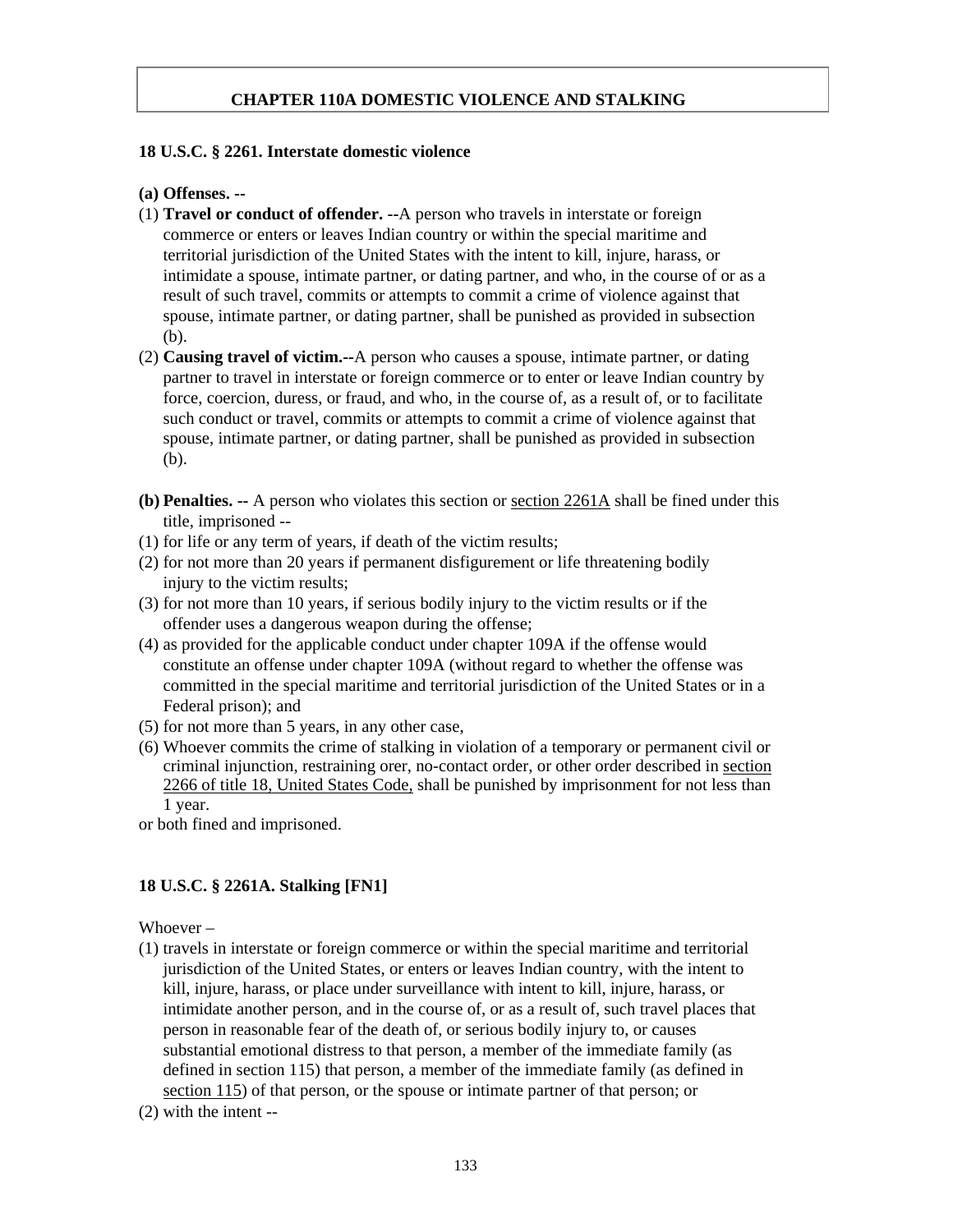**(A)** to kill, injure, harass, or place under surveillance with intent to kill, injure, harass, or intimidate, or cause substantial distress to a person in another State or tribal jurisdiction or within the special maritime and territorial jurisdiction of the United States; or **(B)** to place a person in another State or tribal jurisdiction, or within the special maritime and territorial jurisdiction of the United States, in reasonable fear of the death of, or serious bodily injury to --

- (i) that person;
- (ii) a member of the immediate family (as defined in section 115 [FN2] of that person; or
- (iii) a spouse or intimate partner of that person, uses the mail or any facility of interstate or foreign commerce to engage in a course of conduct that places that person in reasonable fear of the death of, or serious bodily injury to, any of the persons described in clauses (i) through (iii), of subparagraph  $(B)$  [FN2] ;shall be punished as provided in section 2261(b) of this title.

### **18 U.S.C. § 2262. Interstate violation of protection order**

### **(a) Offenses. --**

(1) **Travel or conduct of offender. --**A person who travels in interstate or foreign commerce, or enters or leaves Indian country or within the special maritime and territorial jurisdiction of the United States, with the intent to engage in conduct that violates the portion of a protection order that prohibits or provides protection against violence, threats, or harassment against, contact or communication with, or physical proximity to, another person, or that would violate such a portion of a protection order in the jurisdiction in which the order was issued, and subsequently engages in such conduct, shall be punished as provided in subsection (b).

(2) **Causing travel of victim. --** A person who causes another person to travel in interstate or foreign commerce or to enter or leave Indian country by force, coercion, duress, or fraud, and in the course of, as a result of, or to facilitate such conduct or travel engages in conduct that violates the portion of a protection order that prohibits or provides protection against violence, threats, or harassment against, contact or communication with, or physical proximity to, another person, or that would violate such a portion of a protection order in the jurisdiction in which the order was issued, shall be punished as provided in subsection (b).

- **(b) Penalties. --** A person who violates this section shall be fined under this title, imprisoned-- **(1)** for life or any term of years, if death of the victim results;
- (2) for not more than 20 years if permanent disfigurement or life threatening bodily injury to the victim results;
- (3) for not more than 10 years, if serious bodily injury to the victim results or if the offender uses a dangerous weapon during the offense;
- (4) as provided for the applicable conduct under chapter 109A if the offense would constitute an offense under chapter 109A (without regard to whether the offense was committed in the special maritime and territorial jurisdiction of the United States or in a Federal prison); and
- (5) for not more than 5 years, in any other case, or both fined and imprisoned.

### **18 U.S.C. § 2263. Pretrial release of defendant**

In any proceeding pursuant to section 3142 for the purpose of determining whether a defendant charged under this chapter shall be released pending trial, or for the purpose of determining conditions of such release, the alleged victim shall be given an opportunity to be heard regarding the danger posed by the defendant.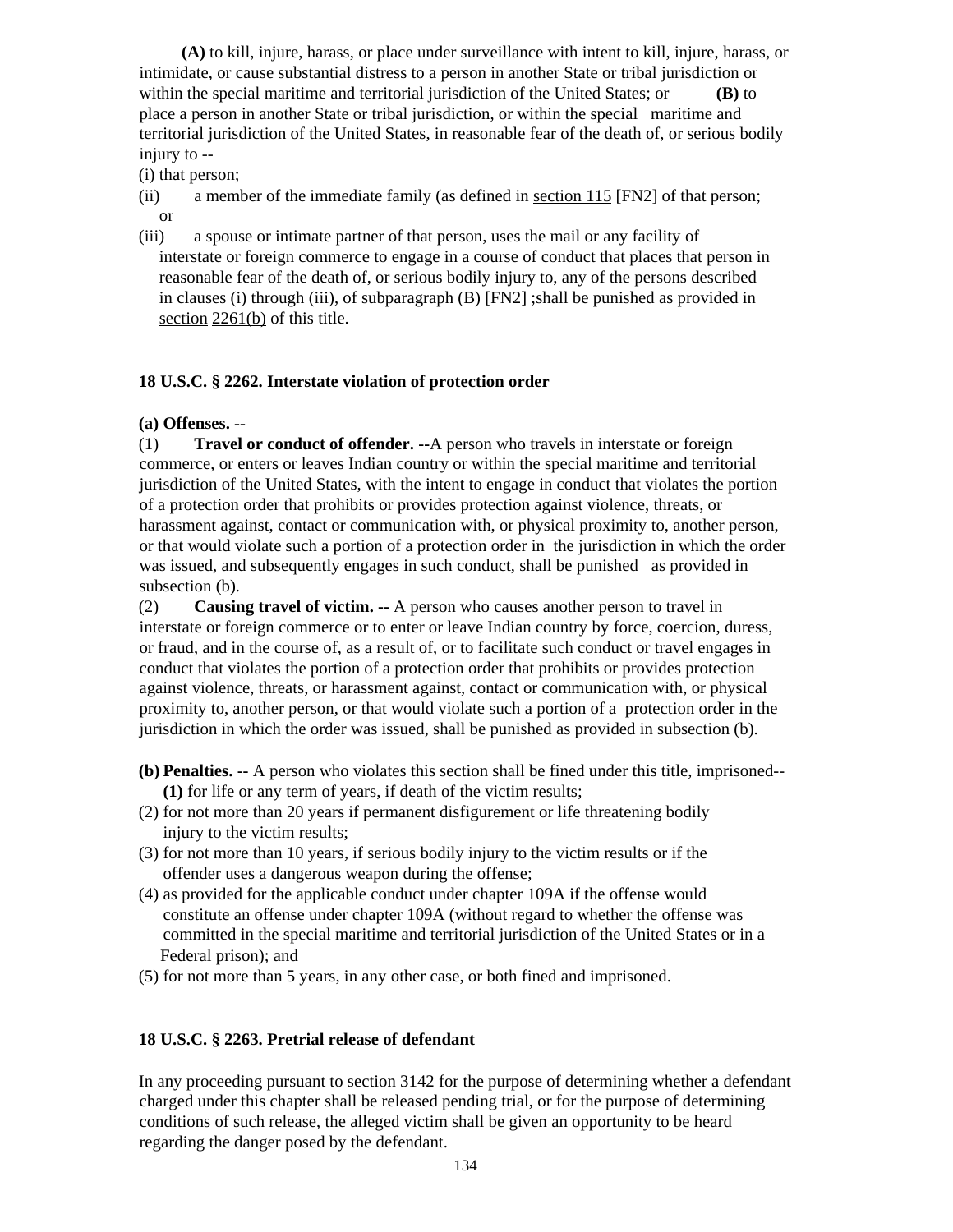# **18 U.S.C. § 2264. Restitution**

- (a) In General. Notwithstanding section 3663 or 3663A, and in addition to any other civil or criminal penalty authorized by law, the court shall order restitution for any offense under this chapter.
- (b) Scope and Nature of Order. -
- (1) Directions. The order of restitution under this section shall direct the defendant to pay the victim (through the appropriate court mechanism) the full amount of the victim's losses as determined by the court pursuant to paragraph (2).
- (2) Enforcement. An order of restitution under this section shall be issued and enforced in accordance with section 3664 in the same manner as an order under section 3663A.
- (3) Definition. For purposes of this subsection, the term ''full amount of the victim's losses'' includes any costs incurred by the victim for –
- (A) medical services relating to physical, psychiatric, or psychological care;
- (B) physical and occupational therapy or rehabilitation;
- (C) necessary transportation, temporary housing, and child care expenses;
- (D) lost income;
- (E) attorneys' fees, plus any costs incurred in obtaining a civil protection order; and (F) any other losses suffered by the victim as a proximate result of the offense.
- (4) Order mandatory. –
- (A) The issuance of a restitution order under this section is mandatory.
- (B) A court may not decline to issue an order under this section because of (i) the economic circumstances of the defendant; or

 (ii) the fact that a victim has, or is entitled to, receive compensation for his or her injuries from the proceeds of insurance or any other source.

(c) Victim Defined. - For purposes of this section, the term ''victim'' means the individual harmed as a result of a commission of a crime under this chapter, including, in the case of a victim who is under 18 years of age, incompetent, incapacitated, or deceased, the legal guardian of the victim or representative of the victim's estate, another family member, or any other person appointed as suitable by the court, but in no event shall the defendant be named as such representative or guardian.

### **18 U.S.C. § 2250 Failure to Register**

#### **(a) In general--Whoever --**

(1) is required to register under the Sex Offender Registration and Notification Act; **(2)(A)** is a sex offender as defined for the purposes of the Sex Offender Registration and Notification Act by reason of a conviction under Federal law (including the Uniform Code of Military Justice), the law of the District of Columbia, Indian tribal law, or the law of any territory or possession of the United States; or

 **(B)** travels in interstate or foreign commerce, or enters or leaves, or resides in, Indian country; and

 **(3)** knowingly fails to register or update a registration as required by the Sex Offender Registration and Notification Act; shall be fined under this title or imprisoned not more than 10 years, or both.

**(b) Affirmative defense.--**In a prosecution for a violation under subsection (a), it is an affirmative defense that--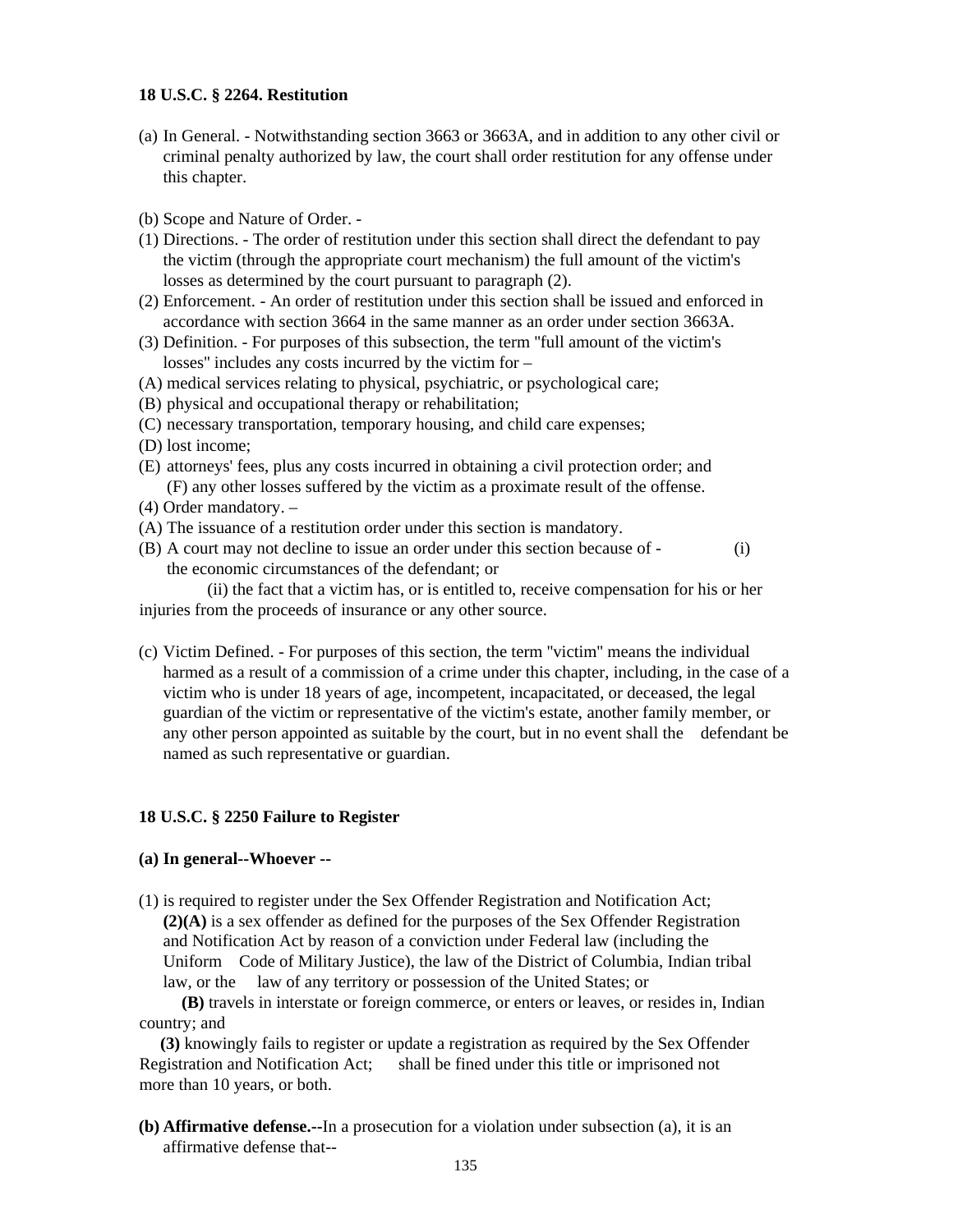- (1) uncontrollable circumstances prevented the individual from complying;
- (2) the individual did not contribute to the creation of such circumstances in reckless disregard of the requirement to comply; and
- (3) the individual complied as soon as such circumstances ceased to exist.

### **(c) Crime of violence.--**

(1) **In general.--**An individual described in subsection (a) who commits a crime of violence under Federal law (including the Uniform Code of Military Justice), the law of the District of Columbia, Indian tribal law, or the law of any territory or possession of the United States shall be imprisoned for not less than 5 years and not more than 30 years. **(2) Additional punishment.--**The punishment provided in paragraph (1) shall be in addition and consecutive to the punishment provided for the violation described in subsection (a).

# **8 U.S.C. 12 II I § 1154**

# **8 U.S.C. § 1154. – Self-petitioning for battered immigrant women and their children**

VAWA specifically provides that battered and abused spouses and children of citizens and lawful permanent residents may self-petition for independent legal residency. This statute prevents citizens or residents from using the residency process as a means to exert control over an alien spouse or child. This statute allows victims to remain in the United States independent of their abusive husbands/parents.

# **FEDERAL STATUES ON FULL FAITH AND CREDIT**

### **18 U.S.C. § 2265. Full faith and credit given to protection orders**

- **(a) Full Faith and Credit. --** Any protection order issued that is consistent with subsection (b) of this section by the court of one State, Indian tribe, or territory (the issuing State, Indian tribe, or territory) shall be accorded full faith and credit by the court of another State, Indian tribe, or territory (the enforcing State, Indian tribe, or territory) and enforced by the court and law enforcement personnel of the other State, Indian tribal government or Territory [FN1] as if it were the order of the enforcing State or tribe.
- **(b) Protection Order. --** A protection order issued by a State, tribal, or territorial court is consistent with this subsection if -

(1) such court has jurisdiction over the parties and matter under the law of such State, Indian tribe, or territory; and

- (2) reasonable notice and opportunity to be heard is given to the person against whom the order is sought sufficient to protect that person's right to due process. In the case of ex parte orders, notice and opportunity to be heard must be provided within the time required by State, tribal, or territorial law, and in any event within a reasonable time after the order is issued, sufficient to protect the respondent's due process rights.
- **(c) Cross or Counter Petition. --** A protection order issued by a State, tribal, or territorial court against one who has petitioned, filed a complaint, or otherwise filed a written pleading for protection against abuse by a spouse or intimate partner is not entitled to full faith and credit if --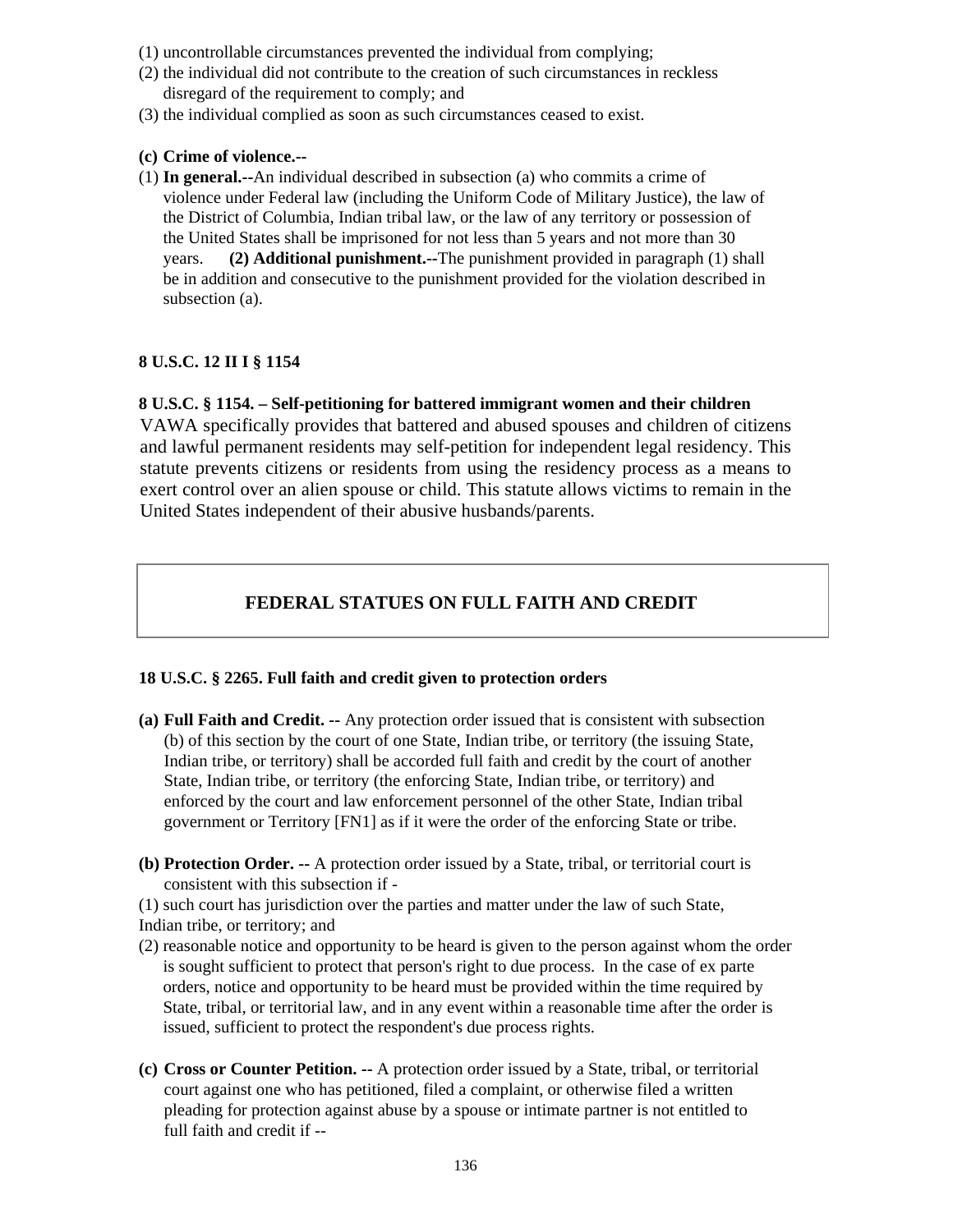- (1) no cross or counter petition, complaint, or other written pleading was filed seeking such a protection order; or
- (2) a cross or counter petition has been filed and the court did not make specific findings that each party was entitled to such an order.

### **(d) Notification and Registration. --**

- (1) **Notification. --** A State, Indian tribe, or territory according full faith and credit to an order by a court of another State, Indian tribe, or territory shall not notify or require notification of the party against whom a protection order has been issued that the protection order has been registered or filed in that enforcing State, tribal or territorial jurisdiction unless requested to do so by the party protected under such order.
- (2) **No prior registration or filing as prerequisite for enforcement. --** Any protection order that is otherwise consistent with this section shall be accorded full faith and credit, notwithstanding failure to comply with any requirement that the order be registered or filed in the enforcing State, tribal, or territorial jurisdiction.
- (3) **Limits on Internet publication of registration information. --** A State, Indian tribe, or territory shall not make available publicly on the Internet any information regarding the registration, filing of a petition for, or issuance of a protection order, restraining order or injunction, restraining order, or injunction [FN2] in either the issuing or enforcing State, tribal or territorial jurisdiction, if such publication would be likely to publicly reveal the identity or location of the party protected under such order. A State, Indian tribe, or territory may share

court-generated and law enforcement-generated information contained in secure, governmental registries for protection order enforcement purposes.

**(e) Tribal Court Jurisdiction. --** For purposes of this section, a tribal court shall have full civil jurisdiction to enforce protection orders, including authority to enforce any orders through civil contempt proceedings, exclusion of violators from Indian lands, and other appropriate mechanisms, in matters arising within the authority of the tribe.

# **18 U.S.C. § 2265A. Repeat Offenders [FN1]**

- **(a) Maximum term of imprisonment. --** The maximum term of imprisonment for a violation of this chapter after a prior domestic violence or stalking offense shall be twice the term otherwise provided under this chapter.
- **(b) Definition --** For purposes of this section –
- (1) the term "prior domestic violence or stalking offense" means a conviction for an offense--
- **(A)** under section 2261, 2261A, or 2262 of this chapter; or
- **(B)** under State law for an offense consisting of conduct that would have been an offense under a section referred to in subparagraph (A) if the conduct had occurred within the special maritime and territorial jurisdiction of the United States, or in interstate or foreign commerce; and
- (2) the term "State" means a State of the United States, the District of Columbia, or any commonwealth, territory, or possession of the United States.

# **18 U.S.C. § 2266. Definitions**

In this chapter: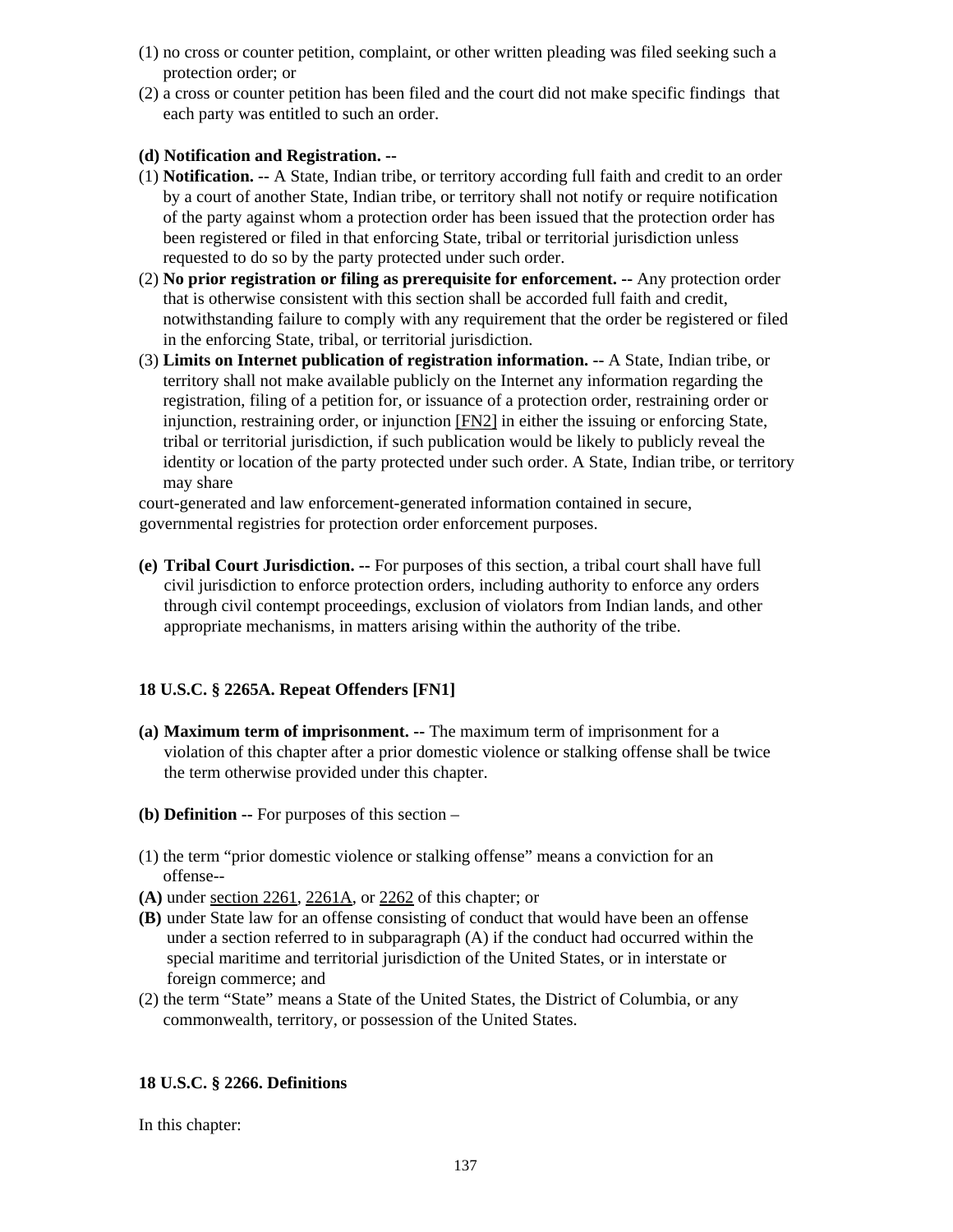- (1) **Bodily injury. --** The term ''bodily injury'' means any act, except one done in selfdefense that results in physical injury or sexual abuse.
- (2) **Course of conduct. --** The term ''course of conduct'' means a pattern of conduct composed of 2 or more acts, evidencing a continuity of purpose.
- (3) Enter or leave Indian country. The term ''enter or leave Indian country'' includes leaving the jurisdiction of 1 tribal government and entering the jurisdiction of another tribal government.
- (4) **Indian country. --** The term ''Indian country'' has the meaning stated in section 1151 of this title.

(5) **Protection order. --** The term ''protection order'' includes--

(A) any injunction or other order issued by a civil or criminal court for the purpose of preventing violent or threatening acts or harassment against, sexual violence, or contact or communication with or physical proximity to, another person, including any temporary or final order issued by a civil or criminal court (other than a support or child custody order issued pursuant to State divorce and child custody laws, except to the extent that such an order is entitled to full faith and credit under other Federal law) whether obtained by filing an independent action or as a pendente lite order in another proceeding so long as any civil or criminal order was issued in response to a complaint, petition, or motion filed by or on behalf of a person seeking protection; and

(B) any support, child custody or visitation provisions, orders, remedies or relief issued as part of a protection order, restraining order, or injunction pursuant to State, tribal, territorial, or local law authorizing the issuance of protection orders, restraining orders, or injunctions for the protection of victims of domestic violence, sexual assault, dating violence or stalking.

- (6) **Serious bodily injury. --** The term ''serious bodily injury'' has the meaning stated in section 2119(2).
- (7) **Spouse or intimate partner. --** The term ''spouse or intimate partner'' includes -- **(A) for purposes of --** 
	- **(i)** sections other than 2261A --

(I) a spouse or former spouse of the abuser, a person who shares a child in common with the abuser, and a person who cohabits or has cohabited as a spouse with the abuser; or

(II) a person who is or has been in a social relationship of a romantic or intimate nature with the abuser, as determined by the length of the relationship, the type of relationship, and the frequency of interaction between the person involved in the relationship; and **(ii)** section 2261A --

(I) a spouse or former spouse of the target of the stalking, a person who shares a child in common with the target of the stalking, and a person who cohabits or has cohabited as a spouse with the target of the stalking; or

(II) a person who is or has been in a social relationship of a romantic or intimate nature with the target of the stalking, as determined by the length of the relationship, the type of relationship, and the frequency of interaction between the person involved in the relationship

- (B) any other person similarly situated to a spouse who is protected by the domestic or family violence laws of the State or tribal jurisdiction in which the injury occurred or where the victim resides.
- (8) **State. --** The term ''State'' includes a State of the United States, the District of Columbia, and a commonwealth, territory, or possession of the United States.
- (9) **Travel in interstate or foreign commerce. --** The term ''travel in interstate or foreign commerce'' does not include travel from one State to another by an individual who is a member of an Indian tribe and who remains at all times in the territory of the Indian tribe of which the individual is a member.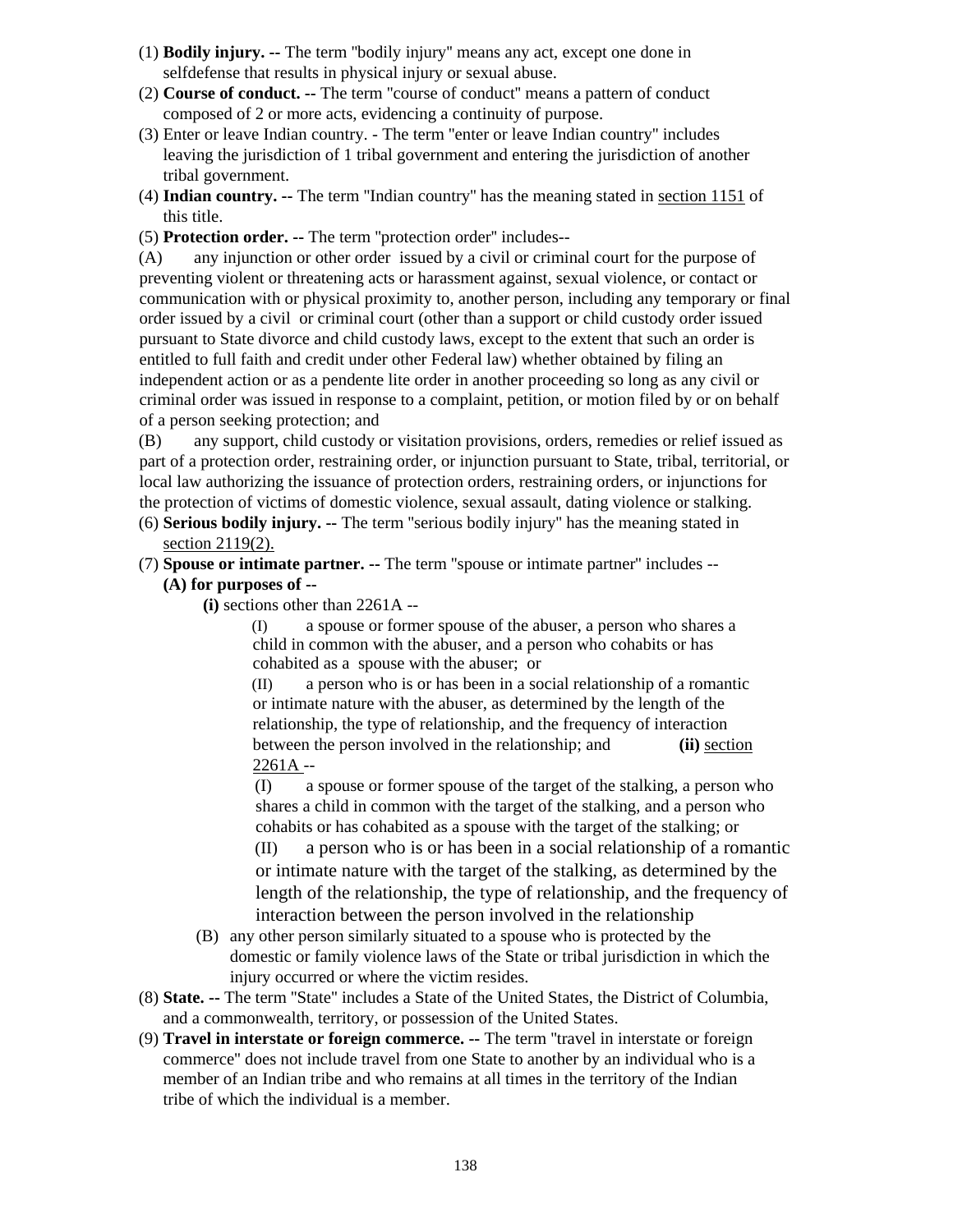- (10) **Dating partner. --** The term "dating partner" refers to a person who is or has been in a social relationship of a romantic or intimate nature with the abuser. The existence of such a relationship is based on a consideration of  $-(A)$  the length of the relationship; and
	- (B) the type of relationship; and
	- (C) the frequency of interaction between the persons involved in the relationship.

# **FEDERAL FIREARM OFFENSES**

### **Federal law 18 U.S.C. 922 (d) 8 and 9, (g) 1, 8-9 Firearm Offenses**

### **18 U.S.C. § 922 (d)**

It shall be unlawful for any person to sell or otherwise dispose of any firearm or ammunition to any person knowing or having reasonable cause to believe that such person -

**(1)** is under indictment for, or has been convicted in any court of, a crime punishable by imprisonment for a term exceeding one year;

#### **18 U.S.C. § 922 (d) (8) Transfer of a firearm to a person subject to a protection order**

It shall be unlawful for any person to sell or otherwise dispose of any firearm or ammunition to any person knowing or having reasonable cause to believe that such person -

- **(8)** is subject to a court order that restrains such person from harassing, stalking, or threatening an intimate partner of such person or child of such intimate partner or person, or engaging in other conduct that would place an intimate partner in reasonable fear of bodily injury to the partner or child, except that this paragraph shall only apply to a court order that -
	- **(A)** was issued after a hearing of which such person received actual notice, and at which such person had the opportunity to participate; and
	- **(B) (i)** includes a finding that such person represents a credible threat to the physical safety of such intimate partner or child; or

**(ii)** by its terms explicitly prohibits the use, attempted use, or threatened use of physical force against such intimate partner or child that would reasonably be expected to cause bodily injury; or

### **18 U.S.C. § 922 (d) (9) Transfer of a firearm to a person convicted of a misdemeanor crime of domestic violence**

It shall be unlawful for any person to sell or otherwise dispose of any firearm or ammunition to any person knowing or having reasonable cause to believe that such person -

**(9)** has been convicted in any court of a misdemeanor crime of domestic violence.

This subsection shall not apply with respect to the sale or disposition of a firearm or ammunition to a licensed importer, licensed manufacturer, licensed dealer, or licensed collector who pursuant to subsection (b) of section 925 of this chapter is not precluded from dealing in firearms or ammunition, or to a person who has been granted relief from disabilities pursuant to subsection (c) of section 925 of this chapter.